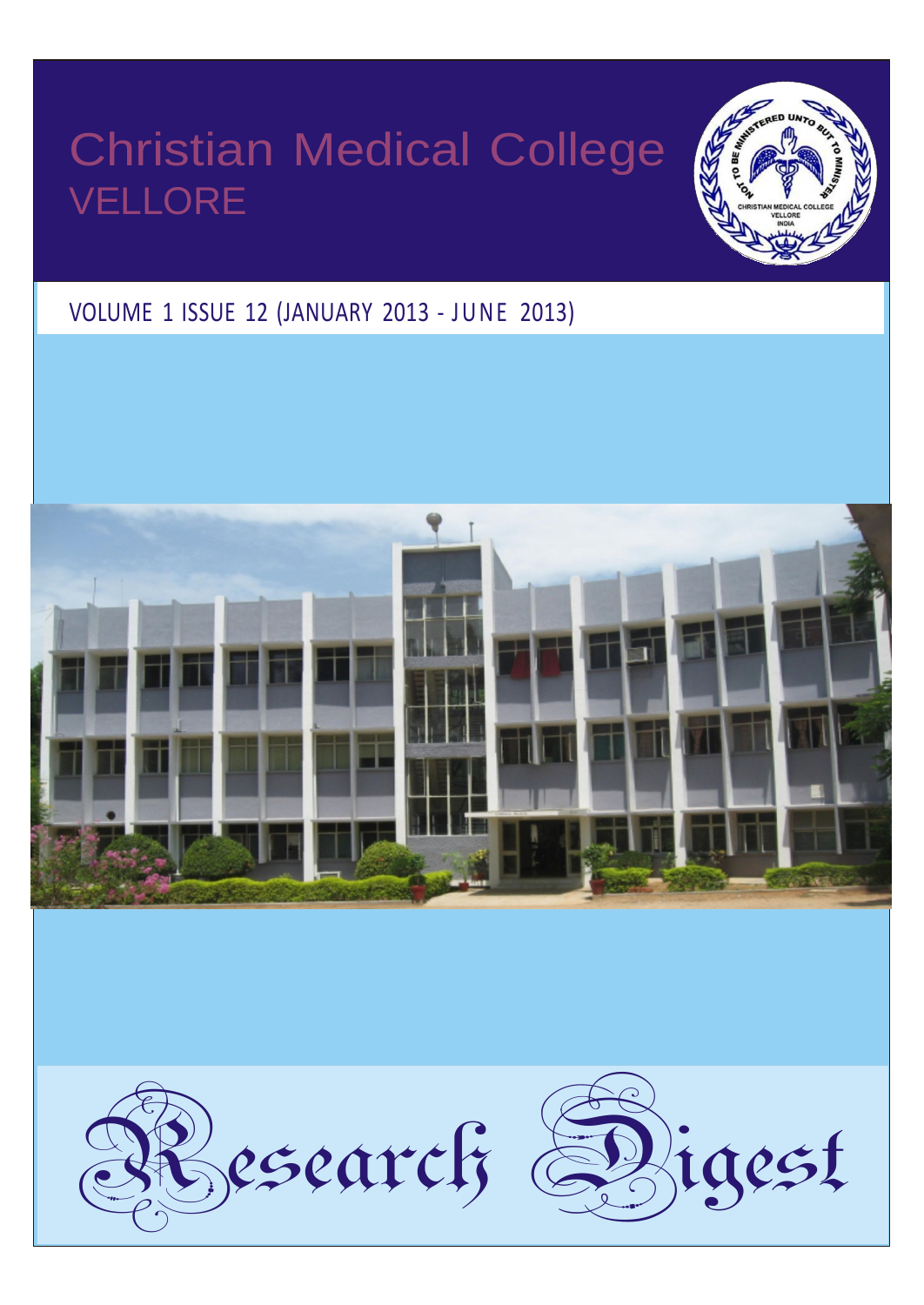

Editor's Message:

*Dear Friends,*

*The Annual Research Digest for the term Jan to Jun 2013 a compilation of the Indexed publications of the institution is provided herewith. Though this is mean to include all publications that were generated by our scientists, students and faculty during this time period- there are certainly likely to be lacunae.*

*Do browse through the document and let us know if there are more of your publications which need to be added.*

*We would like to thank Dodd Memorial Library, the staff at the research office and Dr Padmanabhan for assistant in compiling the current issue.*

**Dr. Nihal Thomas MD MNAMS DNB (Endo) FRACP (Endo) FRCP (Edin) FRCP (Glas) Addl. Vice-Principal (Research)**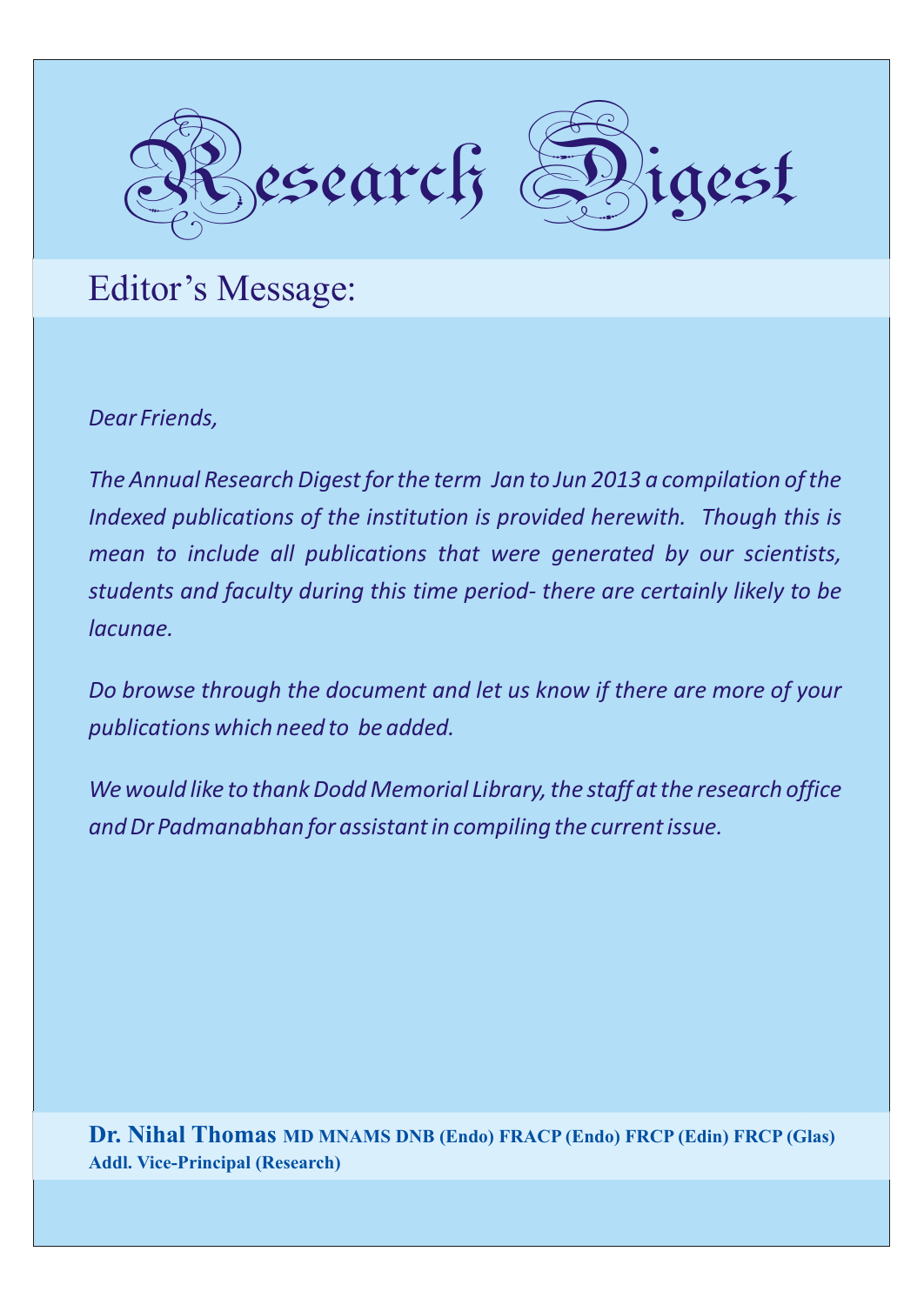

## **Contents**

**Basic Sciences / Diagnostics.**

**Epidemiology / Public Health**

**Clinical Observational**

**Clinical Interventions**

**Miscellaneous**

### *Special request to CMC Faculty*

*Please use the online submission facility on the Dodd Library Website to submit details of all your indexed and non indexed publications. Please also send pdf or word files of your publications to dodd@cmcvellore.ac.in so that we can have copies of all publications.*

**Dr. Nihal Thomas MD MNAMS DNB (Endo) FRACP (Endo) FRCP (Edin) FRCP (Glas) Addl. Vice-Principal (Research)**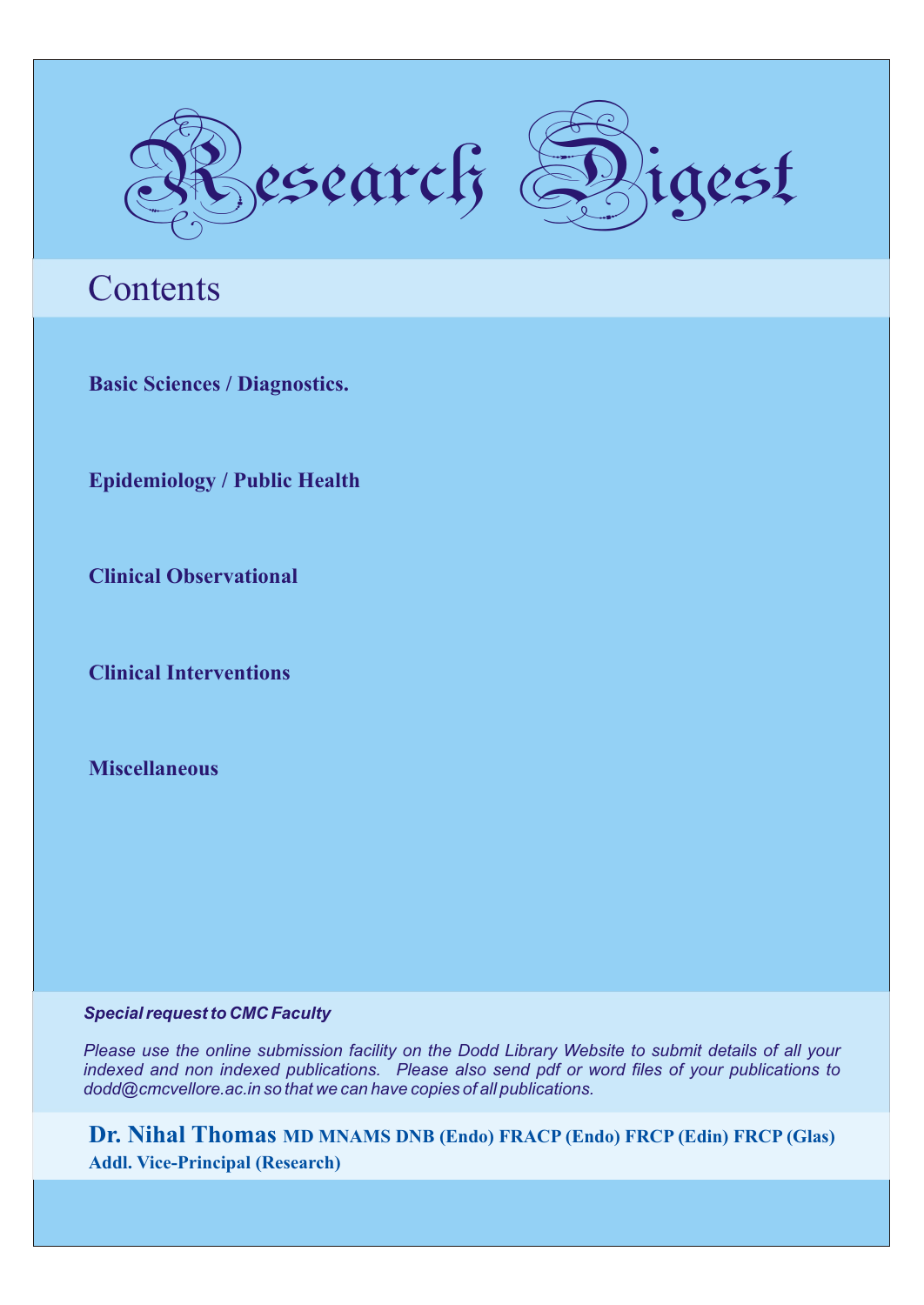**Sahni RD, Balaji V, Varghese R, John J, Tansarli GS, Falagas ME.**

**Evaluation of fosfomycin activity against uropathogens in a fosfomycin-naïve population in South India: a prospective study.**

**Future Microbiol. 2013 May;8(5):675-80. doi: 10.2217/ fmb.13.31.**

**Christian Medical College, Vellore, Tamil Nadu, South India, India.**

**AIM:** The aim was to evaluate the in vitro activity of fosfomycin against common uropathogens in a fosfomycin-naive population in India.

**METHODS:** The authors prospectively collected and tested all consecutive isolates of Escherichia coli and Enterococcus spp. from urine samples between December 2009 and April 2010.

**RESULTS:** A total of 3141 isolates were included in the study, 2416 E. coli and 725 Enterococcus spp. Fosfomycin was the most active antibiotic against both pathogens with an overall susceptibility of 83 and 99% for E. coli and Enterococcus spp, respectively. Among E. coli, 47.6% of the isolates were extended-spectrum b-lactamase producing, of which 81% were susceptible to fosfomycin, while 51.5% were multidrug resistant, with 75.7% of this portion being susceptible to fosfomycin.

**CONCLUSION:** Fosfomycin exhibits good in vitro activity against both the uropathogens tested. Therefore, it might be considered as a treatment option for urinary tract infections in India; however, clinical trials should first reinforce the in vitro findings.

## **Intl PMID: 23642120** BS

**Abraham A, Karathedath S, Varatharajan S, Markose P, Chendamarai E, Jayavelu AK, George B, Srivastava A, Mathews V, Balasubramanian P.**

**ABCB6 RNA expression in leukemias-expression is low in acute promyelocytic leukemia and FLT3-ITD-positive acute myeloid leukemia.**

**Ann Hematol. 2013 Jun 22. [Epub ahead of print]**

**Department of Haematology, Christian Medical College, Vellore, 632004, India.**

| Intl |  |  | <b>PMID: 23793916</b> |  |  |  |  |  |  |  |  |  |  |  |  |  |
|------|--|--|-----------------------|--|--|--|--|--|--|--|--|--|--|--|--|--|
|      |  |  |                       |  |  |  |  |  |  |  |  |  |  |  |  |  |

**Augustine AM, Varghese L, Michael RC, Albert RR, Job A. The efficacy of dynamic slow motion video endoscopy as a test of eustachian tube function.**

**J Laryngol Otol. 2013 May 20:1-6. [Epub ahead of print]Department of ENT, Christian Medical College, Vellore, India.**

**Objective:** To assess the efficacy of dynamic slow motion video endoscopy as a test of eustachian tube function based on its correlation with the Eustachian tube swallow test.

**Method:** The eustachian tube swallow test and dynamic slow motion video endoscopy were performed on 100 clinically normal middle ears of adults undergoing rigid nasal endoscopy for various indications. The dynamic slow motion video endoscopy findings were interpreted by three observers who were blind to the results of the eustachian tube swallow test, and the findings ofboth techniques were compared.

**Results:** There was a statistically significant correlation between the dynamic slow motion video endoscopy and eustachian tube swallow test results for some of the more lenient criteria. Five of the 100 eustachian tubes had a floppy medial cartilaginous lamina which appeared to contribute to the eustachian tube dysfunction.

**Conclusion:** Dynamic slow motion video endoscopy appeared to over-diagnose eustachian tube dysfunction when used as a standalone test of eustachian tube function. However, when used incombination with other tests of eustachian tube function, it can provide valuable information regarding the structural and functional status of the pharyngeal end of the eustachian tube

|  |  |  |  |  |  |  |  |  |  |  |  |  |  |  | <b>BS</b> |
|--|--|--|--|--|--|--|--|--|--|--|--|--|--|--|-----------|
|  |  |  |  |  |  |  |  |  |  |  |  |  |  |  |           |

### **Balakrishnan B, Sen D, Hareendran S, Roshini V, David S, Srivastava A, Jayandharan GR.**

**Activation of the cellular unfolded protein response by recombinant adeno-associated virus vectors.**

**PLoS One. 2013;8(1):e53845. doi: 10.1371/ journal.pone.0053845. Epub 2013 Jan 8.**

**Department of Hematology, Christian Medical College, Vellore, Tamil Nadu, India.**

The unfolded protein response (UPR) is a stressinduced cyto-protective mechanism elicited towards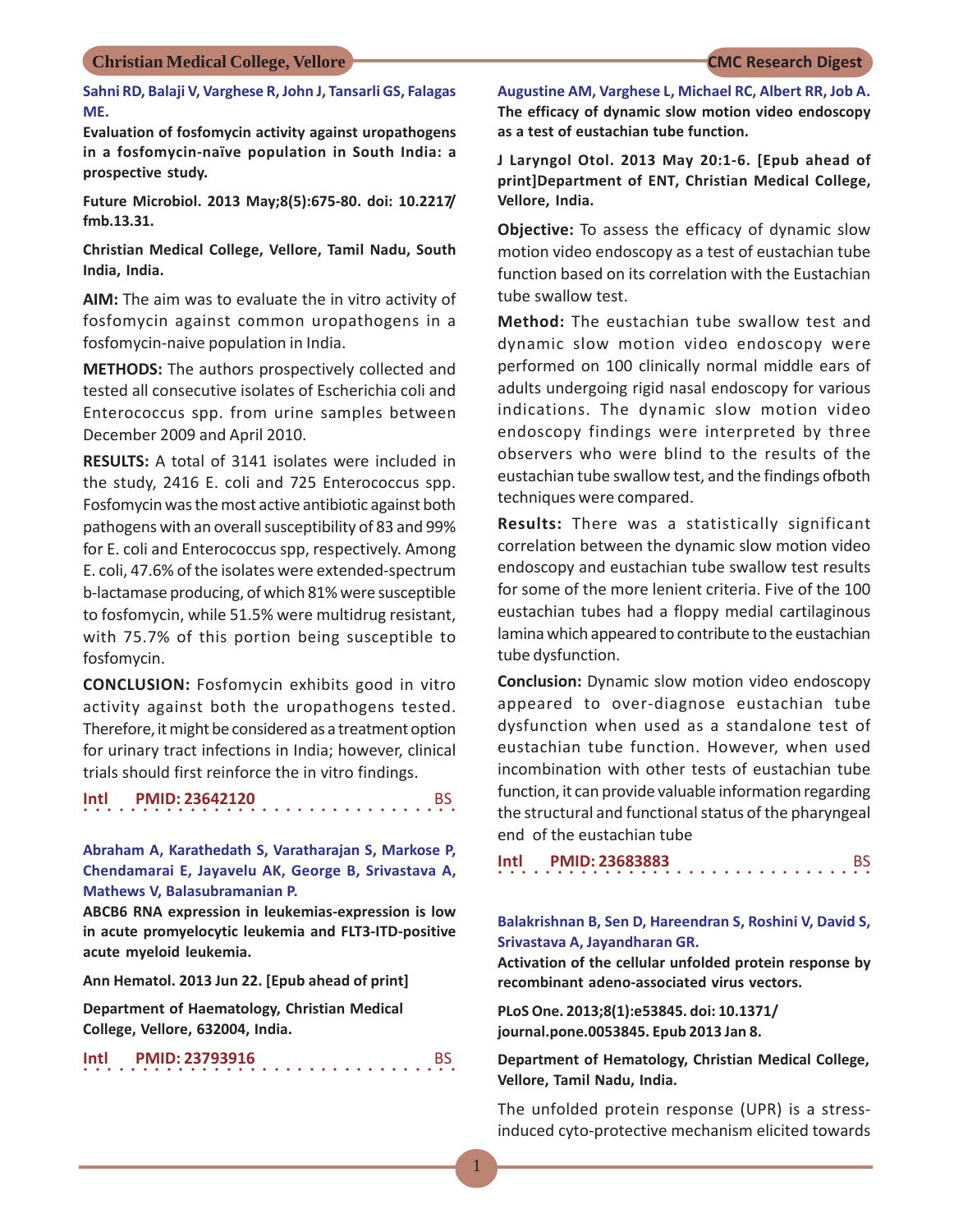an influx of large amount of proteins in the endoplasmic reticulum (ER). In the present study, we evaluated if AAV manipulates the UPR pathways during its infection. We first examined the role of the three major UPR axes, namely, endoribonuclease inositol-requiring enzyme-1 (IRE1 $\alpha$ ), activating transcription factor 6 (ATF6) and PKR-like ER kinase (PERK) in AAV infected cells. Total RNA from mock or AAV infected HeLa cells were used to determine the levels of 8 different ER-stress responsive transcripts from these pathways. We observed a significant upregulation of IRE1a (up to 11 fold) and PERK (up to 8 fold) genes 12-48 hours after infection with selfcomplementary (sc)AAV2 but less prominent with single-stranded (ss)AAV2 vectors. Further studies demonstrated that scAAV1 and scAAV6 also induce cellular UPR in vitro, with AAV1 vectors activating the PERK pathway (3 fold) while AAV6 vectors induced a significant increase on all the three major UPR pathways [6-16 fold]. These data suggest that the type and strength of UPR activation is dependent on the viral capsid. We then examined if transient inhibition of UPR pathways by RNA interference has an effect on AAV transduction. siRNA mediated silencing of PERK and IRE1 $\alpha$  had a modest effect on AAV2 and AAV6 mediated gene expression  $(-1.5-2 \text{ fold})$  in vitro. Furthermore, hepatic gene transfer of scAAV2 vectors in vivo, strongly elevated IRE1 $\alpha$  and PERK pathways (2 and 3.5 fold, respectively). However, when animals were pre-treated with a pharmacological UPR inhibitor (metformin) during scAAV2 gene transfer, the UPR signalling and its subsequent inflammatory response was attenuated concomitant to a modest 2.8 fold increase in transgene expression. Collectively, these data suggest that AAV vectors activate the cellular UPR pathways and their selective inhibition may be beneficial during AAV mediated gene transfer.

### ○○○○○○○○○○○○○○○○ ○○○○○○○○○○○○○○○○ **Intl PMCID: PMC3540029PMID: 23320106** BS

### **Bhaskar A, Subramani S, Ojha R.**

**Respiratory belt transducer constructed using a singing greeting card beeper.**

**Adv Physiol Educ. 2013 Mar;37(1):117-8. doi: 10.1152/ advan.00166.2012.**

**Department of Physiology, Christian Medical College, Vellore, Tamilnadu, India. dranandbhaskar@gmail.com**

**Intl PMID: 23471261** BS

### **Eapen CE, Elias JE, Mackie I, Elias E.**

**Prognostic significance of von willebrand factor in cirrhosis: A possible mechanism.**

**Hepatology. 2013 Jan 24. doi: 10.1002/hep.26282. [Epub ahead of print]**

**Chundamannil E Eapen, Hepatology Department, Christian Medical College, Vellore, Tamil Nadu, India.**

 $\begin{array}{c} \n\text{Init} \\
\vdots \\
\begin{array}{ccc}\n\text{PMD: } & 23348722 \\
\vdots \\
\end{array}\n\end{array}$ 

### **Ebenazer A, Rajaratnam S, Pai R.**

**Detection of large deletions in the VHL gene using a Real-Time PCR with SYBR Green.**

**Fam Cancer. 2013 Feb 9. [Epub ahead of print]**

**Department of Pathology, Molecular Pathology Laboratory, Christian Medical College, Vellore, 632004, Tamil Nadu, India.**

Mutation in VHL gene causes the von Hippel-Lindau (VHL) disease, a dominantly inherited familial cancer syndrome. The VHL mutation pattern includes point mutations, small deletions and large deletions. While most mutations can be identified during sequencing, large deletions often remain unnoticed in initial mutational screening. We evaluated the utility of a previously described real-time quantitative PCR (RQ-PCR) using SYBR Green for detection of larger deletions in the VHL gene and normalized the data using two reference genes with a normal copy number i.e., ZNF80 (3q13.31) and GPR15 (3q12.1). DNA sequencing was also done on all cases included in the study. SJNB-6 cell line demonstrating distal 3p loss was used as a positive control for deletion. Out of 21 individual cases included of HL disease, 2 cases were found with partial deletion by RQ-PCR, with an exon 1 deletion, while PCR-sequencing identified 5 cases with base pair substitution and 1 with splice site variant which were not picked up by RQ-PCR. RQ-PCR proved to be fast, accurate and sensitive for identifying large deletions and can be incorporated into the routine work-up for detection of large deletions in VHL disease.

| Intl |  |  |  |  |  |  | <b>PMID: 23397066</b> |  |  |  |  |  |  |  |  |  |
|------|--|--|--|--|--|--|-----------------------|--|--|--|--|--|--|--|--|--|
|      |  |  |  |  |  |  |                       |  |  |  |  |  |  |  |  |  |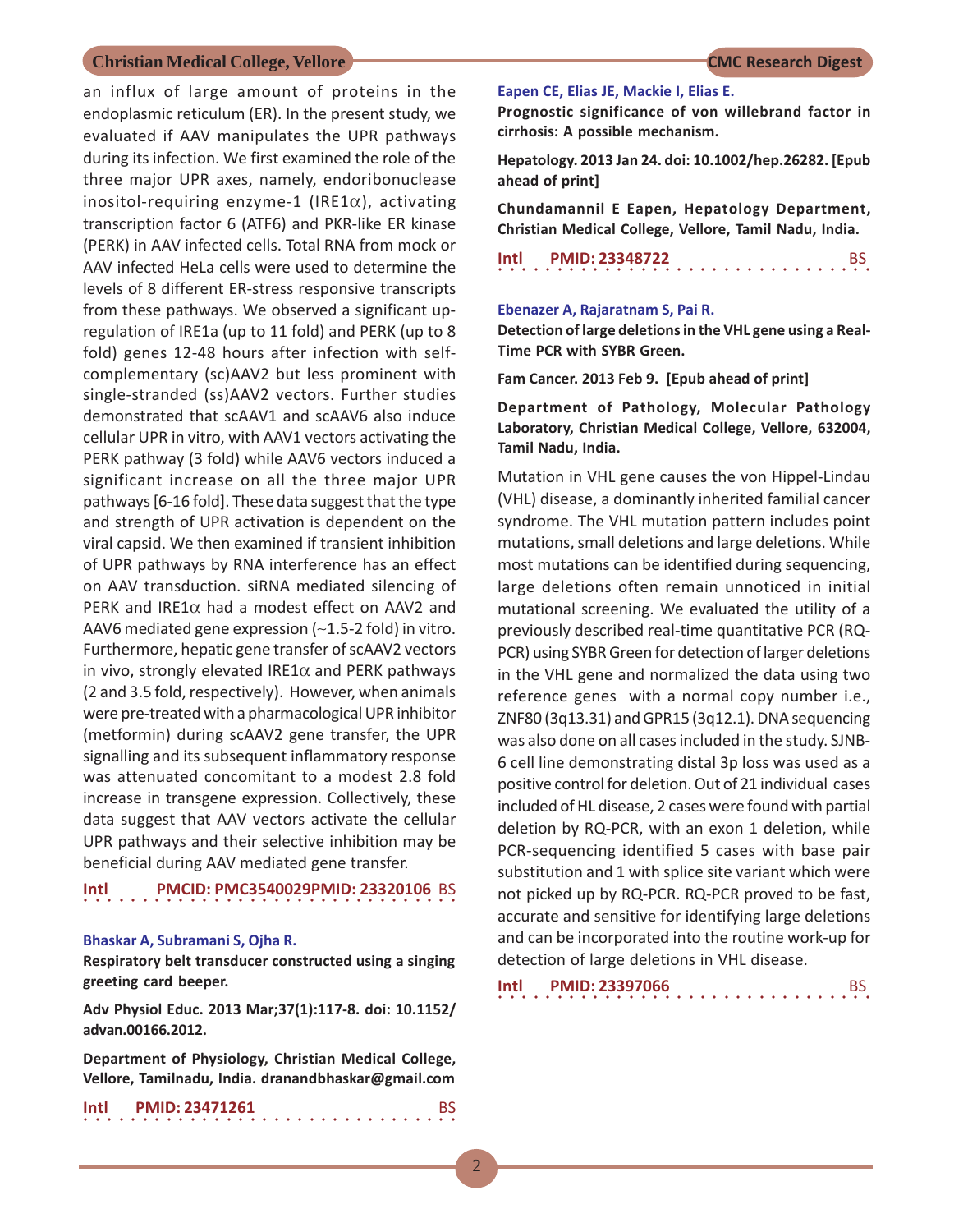**Gabriel N, Hareendran S, Sen D, Gadkari RA, Sudha G, Selot R, Hussain M, Dhaksnamoorthy R, Samuel R, Srinivasan N, Srivastava A, Jayandharan GR.**

**Bioengineering of AAV2 capsid at specific serine, threonine, or lysine residues improves its transduction efficiency in vitro and in vivo.**

**Hum Gene Ther Methods. 2013 Apr;24(2):80-93. doi: 10.1089/hgtb.2012.194. Epub 2013 Mar 15.**

**Department of Hematology, Christian Medical College, Vellore 632004, Tamil Nadu, India.**

We hypothesized that the AAV2 vector is targeted for destruction in the cytoplasm by the host cellular kinase / ubiquitination / proteasomal machinery and that modification of their targets on AAV2 capsid may improve its transduction efficiency. In vitro analysis with pharmacological inhibitors of cellular serine/ threonine kinases (protein kinase A, protein kinase C, casein kinase II) showed an increase (20-90%) on AAV2-mediated gene expression. The threedimensional structure of AAV2 capsid was then analyzed to predict the sites of ubiquitination and phosphorylation. Three phosphodegrons, which are the phosphorylation sites recognized as degradation signals by ubiquitin ligases, were identified. Mutation targets comprising eight serine (S) or seven threonine (T) or nine lysine (K) residues were selected in and around phosphodegrons on the basis of their solvent accessibility, overlap with the receptor binding regions, overlap with interaction interfaces of capsid proteins, and their evolutionary conservation across AAV serotypes. AAV2-EGFP vectors with the wild-type (WT) capsid or mutant capsids (15 S/T $\rightarrow$ alanine [A] or 9 K $\rightarrow$ arginine [R] single mutant or 2 double K $\rightarrow$ R mutants) were then evaluated in vitro. The transduction efficiencies of 11 S/T $\rightarrow$ A and 7 K $\rightarrow$ R vectors were significantly higher (~63-90%) than the AAV2-WT vectors (~30-40%). Further, hepatic gene transfer of these mutant vectors in vivo resulted in higher vector copy numbers (up to 4.9-fold) and transgene expression (up to 14-fold) than observed from the AAV2-WT vector. One of the mutant vectors, S489A, generated ~8-fold fewer antibodies that could be cross-neutralized by AAV2-WT. This study thus demonstrates the feasibility of the use of these novel AAV2 capsid mutant vectors in hepatic gene therapy.

○○○○○○○○○○○○○○○○ ○○○○○○○○○○○○○○○○ **Intl PMID: 23379478** 

**Goel A, Ramakrishna B, Muliyil J, Madhu K, Sajith KG, Zachariah U, Ramachandran J, Keshava SN, Selvakumar R, Chandy GM, Elias E, Eapen CE.**

**Use of serum vitamin B12 level as a marker to differentiate idiopathic noncirrhotic intrahepatic portal hypertension from cryptogenic cirrhosis.**

**Dig Dis Sci. 2013 Jan;58(1):179-87. doi: 10.1007/s10620- 012-2361-7. Epub 2012 Aug 24.**

**Hepatology Department, Christian Medical College, Vellore, Tamil Nadu, 632004, India. drashishgoel@cmcvellore.ac.in**

**BACKGROUND AND AIMS:** Idiopathic non-cirrhotic intrahepatic portal hypertension (NCIPH) is often misdiagnosed as cryptogenic cirrhosis. Serum vitamin B12 levels can be raised in cirrhosis, probably because of excess release or reduced clearance. Because NCIPH is characterised by long periods of preserved liver function, we examined whether serum B12 level could be used as a marker to differentiate NCIPH from cryptogenic cirrhosis.

**METHODS:** We analysed serum B12 levels in 45 NCIPH and 43 cryptogenic cirrhosis patients from January 2009 to September 2011.

**RESULTS:** Serum B12 levels were significantly lower in NCIPH patients than in cryptogenic cirrhosis patients (p < 0.001) and were useful in differentiating the two disorders (area under ROC: 0.84; 95% C.I: 0.76- 0.93). Low serum B12 level (<250 pg/ml) was noted in 25/72 (35%) healthy controls, 14/42 (33%) NCIPH patients, and 1/38 (3 %) cryptogenic cirrhosis patients. In patients with intrahepatic portal hypertension of unknown cause, serum B12 level < 250 pg/ml was useful for diagnosing NCIPH (positive predictive value: 93 %, positive likelihood ratio 12.7), and serum B12 level >1,000 pg/ml was useful in ruling out NCIPH (negative predictive value: 86 %, negative likelihood ratio: 6.67). Low serum B12 levels (<250 pg/ml) correlated with diagnosis of NCIPH after adjusting for possible confounders (O.R: 13.6; 95% C.I:1.5-126.2). Among patients in Child's class A, serum B12 level was <250 pg/ml in 14/35 NCIPH patients compared with  $1/21$  cryptogenic cirrhosis patients (O.R: 13.3; 95% C.I: 1.6-111).

**CONCLUSION:** Serum vitamin B12 level seems to be a useful non-invasive marker for differentiation of NCIPH from cryptogenic cirrhosis.

 $\begin{bmatrix} \text{Intl} & \text{PMID: } 22918688 \\ \text{I.} & \text{I.} & \text{I.} & \text{I.} & \text{I.} \\ \end{bmatrix}$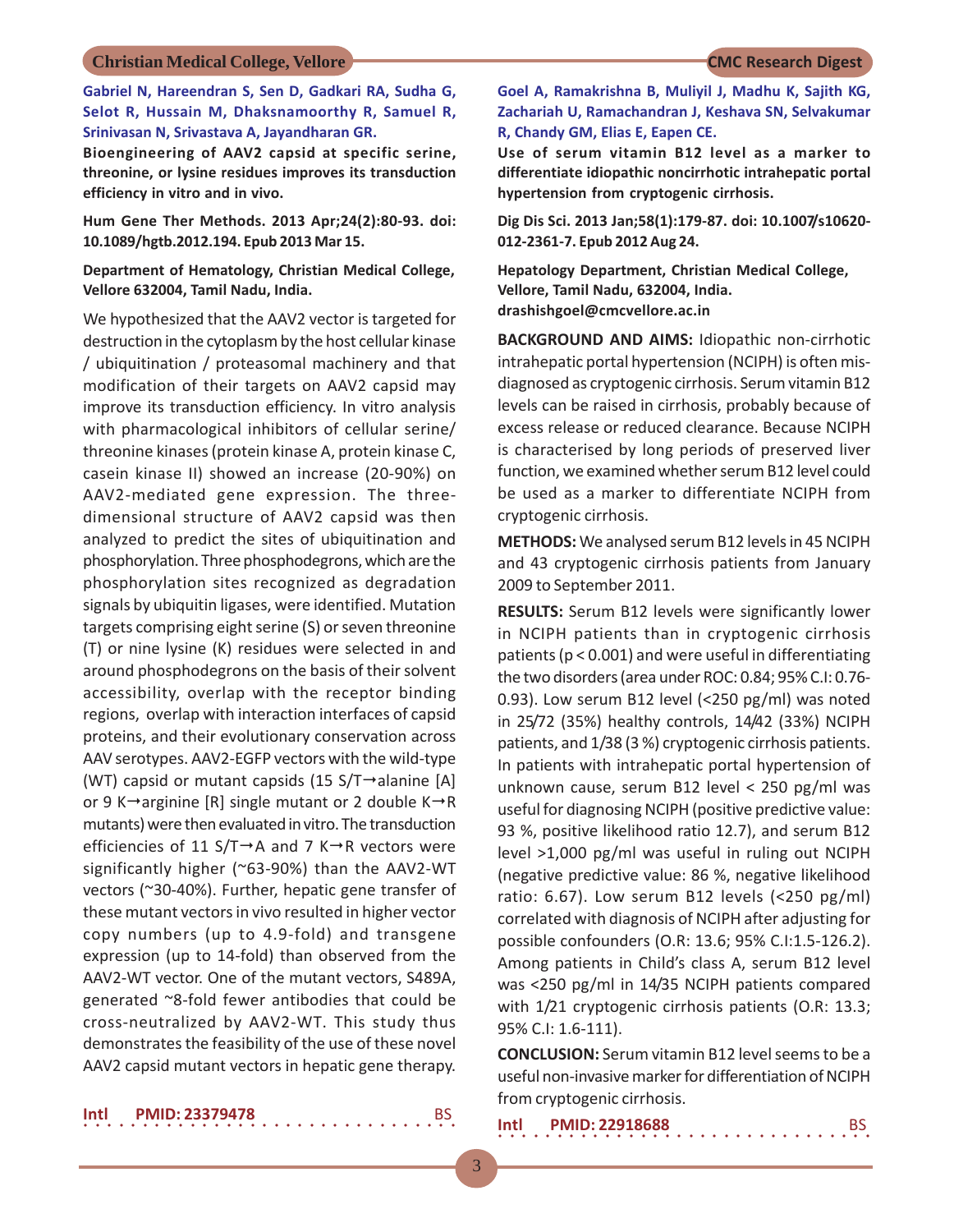**Ismail AM, Goel A, Kannangai R, Abraham P.**

**Further evidence of hepatitis B virus genotype I circulation in Northeast India.**

**Infect Genet Evol. 2013 May 9;18C:60-65. doi: 10.1016/ j.meegid.2013.04.033. [Epub ahead of print]**

**Department of Clinical Virology, Christian Medical College, Vellore, Tamil Nadu 632 004, India.**

Hepatitis B virus (HBV) genotypes have known to show a geographical pattern in their distribution and have been used to trace the migration of populations from geographically distant regions. Novel recombinants between HBV genotypes A, G and C referred as genotype I has been recently reported from Eastern India. In our investigation to characterise antiviral resistance mutations, we identified a rare case of HBV genotype I infection in chronic hepatitis B subject. We encountered confounding results of this emerging genotype 'designated as genotype G' in three widely used HBV sequence database for genotype determination. The recombinant fragment of genotype G largely occupies the surface gene sequence of the newly identified genotype I and could hence lead to misclassification of genotype I. Additionally, recombination analysis of the generated sequences in Simplot and jpHMM model showed two different patterns of recombination events. In conclusion, the increasing recognition of genotype I in this population suggests that further studies may reveal uncommon genotypes from other geographically distant regions. Our observation of potential genotype I misclassification despite the use of public HBV sequence database and other recombination analysis tools highlights the need for updating and validating public sequence domains of diagnostic importance.Copyright © 2013 Elsevier B.V. All rights reserved.

 $\cdot\cdot\cdot\cdot\cdot\cdot\cdot\cdot\cdot\cdot\cdot\cdot$ **Intl PMID: 23665463** 

### **Ismail AM, Sharma OP, Kumar MS, Eapen CE, Kannangai R, Abraham P.**

**Virological response and antiviral resistance mutations in chronic hepatitis B subjects experiencing entecavir therapy: an Indian subcontinent perspective.**

**Antiviral Res. 2013 May;98(2):209-16. doi: 10.1016/ j.antiviral.2013.02.012. Epub 2013 Feb 26.**

### **Department of Clinical Virology, Christian Medical College, Vellore 632004, Tamil Nadu, India.**

Entecavir is one of the therapeutic options currently available for the management of chronic hepatitis B. In this study, we aimed to analyse the virological response and antiviral resistance mutations in chronic hepatitis B subjects experiencing entecavir therapy from the Indian subcontinent. A total of 45 chronic hepatitis B subjects were studied at baseline and were followed up on entecavir treatment. Among these subjects, 25 (56%) were HBeAg-positive at baseline. Virological response was measured by hepatitis B virus (HBV) DNA levels. HBV reverse transcriptase (rt) domains were sequenced for the identification of resistance mutations. Three-Dimensional (3D) model of HBV polymerase/rt protein, docking and molecular dynamics simulation (MDS) studies were performed for characterization of antiviral resistance mutations. At the median treatment duration of 6 (IQR 6-11) months, 38 (84%) showed virological response. Subjects who showed anti-HBe response demonstrated significant association with virological response (p=0.034). On sequence analysis, none of the subjects were identified with signature entecavir resistance mutations. However, one subject was exclusively detected with rtV173L mutation. Molecular modeling, docking and MDS studies revealed that the rtV173L mutation cannot confer resistance to entecavir independently. Our findings also showed that the prevailing HBV genotypes, subgenotypes and HBsAg subtypes in this population does not influence treatment outcome to entecavir therapy. In conclusion, entecavir is a potent drug in terms of viral DNA suppression. In addition, none of the subjects developed antiviral resistance mutations to entecavir. Therefore entecavir is a suitable drug of choice in the management of chronic HBV.Copyright © 2013 Elsevier B.V. All rights reserved.

○○○○○○○○○○○○○○○○ ○○○○○○○○○○○○○○○○ **Intl PMID: 23485939** BS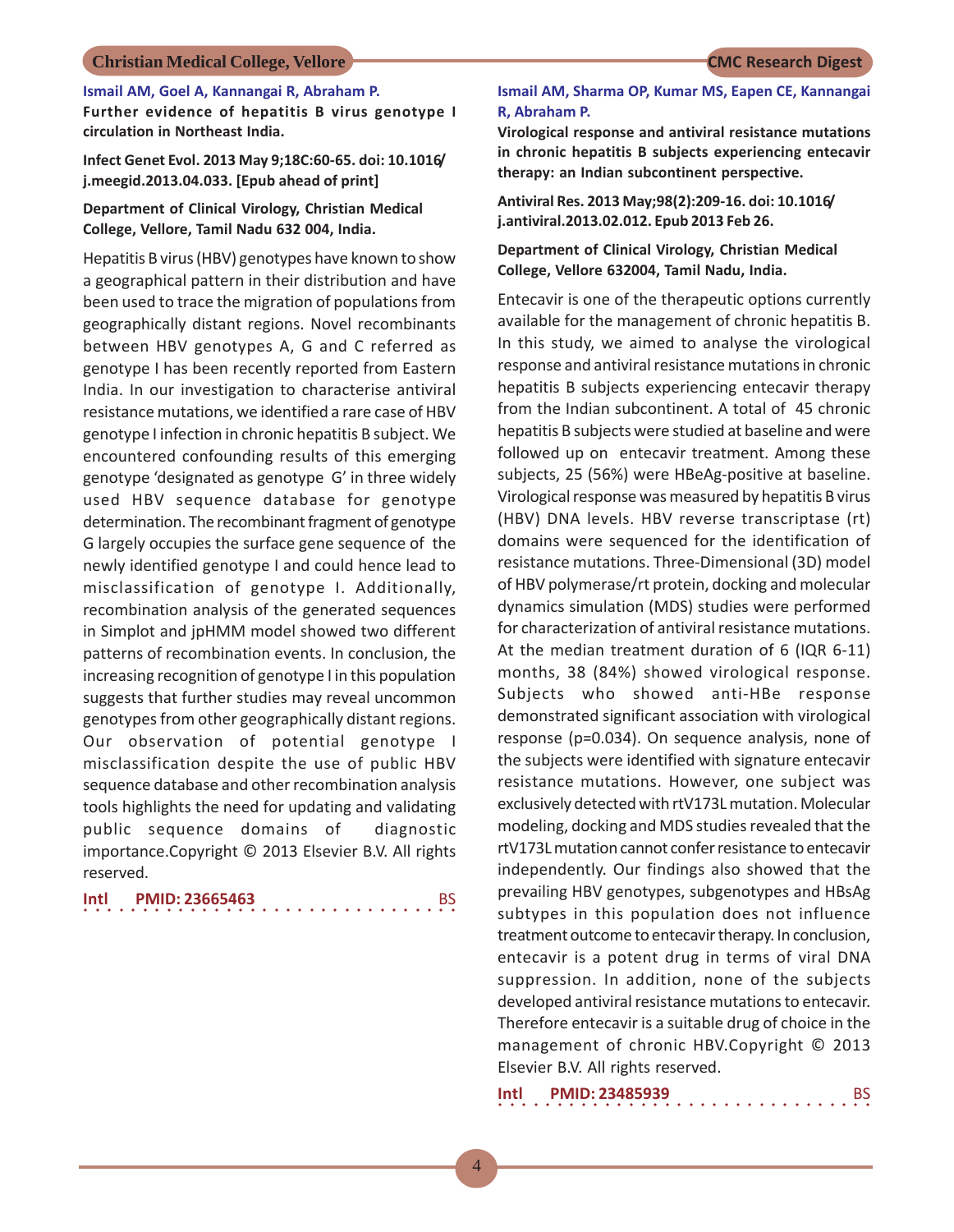**Ismail AM, Sharma OP, Kumar MS, Kannangai R, Abraham P. Impact of rtI233V mutation in hepatitis B virus polymerase protein and adefovir efficacy: Homology modeling and molecular docking studies.**

**Bioinformation. 2013;9(3):121-5. doi: 10.6026/ 97320630009121. Epub 2013 Feb 6.**

**Departments of Clinical Virology, Christian Medical College, Vellore 632 004, Tamil Nadu, India.**

Adefovir is an adenosine analogue approved by the Food and Drug Administration for the treatment of chronic hepatitis B. Mutations occurring in the hepatitis B virus (HBV) reverse transcriptase (rt) domains are shown to confer resistance to antiviral drugs. The role of the rtI233V mutation and adefovir resistance remains contradictory. In this study, it was attempted to evaluate the impact of putative rtI233V substitution on adefovir action by homology modeling and docking studies. The HBVrt nucleotide sequence containing rtI233V mutation was obtained from the treatment-naive chronic hepatitis B subject. The three dimensional model of HBV polymerase/rt was constructed using the HIV-1rt template (PDB code: 1RTD A) and the model was evaluated by the Ramachandran plot. Autodock was employed to dock the HBV polymerase/rt and adefovir. The modelled structure showed the amino acid rtI233 to be located away from the drug interactory site. The substitution of isoleucine to valine did not appear to affect the catalytic sites of the protein. In addition, it does not alter the conformation of bent structure formed by residues 235 to 240 that stabilizes the binding of dNTPs. Therefore, it was predicted that rtI233V substitution may not independently affect the antiviral action of adefovir and incoming dNTP binding.

### ○○○○○○○○○○○○○○○○ ○○○○○○○○○○○○○○○○ **Intl PMCID: PMC3569598PMID: 23423477** BS

### **Jacob TM, Indrasingh I, Yadav BK, Rupa V.**

**Langerhans cells in the human tympanic membrane in health and disease: a morphometric analysis.**

**Otol Neurotol. 2013 Feb;34(2):325-30. doi: 10.1097/ MAO.0b013e31826dbce5.**

**Department of Anatomy, Christian Medical College, Vellore, Tamil Nadu, India. triptimj@gmail.com**

**HYPOTHESIS:** The normal tympanic membrane contains Langerhans dendritic cells, and they play a role in the pathogenesis of chronic suppurative otitis media.

**BACKGROUND:** The presence of Langerhans dendritic cells in the normal tympanic membrane is disputed. However, they have been identified in tympanic membranes of patients with otitis media. A quantitative analysis of the distribution and morphology of these cells in the types of chronic suppurative otitis media has not been undertaken.

**METHODS:** Samples of normal cadaveric tympanic membranes and those from patients with chronic suppurative otitis media of the tubotympanic and atticoantral varieties were stained with the immunohistochemical marker CD1a. The number of cells per unit length of basement membrane, diameters of cells, and number and length of dendritic processes were compared between the groups.

**RESULTS:** CD1a-positive Langerhans dendritic cells were present in the normal tympanic membrane. The number of cells per unit length of basement membrane,diameters of more pronounced in the latter form of otitis media.

**CONCLUSION:** Langerhans cells are present in the normal tympanic membrane, and cells, and the length of dendritic processes increased significantly in tubotympanic disease and in atticoantral disease, the difference being they probably play differing roles in the pathogenesis of tubotympanic and atticoantral forms of chronic suppurative otitis media.

**Intl PMID: 22996164** BS

### **Jared SR, Rao JP.**

**Effects of evans blue and amiloride on anti-diuretic hormone (ADH)-induced sodium transport across frog (Rana hexadactyla) skin.**

**Zoolog Sci. 2013 May;30(5):402-7. doi: 10.2108/ zsj.30.402.**

**Department of Physiology, Christian Medical College, Vellore - 632002, Tamilnadu, India. silviyajared@cmcvellore.ac.in**

The epithelial sodium channel (ENaC) has four subunits, namely  $\alpha$  (alpha),  $\beta$  (beta),  $\gamma$  (gamma) and  $\delta$  (delta). The functional ENaC is formed by the combination of either  $\alpha\beta\gamma$  or  $\delta\beta\gamma$  subunits. The aim of the present study is to determine the combination of ENaC subunits predominant on the apical side of the frog skin, and the effect of ADH on sodium transport though these two ENaCs subunit combinations. The ventral abdominal skin of the frog,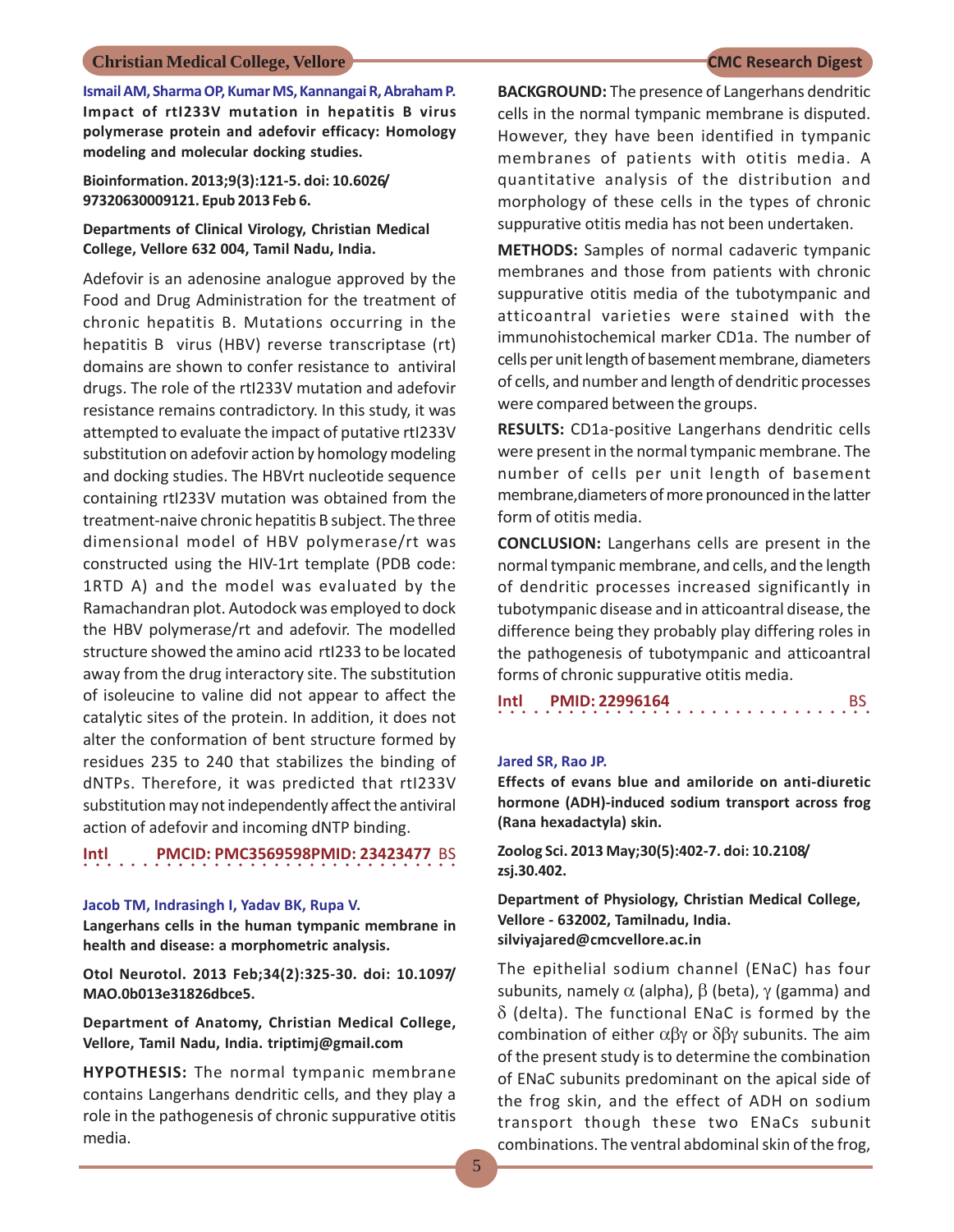Rana hexadactyla was mounted in an Ussing-type chamber. The voltage-clamp method was performed to measure the ionic transport across the frog skin with normal Ringer solution (NR) on both sides. Evans blue (300  $\mu$ M) and amiloride (100  $\mu$ M) were added to the NR on the apical side and ADH (40 nM) was added on the serosal side. Statistical significance was analyzed by Student's paired t-test and repeatedmeasures ANOVA, P < 0.05 was considered significant. This study suggests that the ENaC of the frog skin consist of both áâã and äâã subunit combinations on the apical side. Though both types of subunit combination are present, the áâã type was found to be more common than äâã. ADH increases the sodium transport across the frog skin. The effect of ADH on sodium transport is achieved through the combination of ä-subunits, not through the combination of asubunits in the skin of Pana hexadactyla.

**Intl PMID: 23646945** BS

### **John AM, C GP, Ebenazer A, Seshadri MS, Nair A, Rajaratnam S, Pai R.**

**P.Arg82Leu von Hippel-Lindau (VHL) gene mutation among three members of a family with familial bilateral pheochromocytoma in India: molecular analysis and in silico characterization.**

**PLoS One. 2013 Apr 23;8(4):e61908. doi: 10.1371/ journal.pone.0061908. Print 2013.**

### **Department of Endocrinology, Christian Medical College, Vellore, Tamil Nadu, India.**

Various missense mutations in the VHL gene have been reported among patients with familial bilateral pheochromocytoma. However, the p.Arg82Leu mutation in the VHL gene described here among patients with familial bilateral pheochromocytoma, has never been reported previously in a germline configuration. Interestingly, long-term follow-up of these patients indicated that the mutation might have had little impact on the normal function of the VHL gene, since all of them have remained asymptomatic. We further attempted to correlate this information with the results obtained by in silico analysis of this mutation using SIFT, PhD-SNP SVM profile, MutPred, PolyPhen2, and SNPs&GO prediction tools. To gain, new mechanistic insight into the structural effect, we mapped the mutation on to 3D structure (PDB ID 1LM8). Further, we analyzed the structural level changes in time scale level with respect to native and

mutant protein complexes by using 12 ns molecular dynamics simulation method. Though these methods predict the mutation to have a pathogenic potential, it remains to be seen if these patients will eventually develop symptomatic disease.

○○○○○○○○○○○○○○○○ ○○○○○○○○○○○○○○○○ **Intl PMCID: PMC3633967PMID: 23626751** BS

**Joseph AJ, Kapoor N, Simon EG, Chacko A, Thomas EM, Eapen A, Abraham DT, Jacob PM, Paul T, Rajaratnam S, Thomas N.**

**Endoscopic Ultrasonography - A Sensitive Tool in the Preoperative Localization of Insulinoma.**

**Endocr Pract. 2013 Feb 20:1-16. [Epub ahead of print]**

**Department of Gastroenterology, Christian Medical College and Hospital, Vellore, Tamil Nadu, India.**

**Objective:** A number of imaging modalities have been used in the preoperative localization of insulinomas. CT is the modality that is in widespread use. Endoscopic ultrasound (EUS) allows the transducer to be placed in close proximity to the pancreas, thereby yielding images of higher quality, leading to accurate localization. An accurate preoperative localization results in minimal invasive surgery and a lower occurrence of residual tumours translating into a better clinical outcome.Methods: We analyzed the hospital records of all adult patients (age > 18 yrs), who were diagnosed to have insulinoma, over a period of 6 yrs, from Oct 2004 to Sept 2010. The diagnosis was based on the clinical practice guidelines of the American Endocrine Society. The sensitivity of EUS was compared with MDCT in localization of the lesion.

**Results:** Eighteen patients were seen over a period of 6 years, from 2004 to 2010. EUS was conducted in all 18 patients. Multi-detector CT scans were carried out in 17 patients. EUS had greater sensitivity (89%)in localizing insulinomas in comparison to CT (69%). In this series, the lesions which were missed on CT, but were picked up on EUS were smaller (less than 12 mm, p = <0.001). Lesions which were close to the mesentericvessels and those located in the head of the pancreas were more likely to be missed on CT.

**Conclusions:** EUS has a greater sensitivity in identifying and localizing insulinomas preoperatively. With increasing availability, the EUS should be part of a preoperative insulinoma workup.

| Intl |  |  |  |  |  |  | <b>PMID: 23425640</b> |  |  |  |  |  |  |  | BS |  |
|------|--|--|--|--|--|--|-----------------------|--|--|--|--|--|--|--|----|--|
|      |  |  |  |  |  |  |                       |  |  |  |  |  |  |  |    |  |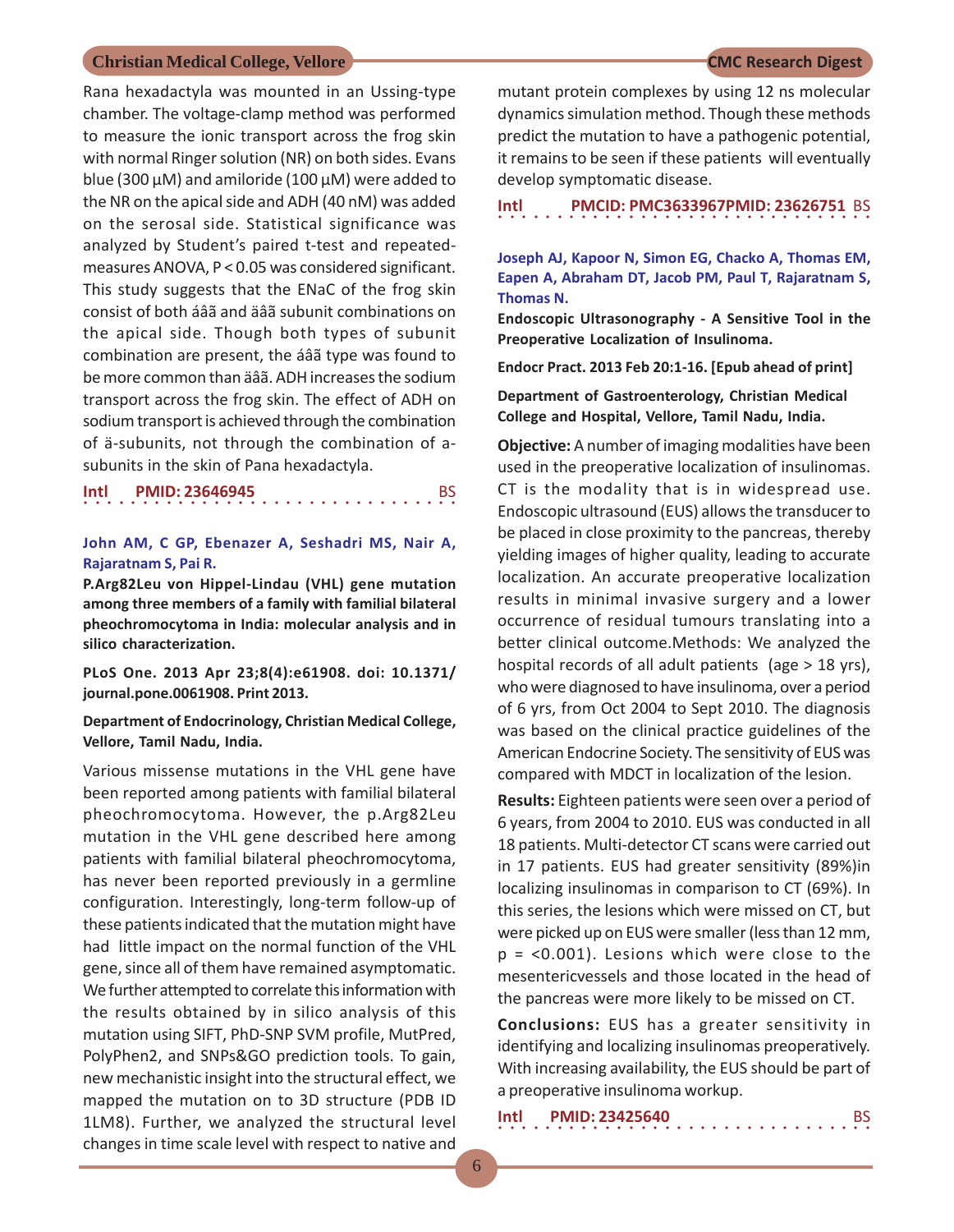**Kabeerdoss J, Sankaran V, Pugazhendhi S, Ramakrishna BS.**

**Clostridium leptum group bacteria abundance and diversity in the fecal microbiota of patients with inflammatory bowel disease: a case-control study in India.**

**BMC Gastroenterol. 2013 Jan 26;13:20. doi: 10.1186/1471- 230X-13-20.**

**Wellcome Trust Research Laboratory, Department of Gastrointestinal Sciences, Christian Medical College, Vellore, 632004, India.**

**BACKGROUND:** Alterations in the fecal bacterial flora occur in inflammatory bowel disease (IBD). We examined the abundance and diversity of Clostridium leptum group, an important group of carbohydratefermenting bacteria, in the feces of patients with IBD and compared them with healthy controls.

**METHODS:** Seventeen healthy controls (HC), 20 patients with Crohn's disease (CD) and 22 patients with ulcerative colitis (UC) participated in the study. DNA extracted from fecal samples was amplified by PCR targeting 16S rRNA gene sequences specific to C. leptum group. The PCR product was subjected to temporal temperature gradient electrophoresis (TTGE) and the number and position of individual bands were noted and diversity was estimated. The identity of bands at different positions was confirmed by cloning and sequencing. Real time quantitative PCR with Mesa Green, targeted at specific 16S rRNA gene sequences, was used to quantitate C. leptum group and its most prominent constituent, Faecalibacterium prausnitzii.

**RESULTS:** Twenty five different operational taxonomic units (OTUs, equivalent to species) were identified constituting the C. leptum group in these participants. Their sequences were deposited in GenBank [accession numbers GQ465348 to GQ465370]. OTU number was significantly reduced in CD (7.7  $\pm$  3.7, mean  $\pm$  SD) and UC (9.0  $\pm$  3.0) compared to HC (11.9  $\pm$  2.2) (P=0.0005). The Simpson D index of alpha diversity was not significantly different between the three groups. Total numbers of C. leptum group bacteria and F. prausnitzii were reduced in both CD and UC compared to HC (P=0.0036 and P<0.0001 respectively). Disease activity did not influence numbers of C. leptum or F. prausnitzii in patients with CD or UC.

**CONCLUSION:** C. leptum numbers and diversity were significantly reduced in both CDand UC suggesting

that alterations noted were not specific to one disease. This could contribute to reduced short chain fatty acid production in IBD.

○○○○○○○○○○○○○○○○ ○○○○○○○○○○○○○○○○ **Intl PMCID: PMC3565871PMID: 23351032** BS

**Kannangai R, Sachithanandham J, Mahadevan A, Abraham AM, Sridharan G, Desai A, Ravi V, Shankar SK. Association of neurotropic viruses in HIV-infected individuals who died of secondary complications of tuberculosis, cryptococcosis, or toxoplasmosis in South India.**

**J Clin Microbiol. 2013 Mar;51(3):1022-5. doi: 10.1128/ JCM.03321-12. Epub 2013 Jan 2.**

**Department of Clinical Virology, Christian Medical College, Vellore, India. kannangair@cmcvellore.ac.in**

The frequencies of 10 opportunistic DNA viruses were determined by multiplex real-time PCR in paired cerebrospinal fluid (CSF) and brain tissue of HIVinfected individuals. In the CSF, viruses were detectable in 45/55 cases: JC virus (JCV) in 62%, Epstein-Barr virus (EBV) in 44%, cytomegalovirus (CMV) in 25%, varicella-zoster virus (VZV) in 3.6%, herpes simplex virus 1 (HSV-1) in 1.8%, and human herpesvirus 6 (HHV-6) in 1.8% of cases. A single virus was detectable in 20 cases, 19 cases had coinfection with two viruses, and 6 cases were positive for three viruses. JCV was detectable in the CSF of 62% of cases and in 42% of brain tissues, with higher loads in progressive multifocal leukoencephalopathy (PML) (P < 0.05).

**Intl PMCID: PMC3592081 PMID: 23284020** ○○○○○○○○○○○○○○○○ ○○○○○○○○○○○○○○○○ BS

### **Kolli VK, Abraham P, Isaac B, Kasthuri N.**

**Preclinical efficacy of melatonin to reduce methotrexate-induced oxidative stress and small intestinal damage in rats.**

**Dig Dis Sci. 2013 Apr;58(4):959-69. doi: 10.1007/s10620- 012-2437-4. Epub 2012 Oct 10.**

**Department of Biochemistry, Christian Medical College, Bagayam, Vellore 632002, Tamil Nadu, India.**

**BACKGROUND:** Methotrexate is widely used as a chemotherapeutic agent for leukemia and other malignancies. The efficacy of this drug is often limited by mucositis and intestinal injury, which are the major causes of morbidity in children and adults.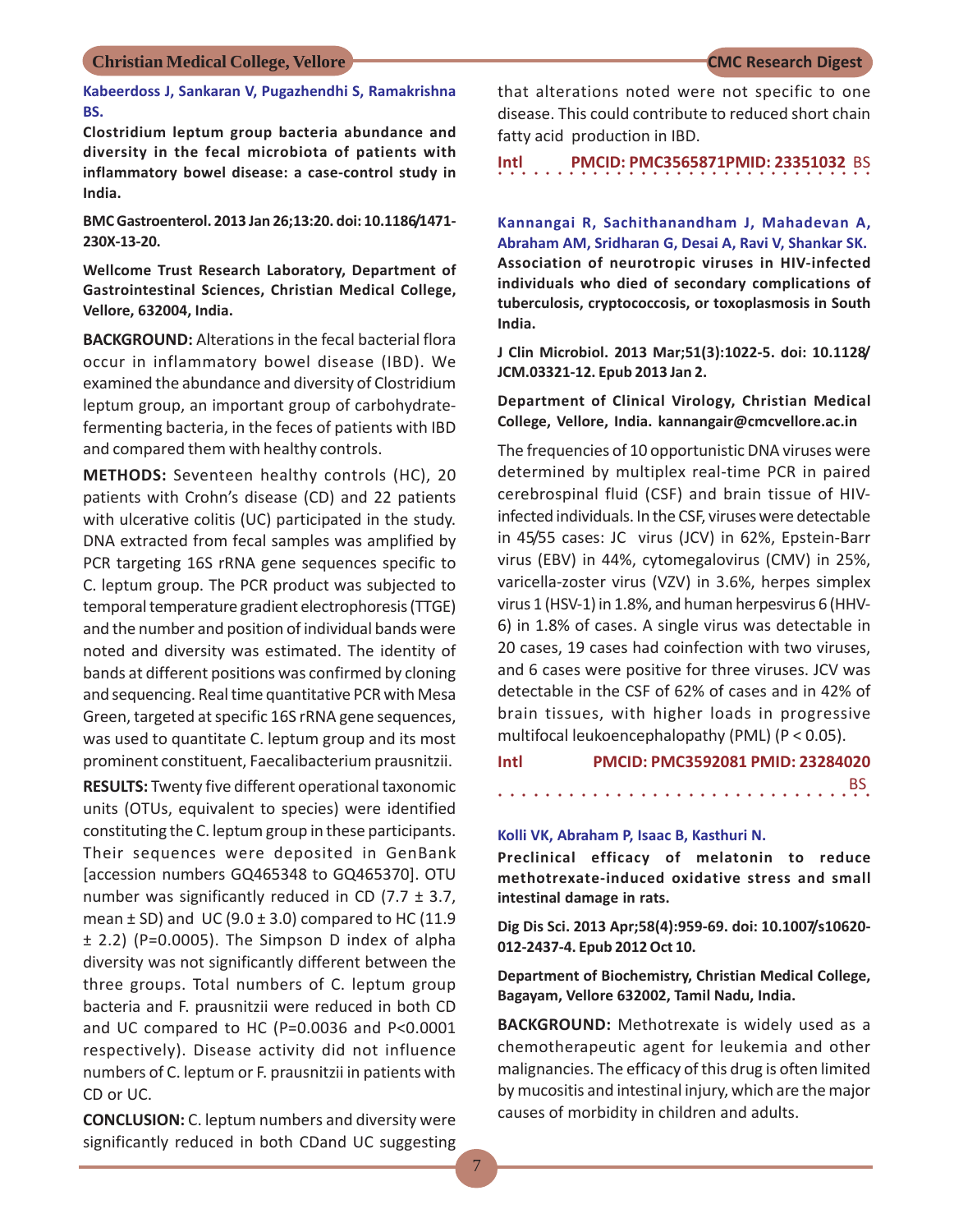### **AIM:** The present study investigates whether melatonin, a powerful antioxidant, could have a protective effect.

**METHOD:** Rats were pretreated with melatonin (20 and 40 mg/kg body weight) daily 1 h before methotrexate (7 mg/kg body weight) administration for three consecutive days. After the final dose of methotrexate, the rats were sacrificed and the small intestine was used for light microscopy and biochemical assays. Intestinal homogenates were used for assay of oxidative stress parameters malondialdehyde and protein carbonyl content, and myeloperoxidase activity, a marker of neutrophil infiltration as well as for the activities of the antioxidant enzymes.

**RESULT:** Pretreatment with melatonin had a dosedependent protective effect on methotrexate (MTX) induced alterations in small intestinal morphology. Morphology was saved to some extent with 20 mg melatonin pretreatment and near normal morphology was achieved with 40 mg melatonin pretreatment. Biochemically, pretreatment with melatonin significantly attenuated MTX-induced oxidative stress (P < 0.01 for MDA, P < 0.001 for protein carbonyl content) and restored the activities of the antioxidant enzymes (glutathione reductase P < 0.05, superoxide dismutase  $P < 0.01$ ).

**CONCLUSION:** The results of the present study demonstrate that supplementation by exogenous melatonin significantly reduces MTX-induced small intestinal damage, indicating that it may be beneficial in ameliorating MTX-induced enteritis in humans.

### **Intl PMID: 23053903**

**Kurien R, Sudarsanam TD; Samantha S, Thomas K. Tuberculous meningitis: a comparison of scoring systems for diagnosis.**

**Oman Med J. 2013 May;28(3):163-6. doi: 10.5001/ omj.2013.47.**

**Medicine Unit 2, Christian Medical College, Vellore, TN India.**

**OBJECTIVES:** Tuberculous meningitis (TBM) is a major clinical and public health problem, both for diagnosis and management. We compare two established scoring systems, Thwaites and the Lancet consensus scoring system for the diagnosis of TB and compare the clinical outcome in a tertiary care setting.

**METHODS:** We analyzed 306 patients with central nervous system (CNS) infection over a 5-year period and classified them based on the unit's diagnosis, the Thwaites classification as well as the newer Lancet consensus scoring system. Patients with discordant results-reasons for discordance as well as differences in outcome were also analyzed.

**RESULTS:** Among the 306 patients, the final diagnosis of the treating physician was TBM in 84.6% (260/306), acute CNS infections in 9.5% (29/306), pyogenic meningitis in 4.2% (13/306) and aseptic meningitis in 1.3% (4/306). Among these 306 patients, 284 (92.8%) were classified as "TBM" by the Thwaites" score and the rest as "Pyogenic". The Lancet score on these patients classified 29 cases (9.5%) as 'Definite-TBM', 43 cases (14.1%) as "Probable-TBM", 186 cases (60.8%) as "Possible-TBM" and the rest as "Non TBM". There was moderate agreement between the unit diagnosis and Thwaites classification (Kappa statistic = 0.53), as well as the Lancet scoring systems. There is only moderate agreement between the Thwaites classification as well as the Lancet scoring systems. It was noted that 32/ 284 (11%) of patients who were classified as TBM by the Thwaites system were classified as "Non TBM" by the Lancet score and 6/ 258 (2%) of those who were diagnosed as possible, probable or definite TB were classified as Non TB by the Thwaites score. However, patients who had discordant results between these scores were not different from those who had concordant results when treatment was initiated based on expert clinical evaluation in the tertiary care setting.

**CONCLUSION:** There was only moderate agreement between the Thwaites' score and the Lancet consensus scoring systems. There is need to prospectively evaluate the cost effectiveness of simple but more effective rapid diagnostic alogrithm in the diagnosis of TB, particularly in a setting without CT and MRI facilities.

**Intl PMCID: PMC3679601PMID: 23772280 BS** 

 $\cdot$ <sup>BS</sup>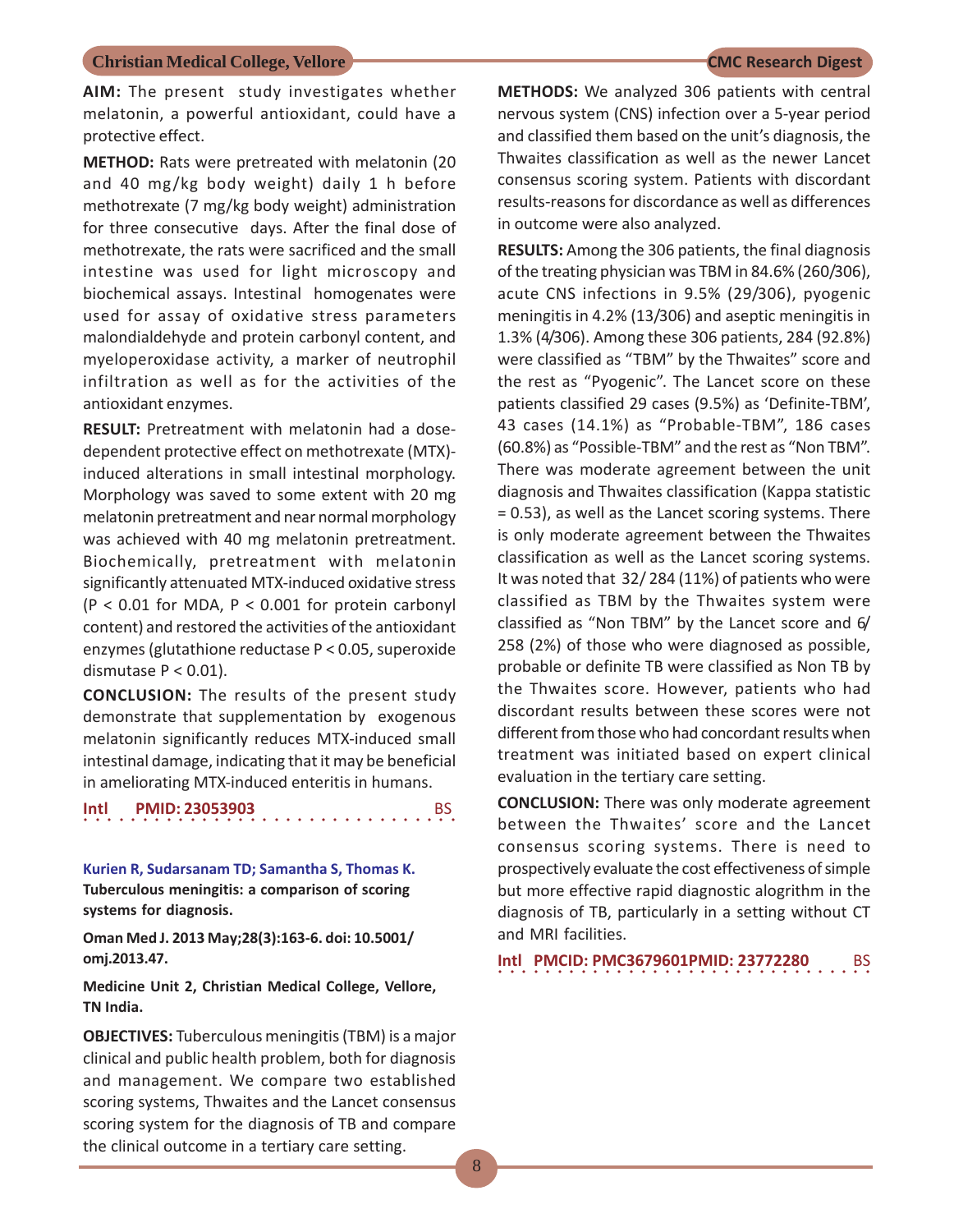**Mammen P, Russell PS, Nair MK, Russell S, Kishore C, Shankar S.**

**Development and psychometric validation of the Brief Intellectual Disability Scale for use in low-health resource, high-burden countries.**

**J Clin Epidemiol. 2013 Jan;66(1):30-5. doi: 10.1016/ j.jclinepi.2012.03.012.**

**Facility for Children with Intellectual Disability, Child and Adolescent Psychiatry Unit, Department of Psychiatry, Christian Medical College, Vellore 632 002, India. marym@cmcvellore.ac.in**

**OBJECTIVE:** To develop and validate a concise, parentcompleted Brief Intellectual Disability Scale (BIDS) for children in low-disability resource and high-disability care burden countries.

**STUDY DESIGN AND SETTING:** In this prospective cross-sectional study of 124children recruited from a facility for intellectual disability (ID), the newly developed BIDS as the measure for validation as well as for the gold standard and convergent and divergent validities was administered by independent raters. Tests for diagnostic accuracy, reproducibility, and validity were conducted at the item and scale levels.

**RESULTS:** The BIDS scores of >5 (sensitivity [Sn] = 71.43%, specificity  $[Sp] = 80.95%$ ) and  $>11$  (Sn = 4.29%,  $Sp = 100\%$ ), with area under the curve of 0.79, are suggested, respectively, for screening and diagnostic use in Indian populations. The inter-rater reliability (intra-class correlation coefficient [ICC] = 0.96) and test-retest reliability at 4 weeks (ICC = 0.95) for BIDS are strong. Besides the adequate face and content validities, BIDS demonstrates good internal consistency (Cronbach á = 0.80) and item-total correlation. There is moderate convergent validity with Binet-Kamat Test of Intelligence or Gesell's Developmental Schedule (r = -0.66, P = 0.001) as well as with adaptive behavior measure of Vineland Social Maturity Scale ( $r = -0.52$ ,  $P = 0.001$ ) and low divergent validity with the subscales of Attention Deficit Disorder with Hyperactivity: Comprehensive Teacher Rating Scale ( $r = -0.11$ ,  $P = 0.7$ ;  $r = 0.18$ ,  $P = 0.5$ ;  $r = 0.13$ ,  $P =$ 0.6;  $r = 0.08$ ,  $P = 0.7$ ). An exploratory factor analysis demonstrated a three-factor structure, explaining 60% of variance.

**CONCLUSION:** The BIDS shows promise as a psychometrically adequate, yet brief measure for identifying ID in countries with low disability care resources and high disability-related burden.Copyright © 2013 Elsevier Inc. All rights reserved.

○○○○○○○○○○○○○○○○ ○○○○○○○○○○○○○○○○ **Intl PMID: 23177892** BS

**Menon VK, George S, Shanti AA, Saravanabavan A, Samuel P, Ramani S, Estes MK, Kang G.**

**Exposure to human and bovine noroviruses in a birth cohort in southern India from 2002 to 2006.**

**J Clin Microbiol. 2013 Jul;51(7):2391-5. doi: 10.1128/ JCM.01015-13. Epub 2013 Apr 24.**

**Department of Gastrointestinal Sciences, Christian Medical College, Vellore, India.**

Human and bovine norovirus virus-like particles were used to evaluate antibodies in Indian children at ages 6 and 36 months and their mothers. Antibodies to genogroup II viruses were acquired early and were more prevalent than antibodies to genogroup I. Low levels of IgG antibodies against bovine noroviruses indicate possible zoonotic transmission.

**Intl PMID: 23616452** BS

**Misra R, Danda D, Rajappa SM, Ghosh A, Gupta R, Mahendranath KM, Jeyaseelan L,**

**Lawrence A, Bacon PA; on behalf of the Indian Rheumatology Vasculitis (IRAVAS) group.**

**Development and initial validation of the Indian Takayasu Clinical Activity Score (ITAS2010).**

**Rheumatology (Oxford). 2013 Apr 16. [Epub ahead of print]**

Department of Clinical Immunology, Sanjay Gandhi Post-Graduate Institute of Medical Sciences, Lucknow, Uttar Pradesh, Rheumatology and Clinical Immunology, Christian Medical College, Vellore, Tamil Nadu, Cardiovascular and Vasculitis Research Foundation, Chennai, Tamil Nadu,

Department of Rheumatology, Post-Graduate Medical Education and Research Institute, Kolkatta, West Bengal, Rheumatology and Clinical Immunology, Medanta - The Medicity, Gurgaon, Haryana, Samarpan Health Centre, Bangalore, Karnataka, Department of Biostatistics, Christian Medical College, Vellore, Tamil Nadu, India and Department of Rheumatology, Birmingham University, Birmingham, UK.

**Objectives :** There are no valid instruments to measure disease activity in Takayasu arteritis (TA). We aim to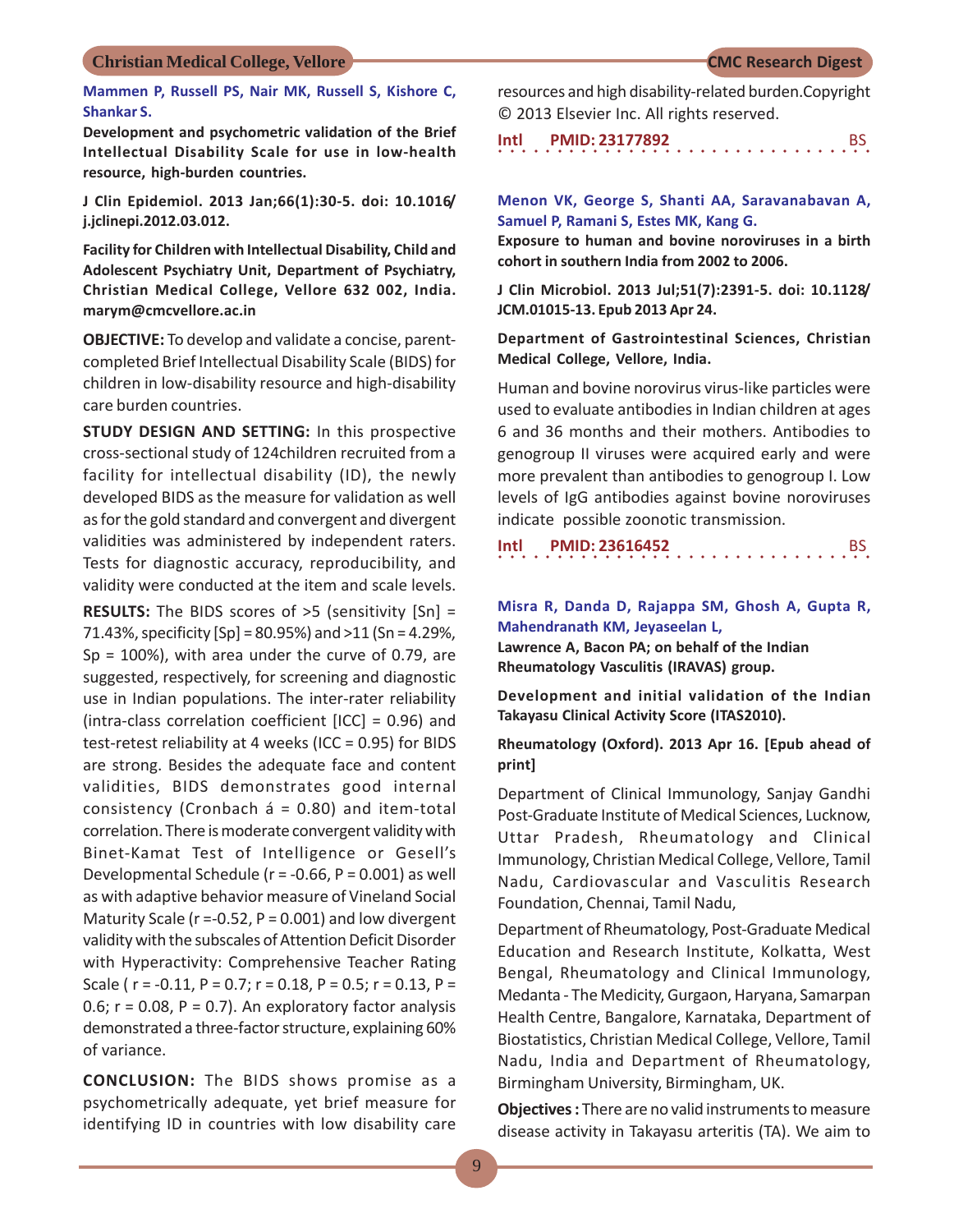provide a valid measure to assess clinical disease activity with or without incorporating acute phase reactants.

**Methods.** The Indian Takayasu Clinical Activity Score (ITAS) was initially derived from disease manifestations scored in the Disease Extent Index (DEI.Tak). The ITAS was validated by a group of physicians scoring both live and paper cases for interrater reliability (IRR), convergence with BVAS, correlation with the Physician's Global Assessment (PGA) and ESR/CRP. It was further validated at a single centre in 177 patients for its ability to discriminate between active and inactive disease state at first visit and sensitivity to change in 132 active patients measured serially at two follow-up visits. ITAS-A also included graded scores for ESR/CRP.

**Results.** The final ITAS2010 contains 44 items with 33 features arising from the cardiovascular system. Seven key items are weighted to score 2 and all others score 1 only. Inter-observer variability was highly satisfactory (IRR 0.97). The ITAS showed superior inter-rater agreement compared with the BVAS (IRR 0.9) and PGA (IRR 0.82). In the single-centre study, median ITAS scores at first visit were significantly higher in active disease (5.62  $\pm$  3.14) compared with grumbling  $(3.36 \pm 1.96)$  and inactive disease (1.27  $\pm$  1.26, P < 0.0001). The therapy induced a significant decrease in the ITAS2010 but the higher ITAS-A scores remained elevated.

**Conclusion.** The ITAS2010, validated in over 300 TA patients and sensitive to change, is a useful measure of clinical disease activity for patient monitoring. Higher ITAS-A scores suggest poor control of active disease by current therapy.

| Intl |  |  |  |  |  |  | <b>PMID: 23594468</b> |  |  |  |  |  |  |  | <b>BS</b> |  |
|------|--|--|--|--|--|--|-----------------------|--|--|--|--|--|--|--|-----------|--|
|      |  |  |  |  |  |  |                       |  |  |  |  |  |  |  |           |  |

**Mukhopadhya I, Sarkar R, Menon VK, Babji S, Paul A, Rajendran P, Sowmyanarayanan TV, Moses PD, Iturriza-Gomara M, Gray JJ, Kang G.**

**Rotavirus shedding in symptomatic and asymptomatic children using reverse transcription-quantitative PCR.**

**J Med Virol. 2013 Jun 17. doi: 10.1002/jmv.23641. [Epub ahead of print]**

**Department of Gastrointestinal Sciences, Christian Medical College, Vellore, Tamil Nadu, India.**

Reverse transcription-real-time polymerase chain reaction (RT-qPCR) for the VP6 gene was used to study group A rotavirus shedding in children with

symptomatic and asymptomatic rotavirus infection. Sequential stool samples (n = 345) from 10 children with rotavirus associated diarrhea and from five children ( $n = 161$ ) with asymptomatic rotavirus infection were collected over a period of 2 months. A RT-qPCR assay on the samples using a rotavirus VP6 plasmid standard demonstrated high reproducibility, with an inter-assay coefficient of variation (CV) of 1.40-2.97% and an intra-assay CV of 0.03-3.03%. The median duration of shedding was longer in children with diarrhea compared to asymptomatic children (24 days vs. 18 days;  $P = 0.066$ ). The median quantitation cycle (Cq) at presentation in symptomatic children was 17.21 compared to 30.98 in asymptomatic children (P = 0.086). The temporal pattern in symptomatic children consisted of a high initial viral shedding coinciding with the duration of diarrhea, followed by a rapid fall, and then a small increase in secondary shedding 21 days later. Compared to children with rotavirus diarrhea, those with asymptomatic infection shed lower quantities of virus throughout the observation period. No difference was noted between the G and P genotypes of samples collected at onset of infection and during the shedding period. Shedding was intermittent in a subset of children in both groups. RT-qPCR is a useful method to characterize shedding patterns. J. Med. Virol. © 2013 Wiley Periodicals, Inc.Copyright © 2013 Wiley Periodicals, Inc.

| Intl |  |  |  |  |  |  | <b>PMID: 23775335</b> |  |  |  |  |  |  |  |  |  |
|------|--|--|--|--|--|--|-----------------------|--|--|--|--|--|--|--|--|--|
|      |  |  |  |  |  |  |                       |  |  |  |  |  |  |  |  |  |

**Pugazhendhi S, Jayakanthan K, Pulimood AB, Ramakrishna BS.**

**Cytokine gene expression in intestinal tuberculosis and Crohn's disease.**

**Int J Tuberc Lung Dis. 2013 May;17(5):662-8. doi: 10.5588/ ijtld.12.0600.**

**Department of Gastrointestinal Sciences, Christian Medical College, Vellore, India.**

**BACKGROUND:** Intestinal tuberculosis (TB) and Crohn's disease closely resemble each other clinically and morphologically. Little is known of cytokine regulation in intestinal TB.

**OBJECTIVE:** To compare cytokine gene expression in colonic mucosa and peripheral blood mononuclear cells (PBMC) in TB with that in Crohn's disease.

**METHODS:** Biopsies were obtained from normal and ulcerated colonic mucosa of 12 intestinal TB and 11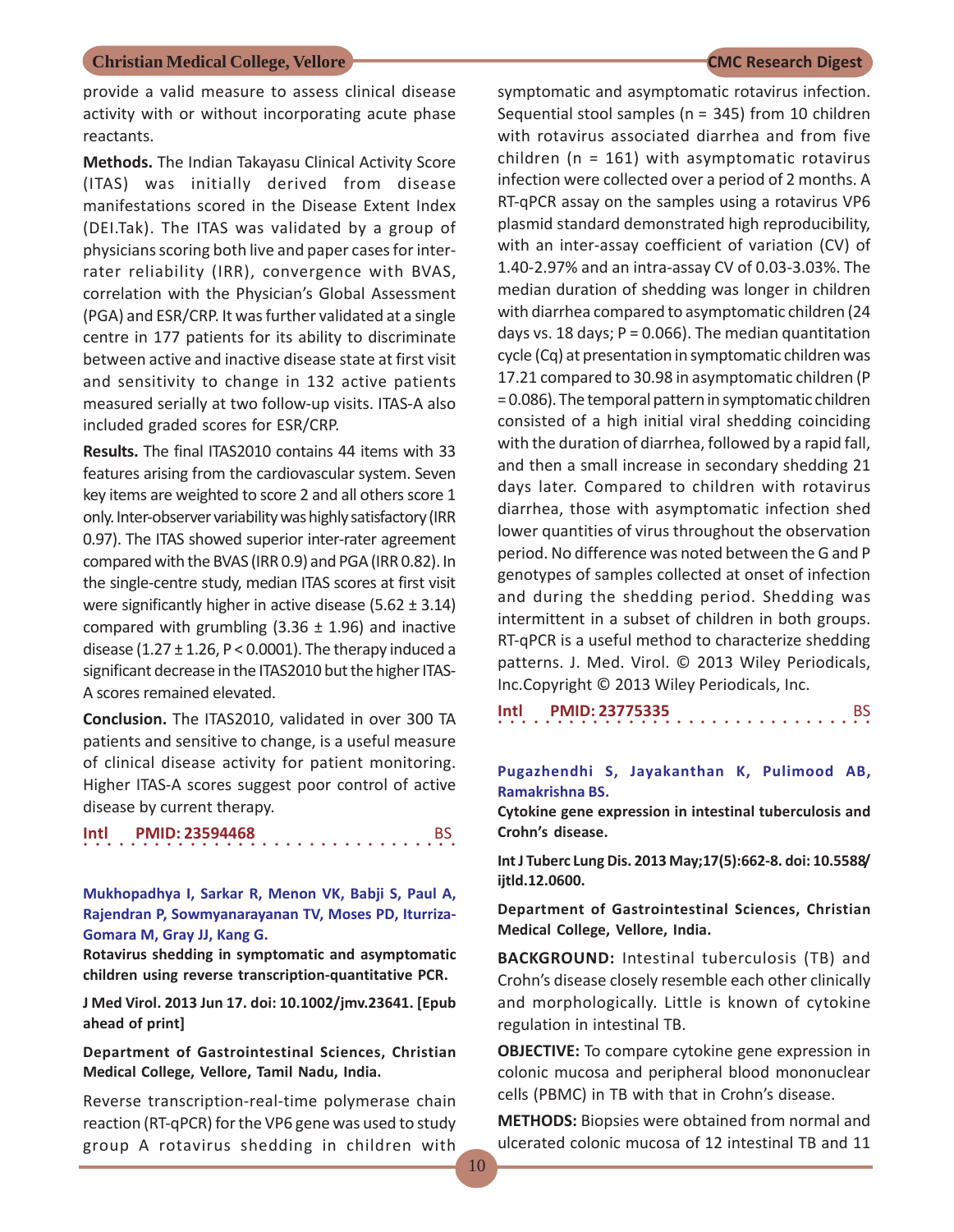Crohn's disease patients, and PBMC from 15 intestinal TB and 12 Crohn's disease patients and 11 healthy volunteers. RNA was extracted, and the expression of selected cytokines, chemokines and pattern recognition receptors quantified by reverse transcriptase real-time polymerase chain reaction using SYBR green.

**RESULTS:** The mRNA expression of interleukin-8 (IL-8), induced protein-10, tumour necrosis factor-alpha, IL-23 p19 and IL-12 p40, and Toll-like receptors (TLR) 1 and 2 in the ulcerated mucosa was increased in both intestinal TB and Crohn's disease. Expression of growth-related oncogene-alpha was increased in intestinal TB, while expression of interferon-gamma (IFN-) and TLR 4, 5 and 9 was increased in Crohn's disease. Expression of RANTES (regulated upon activation, normal T-cell expressed and secreted) was decreased in Crohn's disease. Secretion of IFN- or IL-10 from PBMC was not significantly altered in either disease. PBMC mRNA expression of IL-1, IL-6 and IL-8 mRNA was upregulated in Crohn's disease, while that of IL-17 was upregulated in intestinal TB.

**CONCLUSIONS:** Cytokine gene expression patterns in intestinal mucosa and PBMC of intestinal TB were remarkably similar to Crohn's disease, and demonstrated innate immune activation and T-helper 1 polarisation.

**Intl PMID: 23575333** BS

### **Pugazhendhi S, Santhanam S, Venkataraman J, Creveaux I, Ramakrishna BS.**

**NOD2 gene mutations associate weakly with ulcerative colitis but not with Crohn's disease in Indian patients with inflammatory bowel disease.**

**Gene. 2013 Jan 10;512(2):309-13. doi: 10.1016/ j.gene.2012.10.015. Epub 2012 Oct 23.**

**Wellcome Trust Research Laboratory, Christian Medical College, Vellore 632004, India. pugazh@cmcvellore.ac.in**

**BACKGROUND:** Three mutations (two missense and one frameshift) in the NOD2 gene are associated with Crohn's disease (CD) in a proportion of patients with Crohn's disease in North America, Europe and Australia. These three mutations are not found in Indian patients with CD. We undertook new studies to identify polymorphisms in the NOD2 gene in the Indian population and to detect whether any of these were associated with inflammatory bowel disease (IBD) in this population.

**METHODS:** Individual exons of the NOD2 gene were amplified by PCR and subjected to denaturing high performance liquid chromatography (DHPLC) to detect heteroduplex formation. All 12 exons of the NOD2 gene were amplified and Sanger-sequenced to detect polymorphisms in the NOD2 gene. 310 patients with CD, 318 patients with ulcerative colitis (UC) and 442 healthy controls (HC) were recruited for association studies. DNA from these participants was evaluated for the identified eight polymorphisms by Sequenom analysis.

**RESULTS:** Heteroduplex formation was noted by DHPLC in exons 2 and 4 of the NOD2 gene. Sequencing of the entire NOD2 gene data revealed eight polymorphisms - rs2067085, rs2066842, rs2066843, rs1861759, rs2111235, rs5743266, rs2076753, and rs5743291 of which the latter four were described for the first time in Indians. None of these polymorphisms was associated with CD. The SNPs rs2066842 and rs2066843 were in significant linkage disequilibrium. Both SNPs showed a significant association with UC (P=0.03 and 0.04 respectively; odds ratio 1.44 and 1.41 respectively).

**CONCLUSION:** Four NOD2 polymorphisms were identified for the first time in the Indian population. Of 8 NOD2 polymorphisms, none were associated with CD but two were weakly associated with UC. NOD2 polymorphisms do not play a major role in CD genesis in India.Copyright © 2012 Elsevier B.V. All rights reserved.

○○○○○○○○○○○○○○○○ ○○○○○○○○○○○○○○○○ **Intl PMID: 23085276** BS

**Raychaudhury T, George R, Mandal K, Srivastava VM, Thomas M, Bornholdt D, Grzeschik KH, Koehler A.**

**A novel X-chromosomal microdeletion encompassing congenital hemidysplasia with ichthyosiform erythroderma and limb defects.**

**Pediatr Dermatol. 2013 Mar-Apr;30(2):250-2. doi: 10.1111/j.1525-1470.2012.01729.x. Epub 2012 Apr 4.**

**Department of Dermatology, Venereology, and Leprosy, Christian Medical College, Vellore, India.**

We report an unusual phenotype of congenital hemidysplasia with ichthyosiform erythroderma and limb defects syndrome most likely resulting from a novel X-chromosomal microdeletion encompassing the promoter region and exon 1 of the nicotinamide adenine dinucleotide phosphate steroid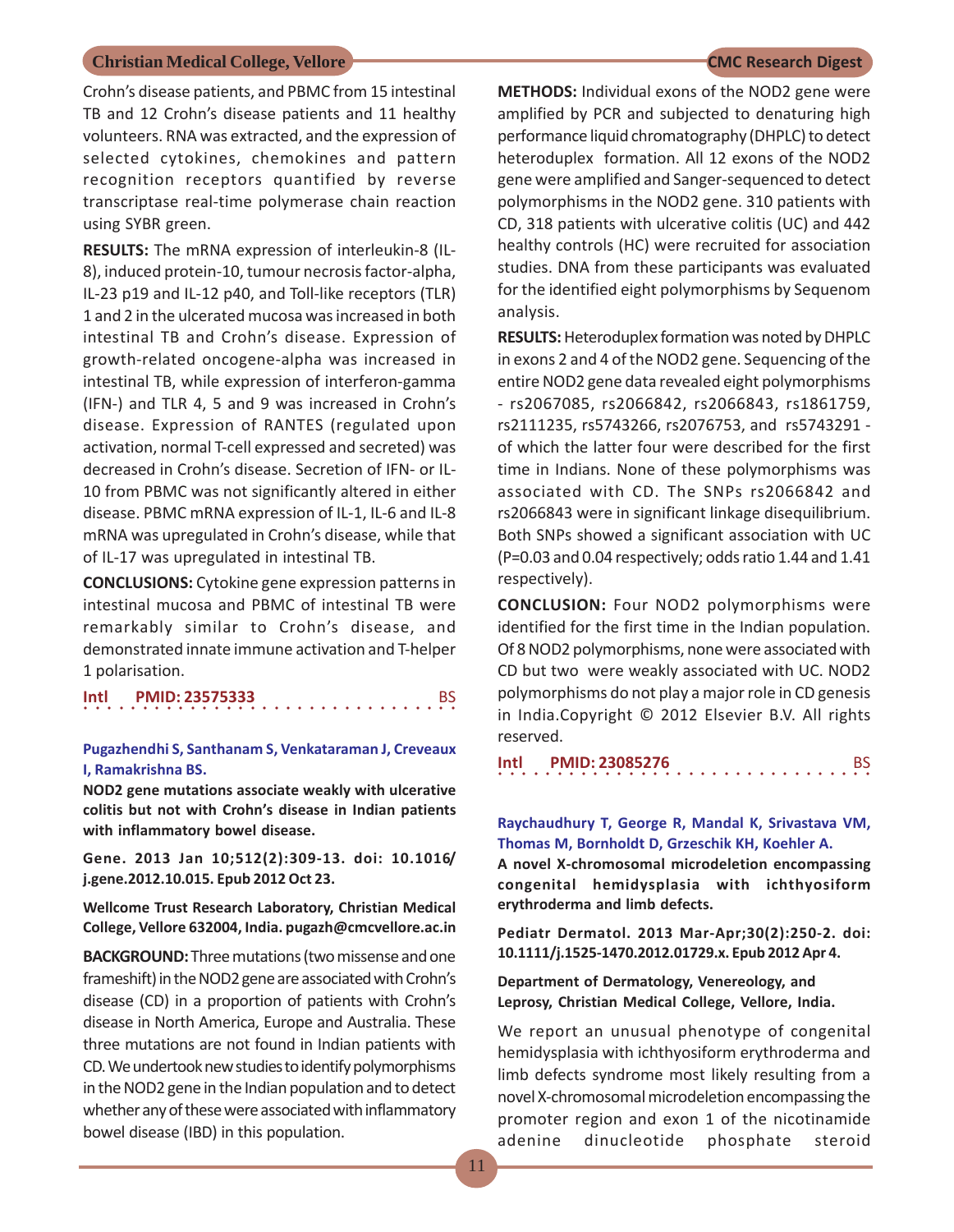dehydrogenase-like protein gene, the neighboring gene CETN2, and more than 10 kb of noncoding deoxyribonucleic acid.© 2012 Wiley Periodicals, Inc.

**Sabaretnam M, Ramakant P, Abraham DT, Paul MJ. Preoperative ultrasonography assessment of vocal cord movement during thyroid and parathyroid surgery.**

World J Surg. 2013 Jul;37(7):1740. doi: 10.1007/s00268- 013-1921-0.Endocrine Surgery Department, Christian Medical College, Vellore, India, drretnam@gmail.com.

```
Intl PMID: 23354924 BS
```
**Sen D, Balakrishnan B, Gabriel N, Agrawal P, Roshini V, Samuel R, Srivastava A, Jayandharan GR.**

**Improved adeno-associated virus (AAV) serotype 1 and 5 vectors for gene therapy.**

**Sci Rep. 2013;3:1832. doi: 10.1038/srep01832.**

**Department of Hematology, Christian Medical College, Vellore, Tamil Nadu, India.**

Despite significant advancements with recombinant AAV2 or AAV8 vectors for liver directed gene therapy in humans, it is well-recognized that host and vectorrelated immune challenges need to be overcome for long-term gene transfer. To overcome these limitations, alternate AAV serotypes (1-10) are being rigorously evaluated. AAV5 is the most divergent (55% similarity vs. other serotypes) and like AAV1 vector is known to transduce liver efficiently. AAV1 and AAV5 vectors are also immunologically distinct by virtue of their low seroprevalence and minimal cross reactivity against pre-existing AAV2 neutralizing antibodies. Here, we demonstrate that targeted bio-engineering of these vectors, augment their gene expression in murine hepatocytes in vivo (up to 16-fold). These studies demonstrate the feasibility of the use of these novel AAV1 and AAV5 vectors for potential gene therapy of diseases like hemophilia.

○○○○○○○○○○○○○○○○ ○○○○○○○○○○○○○○○○ **Intl PMCID: PMC3652085PMID: 23665951** BS

### **Sen D, Chapla A, Walter N, Daniel V, Srivastava A, Jayandharan GR.**

**Nuclear factor (NF)-kB and its associated pathways are major molecular regulators of blood-induced joint damage in a murine model of hemophilia.**

**J Thromb Haemost. 2013 Feb;11(2):293-306. doi: 10.1111/ jth.12101.**

**Department of Hematology, Christian Medical College, Vellore, Tamil Nadu, India.**

**BACKGROUND:** The present study was designed to investigate the molecular signaling events from onset of bleeding through the development of arthropathy in a murine model of hemophilia

**A. METHODS AND RESULTS:** A sharp-injury model of hemarthrosis was used. A global gene expression array on joint-specific RNA isolated 3 h post-injury revealed nuclear factor-kappa B (NF-KB) as the major transcription factor triggering inflammation. As a number of genes encoding the cytokines, growth factors and hypoxiaregulating factors are known to be activated by NF-KB and many of these are part of the pathogenesis of various joint diseases, we reasoned that  $NF$ - $KB$ -associated pathways may play a crucial role in blood-induced joint damage. To further understand its role, we screened NF-KB-associated pathways between 1 h to 90 days after injury. After a single articular bleed, distinct members of the NF-KB family  $(NF-KB1/NF-KB2/RelA/RelB)$  and their responsive pro-inflammatory cytokines  $(IL-1K/IL-6/$ IFN $\gamma$ /TNF $\alpha$ ) were significantly up-regulated (> 2 fold, P < 0.05) in injured vs. control joints at the various time-points analyzed (1 h/3 h/7 h/24 h). After multiple bleeds (days 30/60/75/90), there was increased expression of NF-KB-associated factors that contribute to hypoxia (HIF-1 $\alpha$ , 3.3-6.5 fold), angiogenesis (VEGF- $\alpha$ , 2.5-4.4 fold) and chondrocyte damage (matrix metalloproteinase-13, 2.8-3.8 fold) in the injured joints. Micro RNAs (miR) that are known to regulate NF-KB activation (miRs-9 and 155), inflammation (miRs-16, 155 and 182) and apoptosis (miRs-19a, 155 and 186) were also differentially expressed (-4 to +13 fold) after joint bleeding, indicating that the small RNAs could modulate the arthropathy phenotype.

**CONCLUSIONS:** These data suggest that NF-Bassociated signaling pathways are involved in the development of hemophilic arthropathy.© 2012 International Society on Thrombosis and Haemostasis.

| Intl |  |  |  |  |  |  | <b>PMID: 23231432</b> |  |  |  |  |  |  |  |  |  |
|------|--|--|--|--|--|--|-----------------------|--|--|--|--|--|--|--|--|--|
|      |  |  |  |  |  |  |                       |  |  |  |  |  |  |  |  |  |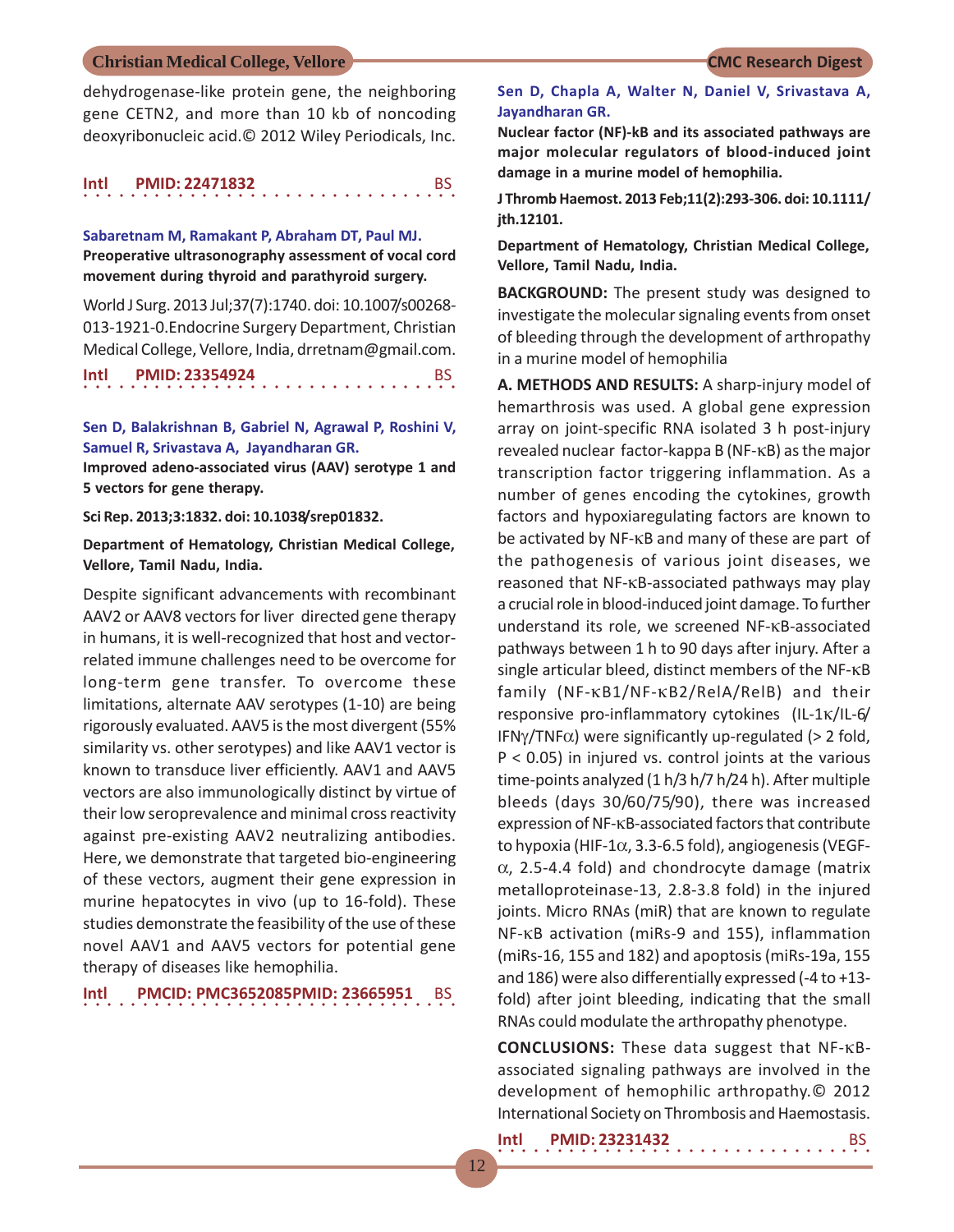**Sen D, Gadkari RA, Sudha G, Gabriel N, Kumar YS, Selot R, Samuel R, Rajalingam S, Ramya V, Nair SC, Srinivasan N, Srivastava A, Jayandharan GR.**

**Targeted modifications in adeno-associated virus serotype 8 capsid improves its hepatic gene transfer efficiency in vivo.**

**Hum Gene Ther Methods. 2013 Apr;24(2):104-16. doi: 10.1089/hgtb.2012.195.**

**Department of Hematology, Christian Medical College, Vellore 632004, Tamil Nadu, India.**

Recombinant adeno-associated virus vectors based on serotype 8 (AAV8) have shown significant promise for liver-directed gene therapy. However, to overcome the vector dose dependent immunotoxicity seen with AAV8 vectors, it is important to develop better AAV8 vectors that provide enhanced gene expression at significantly low vector doses. Since it is known that AAV vectors during intracellular trafficking are targeted for destruction in the cytoplasm by the host-cellular kinase/ubiquitination/proteasomal machinery, we modified specific serine/threonine kinase or ubiquitination targets on the AAV8 capsid to augment its transduction efficiency. Point mutations at specific serine (S)/threonine (T)/lysine (K) residues were introduced in the AAV8 capsid at the positions equivalent to that of the effective AAV2 mutants, generated successfully earlier. Extensive structure analysis was carried out subsequently to evaluate the structural equivalence between the two serotypes. scAAV8 vectors with the wild-type (WT) and each one of the S/T'!Alanine (A) or K-Arginine (R) mutant capsids were evaluated for their liver transduction efficiency in C57BL/6 mice in vivo. Two of the AAV8- S'!A mutants (S279A and S671A), and a K137R mutant vector, demonstrated significantly higher enhanced green fluorescent protein (EGFP) transcript levels (~9 to 46-fold) in the liver compared to animals that received WT-AAV8 vectors alone. The best performing AAV8 mutant (K137R) vector also had significantly reduced ubiquitination of the viral capsid, reduced activation of markers of innate immune response, and a concomitant two-fold reduction in the levels of neutralizing antibody formation in comparison to WT-AAV8 vectors. Vector biodistribution studies revealed that the K137R mutant had a significantly higher and preferential transduction of the liver (106 vs. 7.7 vector copies/mouse diploid genome) when compared to WT-AAV8 vectors. To further study the utility of the K137R-

AAV8 mutant in therapeutic gene transfer, we delivered human coagulation factor IX (h.FIX) under the control of liver-specific promoters (LP1 or hAAT) into C57BL/6 mice. The circulating levels of h.FIX:Ag were higher in all the K137R-AAV8 treated groups up to 8 weeks post-hepatic gene transfer. These studies demonstrate the feasibility of the use of this novel AAV8 vectors for potential gene therapy of hemophilia B.

**Intl PMID: 23442071** BS

**Shah NH, Thomas E, Jose R, Peedicayil J. Tramadol inhibits the contractility of isolated human myometrium.**

**Auton Autacoid Pharmacol. 2013 Apr;33(1-2):1-5. doi: 10.1111/aap.12003. Epub 2013 Feb 22.**

### **Department of Pharmacology & Clinical Pharmacology, Christian Medical College, Vellore, India.**

This study was conducted to determine whether the atypical opioid analgesic tramadol inhibits the contractility of isolated non-pregnant human myometrium. Ten strips of non-pregnant human myometrium stimulated with 55 mm potassium chloride (KCl) were treated with three concentrations (30, 100 and 300  $\mu$ m) of tramadol to test for any inhibitory effect of tramadol. The effects of concurrent administration of the  $\beta$  adrenoceptor antagonist propranolol  $(1 \mu m)$ , the guanylyl cyclase and nitric oxide synthase inhibitor methylene blue (20 µm) and the opioid receptor antagonist naloxone (100  $\mu$ m) with tramadol were also studied. Tramadol caused a concentration-dependent inhibition of KCl-induced myometrial contractility, which was statistically significant at all three concentrations of tramadol used. Propranolol significantly reversed the inhibitory effect of 100 µm tramadol on KCl-induced myometrial contractility but not that of 300 µm tramadol. Neither methylene blue nor naloxone reversed the inhibitory effect of tramadol on KCl-induced myometrial contractility. These results suggest that tramadol inhibits KCl-induced contractility of isolated human myometrium. They also suggest that tramadol relaxes the myometrium due to stimulation of ß1 adrenoceptors. However, the concentrations of tramadol required to relax the myometrium were high and likely to be attained at toxic doses, rather than therapeutic doses, of tramadol. © 2013 Blackwell Publishing Ltd.

**Intl PMID: 23433451** BS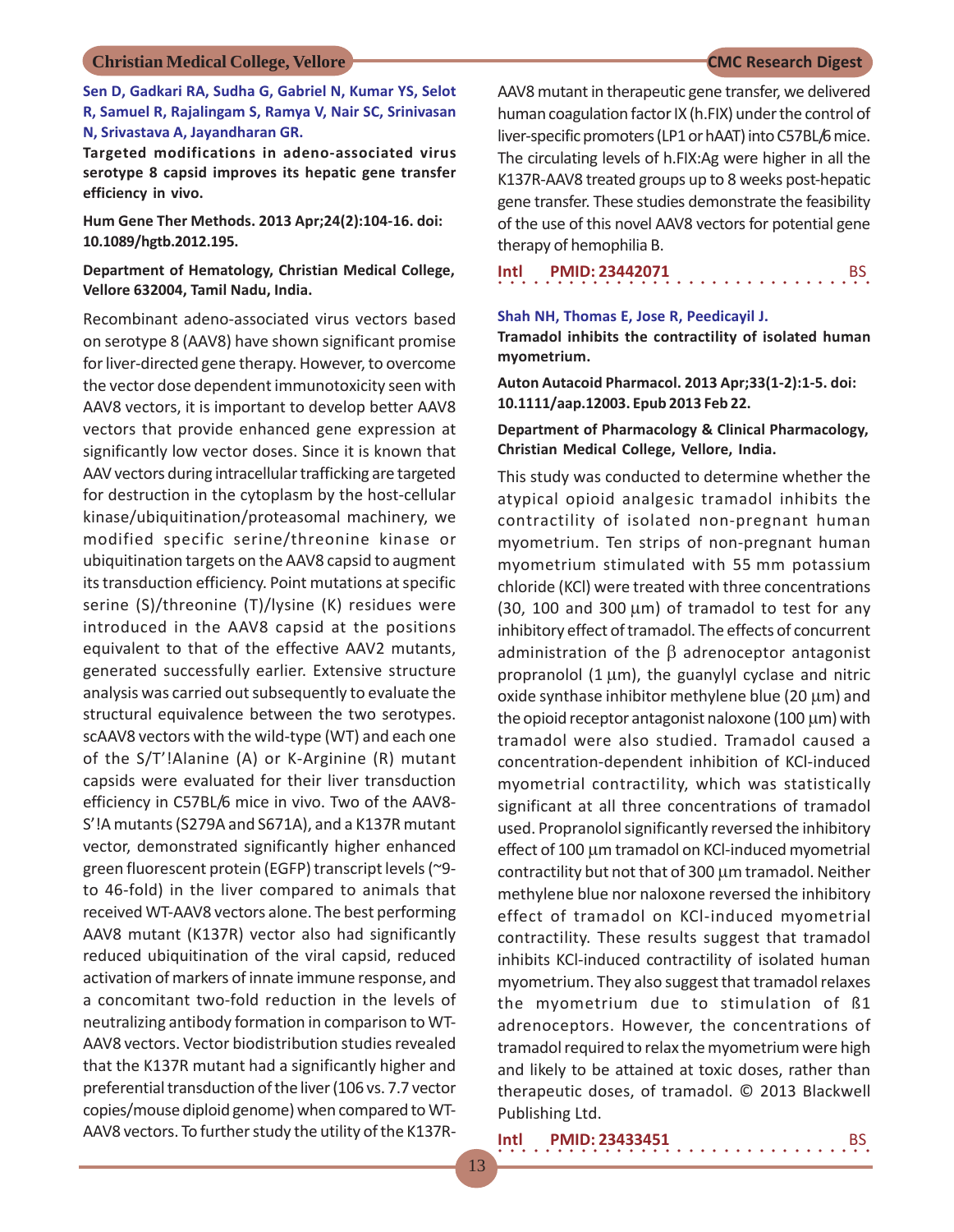**Sumitha E, Jayandharan GR, Arora N, Abraham A, David S, Devi GS, Shenbagapriya P, Nair SC, George B, Mathews V, Chandy M, Viswabandya A, Srivastava A.**

**Molecular basis of quantitative fibrinogen disorders in 27 patients from India.**

**Haemophilia. 2013 Jul;19(4):611-8. doi: 10.1111/ hae.12143. Epub 2013 Apr 8.**

### **Departments of Hematology, Christian Medical College, Vellore, India.**

Congenital fibrinogen deficiency is an extremely rare (1:1 000 000) hereditary bleeding disorder caused by defects in genes coding for fibrinogen A $\alpha$ -, B $\beta$ - and -chains, respectively. We report here the molecular basis of fibrinogen deficiency in a large series of patients from India. Twenty-seven patients with clinical features suggestive of fibrinogen deficiency and with prolonged plasma clotting times and low fibrinogen levels were studied. Genomic DNA was screened for mutations in the fibrinogen alpha (FGA), beta (FGB), gamma (FGG) genes by PCR and conformation sensitive gel electrophoresis. Fourteen different disease-causing mutations including frameshifts (51.9%), splice site (22.2%), missense (18.5%) and nonsense mutation (7.4%) were identified in 27 patients. Thirteen of them were novel, including seven frameshifts (fibrinogen A $\alpha$ : p.Asp296 fs\*59, p.Thr466 fs\*17 and p.Lys575 fs\*74; fibrinogen  $B\beta$ : p.Gly414 fs\*2 and fibrinogen  $\gamma$ : p.Ser81 fs\*5, p.Lys185 fs\*13 and p.Asp278\_279 fs\*17), three splice site mutations (FGA gene c.364+1G>A; c.510+2 T>G; FGB gene c.851+1G>A), two missense substitutions (fibrinogen  $B$ : p.Gly288Ser; p.Arg445Thr) and a nonsense mutation in fibrinogen A $\alpha$  (p.Tyr127\*). Two common mutations (FGA: c.364+1G>A, n = 6, FGG: p.Lys185 fs\*13,  $n = 7$ ) affecting 13 patients were identified in this series, suggesting that these mutations could be screened first in Indian patients with fibrinogen deficiency. The molecular data presented here is the largest series of patients with fibrinogen deficiency reported so far, adding significantly to the mutation database of this condition. It also helps create an algorithm for its genetic diagnosis in India.© 2013 John Wiley & Sons Ltd.

| Intl |  |  |  |  |  | <b>PMID: 23560673</b> |  |  |  |  |  |  |  |  |  |  |
|------|--|--|--|--|--|-----------------------|--|--|--|--|--|--|--|--|--|--|
|      |  |  |  |  |  |                       |  |  |  |  |  |  |  |  |  |  |

### **Sureka J, Samuel S, Keshava SN, Venkatesh K, Sundararaj GD.**

**MRI in patients with tuberculous spondylitis presenting as vertebra plana: a retrospective analysis and review of literature.**

**Clin Radiol. 2013 Jan;68(1):e36-42. doi: 10.1016/ j.crad.2012.09.004. Epub 2012 Nov 21.**

**Department of Radiology, Christian Medical College and Hospital, Vellore, Tamilnadu, India. drjyoticmch@rediffmail.com**

**AIM:** To present the magnetic resonance imaging (MRI) findings of 10 patients with histopathologically proven tuberculous spondylitis (TS) presenting as vertebra plana (VP) on radiographs.

**MATERIAL AND METHODS:** Radiographs of 451 adult TS patients were reviewed. In this consecutive series, there were 11 patients who presented as VP. MRI of 10 of these patients was available for review.

**RESULTS:** VP-like collapse of a single vertebral body of the dorsal spine with preserved endplates and disc was seen in all cases. Epidural, pre- and para-vertebral soft tissue was found in all patients. Epidural soft tissue presenting on sagittal images as a convexity of the posterior longitudinal ligament was also found in all the signal of which was different from the involved vertebra on axial images. All patients showed posterior element involvement, which was characterized by preserved cortical outline without expansion.

**CONCLUSION:** TS presenting with VP-like collapse of the bone is rare, accounting for 2.4% of the cases in the present series. MRI may show a collapsed vertebra with preserved endplates and disc. MRI findings that are suggestive of TS include: (1) signal intensity of the epidural soft-tissue mass on axial images, which is different from the vertebral body; (2) presence of a thin, T2-weighted hypointense capsule of the paravertebral soft tissue; (3) posterior element involvement characterized by intact hypointense cortical outline without expansion; and (4) involvement of the costovertebral joint.Copyright © 2012 The Royal College of Radiologists. Published by Elsevier Ltd. All rights reserved.

| Intl |  | <b>PMID: 23177653</b> |  |  |  |  |  |  |  |  |  |  |  |  |  |
|------|--|-----------------------|--|--|--|--|--|--|--|--|--|--|--|--|--|
|      |  |                       |  |  |  |  |  |  |  |  |  |  |  |  |  |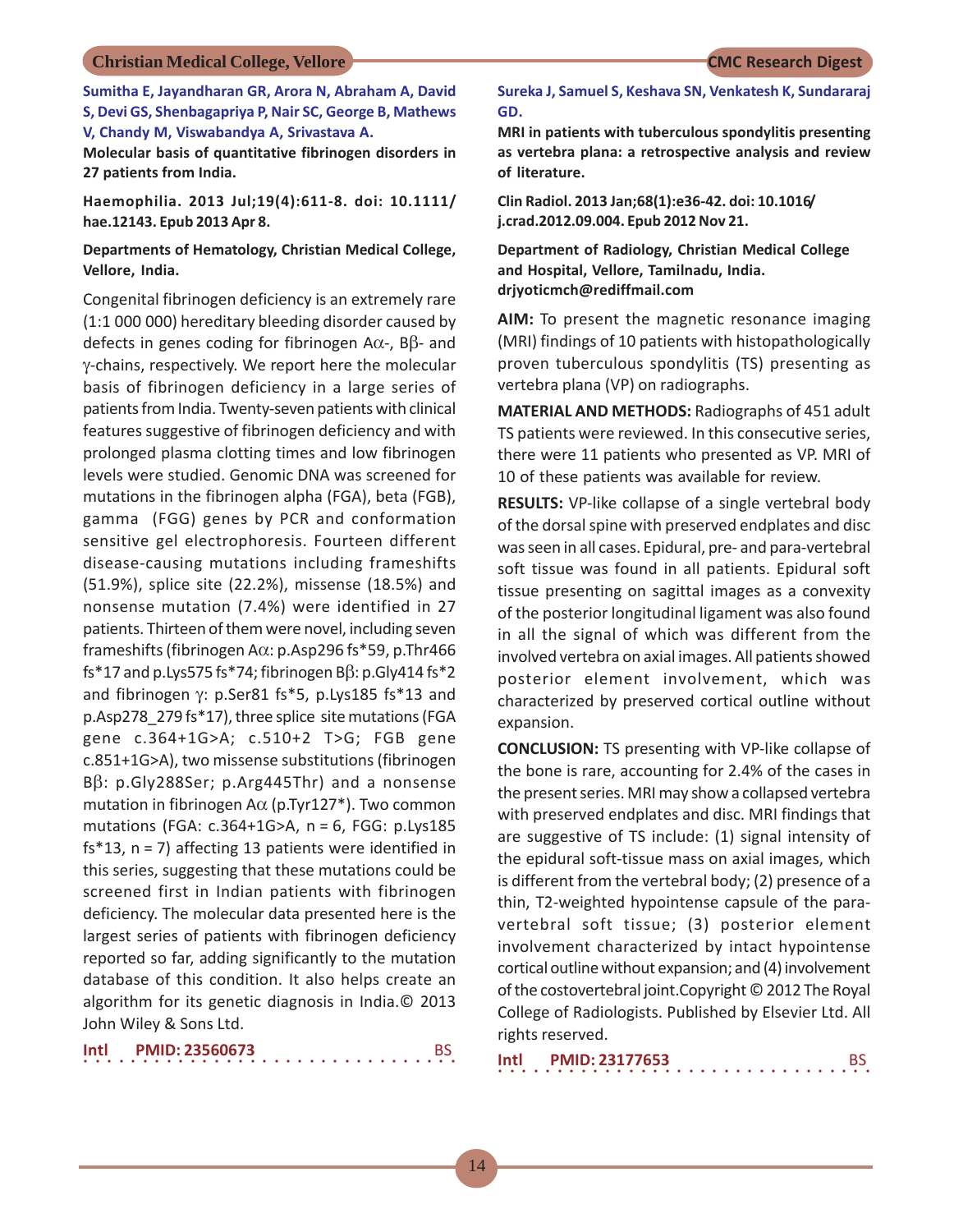**Vasan SK, Fall T, Job V, Gu HF, Ingelsson E, Brismar K, Karpe F, Thomas N.**

**A common variant in the FTO locus is associated with waist-hip ratio in Indian adolescents.**

**Pediatr Obes. 2013 Jun;8(3):e45-9. doi: 10.1111/j.2047- 6310.2013.00118.x. Epub 2013 Feb 28.**

**Rolf Luft Research Center for Diabetes and Endocrinology, Department of Molecular Medicine & Surgery, Karolinska Institutet, Stockholm, Sweden; Department of Endocrinology, Diabetes and Metabolism, Christian Medical College, Vellore, India.**

**BACKGROUND:** Common variants in the FTO locus, and near MC4R locus, have been shown to have a robust association with obesity in children and adults among various ethnic groups. Associations with obesity traits among Indian adolescents have not been determined.

**OBJECTIVE:** To study the association of rs9939609 (FTO) and rs17782313 (MC4R) to obesity related anthropometric traits in Indian adolescents.

**METHODS:** Subjects for the current study were recruited from a cross-sectional cohort of 1,230 adolescents (age mean  $\pm$  SD: 17.1  $\pm$  1.9 years) from South India.

**RESULTS:** The variant at the FTO locus was found to be associated with waist-hip ratio (WHR) but not with overall obesity in this population. No significant association was observed for obesity-traits and Mc4R variant rs17782313.

**CONCLUSION:** The common variant of FTO (rs9939609) is associated with body fat distribution during early growth in Indian adolescents and may predispose to obesity and metabolic consequences in adulthood.© 2013 The Authors. Pediatric Obesity © 2013 International Association for the Study of Obesity.

**Intl PMID: 23447422** BS

### **Vivek R, Zachariah UG, Ramachandran J, Eapen CE, Rajan DP, Kang G.**

**Characterization of hepatitis E virus from sporadic hepatitis cases and sewage samples from Vellore, south India.**

**Trans R Soc Trop Med Hyg. 2013 Jun;107(6):363-7. doi: 10.1093/trstmh/trt030.**

**Wellcome Trust Research Laboratory, Division of Gastrointestinal Sciences, Christian Medical College, Vellore 632004, India.**

**BACKGROUND:** Hepatitis E virus (HEV) is endemic in India and causes epidemics and sporadic cases. However, the exact transmission route for sporadic hepatitis E remains unclear. This study investigated HEV in sporadic hepatitis cases and sewage samples, as sewage is the major source of contamination of water in developing countries.

**METHODS:** Monthly sampling and testing for HEV in sewage samples from Vellore, India was carried out for 1 year (November 2009-October 2010) and plasma and/or fecal samples from sporadic hepatitis cases presenting to a hospital in Vellore during 2006-2010 were tested for HEV RNA. A total of 144 raw sewage samples and 94 samples from sporadic hepatitis cases were tested for HEV RNA using RT-PCR.

**RESULTS:** The prevalence of HEV RNA in sewage and sporadic cases was 55.6% and 9.6%, respectively. HEV strains isolated from sewage showed 94-100% nucleotide sequence similarity with the HEV strains isolated from the sporadic hepatitis cases. HEV RNA in sewage was identified more often during the summer (81.2%) than the monsoon season (14.5%) (p  $< 0.001$ ).

**CONCLUSION:** This study indicates that sewage may be a source of contamination for sporadic hepatitis and also underscores the need for preventive measures to protect drinking water from sewage contamination, particularly in the summer.

**GENBANK ACCESSION NUMBERS:** HEV strains isolated from this study were deposited in GenBank under accession numbers JF972766-JF972773, JN705651-JN705659 and JN705660-JN705662.

| Intl |  |   |  | <b>PMID: 23677583</b> |  |  |  |  |  |  |  |  |  |  |  |
|------|--|---|--|-----------------------|--|--|--|--|--|--|--|--|--|--|--|
|      |  | . |  |                       |  |  |  |  |  |  |  |  |  |  |  |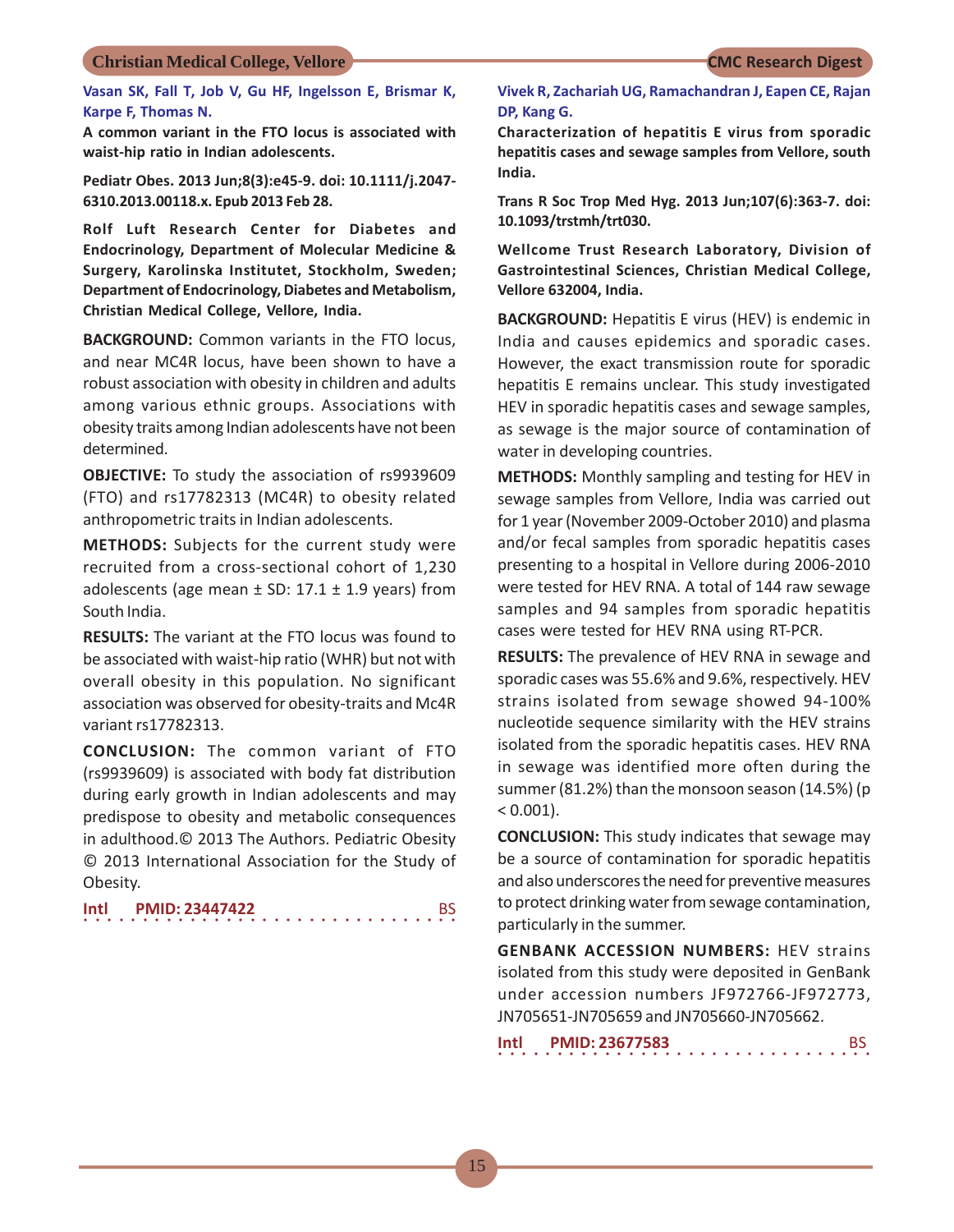### **Asirvatham JR, Pai R, Chacko G, Nehru AG, John J, Chacko AG, Muliyil J.**

**Molecular characteristics of meningiomas in a cohort of Indian patients: loss of heterozygosity analysis of chromosomes 22, 17, 14 and 10.**

**Neurol India. 2013 Mar-Apr;61(2):138-43. doi: 10.4103/ 0028-3886.111119.**

**Department of Pathology and Neurological Sciences, Christian Medical College, Vellore, Tamil Nadu, India.**

**BACKGROUND:** Though, loss of heterozygosity (LOH) at chromosome 22q is considered to be the most likely initiating event in the formation of meningiomas, LOH at other chromosomes (1, 3, 6, 9, 10, 11, 14.17, and 18) have been implicated in its progression. The aim of this study was to analyze microsatellite markers on a select set of chromosomes including, 22q, 10q, 14q, and 17p for LOH in patients with meningiomas. Materials and

**METHODS:** Tumor tissue and its corresponding blood sample were collected from 27 patients with meningioma. Four polymorphic microsatellite markers (D10S520, D17S1289, D14S555, and D22S417) were characterized for LOH analysis.

**RESULTS:** There were 14 World Health Organization (WHO) grade I, 12 WHO grade II and 1 WHO grade III meningiomas. LOH was seen most often at D22S417 with an equal distribution between the grades (33% of informative samples in each grade). Though, LOH at D14S555 was seen in 50% of informative WHO grade II tumors, compared to 11.1% of informative WHO grade I tumors it did not reach statistical significance. However, allelic imbalance (AI) at D14S555 was significantly associated with atypia (P  $= 0.05$ ). LOH at D17S1289 was seen only in one tumorsample, and none of the informative samples displayed LOH at D10S520.

**CONCLUSION:** The frequency and equal distribution of LOH at chromosome 22 supports the hypothesis that it is an early event in the tumorigenesis of meningiomas. The association of AI at D14S555 in WHO grade II meningiomas needs to be investigated on a larger set of samples.

| <b>Nat</b> |  | <b>PMID: 23644312</b> |  |  |  |  |  |  |  |  |  |  |  |  | BS. |
|------------|--|-----------------------|--|--|--|--|--|--|--|--|--|--|--|--|-----|
|            |  |                       |  |  |  |  |  |  |  |  |  |  |  |  |     |

**Babji S, Arumugam R, Peters A, Ramani S, Kang G.**

**Detection and characterisation of rotaviruses from children less than 5 years hospitalised with acute gastroenteritis in Nagercoil.**

**Indian J Med Microbiol. 2013 Jan-Mar;31(1):69-71. doi: 10.4103/0255-0857.108727.**

**Department of Gastrointestinal Sciences, Christian Medical College, Vellore, Tamil Nadu, India.**

Group A rotavirus continues to be the major cause of severe gastroenteritis in young children in developing countries. In this study, we report the prevalence and genotype of rotaviruses identified from children <5 years of age hospitalized with acute gastroenteritis from Nagercoil, Tamil Nadu from 2007-2010. From the 139 children included in the study, 71 samples (51%) were positive by ELISA and 65 samples were positive by PCR-based methods. G1P[8] (44.6%) was the most commonly identified genotype. In addition, we report detection of rotavirus in two of three CSF samples from children with seizures.

|  |  |  |  |  |  |  | Nat PMID: 23508433 |  |  |  |  |  |  |  |  |  |
|--|--|--|--|--|--|--|--------------------|--|--|--|--|--|--|--|--|--|
|  |  |  |  |  |  |  |                    |  |  |  |  |  |  |  |  |  |

### **Desire S, Mohanan EP, George B, Mathews V, Chandy M, Srivastava A, Balasubramanian P.**

**A rapid & sensitive liquid chromatography- tandem mass spectrometry method for the quantitation of busulfan levels in plasma & application for routine therapeutic monitoring in haematopoietic stem cell transplantation.**

**Indian J Med Res. 2013 Apr;137(4):777-84.**

**Department of Haematology, Christian Medical College, Vellore, India.**

**Background & objectives:** Busulfan (Bu) in combination with cyclophosphamide is widely used in myeloablative conditioning regimen prior to haematopoietic stem cell transplantation (HSCT). Its narrow therapeutic range and toxic side effects at high systemic exposure and graft rejection at low exposure emphasize the need for busulfan dose optimization using targeted dose adjustment prior to HSCT. We report here a rapid and sensitive method to quantitate busulfan plasma levels in patients receiving busulfan as part of pre-transplant conditioning.

**Methods:** The method involves simple protein precipitation of the plasma followed by analysis using a high performance liquid chromatography (HPLC) with tandem mass spectrometry - electrospray ionization technique (LC-ESI MS/MS) in positive ionization mode and quantified using multiple reaction monitoring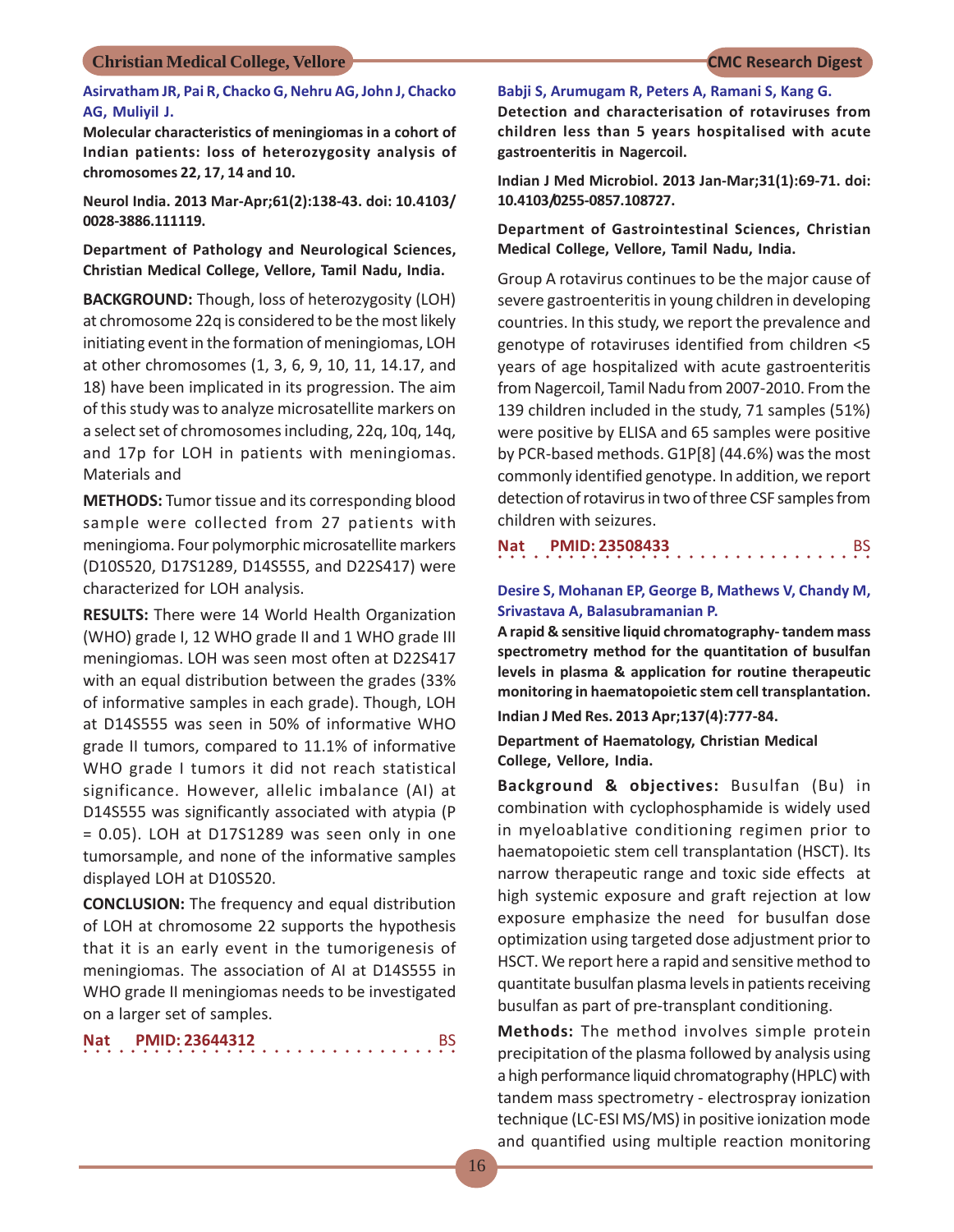(MRM). Deuterated busulfan (d 8 -busulf'an) was used as the internal standard.

**Results:** The method was linear for the concentration ranging from 0 to 4000 ng/ml of busulfan with a limit of detection of 2 ng/ml and limit of quantitation of 5 ng/ml. The assay was accurate for serial concentrations of Bu in plasma for five consecutive days and the CV was less than 10 per cent.

**Conclusion:** Using this rapid and sensitive method, busulfan levels were targeted and subsequent doses adjusted at our center in 26 patients receiving high dose busulfan in combination with cyclophosphamide or fludarabine.

○○○○○○○○○○○○○○○○ ○○○○○○○○○○○○○○○○ **Nat PMID: 23703347** BS

### **Dutta AK, Sajith KG, Pulimood AB, Chacko A.**

**Narrow band imaging versus white light gastroscopy in detecting potentially premalignant gastric lesions: a randomized prospective crossover study.**

**Indian J Gastroenterol. 2013 Jan;32(1):37-42. doi: 10.1007/s12664-012-0246-5. Epub 2012 Sep 16.**

**Department of Gastrointestinal Sciences, Christian Medical College and Hospital, Vellore, Tamil Nadu, India.**

**BACKGROUND AND AIMS:** Narrow band imaging (NBI) detects mucosal surface details (pit pattern) as well as the microvasculature pattern of mucosa. In premalignant conditions the pattern and regularity of pits and microvasculature are altered. We aimed to assess whether NBI is superior to conventional white light gastroscopy (WLG) in detecting potentially premalignant gastric lesions.

**PATIENTS AND METHODS:** We conducted a randomized prospective crossover study from January 2009 to July 2009. Patients above 45 years of age with dyspepsia in absence of alarm symptoms underwent gastric mucosal examination using WLG and NBI in the same session by different endoscopists who were blinded to each other's endoscopy findings. Biopsy was taken if required at the end of the second gastroscopy after a third observer reviewed reports of both scopists. The yield of gastric potentially premalignant lesions (atrophic gastritis, intestinal metaplasia, dysplasia, adenomatous polyp) was compared for both procedures.

**RESULTS:** Two hundred [mean age 52.3 (6.4) years, males-66 %] patients participated in the study. Thirtytwo patients were diagnosed to have potentially premalignant lesions using both modalities. No patient had early gastric cancer. WLG detected lesions in 17 patients (atrophic gastritis in 12, atrophic gastritis with intestinal metaplasia in 5) and NBI in 31 patients (atrophic gastritis in 22, atrophic gastritis with intestinal metaplasia in 9). The sensitivity of lesion detection by NBI was significantly higher than WLG  $(p = 0.001)$ .

**CONCLUSIONS:** NBI was superior to WLG for detection of atrophic gastritis and intestinal metaplasia.

○○○○○○○○○○○○○○○○ ○○○○○○○○○○○○○○○○ **Nat PMID: 22983839** BS

**Jeyaraman K, Natarajan V, Thomas N, Jacob PM, Nair A, Shanthly N, Oommen R, Varghese G, Joseph FJ, Seshadri MS, Rajaratnam S.**

**The role of urinary fractionated metanephrines in the diagnosis of phaeochromocytoma.**

**Indian J Med Res. 2013 Feb;137(2):316-23.**

**Department of Endocrinology, Christian Medical College, Vellore, India.**

**BACKGROUND & OBJECTIVES:** Plasma and urinary metanephrines are used as screening tests for the diagnosis of phaeochromocytoma. The recommended cut-off levels are not standardized. This study was conducted to identify a cut-off level for 24 h urinary fractionated metanephrines viz. metanephrine (uMN) and normetanephrine (uNMN) using enzyme immunoassay for the diagnosis of haeochromocytoma.

**METHODS:** Consecutive patients suspected to have phaeochromocytoma were included in the study. uMN and uNMN in 24 h urinary sample were measured using a commercial ELISA kit.

**RESULTS:** Overall, 72 patients were included over a period of 18 months. Twenty patients had histopathologically confirmed phaeochromocytoma and in 52 patients phaeochromocytoma was ruled out. Using the upper limit of normal stated by the assay manufacturer as the cut-off,  $u$ MN >350  $\mu$ g/day had a low sensitivity and uNMN  $>600 \mu g/day$  had a poor specificity. By increasing the cut-off value of uNMN to twice the upper limit, specificity increased significantly without much loss in sensitivity. Combining uMN and uNMN using a cut-off twice the upper limit improved the diagnostic performance sensitivity (95%); specificity (92.3%); positive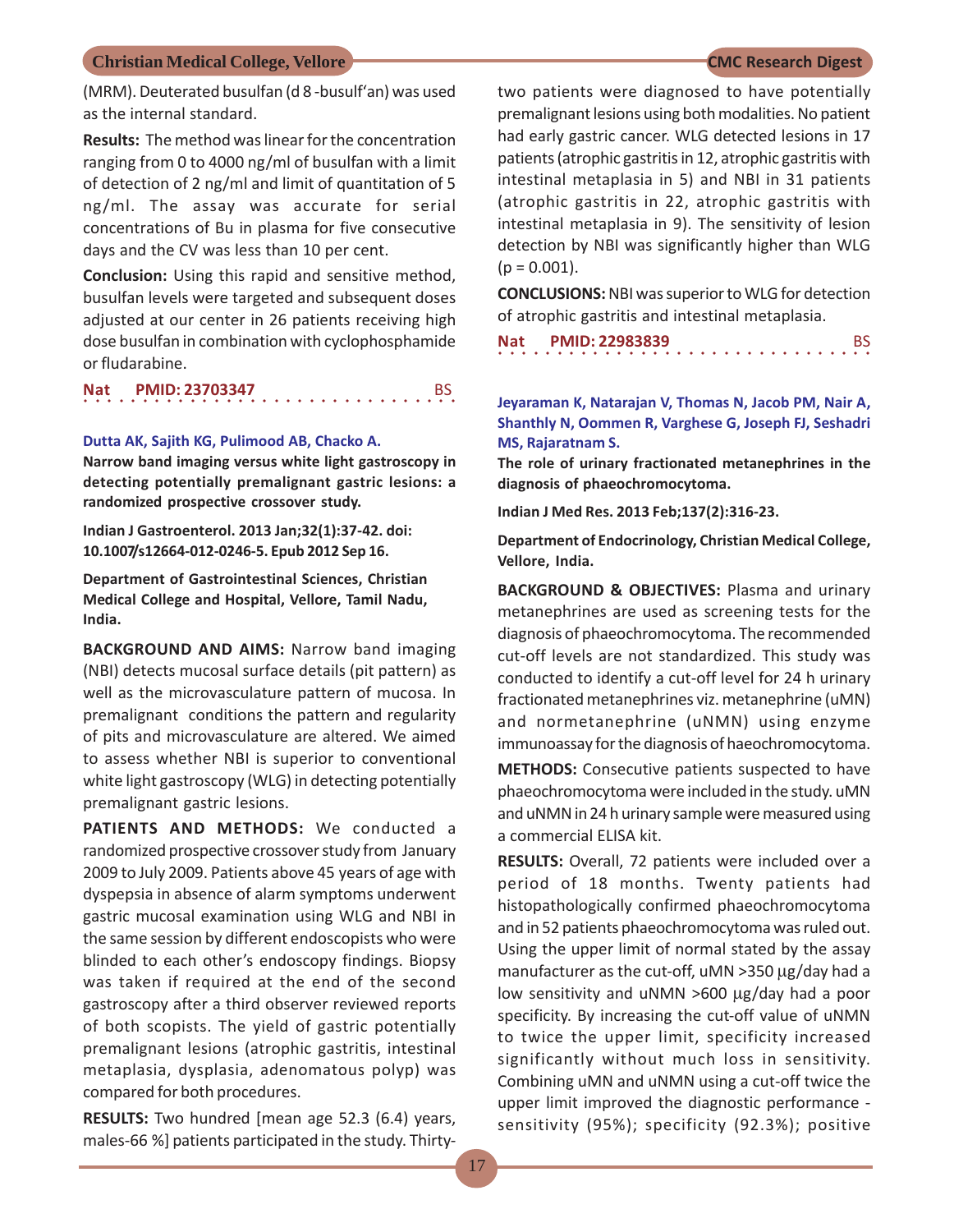predictive value (PPV - 82.6%); negative predictive value (NPV - 98%). In subsets of patients with a variable pretest probability for phaeochromocytoma, the PPV correlates well with the occurred of these tumors decreased, while the NPV remained at 100 per cent.

**INTERPRETATION & CONCLUSIONS: ELISA is a simple** and reliable method for measuring uMN and uNMN. The test has a good NPV and can be used as an initial screening test for ruling out phaeochromocytoma. Each hospital will have to define the cut-off value for the assay being used, choosing a proper control population.

## **Nat PMCID: PMC3657855PMID: 23563375 BS**

### **Kapoor N, Job V, Jayaseelan L, Rajaratnam S.**

**Spot urine cortisol-creatinine ratio - A useful screening test in the diagnosis of Cushing's syndrome.**

**Indian J Endocrinol Metab. 2012 Dec;16(Suppl 2):S376-7. doi: 10.4103/2230-8210.104099.**

**Departments of Endocrinology, Diabetes & Metabolism, Clinical Biochemistry, and Biostatistics, Christian Medical College, Vellore, India.**

**INTRODUCTION:** Although, there are several tests available, not one of them fulfils the criteria of being an ideal screening test. Continuing the search for an ideal screening test, we explored the use of urine spot cortisol-creatinine ratio as a novel method of evaluating patients with Cushing's syndrome.

**METHOD:** A total of 35 subjects were studied and divided into 3 groups - 15 having cushings syndrome, 15 patients with obesity and 5 normal weight subjects. All patients with cushings syndrome were positive for the other screening tests.

**RESULTS:** The mean (standard deviation) of cortisol:creatinine ratio among the 3 groups (cushings, obese and control subjects) was 36.00(24.74), 7.01(2.73) and 3.49(2.68) respectively. Using the cutoff of 12.27 nano mol/ micro mol (based on data of normal subjects) for the urine cortisol creatinine ratio we get a sensitivity of 93.75% and a specificity of 100%. Also the positive and negative predictive value as calculated with this cutoff is 100% and 93.3% respectively.

**CONCLUSION:** In this study we found that UCCR is similar in both Obese and Non Obese subjects who did not have cushings syndrome. UCCR is significantly

elevated in individuals with Cushing's syndrome as compared to those who do not have cushings syndrome. Also when a cut off of 12.27 nano mol/ micro mol was used this test had a higher sensitivity; however this test had a higher specificity at a cut off of 15.35.

○○○○○○○○○○○○○○○○ ○○○○○○○○○○○○○○○○ **Nat PMCID: PMC3603083PMID: 23565435** BS

### **Sandhya P, Danda S, Danda D, Lonarkar S, Luke SS, Sinha S, Joseph G.**

**Tumour necrosis factor (TNF)-a-308 gene polymorphism in Indian patients with Takayasu's arteritis - A pilot study.**

**Indian J Med Res. 2013 Apr;137(4):749-52.**

**Department of Rheumatology & Clinical Immunology, Christian Medical College & Hospital, Vellore, India.**

**Background & objectives:** Tumour necrosis factoralpha (TNF- $\alpha$ )- 308 promoter gene polymorphism has been shown to be associated with several autoimmune disorders and infections such as tuberculosis. There is no study on TNF- $\alpha$  gene polymorphism in Takayasu's arteritis (TA) till date. We aimed to study this polymorphism in TA, a granulomatous vasculitis, probably triggered by Mycobacterium tuberculosis. Methods: TNF- $\alpha$  - 308 gene polymorphism was studied in 34 patients with TA and 39 healthy controls recruited from Christian Medical College, India. PCR was done followed by enzyme digestion. G and A polymorphisms were analysed. Occurrence of alleles in the disease group was compared with controls as well as with historical controls. Results: GG allele was most frequent in TA and in controls. GA allele was detected in four controls but only in one patient who was the oldest in the study group. AA polymorphism was detected in one control but not in TA. When compared with controls from other populations, it was found that our allelic frequency was similar to that in Japan as well as from USA with mixed population. However, predominantly Caucasian population studied from Netherlands, Germany and England, where TA is rare, had a higher frequency of A allele as compared to our controls.

**Interpretation & conclusions:** Our preliminary results indicated that G allele at TNF- $\alpha$  - 308 was more common in TA patients and controls similar to that in other Indian as well as Japanese population. Compared to the western population, A allele was relatively less common in our study subjects.

| Nat | <b>PMID: 23703343</b> |  |
|-----|-----------------------|--|
|     |                       |  |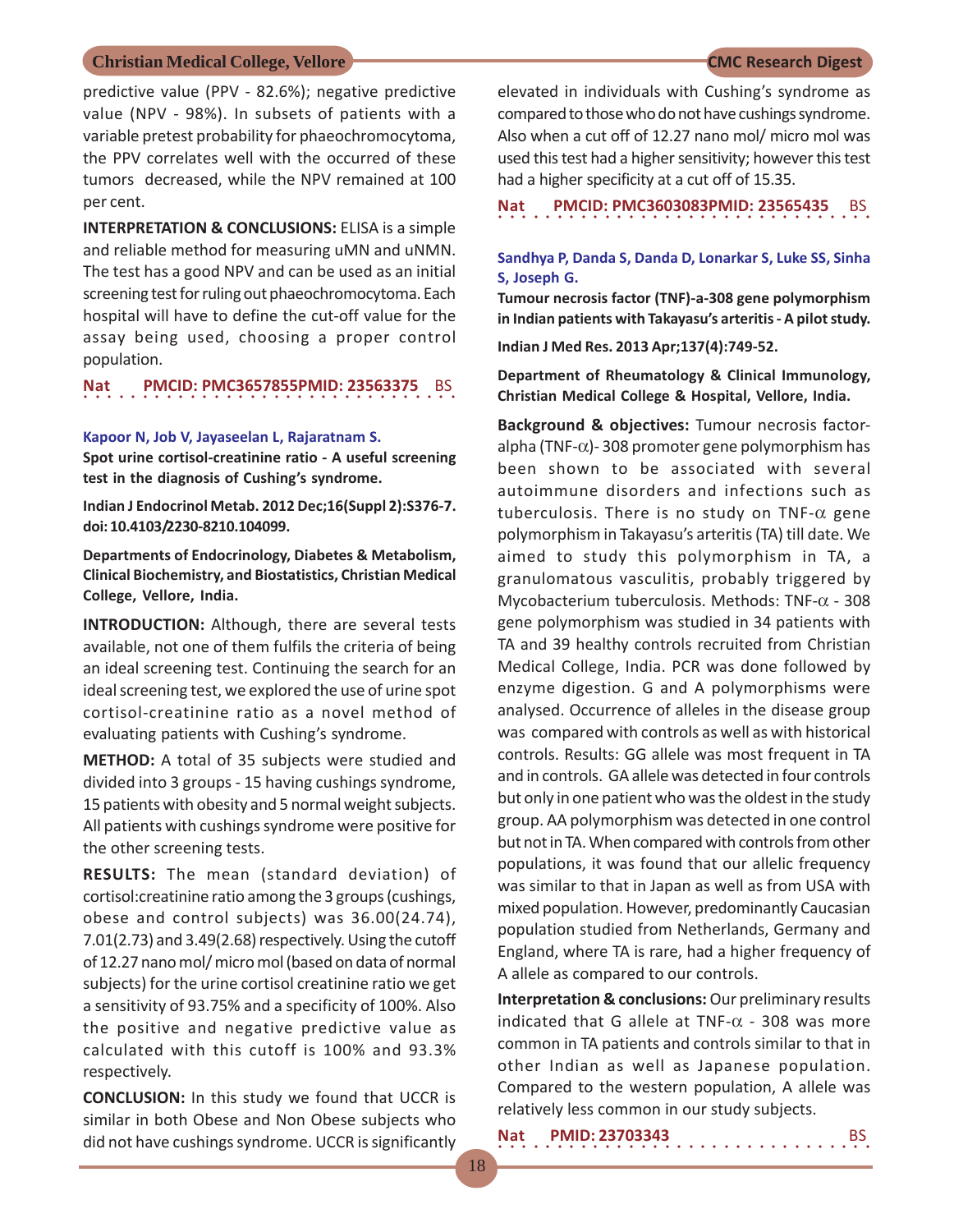### **Varghese GM, Mathew A, Kumar S, Abraham OC, Trowbridge P, Mathai E.**

**Differential diagnosis of scrub typhus meningitis from bacterial meningitis using clinical and laboratory features.**

**Neurol India. 2013 Jan-Feb;61(1):17-20. doi: 10.4103/0028- 3886.107919.**

**Department of Medicine and Infectious Diseases, Christian Medical College, Vellore, Tamil Nadu, India.**

**Background:** Central nervous system (CNS) involvement in the form of meningitis or meningoencephalitis is common in scrub typhus. As specific laboratory methods remain inadequate or inaccessible in developing countries, prompt diagnosis is often difficult.

**Aim:** To identify the clinical and laboratory parameters that may help in differentiating scrub typhus meningitis from bacterial meningitis.

**Setting and Design:** This is a cross-sectional analysis of adult patients admitted with scrub typhus and bacterial meningitis to a tertiary care teaching institute in South India.

**Materials and Methods:** A comparison of clinical and laboratory features of 25 patients admitted with meningitis to a university teaching hospital during a 15-month period was made. These patients had meningitis diagnosed based on abnormal cerebrospinal fluid (CSF) analysis with either positive IgM scrub typhus ELISA serology (n =16) or with CSF culture isolating bacteria known to cause bacterial meningitis (n =9). The clinical and laboratory features of the patients with scrub typhus meningitis and bacterial meningitis were compared.

**Results:** The mean age was similar in the scrub typhus and bacterial meningitis groups  $(44.0 \pm 18.5)$  years vs. 46.3  $\pm$  23.0 years). Features at admission predictive of a diagnosis of scrub typhus meningitis were duration of fever at presentation  $>5$  days (8.4  $\pm$  3.5 days vs.  $3.3 \pm 4.2$  days, P < 0.001), CSF white cell count of a lesser magnitude (83.2  $\pm$  83.0 cells/cumm vs. 690.2 + 753.8 cells/cumm, P < 0.001), CSF lymphocyte proportion >50% (83.9 ± 12.5% vs. 24.8 ± 17.5% P < 0.001), and alanine aminotransferase (ALT) elevation more than 60 IU (112.5 ± 80.6 IU vs. 35 ± 21.4 IU, P  $=0.02$ ).

**Conclusion:** This study suggests that clinical features, including the duration of fever and laboratory

parameters such as CSF pleocytosis, CSF lymphocyte proportion >50%, and ALT values are helpful in differentiating scrub typhus from bacterial meningitis.

○○○○○○○○○○○○○○○○ ○○○○○○○○○○○○○○○○ **Nat PMID: 23466834** BS

### **Nair VV, Chapla A, Arulappan N, Thomas N.**

**Molecular diagnosis of maturity onset diabetes of the young in India.**

**Indian J Endocrinol Metab. 2013 May;17(3):430-41. doi: 10.4103/2230-8210.111636.**

**Department of Endocrinology, Diabetes and Metabolism, Christian Medical College, Vellore, Tamil Nadu, India.**

Diabetes is highly prevalent in India and the proportion of younger patients developing diabetes is on the increase. Apart from the more universally known type 1 diabetes and obesity related type 2 diabetes, monogenic forms of diabetes are also suspected to be prevalent in many young diabetic patients. The identification of the genetic basis of the disease not only guides in therapeutic decision making, but also aids in genetic counselling and prognostication. Genetic testing may establish the occurrence and frequency of early diabetes in our population. This review attempts to explore the utilities and horizons ofmolecular genetics in the field of maturity onset diabetes of the young (MODY), which include the commoner forms of monogenic diabetes.

| <b>Nat</b> |  | PMID:23869298 |  |  |  |  |  |  |  |  |  |  |  |  |  |  |
|------------|--|---------------|--|--|--|--|--|--|--|--|--|--|--|--|--|--|
|            |  |               |  |  |  |  |  |  |  |  |  |  |  |  |  |  |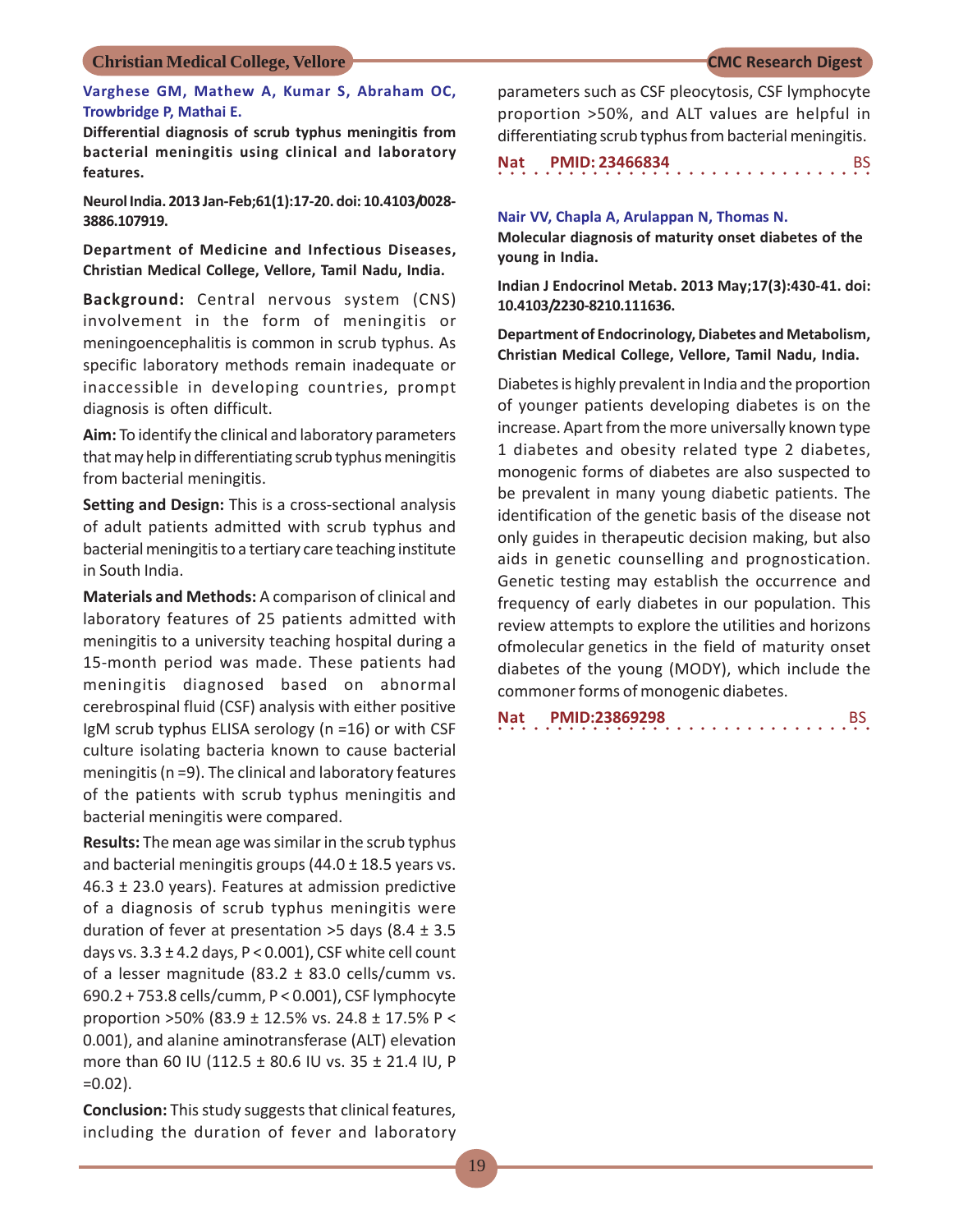### **Arora N, Manipadam MT, Nair S.**

**Frequency and distribution of lymphoma types in a tertiary care hospital in South India: analysis of 5115 cases using the World Health Organization 2008 classification and comparison with world literature.**

**Leuk Lymphoma. 2013 May;54(5):1004-11. doi: 10.3109/ 10428194.2012.729056. Epub 2012 Oct 1.**

**Department of Hematology, Christian Medical College, Vellore, Tamil Nadu, India. drneerajarora@yahoo.co.in**

Comment in Leuk Lymphoma. 2013 May;54(5):901-2.

This study aimed to analyze the distribution of lymphoid neoplasms in a single tertiary care center in India using the World Health Organization (WHO) 2008 classification. Histological material of 5115 patients with histopathological diagnosis of lymphoma, diagnosed over a period of 10 years (2001- 2010), was analyzed retrospectively. Hodgkin lymphoma (HL) constituted 21.3% (n = 1089) and non-Hodgkin lymphomas (NHLs) constituted 78.7% (n = 4026). Of these, B-cell neoplasms accounted for 78.6% (n = 3166) and T-cell/natural killer (NK)-cell neoplasms 20.2% (n = 815) of the NHLs. The commonest subtype of NHL was diffuse large B-cell lymphoma (n = 1886, 46.9%). The frequency of peripheral T-cell/NK-cell lymphomas in this study was higher than in the Western literature but less than the frequency documented in some Asian countries. Similar to the Western literature but in contrast to previous Indian studies, peripheral T-cell lymphoma, not otherwise specified (PTCL NOS) (n = 238) was the commonest histological subtype of T-cell/NK-cell NHL in this study and constituted 5.9% of the total NHLs. Mixed cellularity (MC-CHL) ( $n = 488, 45\%$ ) was the major subtype of HL. Primary extranodal lymphoma (ENL) accounted for 32.8% (n = 1321) of all NHLs and most frequently involved the gastrointestinal tract. This study also documents the frequency of many rare types of lymphoma in South India.

**Intl PMID: 22971239** EPH

○○○○ ○○○○○○○○○○○○○○○○○○○○○○○○○○○○

### **Emerson LP, Job A, Abraham V.**

**Pilot study to evaluate hearing aid service delivery model and measure benefit using self-report outcome measures using community hearing workers in a developing country.**

**ISRN Otolaryngol. 2013 Feb 6;2013:973401. doi: 10.1155/ 2013/973401. Print 2013.**

**Unit I, Department of ENT, Christian Medical College, Vellore 632001, India.**

Hearing loss is a major handicap in developing countries with paucity of trained audiologists and limited resources. In this pilot study trained community health workers were used to provide comprehensive hearing aid services in the community. One hundred and eleven patients were fitted with semi-digital hearing aid and were evaluated over a period of six months. They were assessed using self-report outcome measure APHAB. Results show that trained CHWs are effective in detecting disabling hearing loss and in providing HAs. APHAB can identify and pick up significant improvements in communication in daily activities and provides a realistic expectation of the benefits of a hearing aid. The model of using trained CHWs to provide rehabilitative services in audiology along with self-report outcome measures can be replicated in other developing countries.

**Intl PMCID: PMC3658393PMID: 23724277** EPH

### **Jeyaseelan L, Kumar S, Mohanraj R, Rebekah G, Rao D, Manhart LE.**

**Assessing HIV/AIDS stigma in south India: validation and abridgement of the Berger HIV Stigma scale.**

**AIDS Behav. 2013 Jan;17(1):434-43. doi: 10.1007/s10461- 011-0128-3.**

**Department of Biostatistics, Christian Medical College, Vellore, India.**

HIV-related stigma has been associated with depression, poor adherence, and nondisclosure of HIVpositive status, all of which can lead to increased transmission of HIV and poorer health outcomes for HIV-infected individuals. The Berger HIV Stigma scale has been used in multiple settings but never adapted and validated in India, home to the world's second largest HIV-infected population. We assessed the reliability and validity of a Tamil translation of the original 40-item scale, and conducted confirmatory and exploratory factor analyses to assess cultural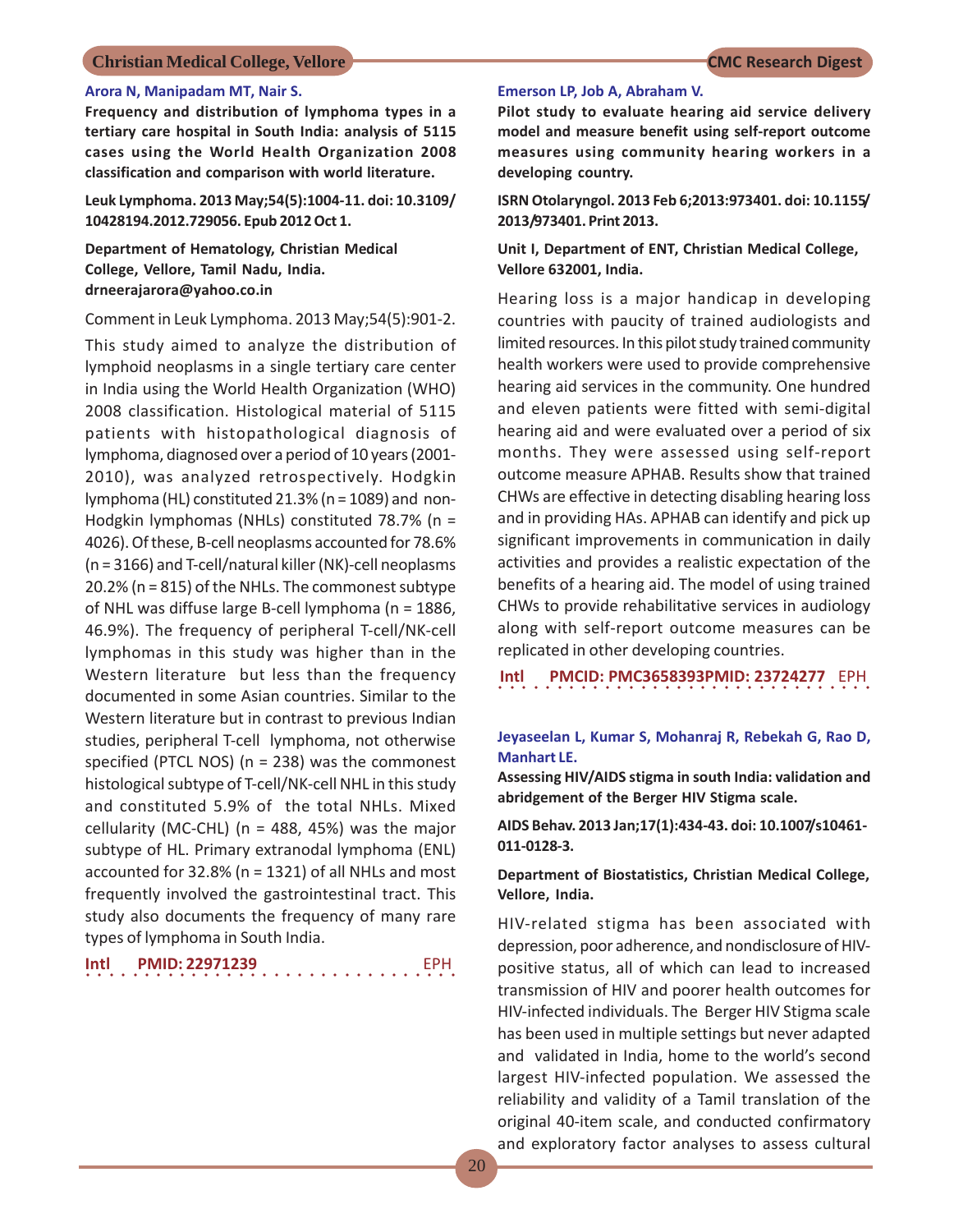appropriateness and abbreviate the scale. Reliability and validity were high (alpha  $= 0.91$ ; test-retest reliability ICC = 0.89). Exploratory and confirmatory factor analysis resulted in an abridged 25-item version of the scale that possessed better psychometric properties than the 40-item version. This culturally validated, abridged HIV-Stigma scale can be used in busy clinical settings to identify individuals in need of psychosocial support and assess post-intervention changes in stigma in Southern India.

**Intl PMCID: PMC3404245 PMID: 22246514** EPH

### **John TJ, Gupta S, Chitkara AJ, Dutta AK, Borrow R. An overview of meningococcal disease in India: Knowledge gaps and potential solutions.**

### **Vaccine. 2013 Jun 7;31(25):2731-7. doi: 10.1016/ j.vaccine.2013.04.003. Epub 2013 Apr 12.**

### **Christian Medical College, Vellore, India.**

The Global Meningococcal Initiative (GMI) consists of an international group of scientists and clinicians, with expertise in meningococcal immunology, epidemiology, public health and vaccinology that aims to prevent meningococcal disease worldwide through education, research, cooperation and vaccination. In India, there is no national policy on routine meningococcal vaccination to control the disease. The GMI convened a meeting in India, with local medical leaders and public policy personnel, to gain insight into meningococcal disease burden and current surveillance and vaccination practices in the country. Neisseria meningitidis is the third most common cause of sporadic bacterial meningitis in children <5 years, with higher incidence in temperate northern versus tropical southern India. Incidence is not reliably known due to suboptimal surveillance and insufficient microbiological support for diagnosis. Since 2005, there have been a number of outbreaks, all attributable to serogroup A. Outbreak responses were ad hoc and included mandatory case reporting by hospitals in Delhi, temporary strengthening of laboratory diagnostics, chemoprophylaxis of close contacts/high-risk groups and limited reactive use of polysaccharide vaccine. Although a conjugate serogroup A vaccine (MenAfriVac™) is manufactured in India, it is not presently used in India. Epidemiological data on meningococcal disease in India are sparse. Meningococcal disease control efforts should focus on

establishing systematic surveillance and educating physicians and officers of the Immunization Division of the Ministry of Health on the importance of N. meningitidis as a cause of morbidity and mortality. Conjugate vaccine should be used for outbreak control and the immunization of high-risk persons.Crown Copyright © 2013. Published by Elsevier Ltd. All rights reserved.

○○○○○○○○○○○○○○○○ ○○○○○○○○○○○○○○○○ **Intl PMID: 23588082** EPH

### **Kang G, Desai R, Arora R, Chitamabar S, Naik TN, Krishnan T, Deshpande J, Gupte MD, S Venkatasubramaniam, Gentsch JR, Parashar UD; Indian Rotavirus Strain Surveillance Network.**

**Collaborators: Mathew A, Anita S, Ramani S, Sowmynarayanan TV, Moses PD, Agarwal I, Simon A, Bose A, Arora R, Chhabra P, Fadnis P, Bhatt J, Shetty SJ, Saxena VK, Mathur M, Jadhav A, Roy S, Mukherjee A, Singh NB.**

**Vaccine. 2013 Jun 12;31(27):2879-2883. doi: 10.1016/ j.vaccine.2013.04.030. Epub 2013 Apr 23.**

**Diversity of circulating rotavirus strains in children hospitalized with diarrhea in India, 2005-2009.Christian Medical College, Vellore 632002, India.**

**BACKGROUND:** India accounts for 22% of the 453,000 global rotavirus deaths among children <5 years annually. The Indian Rotavirus Strain Surveillance Network provides clinicians and public health partners with valuable rotavirus disease surveillance data. Our analysis offers policy-makers an update on rotavirus disease burden with emphasis on regional shifts in rotavirus strain epidemiology in India.

**METHODS:** Children <5 years requiring hospitalization for acute gastroenteritis were selected from 10 representative hospitals in 7 cities throughout India between November 2005 through June 2009. We used a modified World Health Organization protocol for rotavirus surveillance; stool specimens were collected and tested for rotavirus using enzyme immunoassay and reverse-transcription polymerase chain reaction.

**RESULTS:** A total of 7285 stool specimens collected were tested for rotavirus, among which 2899 (40%) were positive for rotavirus. Among the 2899 rotavirus detections, a G-type could not be determined for 662 (23%) and more than one G type was detected in 240 (8%). Of 1997 (69%) patients with only one G-type, the common types were G1 (25%), G2 (21%), G9 (13%), and G12 (10%). The proportion of rotavirus infections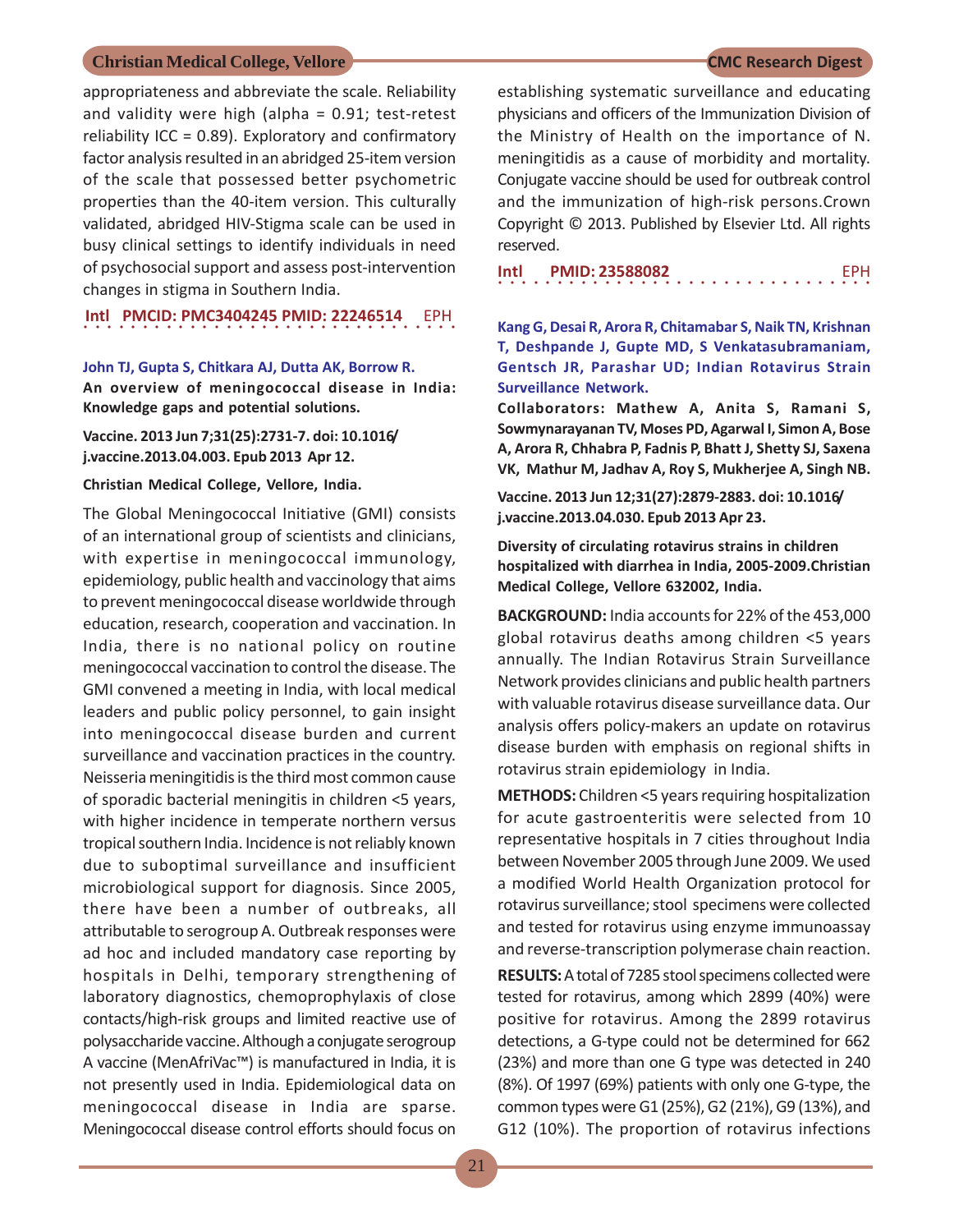attributed to G12 infections rose from 8% to 39% in the Northern region and from 8% to 24% in the Western region.

**CONCLUSIONS:** This study highlights the large, ongoing burden of rotavirus disease in India, as well as interesting regional shifts in rotavirus strain epidemiology, including an increasing detection of G12 rotavirus strains in some regions. While broad heterotypic protection from rotavirus vaccination is expected based on pre- and post-licensure data from other settings, effectiveness assessments and rotavirus strain monitoring after vaccine introduction will be important.Published by Elsevier Ltd.

## ○○○○○○○○○○○○○○○○ ○○○○○○○○○○○○○○○○ **Intl PMID: 23624096** EPH

**Kumar VS, Jeyaseelan L, Sebastian T, Regi A, Mathew J, Jose R.**

**New birth weight reference standards customised to birth order and sex of babies from South India.**

**BMC Pregnancy Childbirth. 2013 Feb 14;13:38. doi: 10.1186/1471-2393-13-38.**

**Department of Biostatistics, Christian Medical College and Hospital, Vellore 632004, India.**

**BACKGROUND:** The foetal growth standards for Indian children which are available today suffer due to methodological problems. These are, for example, not adhering to the WHO recommendation to base gestational age on the number of completed weeks and secondly, not excluding mothers with risk factors. This study has addressed both the above issues and in addition provides birthweight reference ranges with regard to sex of the baby and maternal parity.

**METHODS:** Data from the labour room register from 1996 to 2010 was obtained. A rotational sampling scheme was used i.e. the 12 months of the year were divided into 4 quadrants. All deliveries in January were considered to represent the first quadrant. Similarly all deliveries in April, July and October were considered to represent 2nd, 3rd and 4th quadrants. In each successive year different months were included in each quadrant. Only those mothers aged 20-39 years and delivered between 24 to 42 weeks gestational age were considered. Those mothers with obstetric risk factors were excluded. The reference standards were fitted using the Generalized Additive Models for Location Scale and Shape (GAMLSS) method for Box-Cox t distribution with cubic spline smoothing.

**RESULTS:** There were 41,055 deliveries considered. When women with risk factors were excluded 19,501 deliveries could be included in the final analysis. The male babies of term firstborn were found to be 45 g heavier than female babies. The mean birthweights were 2934 g and 2889.5 g respectively. Similarly, among the preterm babies, the first born male babies weighed 152 g more than the female babies. The mean birthweights were 1996 g and 1844 g respectively. In the case of later born babies, the term male babies weighed 116 grams more than the females. The mean birth weights were 3085 grams and 2969 grams respectively. When considering later born preterm babies, the males outweighed the female babies by 111 grams. The mean birthweights were 2089 grams and 1978 grams respectively. There was a substantial agreement range from k=.883, (p<.01) to k=.943, (p<.01) between adjusted and unadjusted percentile classification for the subgroups of male and female babies and first born and later born ones.Birth weight charts were adjusted for maternal height using regression methods. The birth weight charts for the first born and later born babies were regrouped into 4 categories, including male and female sexes of the babies. Reference ranges were acquired both for term and preterm babies.With economic reforms, one expects improvement in birthweights. The mean (sd) birthweights of the year 1996 was 2846 (562) as compared to year 2010 (15 years later) which was 2907 (571). There was only a difference of 61 grams in the mean birthweights over one and a half decade.

**CONCLUSION:** New standards are presented from a large number of deliveries over 15 years, customised to the maternal height, from a south Indian tertiary hospital. Reference ranges are made available separately for first born or later born babies, for male and female sexes and for term and preterm babies.

○○○○○○○○○○○○○○○○ ○○○○○○○○○○○○○○○○ **Intl PMCID: PMC3583685 PMID: 23409828** EPH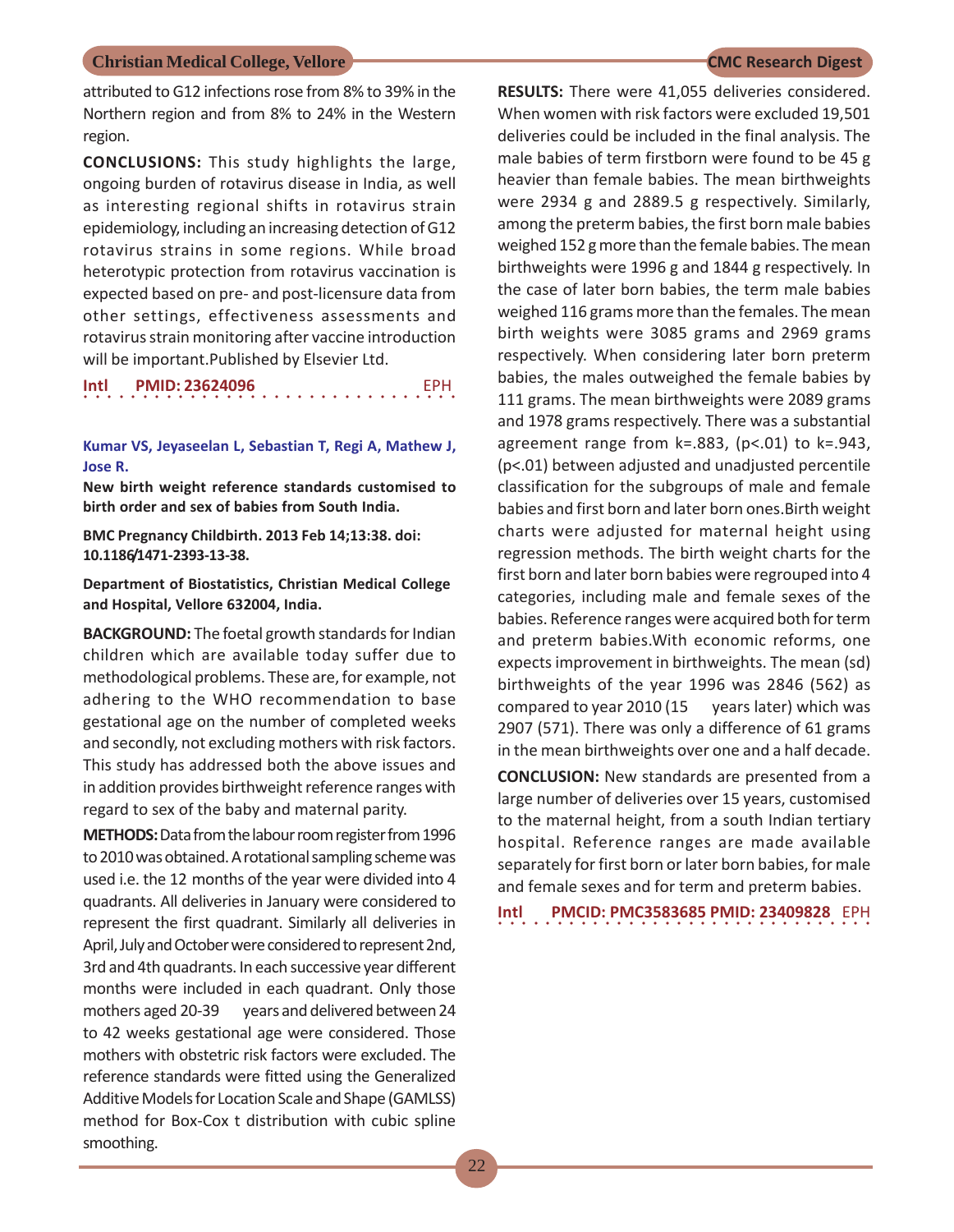### **Mathew A, David T, Thomas K, Kuruvilla PJ, Balaji V, Jesudason MV, Samuel P.**

**Risk factors for tuberculosis among health care workers in South India: a nested case-control study.**

**J Clin Epidemiol. 2013 Jan;66(1):67-74. doi: 10.1016/ j.jclinepi.2011.12.010. Epub 2012 Apr 20.**

**Department of Medicine, Christian Medical College Hospital, Ida Scudder Road, Vellore 632004, Tamil Nadu, India. anoopmatts@gmail.com**

**OBJECTIVE:** The epidemiology of tuberculosis (TB) among health care workers (HCWs) in India remains under-researched. This study is a nested case-control design assessing the risk factors for acquiring TB among HCWs in India.

**STUDY DESIGN AND SETTINGS:** It is a nested casecontrol study conducted at a tertiary teaching hospital in India. Cases ( $n = 101$ ) were HCWs with active TB. Controls (n = 101) were HCWs who did not have TB, randomly selected from the 6,003 subjects employed at the facility. Cases and controls were compared with respect to clinical and demographic variables.

**RESULTS:** The cases and controls were of similar age. Logistic regression analysis showed that body mass index (BMI) <19 kg/m(2) (odds ratio [OR]: 2.96, 95% confidence interval [CI]: 1.49-5.87), having frequent contact with patients (OR: 2.83, 95% CI: 1.47-5.45) and being employed in medical wards (OR: 12.37, 95% CI: 1.38-110.17) or microbiology laboratories (OR: 5.65, 95% CI: 1.74-18.36) were independently associated with increased risk of acquiring TB.

**CONCLUSION:** HCWs with frequent patient contact and those with BMI <19 kg/m(2) were at high risk of acquiring active TB. Nosocomial transmission of TB was pronounced in locations, such as medical wards and microbiology laboratories. Surveillance of high-risk HCWs and appropriate infrastructure modifications may be important to prevent interpersonal TB transmission in health care facilities. Copyright © 2013 Elsevier Inc. All rights reserved.

| Intl |  |  |  |  |  |  | <b>PMID: 22521578</b> |  |  |  |  |  |  |  | EPH. |  |
|------|--|--|--|--|--|--|-----------------------|--|--|--|--|--|--|--|------|--|
|      |  |  |  |  |  |  |                       |  |  |  |  |  |  |  |      |  |

**Menon VK, George S, Aladin F, Nawaz S, Sarkar R, Lopman B, Gray JJ, Gomara MI, Kang G.**

**Comparison of age-stratified seroprevalence of antibodies against norovirus GII in India and the United Kingdom.**

**PLoS One. 2013;8(2):e56239. doi: 10.1371/ journal.pone.0056239. Epub 2013 Feb 21.**

**Department of Gastrointestinal Sciences, Christian Medical College, Vellore, India.**

Noroviruses are a common cause of gastroenteritis worldwide, but outbreaks appear to be more common in industrialized countries than in developing countries, possibly reflecting differences in exposure and immunity. In this study, age-stratified sera from India and UK populations were analysed for the presence of norovirus-genogroup II specific IgG by a time resolved immunofluorescence assay and relative levels of antibodies in the two populations were compared. Antibody levels were higher among all age groups in India than in UK and increased with age in India, whereas in the UK, levels of antibody decreased in adulthood. These results indicate different patterns of exposure to noroviruses in the two countries

○○○○○○○○○○○○○○○○ ○○○○○○○○○○○○○○○○ **Intl PMCID: PMC3578856PMID: 23437102** EPH

### **Mohan VR, Tharmalingam J, Muliyil J, Oommen A, Dorny P, Vercruysse J, Vedantam R.**

**Prevalence of porcine cysticercosis in Vellore, South India.**

**Trans R Soc Trop Med Hyg. 2013 Jan;107(1):62-4. doi: 10.1093/trstmh/trs003.**

**Department of Community Health, Christian Medical College, Vellore 632002, Tamil Nadu, India. venkat@cmcvellore.ac.in**

**BACKGROUND:** Porcine cysticercosis is acquired by pigs through consumption of human faeces containing Taenia solium ova and indicates the presence of active transmission of the parasite between pigs and humans.

**METHODS:** The prevalence of porcine cysticercosis was assessed by an antigen ELISA and enzyme linked immunoelectrotransfer blot (EITB) for antibodies in rural and urban areas of southern India.

**RESULTS:** Of the 112 porcine blood samples, 13 (11.6%) were positive for cysticercal antigens and the freerange pigs were 3.6 times more likely to be infected than the slaughtered pigs and 67 (59.8 %) tested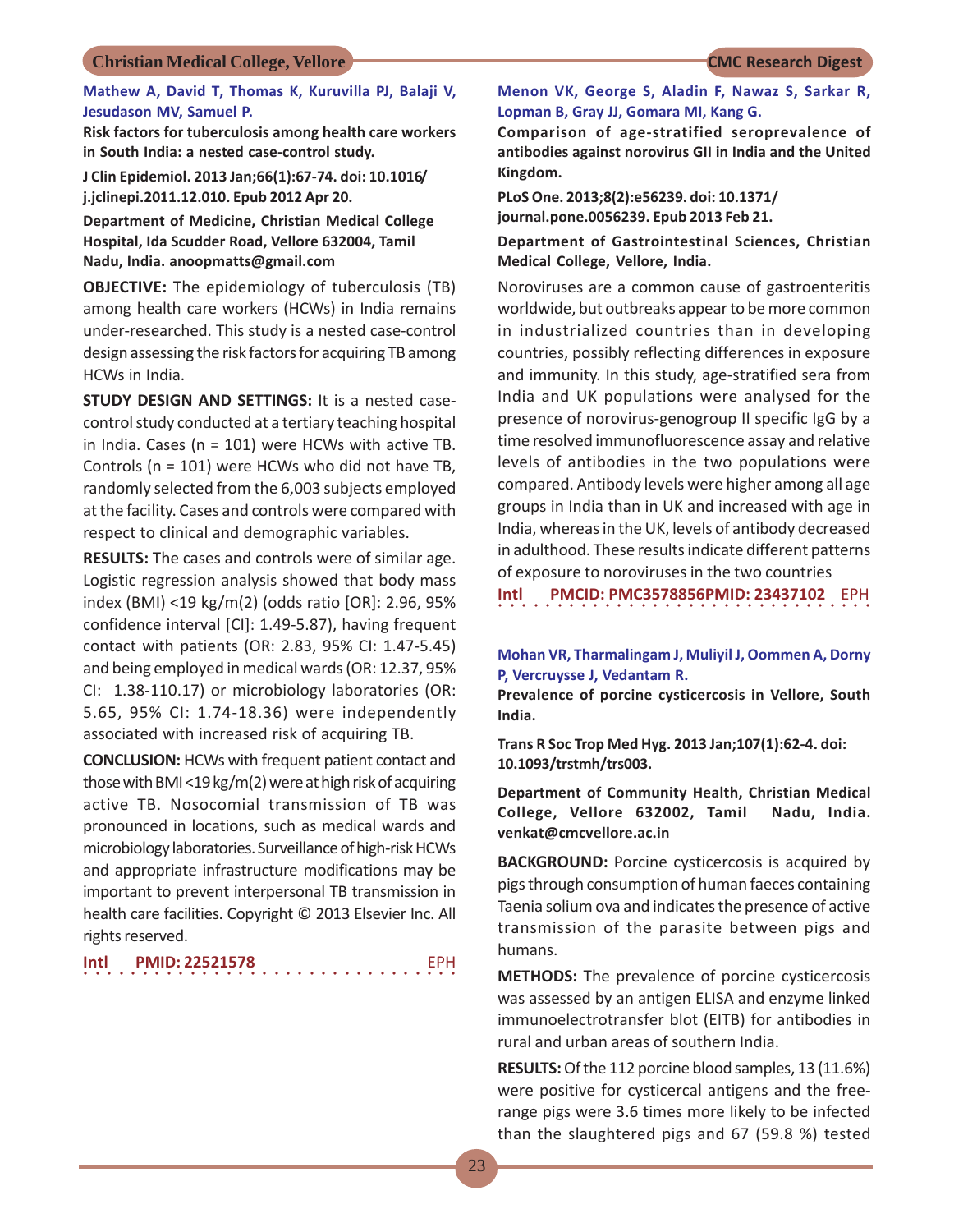positive for serum antibodies indicating high exposure to T. solium eggs.

**CONCLUSION:** The high prevalence of porcine cysticercosis recorded in the study areas mandates public health measures, which includes meat inspection.

○○○○○○○○○○○○○○○○ ○○○○○○○○○○○○○○○○ **Intl PMID: 23296699** 

**Moorthy M, Samuel P, Peter JV, Vijayakumar S, Sekhar D, Verghese VP, Agarwal I, Moses PD, Ebenezer K, Abraham OC, Thomas K, Mathews P, Mishra AC, Lal R, Muliyil J, Abraham AM.**

**Estimation of the burden of pandemic(H1N1)2009 in developing countries: experience from a tertiary care center in South India.**

**PLoS One. 2012;7(9):e41507. doi: 10.1371/ journal.pone.0041507. Epub 2012 Sep 5.**

**Department of Clinical Virology, Christian Medical College, Vellore, Tamil Nadu, India.**

**BACKGROUND:** The burden of the pandemic (H1N1) 2009 influenza might be underestimated if detection of the virus is mandated to diagnose infection. Using an alternate approach, we propose that a much higher pandemic burden was experienced in our institution.

**METHODOLOGY/PRINCIPAL FINDINGS:** Consecutive patients (n = 2588) presenting to our hospital with influenza like illness (ILI) or severe acute respiratory infection (SARI) during a 1-year period (May 2009- April 2010) were prospectively recruited and tested for influenza A by real-time RT-PCR. Analysis of weekly trends showed an 11-fold increase in patients presenting with ILI/SARI during the peak pandemic period when compared with the pre-pandemic period and a significant (P<0.001) increase in SARI admissions during the pandemic period  $(30 \pm 15.9)$ admissions/week) when compared with pre-pandemic  $(7 \pm 2.5)$  and post-pandemic periods  $(5 \pm 3.8)$ . However, Influenza A was detected in less than one-third of patients with ILI/SARI [699 (27.0%)]; a majority of these (557/699, 9.7%) were Pandemic (H1N1)2009 virus [A/H1N1/09]. An A/H1N1/09 positive test was correlated with shorter symptom duration prior to presentation ( $p = 0.03$ ). More ILI cases tested positive for A/H1N1/09 when compared with SARI (27.4% vs. 14.6%,  $P = 0.037$ ). When the entire study population was considered, A/H1N1/09 positivity was associated with lower risk of hospitalization (p<0.0001) and ICU

admission ( $p = 0.013$ ) suggesting mild self-limiting illness in a majority.

**CONCLUSION/SIGNIFICANCE:** Analysis of weekly trends of ILI/SARI suggest a higher burden of the pandemic attributable to A/H1N1/09 than estimates assessed by a positive PCR test alone. The study highlights methodological consideration in the estimation of burden of pandemic influenza in developing countries using hospital-based data that may help assess the impact of future outbreaks of respiratory illnesses.

○○○○○○○○○○○○○○○○ ○○○○○○○○○○○○○○○○ **Intl PMCID: PMC3434194PMID: 22957015** EPH

### **Rajkumar AP, Mohan TS, Tharyan P.**

**Lessons from the 2004 Asian tsunami: epidemiological and nosological debates in the diagnosis of posttraumatic stress disorder in non-Western post-disaster communities.**

**Int J Soc Psychiatry. 2013 Mar;59(2):123-9. doi: 10.1177/ 0020764011423468. Epub 2011 Oct 13.**

**Department of Psychiatry, Christian Medical College, Vellore, India.**

**BACKGROUND:** The nosological validity of posttraumatic stress disorder (PTSD) remains controversial in non-Western communities. After natural disasters, epidemiological studies often overlook these conceptual debates and assess post-traumatic stress symptoms (PTSS) by short screening instruments. Such PTSS estimates are reported as inflated prevalence rates of PTSD in post-disaster settings.

**AIMS:** To discuss the prevalence and determinants of PTSS within the context of pertinent epidemiological and nosological debates.

**METHODS:** We assessed PTSS and grief symptoms of 643 survivors from five Indian villages struck by the Asian tsunami using the Impact of Events Scale – Revised and Complicated Grief Assessment Scale. We adopted a case control design and employed complex sample multiple logistic regression statistics to study the determinants of PTSS.

**RESULTS:** The prevalence of PTSS was 15.1% (95% CI 12.3%-17.9%). PTSS was significantly associated with traumatic grief, female gender, physical injury, death of children and financial losses, but not with functional disability ( $p = .91$ ).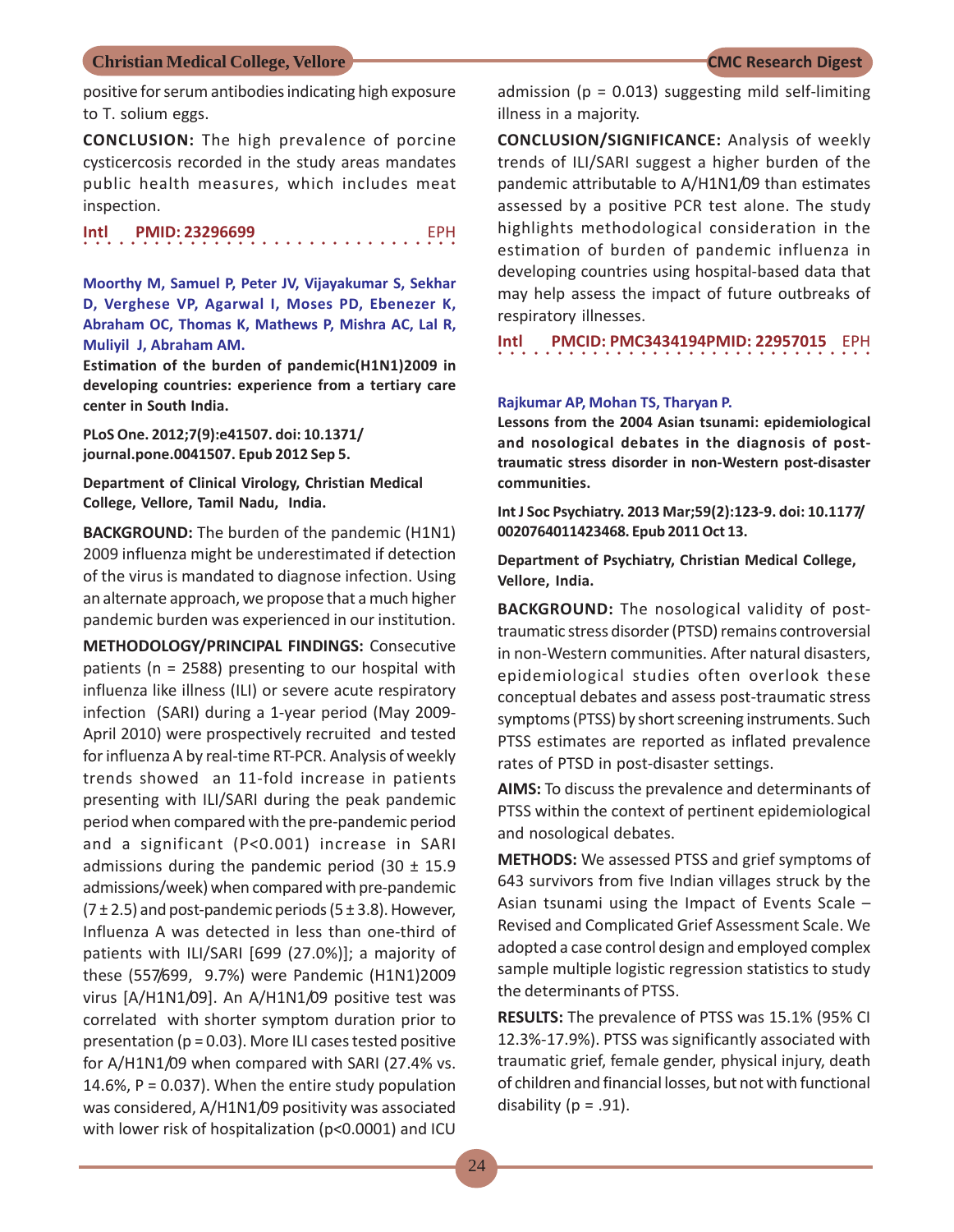**CONCLUSIONS:** Although PTSS were common in this population, elevating them to apsychiatric construct of PTSD is questionable, when functional impairment and avoidance behaviours were absent. Grief reactions, socio-economic burden, and poor support systems contribute towards PTSS. We highlight the important issues regarding the nosological validity and epidemiology of PTSD in non-Western communities.

○○○○○○○○○○○○○○○○ ○○○○○○○○○○○○○○○○ **Intl PMID: 21997766** 

**Sarkar R, Sivarathinaswamy P, Thangaraj B, Sindhu KN, Ajjampur SS, Muliyil J, Balraj V, Naumova EN, Ward H, Kang G.**

**Burden of childhood diseases and malnutrition in a semiurban slum in southern India.**

**BMC Public Health. 2013 Jan 30;13:87. doi: 10.1186/ 1471-2458-13-87.**

**Department of Gastrointestinal Sciences, Christian Medical College, Vellore, Tamil Nadu 632004, India.**

**BACKGROUND:** India has seen rapid unorganized urbanization in the past few decades. However, the burden of childhood diseases and malnutrition in such populations is difficult to quantify. The morbidity experience of children living in semi-urban slums of a southern Indian city is described.

**METHODS:** A total of 176 children were recruited preweaning from four geographically adjacent, semiurban slums located in the western outskirts of Vellore, Tamil Nadu for a study on water safety and enteric infections and received either bottled or municipal drinking water based on their area of residence. Children were visited weekly at home and had anthropometry measured monthly until their second birthday.

**RESULTS:** A total of 3932 episodes of illness were recorded during the follow-up period, resulting in an incidence of 12.5 illnesses/child-year, with more illness during infancy than in the second year of life. Respiratory, mostly upper respiratory infections, and gastrointestinal illnesses were most common. Approximately one-third of children were stunted at two years of age, and two-thirds had at least one episode of growth failure during the two years of follow up. No differences in morbidity were seen between children who received bottled and municipal water.

**CONCLUSIONS:** Our study found a high burden of childhood diseases and malnutrition among urban slum dwellers in southern India. Frequent illnesses may adversely impact children's health and development, besides placing an additional burden on families who need to seek healthcare and find resources to manage illness.

**Intl PMCID: PMC3577473PMID: 23360429 FPH** 

### **Thomas K.**

**Introduction: challenges to clinical epidemiology in India.**

**J Clin Epidemiol. 2013 Jan;66(1):4-5. doi: 10.1016/j.**

**jclinepi.2012.04.005.Christian Medical College, Vellore 632004, India. kurien123@gmail.com**

| Intl |  |  |  |  |  | <b>PMID: 23177890</b> |  |  |  |  |  |  |  |  | <b>FPH</b> |  |
|------|--|--|--|--|--|-----------------------|--|--|--|--|--|--|--|--|------------|--|
|      |  |  |  |  |  |                       |  |  |  |  |  |  |  |  |            |  |

**Varghese GM, Janardhanan J, Ralph R, Abraham OC. The Twin Epidemics of Tuberculosis and HIV.**

**Curr Infect Dis Rep. 2013 Feb;15(1):77-84. doi: 10.1007/ s11908-012-0311-3.**

**Department of Medicine 1 & Infectious Diseases, Christian Medical College, Vellore, 632004, India, georgemvarghese@hotmail.com.**

The deadly combination of tuberculosis (TB) and human immunodeficiency virus (HIV) currently ravaging the world, taking a toll of about 0.35 million people every year, is one of the major public health crises of the decade. Throughout the course of HIV infection, the risk of acquisition, reactivation, and reinfection of TB keeps increasing substantially as the immune deficiency progresses. TB coinfected patients inadvertently facilitate HIV infection by release of the proinflammatory cytokines and overexpression of coreceptors CXCR4 and CCR5; thereby, the progression of each is facilitated. The difficulties in diagnosing active tuberculosis in HIV-infected individuals poses a great challenge that is further complicated by the challenges in identification of latent TB infection, creating a setback to preventive therapy. Furthermore, prescribing antituberculous therapy and antiretroviral therapy together poses several management challenges, including drug interactions, added toxicities, and TB immune reconstitution inflammatory syndrome. The current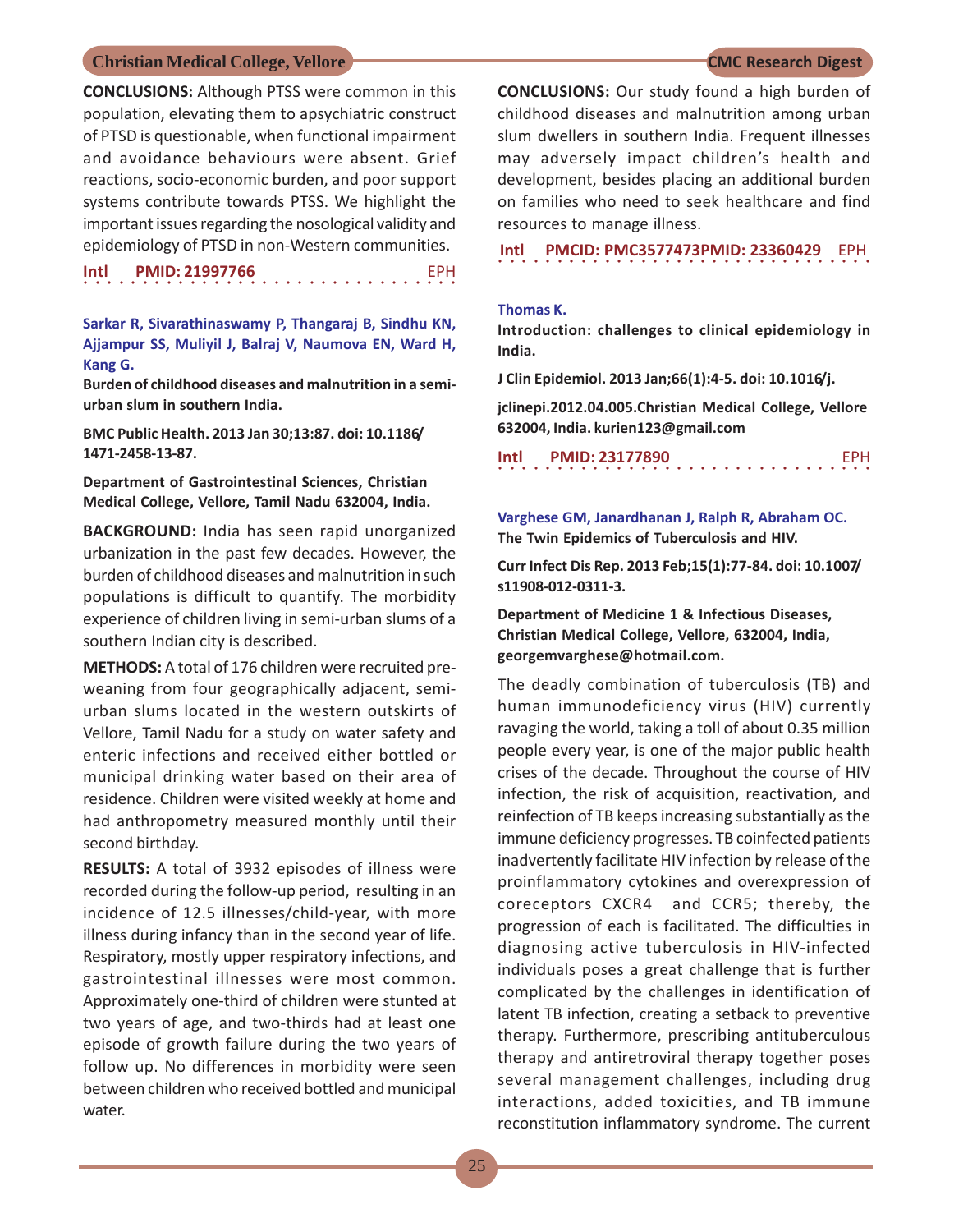approach to diagnosis, prevention, and treatment strategies in TB and HIV coinfected individuals, along with epidemiology and overview of pathogenetic interplay of both microbes, is reviewed here.

### ○○○○○○○○○○○○○○○○ ○○○○○○○○○○○○○○○○ **Intl PMID: 23296510** EPH

### **John TJ, Vashishtha VM, John SM.**

**50 years of tuberculosis control in India: progress, pitfalls and the way forward.**

### **Indian Pediatr. 2013 Jan 8;50(1):93-8.Christian Medical College, Vellore, Tamil Nadu, India.**

India established the National Tuberculosis Control Project (NTCP) 50 years ago and re-designed it as Revised NTCP (RNTCP) 19 years ago. Tuberculosis (TB) control was beset with obstacles-BCG vaccination was found ineffective in TB control in 1979; human immunodeficiency virus began spreading in India since 1984 with TB as the commonest opportunistic disease; multi-drug resistance was found to be prevalent since 1992. The World Health Organization declared TB as global emergency in 1993. Yet, RNTCP was extended to the whole nation very slowly, taking 13 years from inception. The first objective of RNTCP, namely 85% treatment success has been achieved and casefatality had dropped by 90%;. Still, TB burden continues to remain huge; about half the cases are not getting registered under RNTCP; pediatric TB is neglected; TB drains national economy of US\$ 23 billion annually. Therefore, TB control is in urgent need of re-design and re-invigoration, with additional inputs and system re-organization to cover all such gaps. We highlight the need for Public Health infrastructure under which all vertical disease control projects such as RNTCP should be synergized for better efficiency and for establishing Public Health Surveillance for collecting denominator-based data on incidence and prevalence to guide course corrections. India ought to spend 3 to 5 times more on TB control than at present. Control needs clear epidemiologic definition and measurable parameters for monitoring the level of control over time. TB control is both a measure of, and a means to, socioeconomic development.

| Nat |  | <b>PMID: 23396780</b> |  |  |  |  |  |  |  |  |  |  |  |  | <b>FPH</b> |  |
|-----|--|-----------------------|--|--|--|--|--|--|--|--|--|--|--|--|------------|--|
|     |  |                       |  |  |  |  |  |  |  |  |  |  |  |  |            |  |

**Alexander AM, George K, Muliyil J, Bose A, Prasad JH. Birthweight Centile Charts from Rural Community Based Data from Southern India.**

**Indian Pediatr. 2013 Jun 5. pii: S097475591201057. [Epub ahead of print]**

**Department of Community Medicine, Christian Medical College, Vellore, Tamil Nadu, India. Correspondence to: Dr Anu Mary Alexander, Department of Community Medicine, Christian Medical College, Vellore, 632 002, Tamil Nadu, India. anualexander@rediffmail.com.**

**OBJECTIVE:** The objective of the study was to estimate gestational age specific birthweight centiles from healthy pregnancies in a defined rural block and compare the under-two month mortality rates in those belonging to the lowest and highest centile groups.

**DESIGN:** Secondary Data Analysis?.

**SETTING:** Routine data collected regarding all pregnancies, births and deaths occurring in Kaniyambadi, a rural block in Southern India, between 2003 to 2012.

**SUBJECTS:** All singleton live newborns of women without known major antenatal risk factors.

**MAIN OUTCOME MEASURES:** Gestational age-and sex-specific birthweight centile curves were created using the LMS method. Mortality rates for the first two months of life were calculated for those in various centile groups.

**RESULTS:** The median birthweight at term was lower for the study subjects as compared to the median birth weights in the WHO child growth standards 2006, the US and the UK standards. Mortality rate for those with birthweight both below the 3 centile as well as above the 97th centile was higher than for those between 3rd and 97th centiles.

**CONCLUSION:** While absolute values of birthweights were lower than the WHO 2006 child growth standards there was a J shaped curve of birthweight and mortality. This suggests that in a given population, mortality increases at extremes of birthweights, even if some of these birthweights may be considered normal by other standards.

| Nat |  | <b>PMID: 23798636</b> |  |  |  |  |  |  |  |  |  |  |  | <b>FPH</b> |  |
|-----|--|-----------------------|--|--|--|--|--|--|--|--|--|--|--|------------|--|
|     |  |                       |  |  |  |  |  |  |  |  |  |  |  |            |  |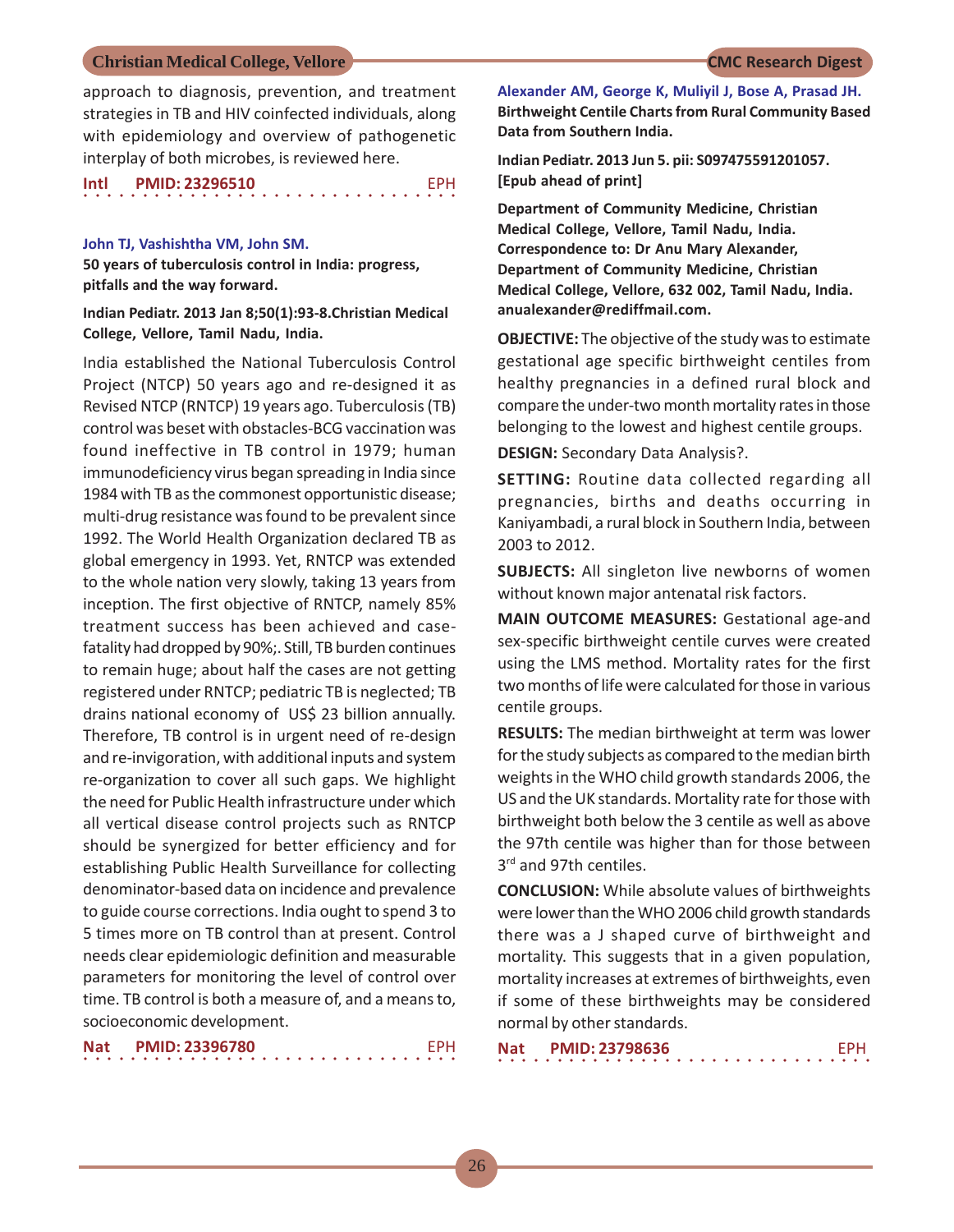### **Alexander AM, Prasad JH, Abraham P, Fletcher J, Muliyil J, Balraj V.**

**Evaluation of a programme for prevention of vertical transmission of hepatitis B in a rural block in southern India.Indian J Med Res. 2013 Feb;137(2):356-62.**

**Department of Community Medicine, Christian Medical College,Vellore, India. anualexander@rediffmail.com**

**BACKGROUND & OBJECTIVES:** This study was undertaken to evaluate a community based programme of antenatal screening for hepatitis B surface antigen (HBsAg) and selective immunization of children commencing at birth, at a secondary care hospital in south India. The primary objective was to assess immunization coverage among children born to HBsAg positive women; secondary objectives were to study the prevalence of HBsAg among antenatal women, prevalence of HBsAg among immunized children (to estimate vaccine efficacy), seroconversion rate and relationship of maternal hepatitis B e antigen (HBeAg) to hepatitis infection.

**METHODS:** The prevalence of hepatitis B antigen among antenatal women and immunization coverage achieved with hepatitis B vaccine in a rural block in Vellore, Tamil Nadu were assessed through examination of records. Children born between May 2002 and December 2007 to hepatitis B positive women were followed up for a serological evaluation, based on which vaccine efficacy and the effect of maternal hepatitis B e antigen (HBeAg) on breakthrough infection was estimated. RESULTS: The prevalence of hepatitis B surface antigen among antenatal women was 1.58 % (95% CI: 1.35-1.81%). Vaccine coverage for three doses as per a recommended schedule (including a birth dose) was 70 per cent, while 82.4 per cent eventually received three doses (including a birth dose). Estimated vaccine efficacy was 68 per cent and seroconversion 92.4 per cent in children aged 6-24 months. Maternal HBeAg was significantly associated with either anti-HBc or HBsAg in immunized children, RR=5.89 (95% CI: 1.21-28.52%).

**INTERPRETATION & CONCLUSIONS:** The prevalence of hepatitis B among antenatal women in this region was low and a programme of selective immunization was found to be feasible, achieving a high coverage for three doses of the vaccine including a birth dose.

**Nat PMCID: PMC3657860PMID: 23563380**  EPH○○○○○○○○○○○○○○○○ ○○○○○○○○○○○○○○○○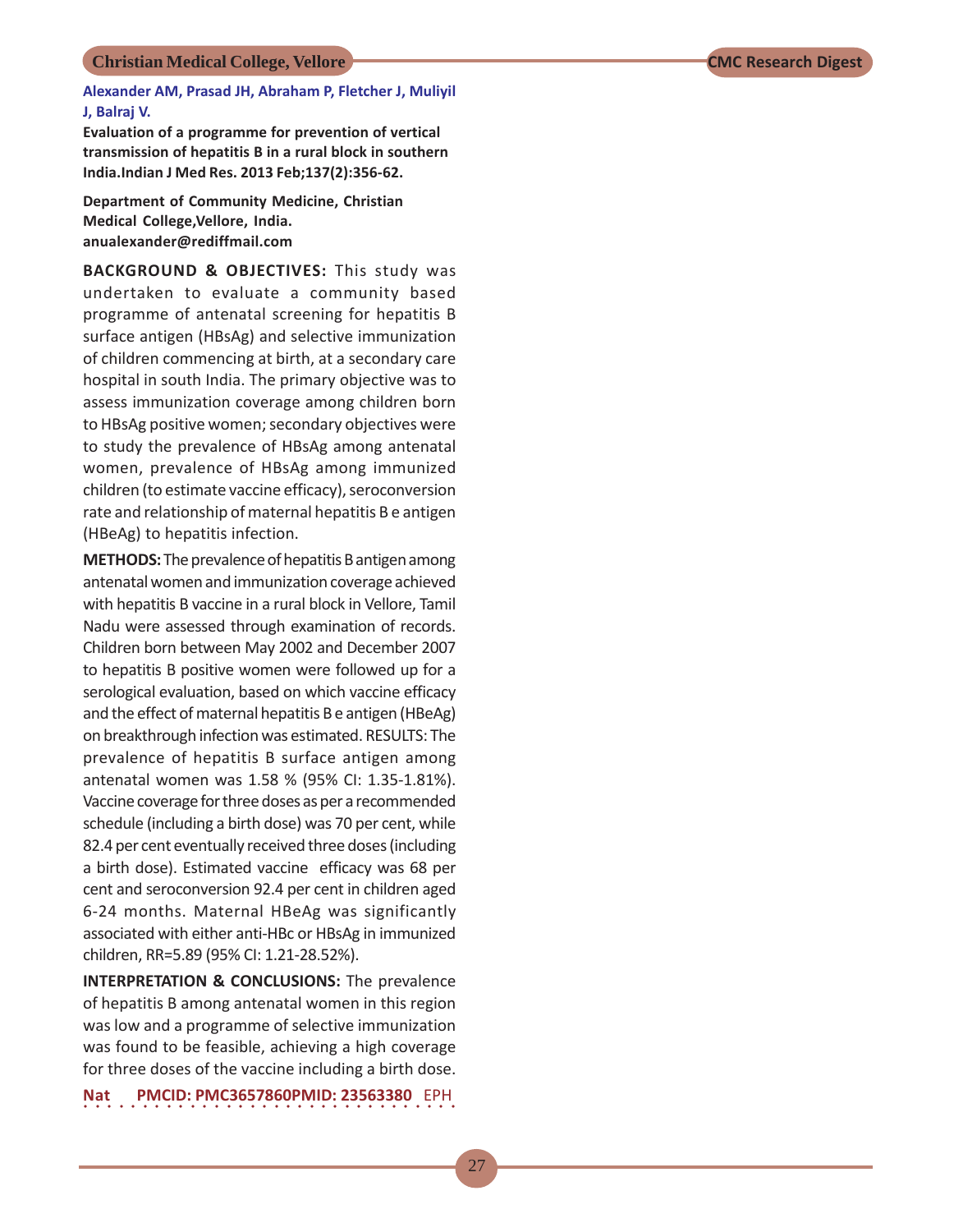### **Rajkumar AP, Poonkuzhali B, Kuruvilla A, Jacob M, Jacob KS.**

**Clinical predictors of serum clozapine levels in patients with treatment-resistant schizophrenia.**

**Int Clin Psychopharmacol. 2013 Jan;28(1):50-6. doi: 10.1097/YIC.0b013e32835ac9da.**

### **Department of Psychiatry, Christian Medical College, Vellore, India.**

Fixed oral doses of clozapine produce up to 45-fold interindividual variability among its serum levels in patients with treatment-resistant schizophrenia. Although the relationship between serum clozapine level and its therapeutic response is uncertain, the presence of a therapeutic window and level-dependent adverse effects require the estimation of serum clozapine levels. As routine therapeutic drug monitoring of clozapine is not feasible in many clinical settings, identification of clinical predictors of serum clozapine levels is desirable. Hence, we aimed to evaluate the clinical variables associated with serum clozapine levels. We assessed the sociodemographic and clinical profiles, cognition, disability and psychopathology of 101 consecutive patients with treatment-resistant schizophrenia on a stable dose of clozapine, using standard assessment schedules. We determined their serum clozapine levels using high-performance liquid chromatography with ultraviolet detection. While employing multivariate robust regression models, oral clozapine dose (P<0.001), caffeine intake (P=0.04) and Valproate comedication (P=0.005) were associated with serum clozapine levels. Serum clozapine levels above 750 ng/ml increased the risk of seizures (odds ratio 5.15; P=0.03). Clinical variables are useful to model a dosing nomogram for serum clozapine levels. The importance of caffeine consumption and Valproate comedication should be considered during clozapine dose adjustments to enhance its therapeutic response and safety profile.

○○○○○○○○○○○○○○○○ ○○○○○○○○○○○○○○○○ **Intl PMID: 23104241** CO

**Chiramel GK, Keshava SN, Tamilarasi N, John GT. Is liver biopsy safe in patients with chronic renal disease?**

**Indian J Gastroenterol. 2013 Jul;32(4):277-8. doi: 10.1007/s12664-012-0256-3.**

**Department of Radiology, Christian Medical College, Vellore, 632 004, Tamil Nadu, India, gkchiramel@gmail.com.**

○○○○○○○○○○○○○○○○ ○○○○○○○○○○○○○○○○ **Nat PMID: 23054949** CO

**Abhilash KP, Roshine MK, Vandana K, Varghese GM. A probable case of acquired toxoplasmosis presenting as pyrexia of unknown origin in an immunocompetent individual.**

**Int J Infect Dis. 2013 May 28. pii: S1201-9712(13)00168- 9. doi:10.1016/j.ijid.2013.03.024. [Epub ahead of print]**

**Department of Medicine 1, Christian Medical College, Vellore 632 004, Tamilnadu, India. Electronic address: kppabhilash@gmail.com.**

Disseminated toxoplasmosis presenting as a prolonged febrile illness is rare in immunocompetent individuals. We report a probable case of acquired toxoplasmosis in an immunocompetent woman who presented with fever of 6 months duration with lymphadenopathy and splenomegaly. The diagnosis was confirmed by serology and the presence of Toxoplasma gondii tachyzoites on bone marrow aspirate. The patient was successfully treated with pyrimethamine plus clindamycin.Copyright © 2013 International Society for Infectious Diseases. Published by Elsevier Ltd. All rights reserved.

|  |  |  |  |  |  |  | Intl PMID: 23726282 |  |  |  |  |  |  |  |  | CO. |
|--|--|--|--|--|--|--|---------------------|--|--|--|--|--|--|--|--|-----|
|  |  |  |  |  |  |  |                     |  |  |  |  |  |  |  |  |     |

**Aaron S, Alexander M, Moorthy RK, Mani S, Mathew V, Patil AK, Sivadasan A, Nair S, Joseph M, Thomas M, Prabhu K, Joseph BV, Rajshekhar V, Chacko AG.**

**Decompressive craniectomy in cerebral venous thrombosis: a single centre experience.**

**J Neurol Neurosurg Psychiatry. 2013 Apr 16. [Epub ahead of print]**

**Neurology Unit, Department of Neurological Sciences, Christian Medical College & Hospital, , Vellore, Tamil Nadu, India.**

**BACKGROUND:** Cerebral venous thrombosis (CVT) is an important cause for stroke in the young where the role for decompressive craniectomy is not well established.

**OBJECTIVE:** To analyse the outcome of CVT patients treated with decompressive craniectomy.

**METHODS:** Clinical and imaging features, preoperative findings and long-term outcome of patients with CVT who underwent decompressive craniectomy were analysed.

**RESULTS:** Over 10 years (2002-2011), 44/587 (7.4%) patients with CVT underwent decompressive craniectomy. Diagnosis of CVT was based on magnetic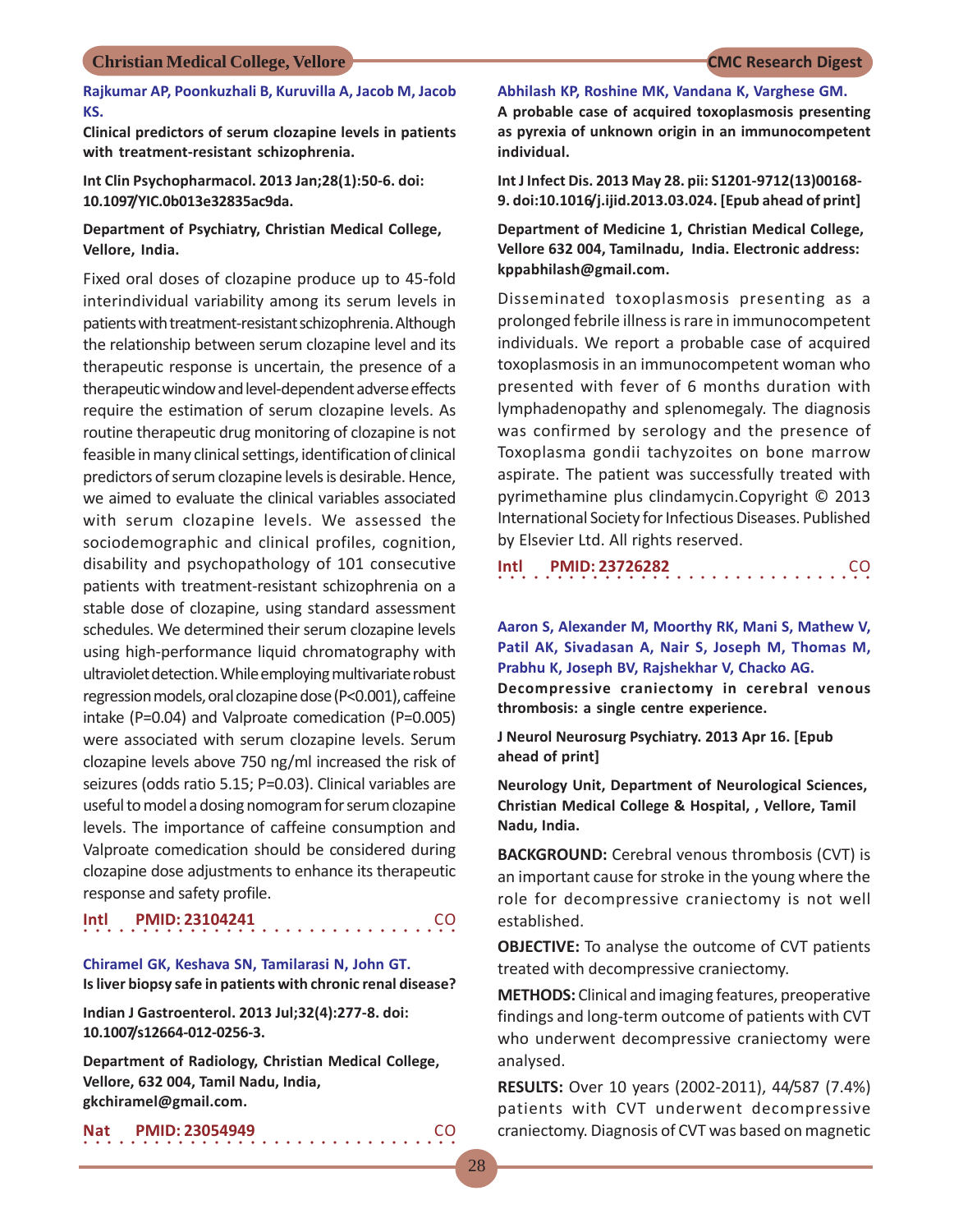resonance venography (MRV)/inferior vena cava (IVC). Decision for surgery was taken at admission in 19/44 (43%), within 12 h in 5/44 (11%), within first 48 h in 15/44 (34%) and beyond 48 h in 10/44 (22%). Presence of midline shift of >10 mm (p<0.0009) and large infarct volume (mean 146.63 ml; SD 52.459, p<0.001) on the baseline scan influenced the decision for immediate surgery. Hemicraniectomy was done in 38/44 (86%) and bifrontal craniectomy in 6/44 (13.6%). Mortality was 9/44 (20%). On multivariate analysis (5% level of significance) age <40 years and surgery within 12 h significantly increased survival. Mean follow-up was 25.5 months (range 3-66 months), 26/35 (74%) had 1 year follow-up. Modified Rankin Scale (mRs) continued to improve even after 6 months with 27/35 (77%) of survivors achieving mRs of <2.

**CONCLUSIONS:** This is the largest series on decompressive craniectomy for CVT in literature to date. Decompressive craniotomy should be considered as a treatment option in large venous infarcts. Very good outcomes can be expected especially if done early and in those below 40 years.

| Intl |  |  |  |  |  |  | <b>PMID: 23591554</b> |  |  |  |  |  |  |  | <b>CO</b> |  |
|------|--|--|--|--|--|--|-----------------------|--|--|--|--|--|--|--|-----------|--|
|      |  |  |  |  |  |  |                       |  |  |  |  |  |  |  |           |  |

**Abraham A, Mathews JE, Sebastian A, Chacko KP, Sam D. A nested case-control study to evaluate the association between fetal growth restriction and vitamin B12 deficiency.**

**Aust N Z J Obstet Gynaecol. 2013 Feb 25. doi: 10.1111/ ajo.12057. [Epub ahead of print]**

**Department of Obstetrics and Gynaecology, Christian Medical College, Vellore, Tamilnadu, India.**

**OBJECTIVES:** To study the association between maternal vitamin B12 levels and fetal growth restriction.

**METHODS:** In this nested case-control study, a cohort of low-risk women attending the antenatal clinic had their blood samples taken and stored at 28-31 weeks gestation. They were followed until delivery. Fiftyeight women delivering babies less than 2500 g were taken as cases and an equal number of controls delivering babies more than 2500 g were taken from the same cohort. Their B12 levels were assayed and studied for statistical significance.

**RESULTS:** The baseline characteristics of both groups were similar. The number of women with serum B12

levels less than 200 pg/mL were similar in both groups: 33% versus 29% ( $P = 0.84$ ). Type of kitchen fuel used was taken as a surrogate marker for socioeconomic status. More women in the cases used non-LPG (liquid petroleum gas) kitchen fuels such as kerosene and wood than in controls, 35% versus 19%  $(P = 0.06)$ .

**CONCLUSIONS:** No association between maternal vitamin B12 levels and fetal growth restriction was found in this study. Low birth weight babies were more common in women of low socioeconomic status.© 2013 The Authors ANZJOG © 2013 The Royal Australian and New Zealand College of Obstetricians and Gynaecologists.

○○○○○○○○○○○○○○○○ ○○○○○○○○○○○○○○○○ **Intl PMID: 23432069** CO

### **Abraham LM, Braganza AD, Simha AR.**

**Primary glaucoma in three siblings with Werner syndrome.**

**Clin Experiment Ophthalmol. 2013 May;41(4):416-8. doi: 10.1111/j.1442-9071.2012.02880.x. Epub 2012 Oct 29.**

**Department of Ophthalmology, Christian Medical College, Vellore, India.**

| Intl |  | <b>PMID: 22957764</b> |  |  |  |  |  |  |  |  |  |  |  |  | CO. |  |
|------|--|-----------------------|--|--|--|--|--|--|--|--|--|--|--|--|-----|--|
|      |  |                       |  |  |  |  |  |  |  |  |  |  |  |  |     |  |

### **Abrol N, Sabharwal S, Mukha RP.**

**Acute gastric dilatation: a rare complication of nephrectomy.**

**Urology. 2013 May; 81(5):e31-2. doi: 10.1016/ j.urology.2013.02.001.**

**Department of Urology, Christian Medical College, Vellore, India. nitinabrol@cmcvellore.ac.in**

We report the first case of acute gastric dilatation after simple extraperitoneal nephrectomy for benign disease. Copyright © 2013 Elsevier Inc. All rights reserved.

○○○○○○○○○○○○○○○○ ○○○○○○○○○○○○○○○○ **Intl PMID: 23608441** CO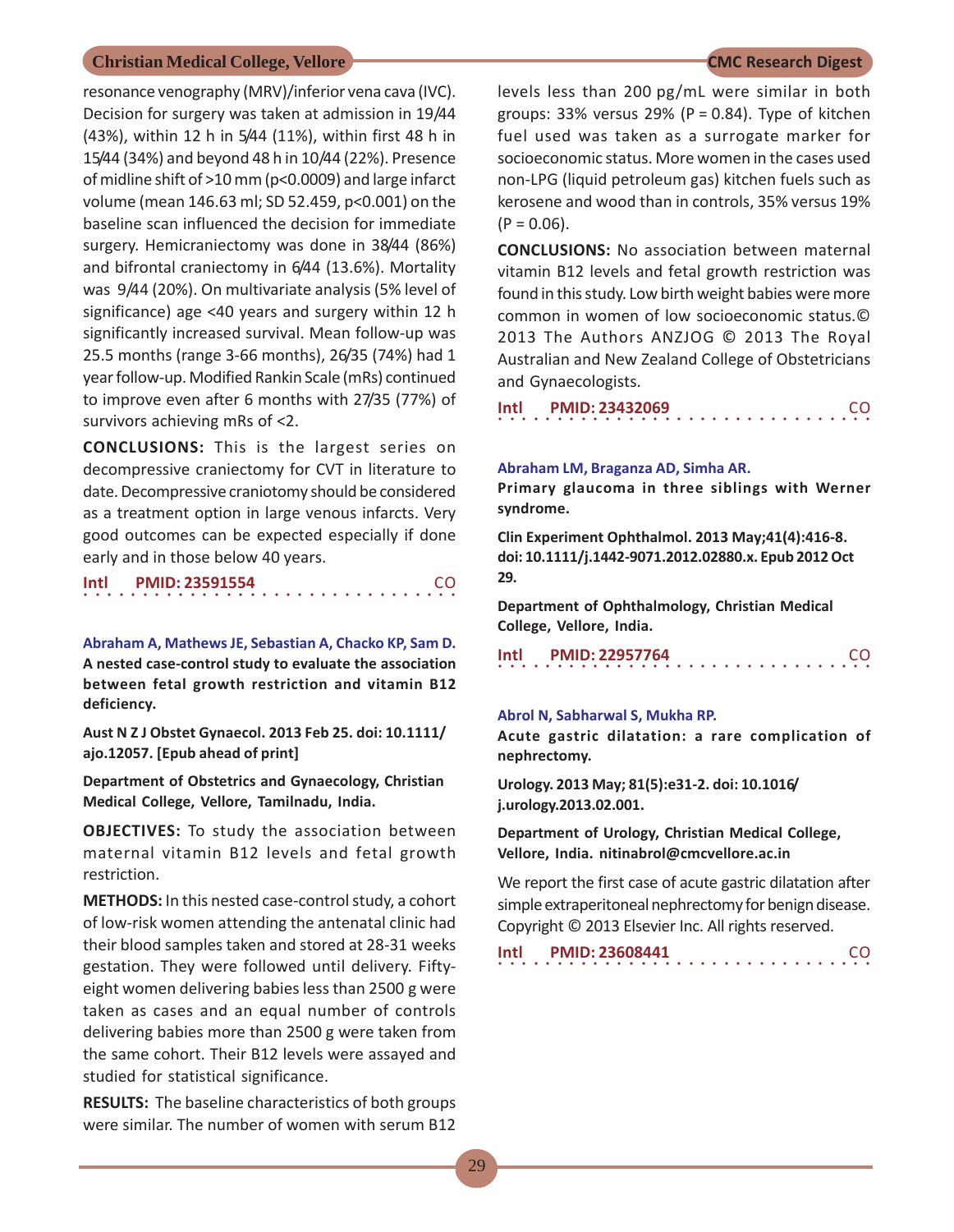### **Agrawal P, Peter JV, George R.**

**Dermatological manifestations and relationship to outcomes of patients admitted to a medical intensive care unit: a study from a tertiary care hospital in India.**

**Postgrad Med J. 2013 Mar 28. [Epub ahead of print]**

**Department of Dermatology, Venereology and Leprosy, Christian Medical CollegeHospital, Vellore, Tamil Nadu, India.**

**AIM:** To determine the prevalence of dermatological manifestations in intensive care unit (ICU) patients and assess its impact on outcomes.

**METHODS:** This was a prospective cohort study of 1013 ICU patients admitted between December 2009 and April 2011. Patients were categorised following an initial screening (within 48 h) and subsequent daily review as those with dermatological manifestations in association with multisystem disorder (category 1), occurring due to treatment or critical illness (category 2), coincidental lesions (category 3) or primary dermatological conditions needing intensive care (category 4). Outcomes included mortality, duration of ventilation and hospitalisation. Factors associated with mortality were explored using univariate and multivariate analyses.

**RESULTS:** Dermatological manifestations were observed in 427 (42.2%) patients, predominantly of categories 1 (n=159) and 2 (n=160). Common aetiologies were infections (39.3%) and mechanical, thermal or physical injuries (32.8%). Primary dermatological conditions (n=33) included 21 patients with cutaneous infections, 3 with angioedema, 2 each with pemphigus, toxic epidermal necrolysis and psoriasis, and 1 each with Stevens-Johnson syndrome, drug hypersensitivity syndrome and crusted scabies. The presence of cutaneous lesions increased mortality risk (OR 1.56, 95% CI 1.20 to 2.03) and significantly (p<0.001) prolonged ventilation and hospitalisation. Mortality was higher (p<0.001) in patients in categories 4 (65.6%) and 2 (57.5%) compared to those without manifestations (35.5%). After adjusting for age, Acute Physiology And Chronic Health Evaluation II (APACHE-II) score, ventilation and dialysis, the association between dermatological manifestations and mortality was insignificant (OR 1.37, 95% CI 0.97 to 1.95).

**CONCLUSIONS:** Dermatological manifestations are common in ICU patients. Their presence may impact mortality and duration of ventilation and hospitalisation.

○○○○○○○○○○○○○○○○ ○○○○○○○○○○○○○○○○

**Intl PMID: 23538394** CO

**Alexander M, Patil AK, Mathew V, Sivadasan A, Chacko G, Mani SE.**

**Recurrent craniospinal subarachnoid hemorrhage in cerebral amyloid angiopathy.**

**Ann Indian Acad Neurol. 2013 Jan;16(1):97-9. doi: 10.4103/0972-2327.107712.**

**Department of Neurological Sciences, Christian Medical College, Vellore, Tamil Nadu, India ; Department of Neurology, Christian Medical College, Vellore, Tamil Nadu, India.**

Cerebral amyloid angiopathy (CAA) usually manifests as cerebral hemorrhage, especially as nontraumatic hemorrhages in normotensive elderly patients. Other manifestations are subarachnoid (SAH), subdural, intraventricular hemorrhage (IVH) and superficial hemosiderosis. A 52-year-old hypertensive woman presented with recurrent neurological deficits over a period of 2 years. Her serial brain magnetic resonance imaging and computed tomography scans showed recurrent SAH hemorrhage, and also intracerebral, IVH and spinal hemorrhage, with superficial siderosis. Cerebral angiograms were normal. Right frontal lobe biopsy showed features of CAA. CAA can present with unexplained recurrent SAH hemorrhage, and may be the initial and prominent finding in the course of disease in addition to superficial cortical siderosis and intracerebal and spinal hemorrhages.

**Intl PMCID: PMC3644794PMID: 23661974 CO** 

### **Arockiaraj J, Korula RJ, Oommen AT, Devasahayam S, Wankhar S, Velkumar S, Poonnoose PM.**

**Proprioceptive changes in the contralateral knee joint following anterior cruciate injury.**

**Bone Joint J. 2013 Feb;95-B(2):188-91. doi: 10.1302/ 0301-620X.95B2.30566.**

**Christian Medical College & Hospital, Department of Orthopaedics, Vellore 632 004, India.**

Loss of proprioception following an anterior cruciate ligament (ACL) injury has been well documented. We evaluated proprioception in both the injured and the uninjured limb in 25 patients with ACL injury and in 25 healthy controls, as assessed by joint position sense (JPS), the threshold for the detection of passive movement (TDPM) and postural sway during singlelimb stance on a force plate. There were significant proprioceptive deficits in both ACL-deficient and uninjured knees compared with control knees, as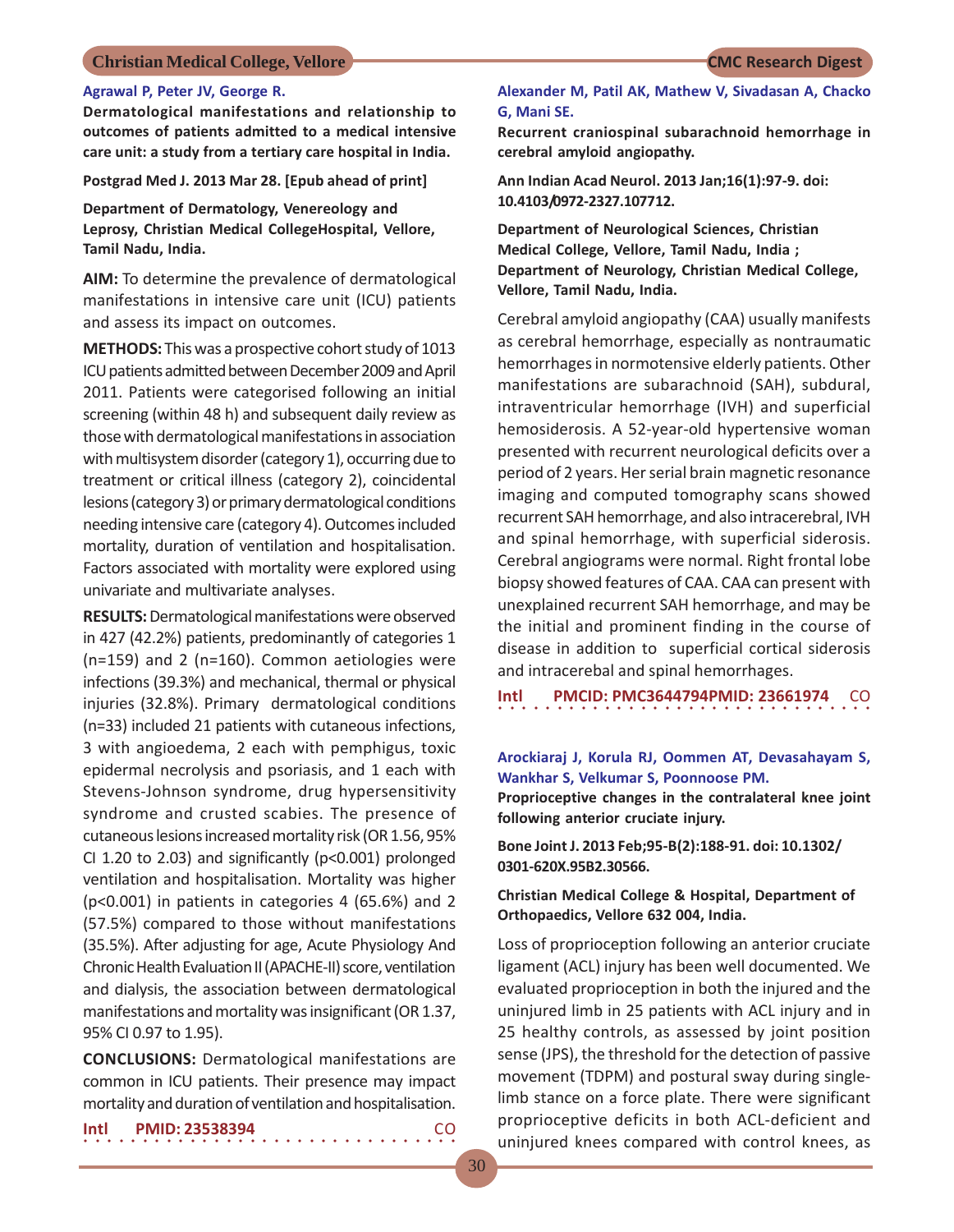assessed by the anglereproduction test (on JPS) and postural sway on single limb stance. The degree of loss of proprioception in the ACL-deficient knee and the unaffected contralateral knee joint in the same patient was similar. The TDPM in the injured knee was significantly higher than that of controls at 30° and 70° of flexion. The TDPM of the contralateral knee joint was not significantly different from that in controls. Based on these findings, the effect of proprioceptive training of the contralateral uninjured knee should be explored.

| Intl | <b>PMID: 23365027</b> |  |
|------|-----------------------|--|
|      |                       |  |

### **Arun BG, Korula G.**

**Preoperative fasting in children: An audit and its implications in a tertiary care hospital.**

**J Anaesthesiol Clin Pharmacol. 2013 Jan;29(1):88-91. doi: 10.4103/0970-9185.105810.**

**Department of Anaesthesiology Critical Care and Pain, Christian Medical College, Vellore, Tamilnadu, India.**

**BACKGROUND:** Prolonged preoperative fasting in children is a common problem, cespecially in highvolume centers. All international professional society guidelines for preoperative fasting recommend 2 h for clear fluids, 4 h for breast milk and 6 h for solids, nonhuman and formula milk in children. These guidelines are rarely adhered to in practice.

**AIMS:** An audit was undertaken to determine the length of preoperative fasting time in children and its causes.

**SETTINGS AND DESIGN:** Cross-sectional study of 50 children below 15 years posted for elective surgeries.

**MATERIALS AND METHODS:** An initial audit was performed at our institution on preoperative fasting time in 50 children below 15 years of age for elective surgeries. The mean preoperative fasting times were found to be much longer than the recommended times. Ward nurses were then educated about internationally recommended preoperative fasting guidelines in children. Anesthesiologists started coordinating with surgeons and ward nurses to prescribe water for children waiting for more than 2 h based on changes in surgery schedule by instructing ward nurses through telephone on the day of surgery. A reaudit was done 6 months after the initial audit.

**RESULTS:** The initial audit revealed a mean preoperative fasting time of 11.25 h and 9.25 h for solids and water, respectively. Incorrect orders by ward nurses (74%) and change in the surgical schedule (32%) were important causes. After changing the preoperative system, mean preoperative fasting times in children decreased to 9 h and 4 h for solids and water, respectively in reaudit. Change in surgical schedule (30%) was the major cause for prolonged preoperative fasting in reaudit.

**CONCLUSIONS:** Simple steps such as education of ward nurses and better coordination among the anesthesiologists, surgeons and nurses can greatly reduce unnecessary preoperative starvation in children.

○○○○○○○○○○○○○○○○ ○○○○○○○○○○○○○○○○ **Intl PMCID: PMC3590550PMID: 23493776** CO

### **Balaji GG, Roy AC, Justin SV.**

**Techniques in recurrent giant cell tumour of the first metatarsal in adolescents - A rare report of 2 cases.**

**Foot Ankle Surg. 2013 Mar;19(1):e1-4. doi: 10.1016/ j.fas.2012.11.004. Epub 2012 Dec 21.**

**Department of Orthopaedics, Unit 1, Christian Medical College, Vellore, India. drgopi9596@gmail.com**

Giant cell tumour of the foot is very rare. Very few cases of first metatarsal giant cell tumour were reported. We report two cases of recurrent giant cell tumour in adolescent patients. One was treated with wide excision and fibula grafting. The second patient underwent Boyd's amputation because of superceded infection. Both had no pain, recurrence at the end of final follow up. Recurrent giant cell tumour of the first metatarsal in adolescents and its management is not described in English literature to the best of our knowledge.Copyright © 2012 European Foot and Ankle Society. Published by Elsevier Ltd. All rights reserved.

○○○○○○○○○○○○○○○○ ○○○○○○○○○○○○○○○○ **Intl PMID: 23337284** CO

**STATISTICAL ANALYSIS USED:** SPSS 16 software.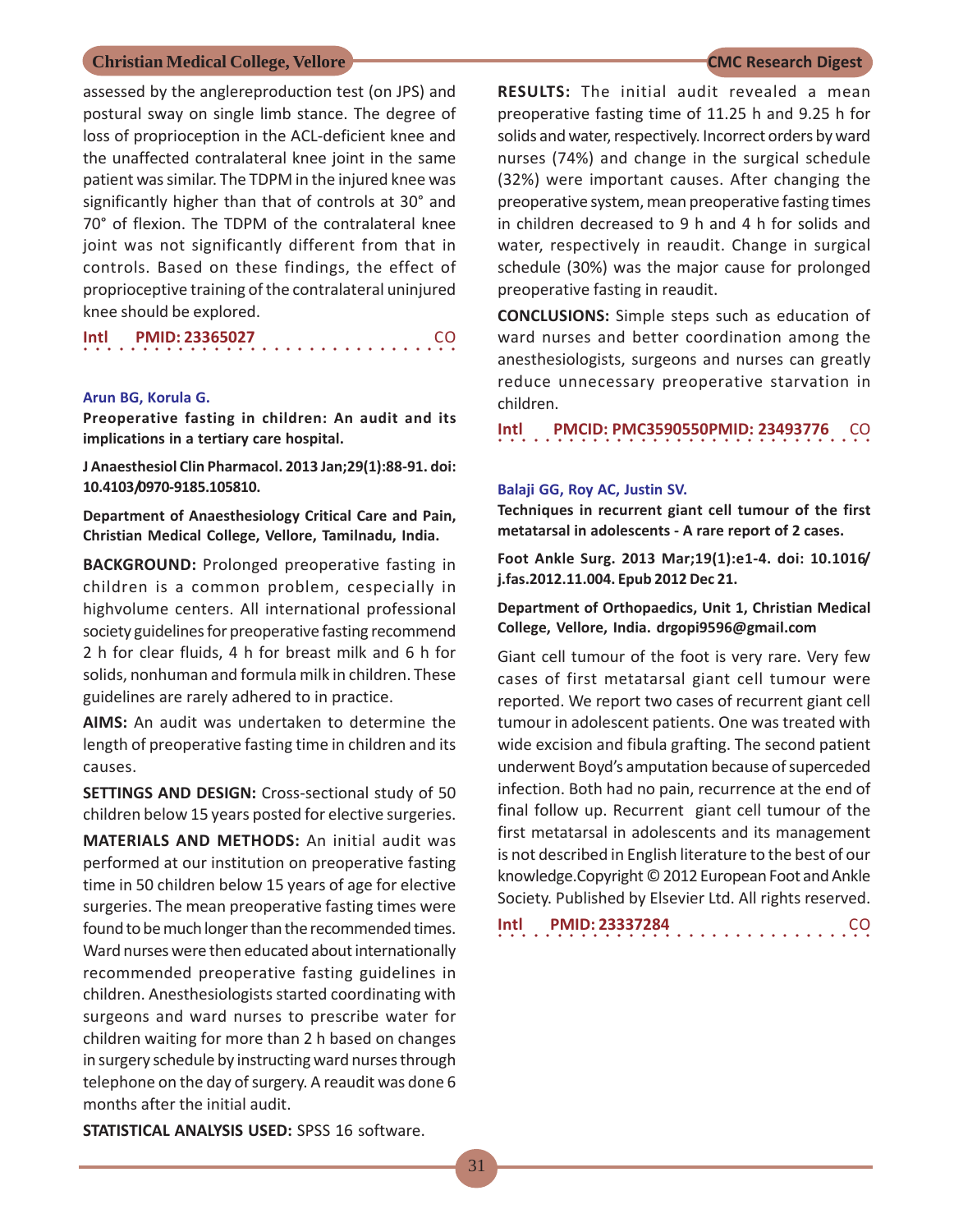### **Banerji JS, Kumar RM, Devasia A.**

**Extramedullary hematopoiesis in the adrenal: Case report and review of literature.**

**Can Urol Assoc J. 2013 May;7(5-6):E436-8. doi: 10.5489/ cuaj.1389.**

### **Department of Urology, Christian Medical College, Vellore, India;**

Extramedullary haematopoiesis (EMH) is common in the spleen, liver and lymph nodes, or in para osseus sites. EMH in the adrenal is rare, with fewer than 10 cases reported. We report the case of a 40-year-old male who underwent laparoscopic adrenalectomy for an incidentally detected adrenal mass. The histology showed extramedullary hematopoesis. In patients with a known history of haemolytic anaemia, an enlarged adrenal gland in an asymptomatic individual could represent extramedullary haematopoesis. A confirmatory biopsy would be all that is necessary to avoid adrenalectomy.

| Intl | <b>PMID: 23826059</b> | CO. |
|------|-----------------------|-----|
|      |                       |     |

### **Behera KK, Joseph M, K S, Chacko A, Sahoo MK, Mahendri NV, Nair V, Nadig S, Thomas N.**

**A study on the Resting Energy Expenditure in subjects with Fibro-Calculous Pancreatic Diabetes.**

**J Diabetes. 2013 Jun 17. doi: 10.1111/1753-0407.12070. [Epub ahead of print]**

**Departments of Endocrinology, Diabetes & Metabolism, Christian Medical College, Vellore, Tamil Nadu, India.**

**OBJECTIVE:** To estimate and compare the Resting Energy Expenditure (REE) in subjects with Type 2 diabetes, pancreatic diabetes and healthy controls.

**METHODOLOGY:** A total of 51 males in 3 groups comprising of Fibrocalculous pancreatic diabetes (FCPD) (group1; n=24), Type 2 diabetes (group 2; n=15) and healthy controls (group 3; n=12) were studied. The body composition was measured using Dual Energy X-ray Absorptiometry (DEXA) and the REE was estimated using indirect calorimetry. The predicted energy expenditure (PEE) was calculated using three different equations.

**RESULTS:** Patients in both groups with diabetes had a higher mean waist-hip ratio than the controls ( $p =$ 0.002). However patients with type 2 diabetes alone had a significantly higher mean body mass index (p

 $=0.012$ ), percentage of fat ( $p = 0.016$ ) and total fat content ( $p = 0.031$ ). There was no significant difference in REE amongst the three groups. After adjustment of BMI, the REE was significantly higher in patients with FCPD than in those patients with Type 2 diabetes. PEE correlated poorly with indirect calorimetry.

**CONCLUSIONS:** Energy expenditure in patients with diabetes varies according to the composition and distribution of body fat and is lower in patients with FCPD. Standard predictive equations were not accurate for the assessment of energy expenditure in patients with FCPD. Further research is required to recommend specific nutritional therapy for this group of patients.

**SIGNIFICANT FINDINGS OF THE STUDY:** None of the long standing predictive equations accurately predict REE in this group of patients. Nutritional management may not be uniform in the different subtypes of diabetes. Their higher energy expenditure as seen from indirect calorimetry indicates that patients with pancreatic diabetes may require a higher calorie intake to prevent malnutrition.

**WHAT THIS STUDY ADDS?:** Patients with Fibrocalculous pancreatic diabetes have a higher energy expenditure than patients with Type 2 diabetes associated with the presence of lower body fat content.This article is protected by copyright. All rights reserved.

○○○○○○○○○○○○○○○○ ○○○○○○○○○○○○○○○○ **Intl PMID: 23773615** CO

### **Bugalia A, Manipadam MT, Nair S.**

**Immunomorphologic profile and Epstein-Barr virus status of a cohort of 35 cases of extranodal natural killer/ T-cell lymphoma, nasal type of upper aerodigestive tract from a tertiary care center in South India.**

**Leuk Lymphoma. 2013 Jun;54(6):1201-7. doi: 10.3109/ 10428194.2012.740668. Epub 2012 Nov 26.**

**Department of Pathology, Christian Medical College, Vellore, Tamil Nadu, India. dramitbugalia@gmail.com**

Extranodal natural killer (NK)/T-cell lymphoma, nasal type (EN-NK/T-NT) is a lymphoma of NK-cell or cytotoxic T-cell origin, which occurs most commonly in the upper aerodigestive tract. We have studied the immunomorphologic profile and Epstein-Barr virus (EBV) status of a cohort of 35 cases of EN-NK/T-NT of the upper aerodigestive tract (UADT) diagnosed in our institution during the period May 2002 to April 2012.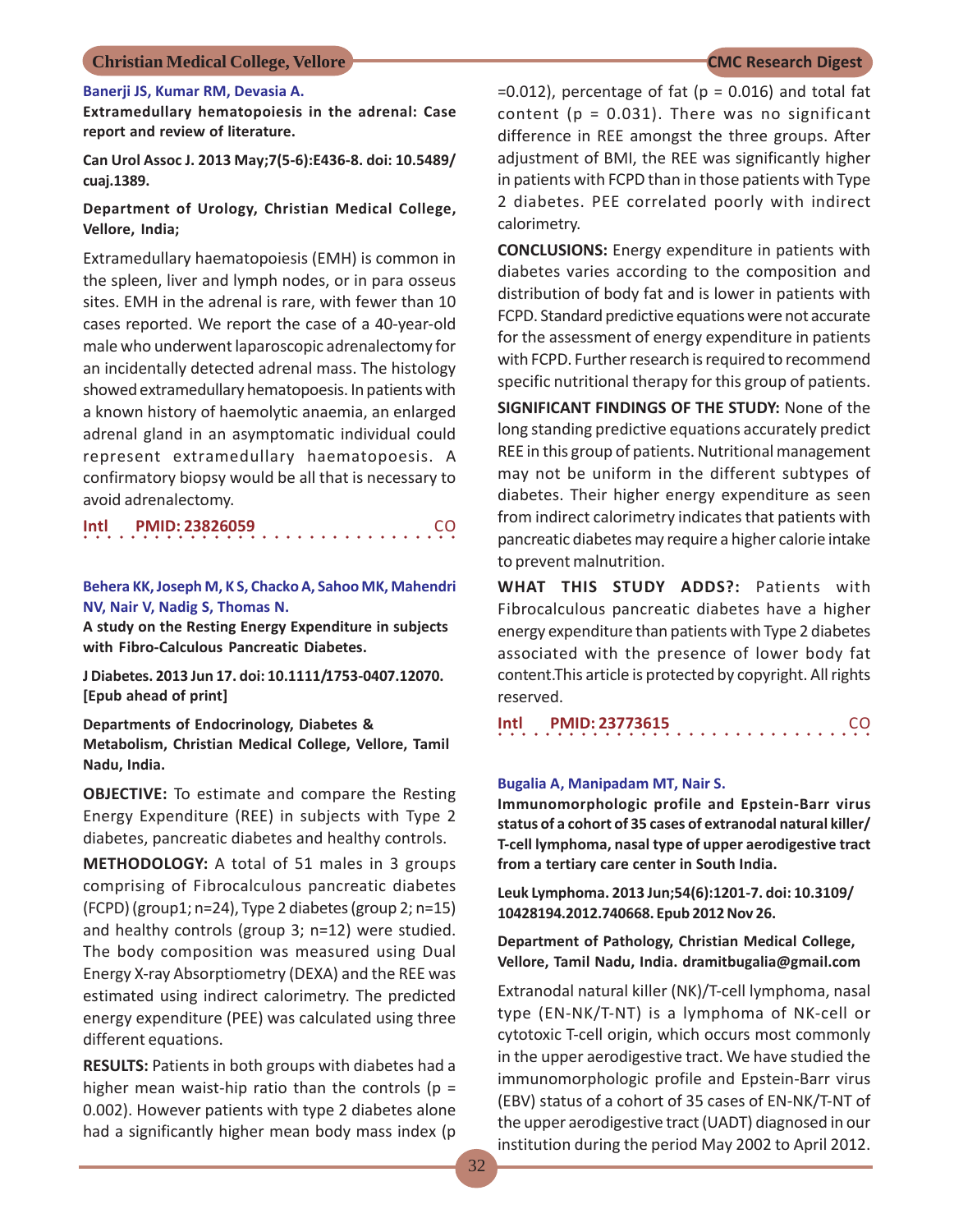At our institution these lymphomas constitute 0.7% of total non-Hodgkin lymphomas (NHLs) and 5.1% of total peripheral T-cell lymphomas (PTCLs). The median age at diagnosis was 40 years with a male-to-female ratio of 4:1, and the most common site of involvement was the nasal cavity. Morphologically, the neoplastic cells were predominantly medium sized in most cases. Necrosis and angiocentricity were common histologic features. Thirty cases (85.7%) showed NK-cell immunophenotype, CD3+ (29/30, 96.7%), CD56+ (30/ 30, 100%) and TIA1/Granzyme B+ (30/30, 100%). Five cases (14.3%) showed cytotoxic T-cell immunophenotype, CD3+ (5/5, 100%), CD56- (5/5, 100%) and TIA1/Granzyme B+ (5/5, 100%). EBVencoded RNA-in situ hybridization (EBER-ISH) was positive in all 35 cases, whereas EBV latent membrane protein-1 (EBVLMP1) was positive in only 19/35 (54.3%) of cases. In conclusion, this is the first large study from India to report the immunomorphologic profile and EBV association of EN-NK/T-NT, which is known to have geographic variation. The frequency of these lymphomas in our study is comparable to that of Western and European countries and much less than that of Far Eastern countries.

○○○○○○○○○○○○○○○○ ○○○○○○○○○○○○○○○○ **Intl PMID: 23098105** CO

### **Yacob M, Jesudason MR, Nayak S.**

**Spontaneous liver rupture: A report of two cases.**

**J Emerg Trauma Shock. 2013 Jan;6(1):50-2. doi: 10.4103/ 0974-2700.106326.**

### **Department of General Surgery, Christian Medical College, Vellore, Tamil Nadu, India.**

Spontaneous bleeding due to a non traumatic liver rupture is a rare occurrence. However, it is associated with high morbidity and mortality. Usually the predisposing factors are like Hemolysis, elevated liver enzymes, and low platelet count (HELLP) syndrome in pregnant women and other liver diseases. It is generally diagnosed by imaging studies such as ultra sonogram or computerized tomogram (CT). Due to its rarity no standard treatment has been described. Here, we report two cases of spontaneous rupture of normal liver in two young males. They presented with severe shock and hemoperitoneum. The diagnosis was confirmed by CT. They were managed surgically. In case of hemoperitoneum, spontaneous liver rupture should be considered. An early aggressive

resuscitation and appropriate intervention gives better outcome.

○○○○○○○○○○○○○○○○ ○○○○○○○○○○○○○○○○ **Intl PMCID: PMC3589860PMID: 23493246** CO

**Yacob M, Raju RS, Vyas FL, Joseph P, Sitaram V. Management of colorectal cancer liver metastasis in a patient with immune thrombocytopaenia.**

**Ann R Coll Surg Engl. 2013 Mar;95(2):e50-1. doi: 10.1308/003588413X13511609957498.**

**Department of HPB Surgery, Christian Medical College, Vellore, India. yacobmyla@yahoo.com**

Immune thrombocytopaenia (ITP) was referred to previously as idiopathic thrombocytopaenic purpura and is usually of autoimmune or viral aetiology. Colorectal cancer liver metastasis with concomitant ITP is rare and only three cases have been reported in the English literature. Adverse effects of adjuvant chemotherapy may aggravate ITP. The sequencing of chemotherapy, operation for the primary and liver metastasis, and a decision on splenectomy is important. We present our experience in the management of a 52-year-old man who, having undergone anterior resection one year earlier for carcinoma of the rectum, presented with liver metastasis and ITP. He underwent splenectomy with hepatectomy prior to chemotherapy.

| Intl |  | <b>PMID: 23484984</b> |  |  |  |  |  |  |  |  |  |  |  |  | <b>CO</b> |  |
|------|--|-----------------------|--|--|--|--|--|--|--|--|--|--|--|--|-----------|--|
|      |  |                       |  |  |  |  |  |  |  |  |  |  |  |  |           |  |

### **Vij M, Jaiswal S, Agrawal V, Jaiswal A, Behari S.**

**Nerve sheath myxoma (neurothekeoma) of cerebellopontine angle: case report of a rare tumor with brief review of literature.**

**Turk Neurosurg. 2013;23(1):113-6. doi: 10.5137/1019- 5149.JTN.4255-11.1.**

**Christian Medical College, Department of Pathology, Vellore, India. mukul.vij.path@gmail.com**

Nerve sheath myxoma (neurothekeoma) are rare benign nerve sheath tumors, usually arising in the skin of the head and neck region and upper extremities in young females. To the best of author's knowledge only two cases of intracranial neurothekeoma have been published in the English literature. These tumors were located in the parasellar area and in middle cranial fossa. This is the first case report of cerebellopontine angle neurothekeoma and third case report of intracranial neurothekeoma. This patient, a 45-year-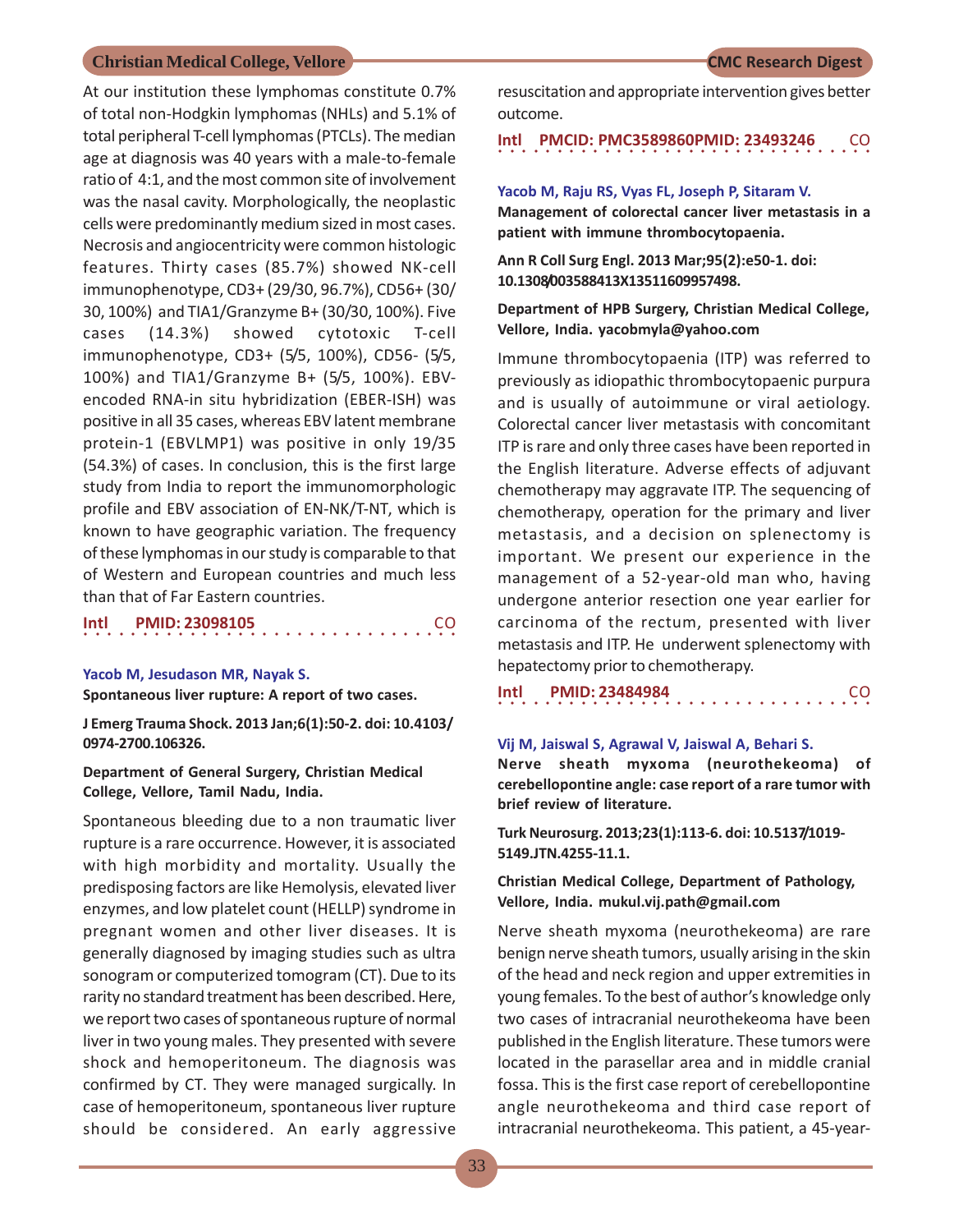old female, presented to us with complaints of right side progressive hearing loss for 12 months and swaying during walking for 8 months. Histologically the tumor had lobular appearance with spindle or stellate cells embedded in abundant myxoid background. The tumor cells were diffusely positive for S100. The patient was symptom free at eight month follow up.=

 $\cdots$ 이 **Intl PMID: 23344878** 

### **Turel MK, Sarkar S, Prabhu K, Daniel RT, Jacob KS, Chacko AG.**

**Reduction in range of cervical motion on serial long-term follow-up in patients undergoing oblique corpectomy for cervical spondylotic myelopathy.**

**Eur Spine J. 2013 Jul;22(7):1509-16. doi: 10.1007/s00586- 013-2724-6. Epub 2013 Mar 1.**

**Section of Neurosurgery, Department of Neurological Sciences, Christian Medical College, Vellore, 632 004, Tamil Nadu, India, mazdaturel@gmail.com.**

**PURPOSE:** To determine whether motion preservation following oblique cervical corpectomy (OCC) for cervical spondylotic myelopathy (CSM) persists with serial follow-up.

**METHODS:** We included 28 patients with preoperative and at least two serial follow-up neutral and dynamic cervical spine radiographs who underwent OCC for CSM. Patients with an ossified posterior longitudinal ligament (OPLL) were excluded. Changes in sagittal curvature, segmental and whole spine range of motion (ROM) were measured. Nathan's system graded anterior osteophyte formation. Neurological function was measured by Nurick's grade and modified Japanese Orthopedic Association (JOA) scores.

**RESULTS:** The majority (23 patients) had a single or 2-level corpectomy. The average duration of followup was 45 months. The Nurick's grade and the JOA scores showed statistically significant improvements after surgery ( $p < 0.001$ ). 17 % of patients with preoperative lordotic spines had a loss of lordosis at last follow-up, but with no clinical worsening. 77 % of the whole spine ROM and 62 % of segmental ROM was preserved at last follow-up. The whole spine and segmental ROM decreased by 11.2° and 10.9°, respectively (p < 0.001). Patients with a greater range of segmental movement preoperatively had a statistically greater range of movement at follow-up.

The analysis of serial radiographs indicated that the range of movement of the whole spine and the range of movement at the segmental spine levels significantly reduced during the follow-up period. Nathan's grade showed increase in osteophytosis in more than two-thirds of the patients (p <0.01). The whole spine range of movement at follow-up significantly correlated with Nathan's grade.

**CONCLUSIONS:** Although the OCC preserves segmental and whole spine ROM, serial measurements show a progressive decrease in ROM albeit without clinical worsening. The reduction in this ROM is probably related to degenerative ossification of spinal ligaments.

| Intl |  |  |  |  |  |  | <b>PMID: 23446959</b> |  |  |  |  |  |  |  | <b>CO</b> |  |
|------|--|--|--|--|--|--|-----------------------|--|--|--|--|--|--|--|-----------|--|
|      |  |  |  |  |  |  |                       |  |  |  |  |  |  |  |           |  |

### **Thomas K, Mukkai Kesavan L, Veeraraghavan B, Jasmine S, Jude J, Shubankar M, Kulkarni P, Steinhoff M; IBIS Study Group India CLEN Network.**

**Invasive pneumococcal disease associated with high case fatality in India.**

**J Clin Epidemiol. 2013 Jan;66(1):36-43. doi: 10.1016/ j.jclinepi.2012.04.006.**

**Collaborators: Thomas K, Ahuja R, Jain A, Niswade AK, Agarwal V, Das B, Pillai R, Raja K.Department of Medicine, Christian Medical College, Vellore 632004, India. kurien123@gmail.com**

**OBJECTIVE:** To study the seroepidemiology and antimicrobial resistance pattern of invasive pneumococcal disease (IPD) in older subjects who are admitted to hospitals in India.

**STUDY DESIGN AND SETTING:** Prospective surveillance of IPD in patients older than 18 years in seven large academic teaching hospitals in India from 1993 to 2008. All subjects who had Streptococcus pneumoniae isolated from normally sterile body fluids or were antigen positive in cerebrospinal fluid, ascitic fluid, and pleural fluid were identified as IPD cases in the study. Serotype/group (STG) and minimum inhibitory concentration for penicillin, chloramphenicol, co-trimoxazole (trimethoprimsulfamethoxazole), erythromycin, and cefotaxime were determined.

**RESULTS:** A total of 1,037 adult subjects with suspected invasive bacterial infection were recruited in the study. S pneumoniae was identified from normally sterile body fluids in 449 (43.3%) subjects.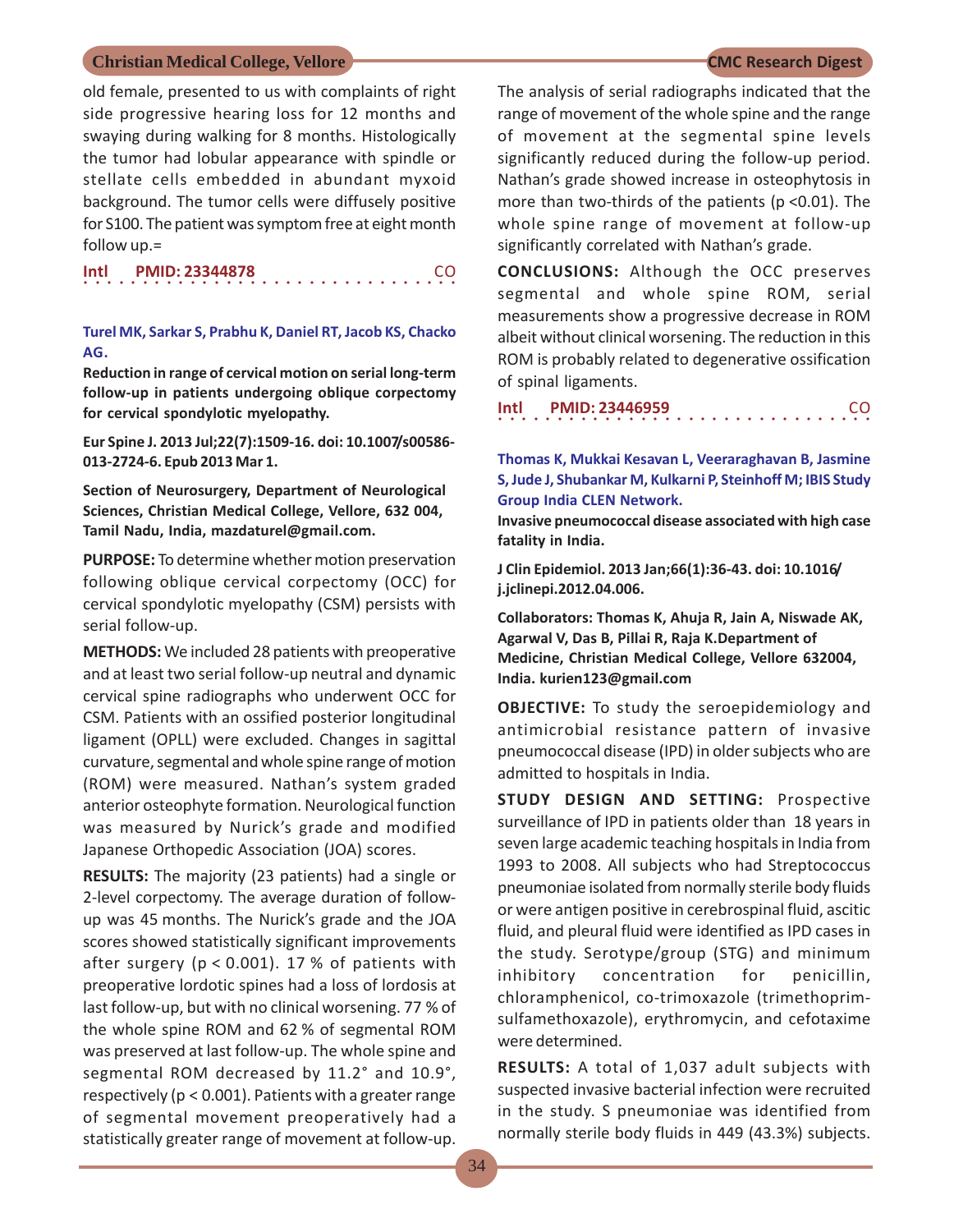Meningitis (34.3%) and pneumonia (33.9%) were the most common clinical conditions associated with IPD. The case fatality was 25-30% across all age groups. Penicillin resistance was low at 2.7% overall. Resistance to co-trimoxazole was noted to be high and increasing in the study period from 42.9% in 1993 to 85.2% in 2008 (P = 0.001). The most common STG was serotype 1, which accounted for 22.9% of all isolates. The 23-valent pneumococcal polysaccharide vaccine covered 83.3% of the STGs (49/54; 95% confidence interval: 79.7, 96.9) for patients older than 60 years.

**CONCLUSION:** IPD continues to be a problem in India and is associated with high case fatality in spite of treatment in the hospital setting. Penicillin resistance is currently low in India. More than 80% of invasive STGs causing disease in the elderly in India are included in the formulation of polysaccharide pneumococcal vaccine.Copyright © 2013 Elsevier Inc. All rights reserved.

### ○○○○○○○○○○○○○○○○ ○○○○○○○○○○○○○○○○ **Intl PMID: 23177893**

### **Sreekar H, Dawre S, Petkar KS, Shetty RB, Lamba S, Naik S, Gupta AK.**

**J Plast Surg Hand Surg. 2013 May 28. [Epub ahead of print]**

**Diverse manifestations and management options in Klippel-Trenaunay syndrome: A single centre 10-year experience.**

### **Plastic and Reconstructive Surgery, Christian Medical College Vellore, India.**

Abstract Klippel-Trenaunay syndrome is a well-known conglomeration of capillary malformations, bony or soft tissue hypertrophy, and abnormal deep or superficial veins. Although it generally presents with grossly enlarged limbs, it can present with more serious features like haematuria, haematochezia, and seizures. This retrospective study included patients admitted with the diagnosis of Klippel-Trenaunay syndrome in this institute from 2001-2010. The patients' demographic data, clinical features, associated findings, and treatments given were tabulated. A total of 19 patients were included in the study. Two patients presented with haematocezia and had to undergo bowel resection. Five presented with bleeding and ulceration. Debulking surgery was done in three of them. Patients also presented with abdominal distension, jaundice, seizures, and

haematuria. Although the common presentation of varicose veins was treated with sclerotherapy, the treatment was tailored to each patient. Klippel-Trenaunay syndrome is a multifaceted disorder which can manifest in a number of different ways. These features may be missed by an unwary plastic surgeon treating them only for the limb hypertrophy.

 $\cdots$ 이 **Intl PMID: 23710784** 

**Shetty SP, Varghese RT, Naik D, Paul TV.Visual Vignette. Endocr Pract. 2013 Jun 11:1-3. [Epub ahead of print]**

**Department of Endocrinology, Diabetes and Metabolism, Christian Medical College, Vellore, India.**

| Intl |  |  |  |  |  | <b>PMID: 23757623</b> |  |  |  |  |  |  |  |  | <b>CO</b> |  |
|------|--|--|--|--|--|-----------------------|--|--|--|--|--|--|--|--|-----------|--|
|      |  |  |  |  |  |                       |  |  |  |  |  |  |  |  |           |  |

### **Singh A, Chatterjee P, Pai MC, Chacko RT.**

**Multicystic peritoneal mesothelioma: not always a benign disease.**

**Singapore Med J. 2013 Apr;54(4):e76-8.**

### **Department of Medical Oncology, Christian Medical College, Vellore 632004, Tamil Nadu, India.**

Mesothelioma is a slow-growing insidious lesion of neoplastic aetiology arising from the pleural, peritoneal or pericardial mesothelium. It shows a predilection for the surfaces of the pelvic viscera and has a high rate of recurrence after excision. Cystic mesotheliomas are not associated with asbestos exposure. We report a case of cystic mesothelioma of the peritoneum encasing the ovary, which presented as a cystic adnexal mass. As highlighted in this case and other recent reports, a cystic mesothelioma should not be referred to as a benign cystic mesothelioma, as it has potential for locoregional invasion, as well as distant nodal and serosal metastases. This tumour should be treated with aggressive cytoreductive surgery and appropriate chemotherapy. We review the differential diagnosis of this rare entity and suggest guidelines for its differentiation.

| Intl |  |  |  |  |  | <b>PMID: 23624458</b> |  |  |  |  |  |  |  |  |  | CO. |
|------|--|--|--|--|--|-----------------------|--|--|--|--|--|--|--|--|--|-----|
|      |  |  |  |  |  |                       |  |  |  |  |  |  |  |  |  |     |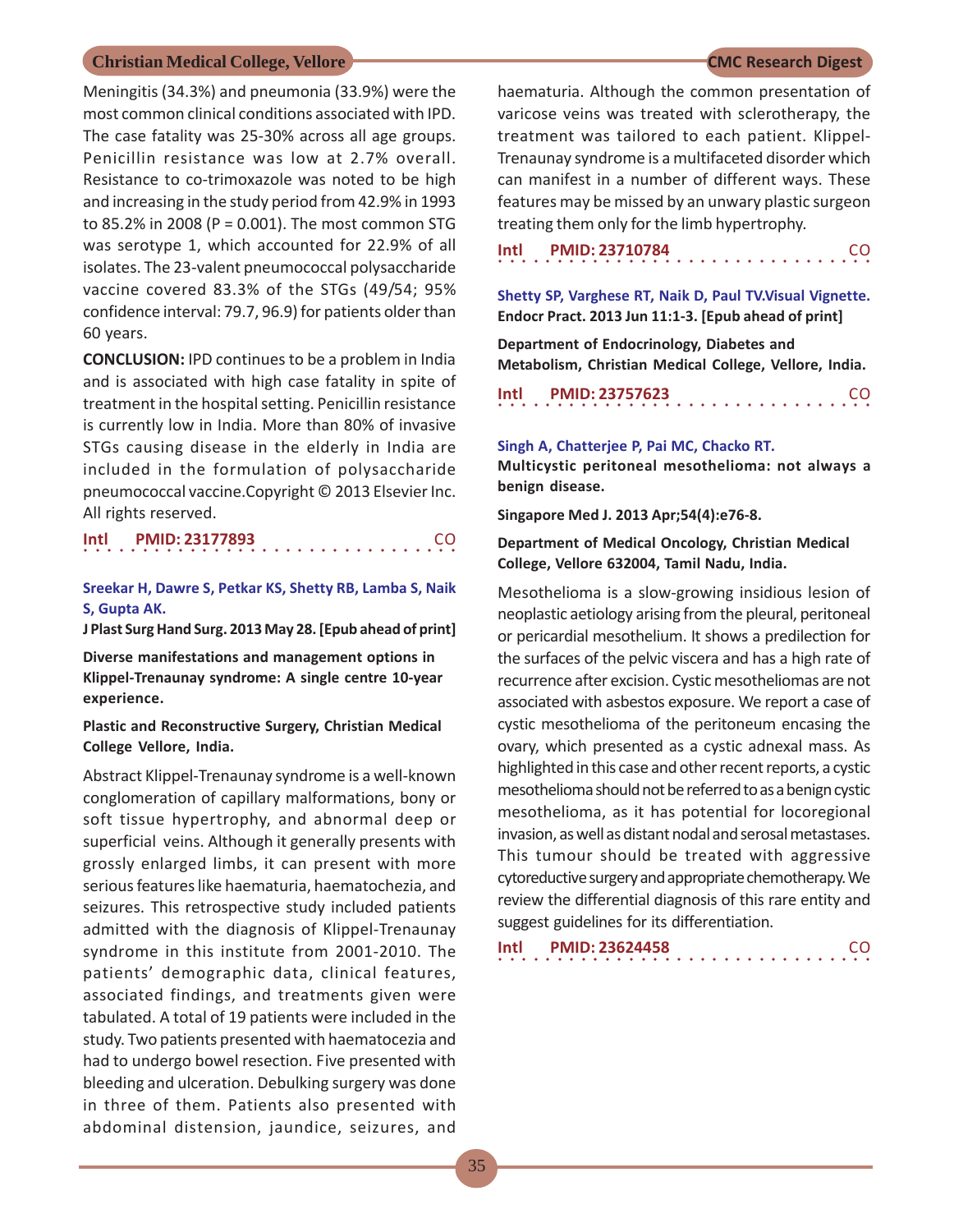### **Singh RK, Christopher DJ, Isaac TJ, Jeyaraj V, Balamugesh T.**

**Endobronchial rhinosporidiosis.**

**J Bronchology Interv Pulmonol. 2013 Apr;20(2):164-6. doi: 10.1097/LBR.0b013e31828cf4a0.**

**Department of Pulmonary Medicine, Christian Medical College, Vellore, Tamilnadu, India.**

## **drranjitsingh@yahoo.com**

Rhinosporidiosis is a chronic granulomatous disease caused by Rhinosporidium seeberi. We report a rare case of rhinosporidiosis, with involvement of the skin, nasal cavity, larynx, oropharynx, and the bronchial tree. The patient underwent bronchoscopic electrocautery excision of the endobronchial lesion with good symptomatic improvement.

| Intl |  |  | <b>PMID: 23609254</b> |  |  |  |  |  |  |  |  |  |  |  | <b>CO</b> |  |
|------|--|--|-----------------------|--|--|--|--|--|--|--|--|--|--|--|-----------|--|
|      |  |  |                       |  |  |  |  |  |  |  |  |  |  |  |           |  |

**Sivadasan A, Alexander M, Mathew V, Mani S, Patil AK. Radiological evolution and delayed resolution of an optic nerve tuberculoma: Challenges in diagnosis and treatment.**

**Ann Indian Acad Neurol. 2013 Jan;16(1):114-7. doi: 10.4103/0972-2327.107722.**

**Department of Neurological Sciences, Christian Medical College, Vellore, Tamil Nadu, India.**

Optic nerve tuberculomas are rarely reported and their natural history, prognosis, and duration of required treatment remain unclear. A 40-year-old immunocompetent male presented with complete loss of vision in his right eye, which had evolved over 6 weeks. He had optic atrophy on examination. Initial imaging showed right optic nerve swelling and thickening suggesting an infiltrative inflammatory optic neuropathy (infectious or noninfectious). Serial imaging revealed appearance of ring enhancement with a necrotic centre. Biopsy and culture of the coexistent parietal lobe lesion revealed Mycobacterium tuberculosis. Persistent optic nerve granuloma with evidence of radiological improvement was noted at 18 months follow-up with antituberculous therapy (ATT). Visual recovery could not be achieved. The salient features in this case include the clinical presentation initially mimicking an infiltrative or compressive optic neuropathy, rapidradiological evolution into a tuberculoma, subtle paradoxical radiological worsening after initiation of ATT and persistence of granuloma on follow up scan.

The challenges involved in early diagnosis and during the treatment course will be discussed.

**Intl PMCID: PMC3644770PMID: 23661979 CO** 

**Sen I, Stephen E, Agarwal S, Chugh S, Walter N. Inflammatory carotid pseudotumor: case report and review of the literature.**

**Vascular. 2013 Mar 19. [Epub ahead of print]**

**Department of Vascular Surgery, Christian Medical College, Vellore, India.**

Inflammatory carotid pseudotumor is a rare differential of a unilateral neck swelling in the carotid triangle. A 48-year-old man presented with a firm nontender gradually progressive left neck swelling for five months. Computed tomography angiogram revealed a mass encasing the common carotid. Patient underwent excision; histopathology was reported as inflammatory pseudotumor. Patient had a recurrence after eight months. Steroids were prescribed with which the swelling resolved, patient remained recurrence free at two-year follow-up.

|  |  | Intl  PMID: 23512900 |  |  |  |  |  |  |  |  |  |  |  |  |  | CO. |
|--|--|----------------------|--|--|--|--|--|--|--|--|--|--|--|--|--|-----|
|  |  |                      |  |  |  |  |  |  |  |  |  |  |  |  |  |     |

### **Sen I, Stephen E, Agarwal S.**

**Clinical profile of aortoiliac occlusive disease and outcomes of aortobifemoral bypass in India.**

**J Vasc Surg. 2013 Feb;57(2 Suppl):20S-5S. doi: 10.1016/ j.jvs.2012.06.113.**

**Department of Vascular Surgery, Christian Medical College, Vellore, India. dr.indranisen@gmail.com**

**OBJECTIVE:** Aortoiliac arterial occlusive (AIOD) disease is common in India. The clinical presentation and etiology are different than in the West. Intervention is frequently required for advanced lower extremity ischemia, but the results have not been systemically evaluated. We studied the clinical profile and midterm results of patients undergoing aortobifemoral bypass for AIOD at a tertiary care center in south India.

**METHODS:** Clinical data of patients undergoing aortobifemoral bypass for AIOD over a 6-year period from January 1, 2005 to December 31, 2010 were retrospectively analyzed. Clinical presentation and factors affecting outcome were evaluated. Graft patency and mortality were included as study end points.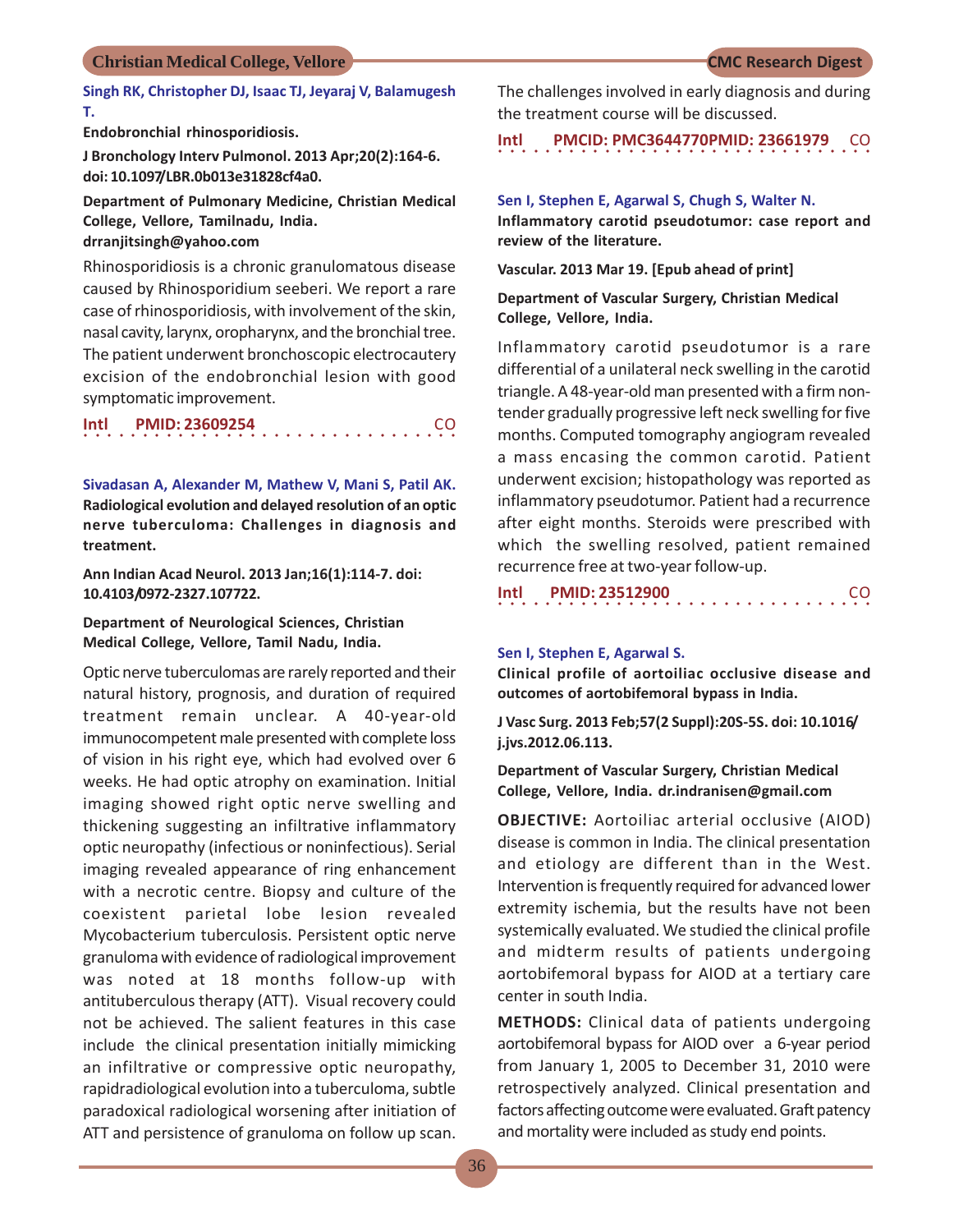**RESULTS:** Ninety-nine patients (mean age, 52 years) with AIOD who underwent aortobifemoral bypass were included. Etiology included atherosclerosis in 79 patients, thromboangiitis obliterans in 15, Takayasu's arteritis in two, and hematological conditions in 3. Smoking (82%), hypertension (40%), and diabetes (30%) were the most common risk factors; ischemic heart disease (4%), obesity (2%), and dyslipidemia (3%) were rare. Eighty-one percent of patients presented with critical limb ischemia. Mean duration of symptoms was 22 months (range, 4 months to 9 years). Concomitant infrainguinal arterial occlusive disease was identified in 81%, but intervened upon in only 2%. In-hospital mortality was 3%. Causes of death included myocardial infarction in two and colon ischemia in one. Major morbidity included nonfatal myocardial infarction (3%), pneumonia/atelectasis (5%), and renal dysfunction (2%). Groin wound complications occurred in 20%, seroma/lymph leak in 13%, infection in 7%, and anastomotic hemorrhage in 2%. Multidrug-resistant and polymicrobial infections were common. Early graft thrombosis (30 days) occurred in 15 patients; 8 of 11 reintervened grafts were salvaged. Four more grafts thrombosed during a mean follow-up of 2 years (range, 0-5 years) and two became infected. Overall study major limb loss rate was 10% (primary, 2%; secondary, 8%). Delayed presentation and smoking were more common in patients developing complications. There was no significant difference in overall complication rates between patients with thromboangiitis obliterans and atherosclerosis ( $P = .66$ ).

**CONCLUSIONS:** Despite earlier age at presentation, atherosclerosis remains the predominant etiology of aortoiliac arterial occlusive disease in Indian patients. Results of open revascularization are comparable to those in the Western literature. Thromboangiitis obliterans is the underlying pathology in a minority of patients with no significant difference in operative outcome. Patients frequently present late with critical limb ischemia, but this does not affect outcome.Copyright © 2013 Society for Vascular Surgery. Published by Mosby, Inc. All rights reserved.

| Intl | <b>PMID: 23336851</b> | <b>CO</b> |
|------|-----------------------|-----------|
|      |                       |           |

### **Sen I, Stephen E, Malepathi K, Agarwal S, Shyamkumar NK, Mammen S.**

**Neurological complications in carotid body tumors: a 6 year single-center experience.**

**J Vasc Surg. 2013 Feb;57(2 Suppl):64S-8S. doi: 10.1016/ j.jvs.2012.06.114.**

**Department of Vascular Surgery, Christian Medical College, Vellore, India. vascular@cmcvellore.ac.in**

**OBJECTIVE:** Carotid body tumors are considered rare. However, there has been an increase in the number of these tumors managed at our center in recent years. Delayed presentation with large tumors is common. We studied the clinical profile, interventions, and outcomes of these tumors and assessed the factors influencing operative neurological morbidity and recurrence.

**METHODS:** This retrospective study was conducted at the Christian Medical College in Vellore, a tertiary care center in south India. We analyzed the inpatient and outpatient records of patients diagnosed to have carotid body tumors undergoing excision from January 1, 2005 to December 31, 2011. Patients diagnosed to have vagal paragangliomas were excluded.

**RESULTS:** Thirty-four of 48 tumors were excised from 32 patients (11 female, 21 male). Average age at presentation was 38.2 years, and three patients had familial bilateral tumors. All patients presented with a painless neck mass. There were 27 Shamblin group III, six Shamblin group II, and one Shamblin group I tumor. Eleven Shamblin group II/III tumors were associated with transient cranial nerve palsy or paresis (32.3%). Two Shamblin group III tumors were associated with perioperative stroke (5.8%). Preoperative embolization was done in 17 tumors, 12 of which were associated with neurological complications (two stroke, nine nerve palsy, one hemianopia). One patient underwent thrombolysis for a middle cerebral artery thrombus and recovered completely on follow-up, and another with a capsuloganglionic infarct managed conservatively had minimal persistent disability. Three patients had persistent nerve palsy (8.8%). Although complications were more common in patients with higher Shamblin group tumors, the difference was not statistically significant.

**CONCLUSIONS:** The overall rate of neurological complications is higher with tumors of higher Shamblin groups. Preoperative embolization was not effective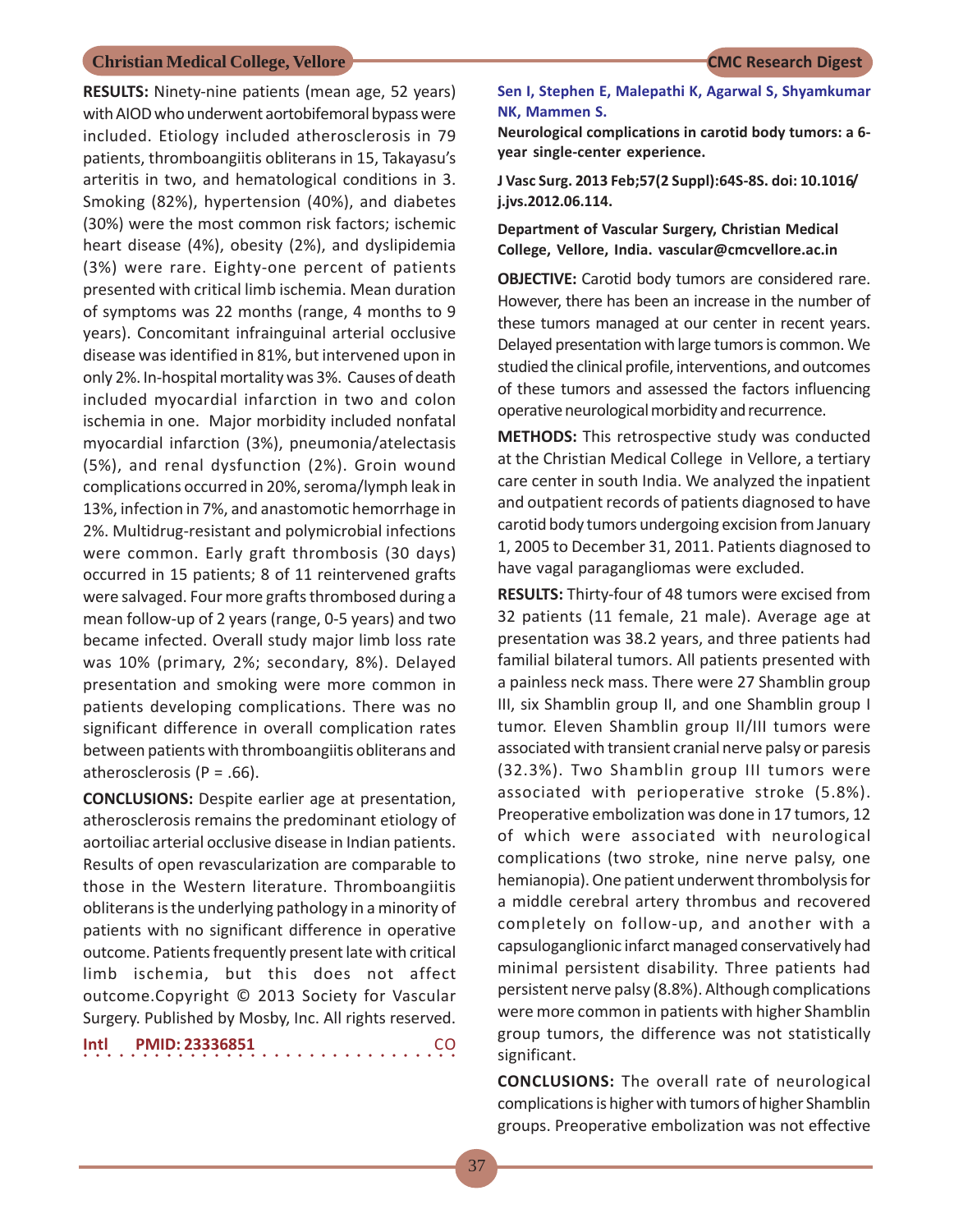in reducing neurological complications. The rates of postoperative stroke and permanent cranial nerve palsy after resection of large tumors are acceptable.Copyright © 2013 Society for Vascular Surgery. Published by Mosby, Inc. All rights reserved.

○○○○○○○○○○○○○○○○ ○○○○○○○○○○○○○○○○

**Intl PMID: 23336858** 

### **Senthilkumaran S, David SS, Menezes RG, Thirumalaikolundusubramanian P.**

**Role of fresh-frozen plasma in angioedema: progress and problems.**

**Eur J Emerg Med. 2013 Aug;20(4):292-3. doi: 10.1097/ MEJ.0b013e328360d8b6.**

Department of Emergency and Critical Care Medicine, Sri Gokulam Hospitals and Research Institute, Salem bDepartment of Emergency Medicine, Christian Medical College and Hospital, Vellore cDepartment of Forensic Medicine and Toxicology, Srinivas Institute of Medical Sciences and Research Centre, Mangalore dDepartment of Internal Medicine, Chennai Medical College Hospital and Research Center, Trichy, India.

```
○○○○○○○○○○○○○○○○ ○○○○○○○○○○○○○○○○
Intl  PMID: 23797347
```
**Sekharappa V, James I, Amritanand R, Venkatesh K, David KS.**

**Lumbar plexopathy following instrumented posterior lumbar interbody fusion: a complication with use of Hohmann's retractor.**

**Eur Spine J. 2013 Mar 31. [Epub ahead of print]**

**Spinal Disorder Surgery Unit, Department of Orthopaedics and Department of Anatomy, Christian Medical College, 632004, Vellore, Tamil Nadu, India, vijays\_sdumc@yahoo.co.in.**

**INTRODUCTION:** A series of 12 patients in our centre following single level instrumented posterior lumbar interbody fusion at L4-L5 developed unexplainable motor weakness in the proximal lumbar nerve roots (L2, L3) and numbness of the whole limb, a clinical picture resembling lumbar plexopathy. Even though lumbar plexopathy has been reported following gynaecological procedures and in transpsoas interbody fusion surgeries, there is no literature reporting this complication following conventional instrumented posterior lumbar interbody fusions.

**STUDY DESIGN:** Retrospective observational study.

**OBJECTIVE:** To find the possible mechanism of development of lumbar plexopathy in patients who underwent posterior lumbar interbody fusion surgeries in our centre.

**MATERIAL AND METHODS:** We analyzed retrospectively the medical records, electrophysiological reports of the patients, literatures on the anatomy of lumbar plexus and other literature reporting similar complications. We also dissected lumbar plexus of three cadavers and simulated surgical technique on them to find the mechanism of development of this unusual complication.

**RESULTS:** We found injury to lumbar plexus that probably occurred intraoperatively with Hohmann's retractor that was used for retraction of the paraspinal muscles. This theory was favoured by many clinical factors and further confirmed by cadaveric dissections.

**CONCLUSION:** We conclude that surgical technique with improper use of Hohmann's retractor causes traction and compression injury to the lumbar plexus resulting in this complication. We propose proper technique of insertion of Hohmann's retractor and also recommend use of modified Hohmann's retractor with shorter tips for spinal procedures to prevent such complication.

○○○○○○○○○○○○○○○○ ○○○○○○○○○○○○○○○○ **Intl PMID: 23543368** CO

### **Rajshekhar V.**

**Recurrent intraventricular cysticercal cyst.**

**J Neurosci Rural Pract. 2013 Jan;4(1):6. doi: 10.4103/0976- 3147.105600.**

**Department of Neurological Sciences, Christian Medical College, Vellore, India.**

○○○○○○○○○○○○○○○○ ○○○○○○○○○○○○○○○○ **Intl PMCID: PMC3579051PMID: 23546338** CO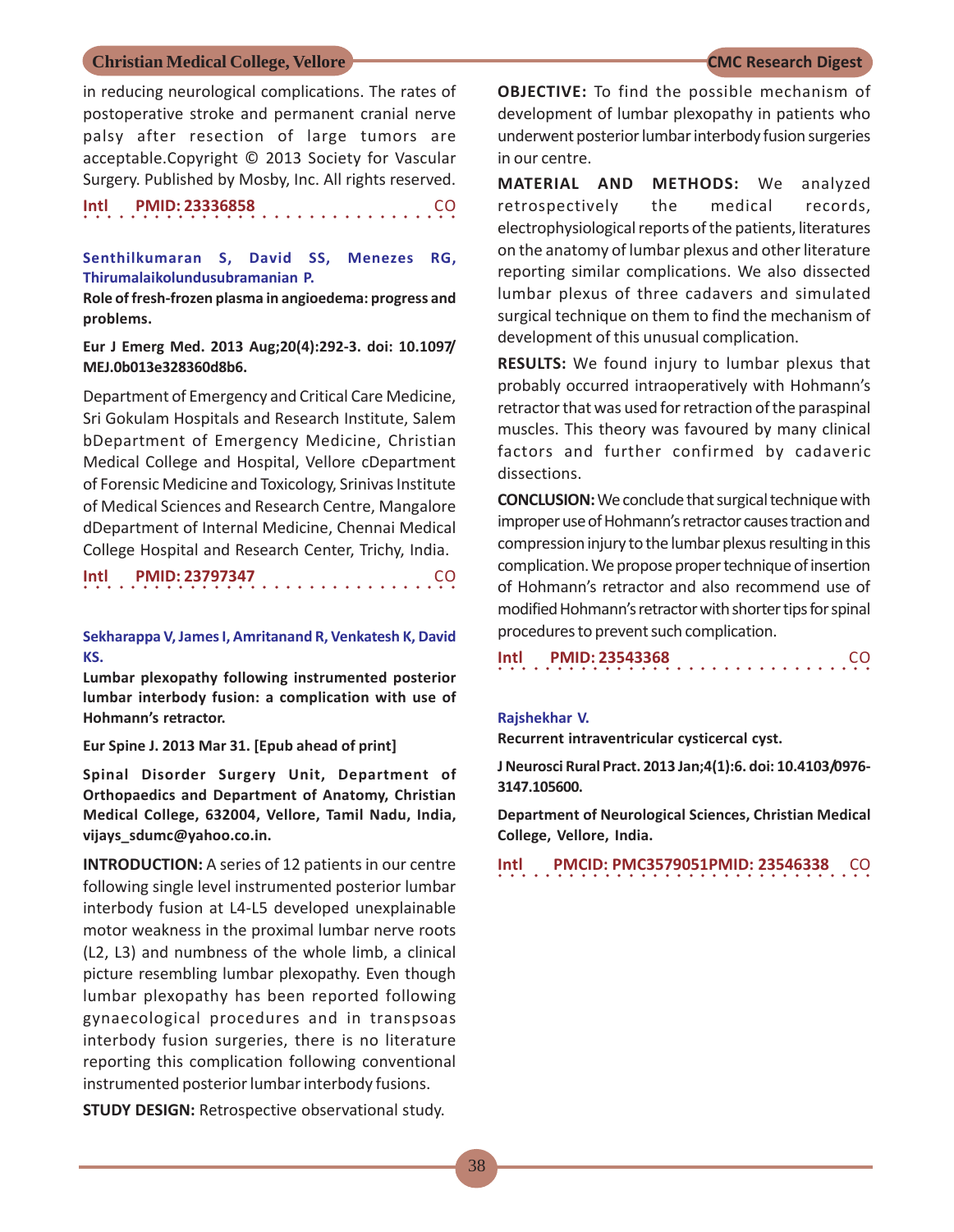### **Rupa V, Thomas M.**

**Different types of fungal sinusitis occurring concurrently: implications for therapy.**

**Eur Arch Otorhinolaryngol. 2013 Feb;270(2):603-8. doi: 10.1007/s00405-012-2096-2. Epub 2012 Jul 6.**

## **Department of ENT, Christian Medical College, Vellore 632004, Tamil Nadu, India.**

**rupavedantam@cmcvellore.ac.in**

The purpose of this study is to describe the clinical and histopathological features, management and outcome of a series of patients with simultaneous occurrence of invasive and non-invasive fungal sinusitis (mixed fungal sinusitis). The histopathological records of patients with fungal sinusitis seen over the last 6 years were reviewed. The clinical, histopathological, treatment and follow up details of all cases with mixed fungal sinusitis were noted. Six cases of mixed fungal sinusitis with concurrent occurrence of chronic granulomatous fungal sinusitis and allergic fungal sinusitis (AFS) were seen during the study period. Most (83.3 %) had bilateral disease. All patients had undergone prior endoscopic sinus surgery at least once within the previous 2 years. Histopathological features showed predominance of invasive disease in half the patients. Except for one patient who did not report for follow up, all patients with predominant chronic granulomatous fungal sinusitis received systemic antifungal therapy and inhaled steroids. Those with predominant features of AFS received oral and inhaled steroids. Five patients with mixed fungal sinusitis who had follow up ranging from 6 months to 5 years were disease free following treatment. Mixed fungal sinusitis should be recognized by the surgeon and pathologist as a separate category of fungal sinusitis whose treatment depends on accurate histological diagnosis. A good outcome may be expected with appropriate therapy.

| Intl | <b>PMID: 22766834</b> | -CO |
|------|-----------------------|-----|
|      |                       |     |

### **Sabharwal S, Banerji JS, Kekre NS.**

**Penile skin necrosis mimicking penile gangrene: an unusual case.**

**Urol J. 2013 Winter;10(1):755.**

**Department of Urology, Christian Medical College, Vellore, Tamil Nadu, India. thatsagar@gmail.com**

| Intl |  |  |  |  |  |  | <b>PMID: 23504677</b> |  |  |  |  |  |  |  | CO. |  |
|------|--|--|--|--|--|--|-----------------------|--|--|--|--|--|--|--|-----|--|
|      |  |  |  |  |  |  |                       |  |  |  |  |  |  |  |     |  |

### **Sachithanandham J, Kannangai R, Abraham AM, Fletcher GJ, Abraham OC, Daniel D, Pulimood SA.**

**Human Herpes Virus-8 Infections among Subjects with Human Immunodeficiency Virus Infection and Normal Healthy Individuals in India.**

**Intervirology. 2013 Jun 11. [Epub ahead of print]**

### **Department of Clinical Virology, Christian Medical College, Vellore, India.**

Human herpes virus-8 (HHV-8) is etiologically associated with Kaposi's sarcoma. There is insufficient information on the epidemiology of HHV-8 infection from India. Blood samples from 87 human immunodeficiency virus (HIV)-infected individuals and 84 normal healthy blood donors were tested for the HHV-8 IgG antibodies. Further, a total of 309 whole blood samples from treatment-naïve HIV-1-infected individuals and from 70 normal healthy individuals were also collected and tested for HHV-8 DNA. The seroprevalence of HHV-8 was 4.7% in the South Indian population. There was no significant difference in the seroprevalence of HHV-8 in the HIV-infected and uninfected patients. None of the 379 samples tested were positive for HHV-8 DNA. Our study revealed a very low exposure of the South Indian patient population to HHV-8 and multicentric epidemiological studies are needed to understand the prevalence of HHV-8 in different regions of India and to confirm any gender-specific differences in seroprevalence.

Copyright © 2013 S. Karger AG, Basel.

| Intl |  |  |  | <b>PMID: 23774948</b> |  |  |  |  |  |  |  |  |  |  | CO. |  |
|------|--|--|--|-----------------------|--|--|--|--|--|--|--|--|--|--|-----|--|
|      |  |  |  |                       |  |  |  |  |  |  |  |  |  |  |     |  |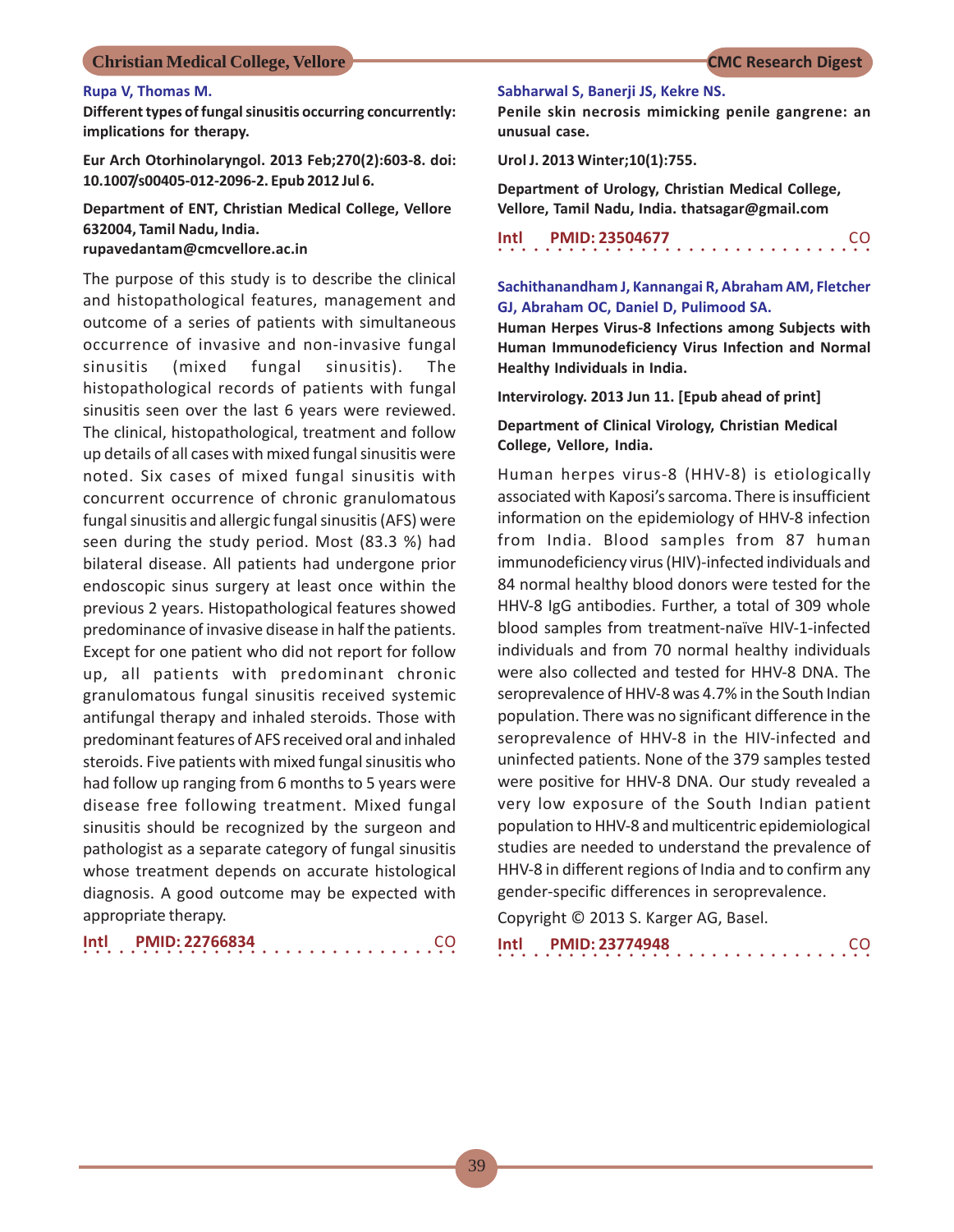### **Pal S, Ramachandran J, Kurien RT, Eapen A, Ramakrishna B, Keshava SN, Goel A, Sajith KG, Eapen CE.**

**Hepatocellular carcinoma continues to be diagnosed in the advanced stage: profile of hepatocellular carcinoma in a tertiary care hospital in South India. Trop Doct. 2013 Jan;43(1):25-6. doi: 10.1177/0049475512473600.**

### **Epub 2013 Feb 26.**

**Departments of GI Sciences, Christian Medical College, Vellore, India.**

This report is an analysis of 231 patients with hepatocellular carcinoma (HCC) from a tertiary care hospital in India. Most of the HCCs were diagnosed in cirrhotics and at an advanced stage which limited the therapeutic options. Physician awareness of this complication of cirrhosis and regular ultrasound screening of cirrhotic patients will help in detection of early stage cancers and, thus, enhance the survival rates

○○○○○○○○○○○○○○○○ ○○○○○○○○○○○○○○○○ **Intl PMID: 23443626** CO

### **Pati PK, George PV, Jose JV.**

**Giant pulmonary artery aneurysm with dissection in a case of Marfan syndrome.**

**J Am Coll Cardiol. 2013 Feb 12;61(6):685. doi: 10.1016/ j.jacc.2012.07.077.**

**Department of Cardiology, Christian Medical College, Vellore, India.**

○○○○○○○○○○○○○○○○ ○○○○○○○○○○○○○○○○ **Intl PMID: 23391202** CO

### **Philip George AJ, Banerji JS.**

**Brown Tumor and Staghorn Calculi in Primary Hyperparathyroidism.**

**Department of Urology, Christian Medical College Vellore, Vellore Town, Tamil Nadu, India.**

**Electronic address: arunjpg@gmail.com.**

**Urology. 2013 Jun 20. pii: S0090-4295(13)00498-6. doi:10.1016/j.urology.2013.04.021. [Epub ahead of print]**

A case of primary hyperparathyroidism with bilateral renal staghorn calculi and brown tumor right thumb is reported in these images, along with the appropriate sequential management. Percutaneous nephrolithotomy (PCNL) was done after management of hypercalcemia and after parathyroidectomy. This case highlights the need for urologists and general

practitioners to have a holistic approach in patient management.Copyright © 2013 Elsevier Inc. All rights reserved.

○○○○○○○○○○○○○○○○ ○○○○○○○○○○○○○○○○ **Intl PMID: 23791214** CO

### **Pratheesh R, Swallow DM, Rajaratnam S, Jacob KS, Chacko G, Joseph M, Chacko AG.**

**Incidence, predictors and early post-operative course of diabetes insipidus in paediatric craniopharygioma: a comparison with adults.**

**Childs Nerv Syst. 2013 Jun;29(6):941-9. doi: 10.1007/ s00381-013-2041-8. Epub 2013 Feb 6.**

**Section of Neurosurgery, Department of Neurological Sciences, Christian Medical College, Vellore, Tamil Nadu, India.**

**PURPOSE:** This study aims to determine the incidence, predictors, early post-operative course of diabetes insipidus (DI) in paediatric craniopharyngiomas(CP) and compare the findings with adults.

**METHODS:** Retrospective analysis of clinical, biochemical, radiological and operative data for 102 consecutive CP surgeries (45 paediatric and 57 adult cases) was done. Bivariate and multivariate analyses were done to determine the predictors of DI. The incidence of the triphasic response and electrolyte abnormalities in the first post-operative week was compared between children and adults.

**RESULTS:** Children had larger tumours and higher incidence of cystic tumours and hydrocephalus. Preoperative DI was close to 15 % in both the age groups. Radical/subtotal excision was achieved in 58 % of children and 53 % of adults. The incidence of post-operative DI was 80 % and 63 % in children and adults, respectively. Children had significantly higher incidence of permanent DI (55.6 %). Radical excision in children

 $(p = 0.000)$ ; previous tumour surgery  $(p = 0.014)$  and new onset hypopituitarism ( $p = 0.019$ ) in adults were associated with permanent DI. The triphasic response (23 %), wide intra-day serum sodium fluctuations and hyponatraemia were more common in children.

**CONCLUSIONS:** Post-operative DI is a frequent and significant cause of morbidity in children undergoing surgery for CP. Children have a higher incidence of permanent DI. Radical excision is a predictor of permanent DI in children, whereas previous tumour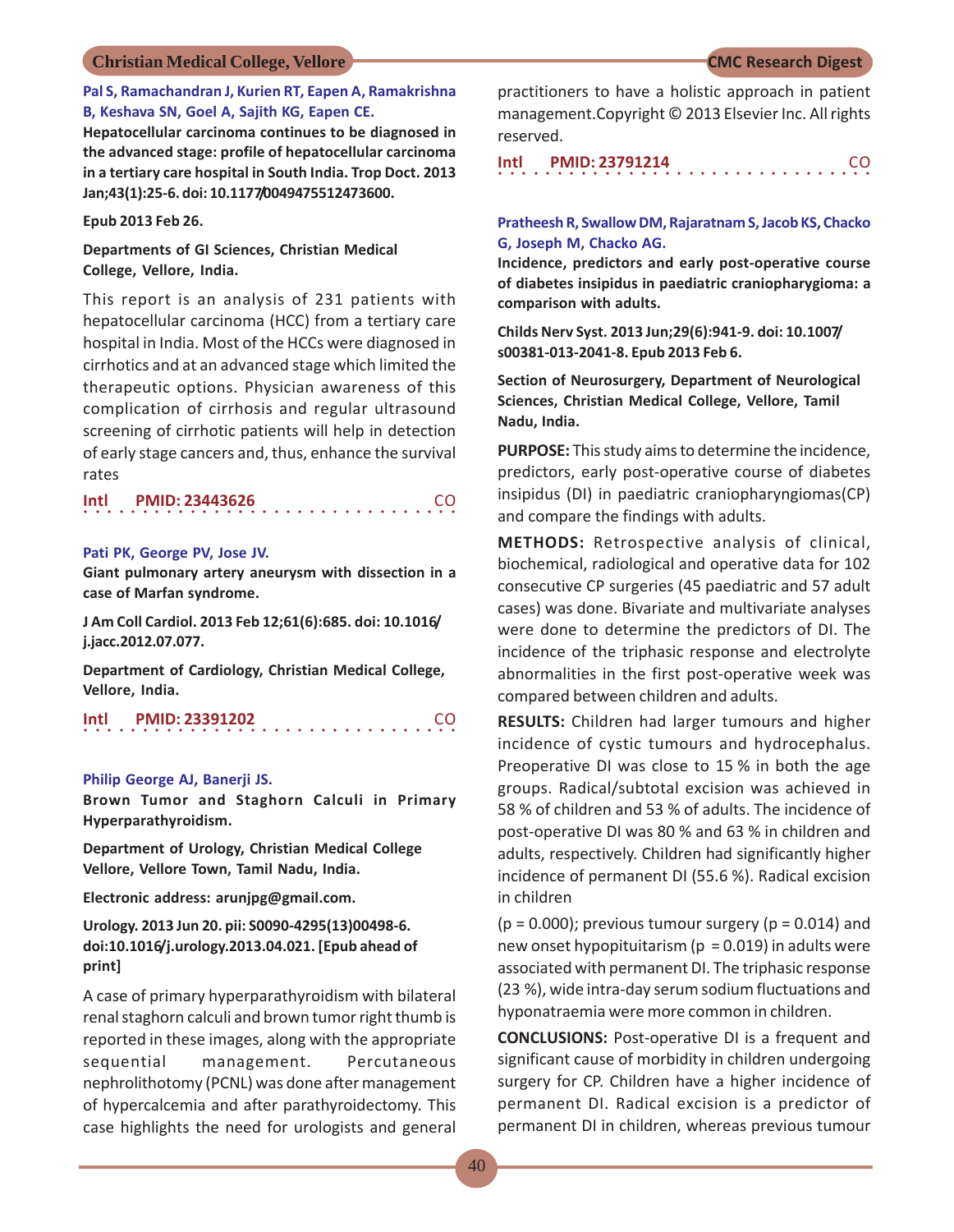### 41

### **Christian Medical College, Vellore CMC Research Digest**

excision and new onset hypopituitarism were predictors of permanent DI among adults. The management of post-operative DI is more difficult in children and the treating physician needs to be alert to detect the triphasic response.

| Intl | <b>PMID: 23386174</b> | CO |
|------|-----------------------|----|
|      |                       |    |

### **Moorthy RK, Sarkar H, Rajshekhar V.**

**Conservative antibiotic policy in patients undergoing non-trauma cranial surgery does not result in higher rates of postoperative meningitis: An audit of nine years of narrow-spectrum prophylaxis.**

**Br J Neurosurg. 2013 Mar 11. [Epub ahead of print]**

**Department of Neurological Sciences, Christian Medical College , Vellore 632004, Tamilnadu , India.**

**Objective.** To audit the efficacy of a conservative prophylactic antibiotic policy in patients undergoing non-trauma cranial surgery. Materials and methods. Prospectively collected infection data in consecutive patients who underwent non-trauma cranial surgeries in one neurosurgical unit between 1 January 2003 and 31 December 2011 were reviewed. Depending on the surgery performed, a one-daycourse of intravenous chloramphenicol or a single dose of ceftriaxone was used as the prophylactic antibiotic therapy. Patients with clinical and CSF features suggestive of meningitis were considered to have postoperative meningitis if the CSF culture was positive. Results. Bacterial meningitis was diagnosed in 27 (0.8%) of 3401 patients included in the study. Multidrug-resistant (MDR, organisms that were resistant to two or more first line of antibiotics) organisms were grown from CSF in four patients with bacterial meningitis (0.1%). There were two deaths among the 27 patients with successful treatment of meningitis in the other 25 patients. Conclusion. In non-trauma neurosurgical patients undergoing elective cranial procedures, a conservative prophylactic antibiotic policy is effective in achieving low rates of bacterial meningitis with low rates of MDR infections. Therefore, our results make a compelling case for a conservative prophylactic antibiotic policy.

| Intl |  |  |  | <b>PMID: 23477613</b> |  |  |  |  |  |  |  |  |  |  | -CO |  |
|------|--|--|--|-----------------------|--|--|--|--|--|--|--|--|--|--|-----|--|
|      |  |  |  |                       |  |  |  |  |  |  |  |  |  |  |     |  |

**Mruthyunjaya MD, Abraham DT, Oommen R, Paul TV. Visual vignette.Endocr Pract. 2013 Mar-Apr;19(2):383. doi: 10.4158/EP12310.VV.**

**Department of Endocrinology, Christian Medical College, Vellore, India.**

| Intl |  |  |  |  |  |  | <b>PMID: 23337156</b> |  |  |  |  |  |  |  |  | CO. |
|------|--|--|--|--|--|--|-----------------------|--|--|--|--|--|--|--|--|-----|
|      |  |  |  |  |  |  |                       |  |  |  |  |  |  |  |  |     |

**Mathew A, Samuelkamaleshkumar S, Radhika S, Elango A.**

**Engagement in occupational activities and pressure ulcer development in rehabilitated South Indian persons with spinal cord injury.**

**Spinal Cord. 2013 Feb;51(2):150-5. doi: 10.1038/ sc.2012.112. Epub 2012 Nov 13.**

**Department of Physical Medicine and Rehabilitation, Christian Medical College,Vellore, India. limam22@gmail.com**

**STUDY DESIGN:** Cross-sectional survey. OBJECTIVE: To compare the relationship between engagement in occupational activities and pressure ulcer (PU) development in persons with spinal cord injury (SCI).

**STUDY SETTING:** Tertiary care university teaching hospital, Tamil Nadu, India.

**METHOD:** One hundred and eight persons with SCI who were previously rehabilitated from our center were included in the study. A questionnaire was developed to collect information about occupational activities and particulars of PU development.

**RESULTS:** The comparison between work, self-care and leisure with PU development showed no significant correlation. However, completeness of the SCI was found to be associated with PU development. The study also found a relationship between the type of work patients did and the severity of the PU they developed.

**CONCLUSION:** This study clearly indicates that poor pressure relief practices lead to PU development in persons with SCI, irrespective of their level of independence, employment status or leisure pursuits thus hampering their functional independence at home, work and in daily activities that subsequently reduces their quality of life.

| Intl |  |  | <b>PMID: 23147135</b> |  |  |  |  |  |  |  |  |  |  |  |  | <b>CO</b> |  |
|------|--|--|-----------------------|--|--|--|--|--|--|--|--|--|--|--|--|-----------|--|
|      |  |  |                       |  |  |  |  |  |  |  |  |  |  |  |  |           |  |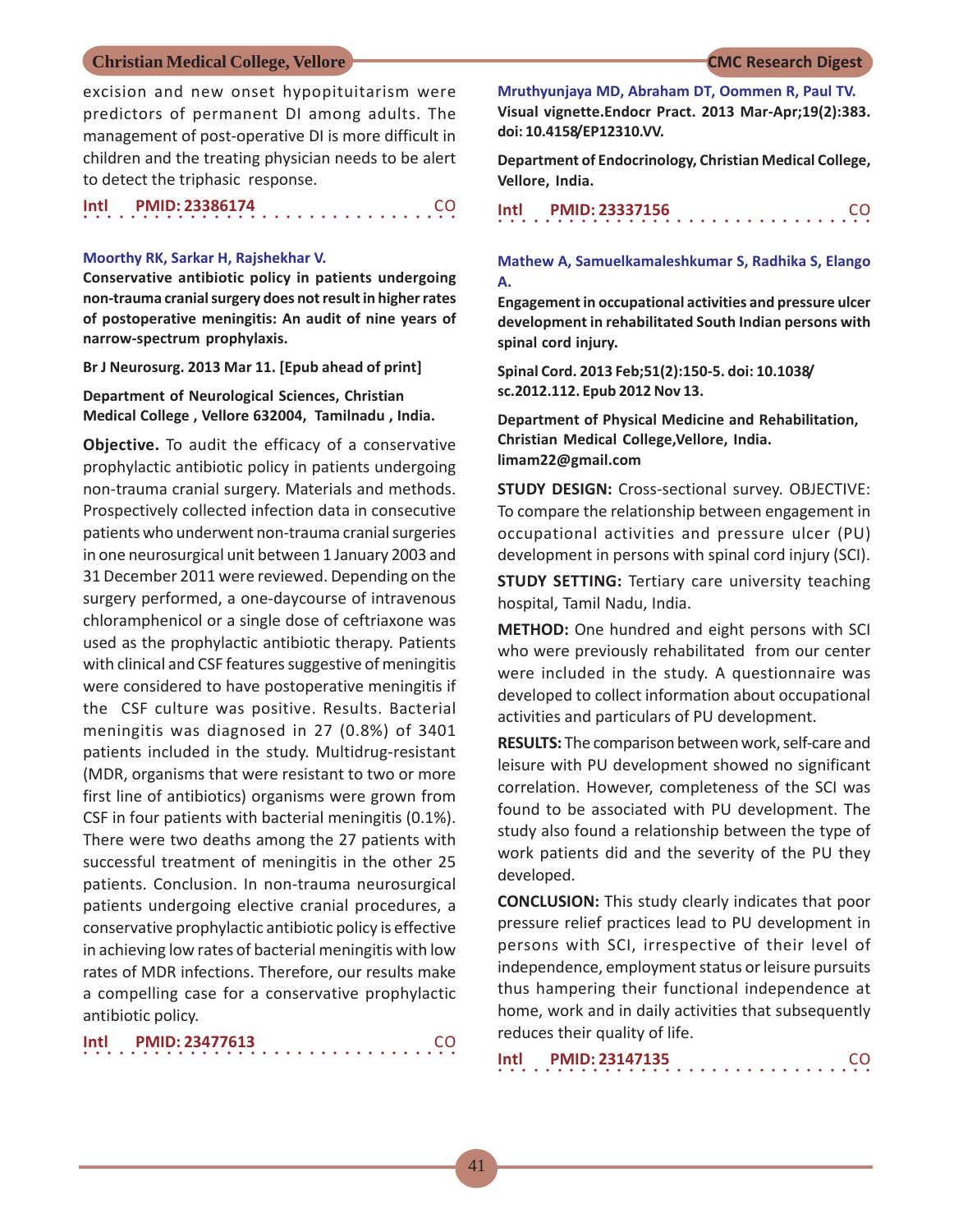### **Mammen S, Korulla A, Paul MJ.**

**An epidermal cyst in the floor of the mouth: a rare presentation.**

**J Clin Diagn Res. 2013 Feb;7(2):381-2. doi: 10.7860/JCDR/ 2013/4165.2776. Epub 2013 Feb 1.**

### **Department of Radiology, Department of Radiodiagnosis, Christian Medical College, Vellore, Tamil Nadu, India .**

Epidermal cysts rarely occur in the head and neck region as compared to the dermoid cysts and when they do occur in this region, they present in the floor of the mouth. We are reporting a rare case of an epidermal cyst in the floor of the mouth, with a brief review of the literature.

## ○○○○○○○○○○○○○○○○ ○○○○○○○○○○○○○○○○ **Intl PMCID: PMC3592320PMID: 23543829** CO

### **Madhuri V, Arora SK, Dutt V.**

**Slipped capital femoral epiphysis associated with vitamin D deficiency: A series of 15 cases.**

**Bone Joint J. 2013 Jun;95-B(6):851-4. doi: 10.1302/0301- 620X.95B6.30806.**

### **Paediatric Orthopaedic Unit, Christian Medical College, Vellore 632 004, India.**

Slipped capital femoral epiphysis (SCFE) is uncommon in India and we routinely look for associated metabolic or endocrine abnormalities. In this study we investigated a possible association between vitamin D deficiency and SCFE. All children presenting with SCFE during the study period had their 25 hydroxyvitamin D levels measured as part of an overall metabolic, renal and endocrine status evaluation, which included measurement of body mass index (BMI). Vitamin D status was compared with age-, gender- and habitat-matched controls with acute trauma or sepsis presenting to our emergency department. A total of 15 children (12 boys and three girls) with a mean age of 13 years (sd 1.81; 10 to 16) presented for treatment for SCFE during a two-year period beginning in January 2010. Renal and thyroid function was within the normal range in all cases. The mean BMI was 24.9 kg/m(2) (17.0 to 33.8), which was significantly higher than that of the controls ( $p =$ 0.006). There was a statistically significant difference between the mean values of 25-hydroxyvitamin D in the children with SCFE and the controls (11.78 ng/ml (sd 5.4) versus 27.06 ng/ml (sd 5.53), respectively; p < 0.001). We concluded that, along with high BMI,

there is a significant association of vitamin D deficiency and SCFE in India. Cite this article: Bone Joint J 2013;95-B:851-4.

○○○○○○○○○○○○○○○○ ○○○○○○○○○○○○○○○○ **Intl PMID: 23723284** CO

### **Khera PS, Keshava SN, Chiramel GK, Selvaraj D, Stephen E.**

**An unusual cause of massive hemoptysis and its endovascular management.**

**J Bronchology Interv Pulmonol. 2013 Jan;20(1):90-2. doi: 10.1097/LBR.0b013e318281466e.**

**Department of Diagnostic and Interventional Radiology, Christian Medical College, Vellore, India. aparna\_shyam@yahoo.com**

We describe the clinical presentation and endovascular management of a patient who presented with massive hemoptysis secondary to a large pseudoaneurysm of left subclavian artery. Relevant literature is discussed.

○○○○○○○○○○○○○○○○ ○○○○○○○○○○○○○○○○ **Intl PMID: 23328153** CO

### **Jahan A, Agarwal I, Chaturvedi S.**

**An unusual cause of severe rickets: Answers.**

**Pediatr Nephrol. 2013 Jun 19. [Epub ahead of print].**

**Paediatric Nephrology Unit, Department of Paediatrics, Christian Medical College, Vellore, Tamil Nadu, India, 632004.**

○○○○○○○○○○○○○○○○ ○○○○○○○○○○○○○○○○ **Intl PMID: 23780470** CO

### **Jahan A, Agarwal I, Chaturvedi S.**

**An unusual cause of severe rickets: Questions.**

**Pediatr Nephrol. 2013 Jun 7. [Epub ahead of print]**

**Paediatric Nephrology unit, Department of Paediatrics, Christian Medical College, Vellore, Tamilnadu, 632004, India**

| Intl |  |  |  |  |  |  | <b>PMID: 23743854</b> |  |  |  |  |  |  |  | CO. |  |
|------|--|--|--|--|--|--|-----------------------|--|--|--|--|--|--|--|-----|--|
|      |  |  |  |  |  |  |                       |  |  |  |  |  |  |  |     |  |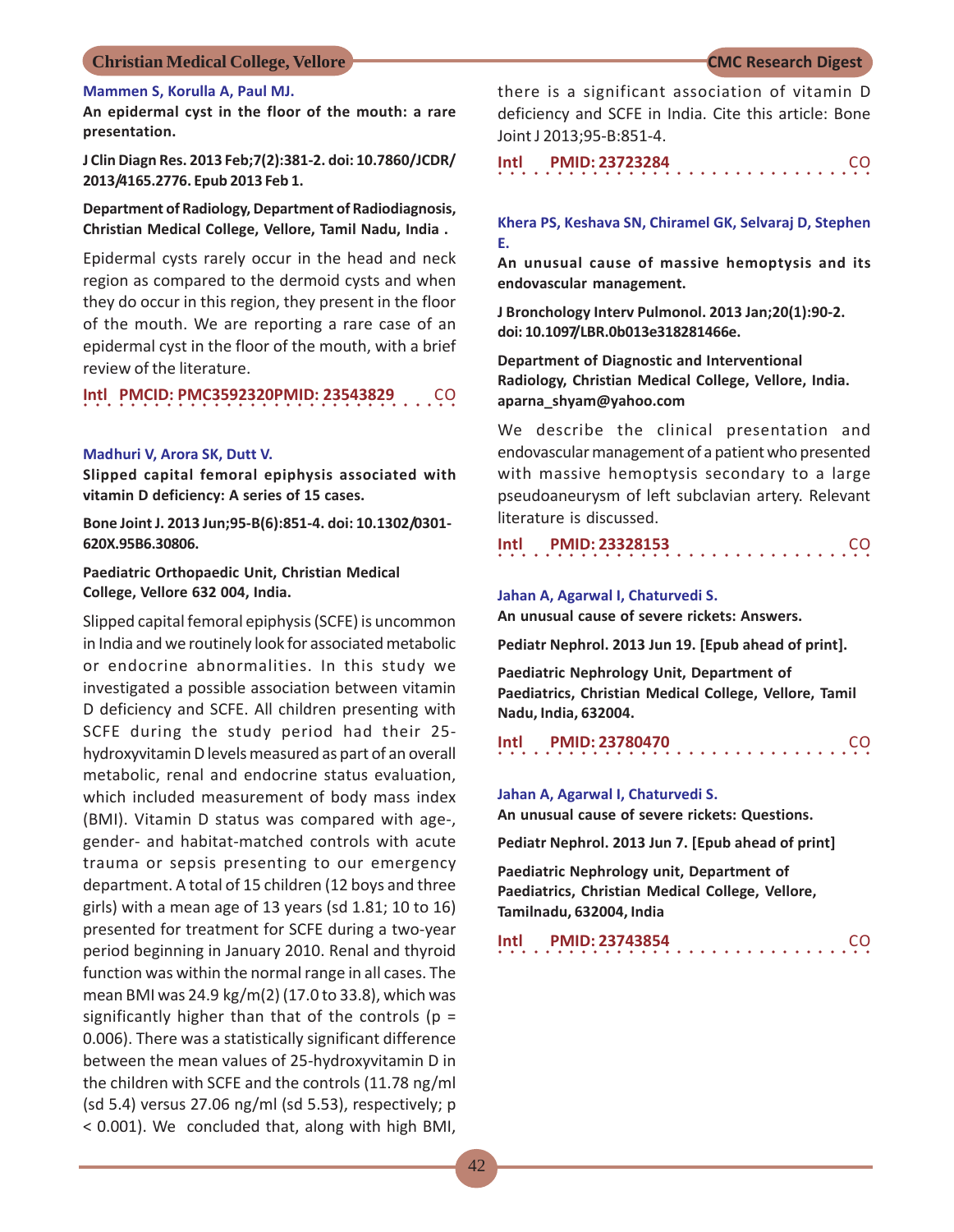### **James D, Madhuri V, Gahukamble AD, Choudhrie L, Pancharatnam P.**

**Burkholderia pseudomallei osteomyelitis of the metatarsal in an infant.**

**J Foot Ankle Surg. 2013 May-Jun;52(3):370-3. doi: 10.1053/j.jfas.2012.12.009. Epub 2013 Feb 8.**

### **Paediatric Orthopaedic Unit, Christian Medical College, Vellore, South India.**

Burkoholderia pseudomallei is an emerging cause of localized musculoskeletal infections. We report the case of a 9-month-old infant with isolated primary chronic osteomyelitis of the fifth metatarsal. Radiographs showed expansion and thickening of the cortex. The metatarsal had lytic lesions with scalloped margins; no periosteal reaction or sequestration was seen. Surgical debridement provided removal of infected material and adequate drainage by saucerization. B. pseudomalleus was isolated from purulent material, and histologic examination revealed granulomatous inflammation. The child responded rapidly to a 2-week intravenous course of ceftazidime. The present case highlights the need for an awareness of melioidosis as a new differential diagnosis for a nontuberculous, granulomatous inflammation in those living in or visiting tropical regions.Copyright © 2013 American College of Foot and Ankle Surgeons. Published by Elsevier Inc. All rights reserved.

**Intl PMID: 23395629** 

### **Joel A, Abhilash KP, Anandan S, Veeraraghavan B, Rupali P.**

**Listeria Meningitis with Disseminated Tuberculosis in a HIV Positive Individual.**

**J Glob Infect Dis. 2013 Jan;5(1):34-5. doi: 10.4103/0974- 777X.107175.**

**Department of Medicine Unit I, Christian Medical College, Vellore, India.**

○○○○○○○○○○○○○○○○ ○○○○○○○○○○○○○○○○ **Intl PMCID: PMC3628234PMID: 23599618** CO

### **Chaudhary N, Shet T, Borker A.**

**Infantile rhabdomyofibrosarcoma: A potentially underdiagnosed aggressive tumor.**

**Int J Appl Basic Med Res. 2013 Jan;3(1):66-8. doi: 10.4103/2229-516X.112244.**

### **Department of Child Health, Christian Medical College, Vellore, Tamil Nadu, India.**

Infantile Rhabdomyofibrosarcoma (IRMFS) is a rare clinicopathological entity that resembles infantile fibrosarcoma (IFS) but has ultrastructural and immunohistochemical evidence of rhabdomyoblastic differentiation. We report a 2 years and 6 months old boy who presented with a slowly progressive large soft-tissue mass in left axillary region. After complete excision, histopathology report revealed diagnosis of IFS. Review of the histopathology with immunohistochemistry (positive for desmin) revealed diagnosis of IRMFS. He was treated with aggressive adjuvant chemotherapy. He was in complete remission 6 months after completion of chemotherapy. In view of poor prognosis and aggressive treatment approaches for IRMFS, it must be differentiated from IFS to avoid under treatment.

○○○○○○○○○○○○○○○○ ○○○○○○○○○○○○○○○○ **Intl PMCID: PMC3678685PMID: 23776843** CO

### **Ekbote AV, Danda D, Kumar S, Danda S, Madhuri V, Gibikote S.**

**A descriptive analysis of 14 cases of progressivepsuedorheumatoid-arthropathy of childhood from south India: Review of literature in comparison with Juvenile Idiopathic Arthritis.**

**Semin Arthritis Rheum. 2013 Jun;42(6):582-9. doi: 10.1016/j.semarthrit.2012.09.001. Epub 2012 Dec 25.**

**Department of Clinical Genetics, Christian Medical College and Hospital, Vellore, Tamil Nadu, India.**

**BACKGROUND:** Progressive-psuedorheumatoidarthropathy of childhood (PPAC) is an autosomal recessive single gene skeletal dysplasia involving joints. The gene attributed to its cause is WNT1 inducible-signaling pathway protein3 (WISP3).

**OBJECTIVE:** To study the clinical and radiographic presentation of PPAC in Indian patients and to compare with described features of PPAC and Juvenile diopathicArthritis (JIA) from published literature.

**METHODS:** All cases (n = 14) of PPAC seen in the Rheumatology and Clinical Genetics outpatient clinic between 2008 and 2011 with classical, clinical, and

 $\cdot$  .  $\cdot$  CO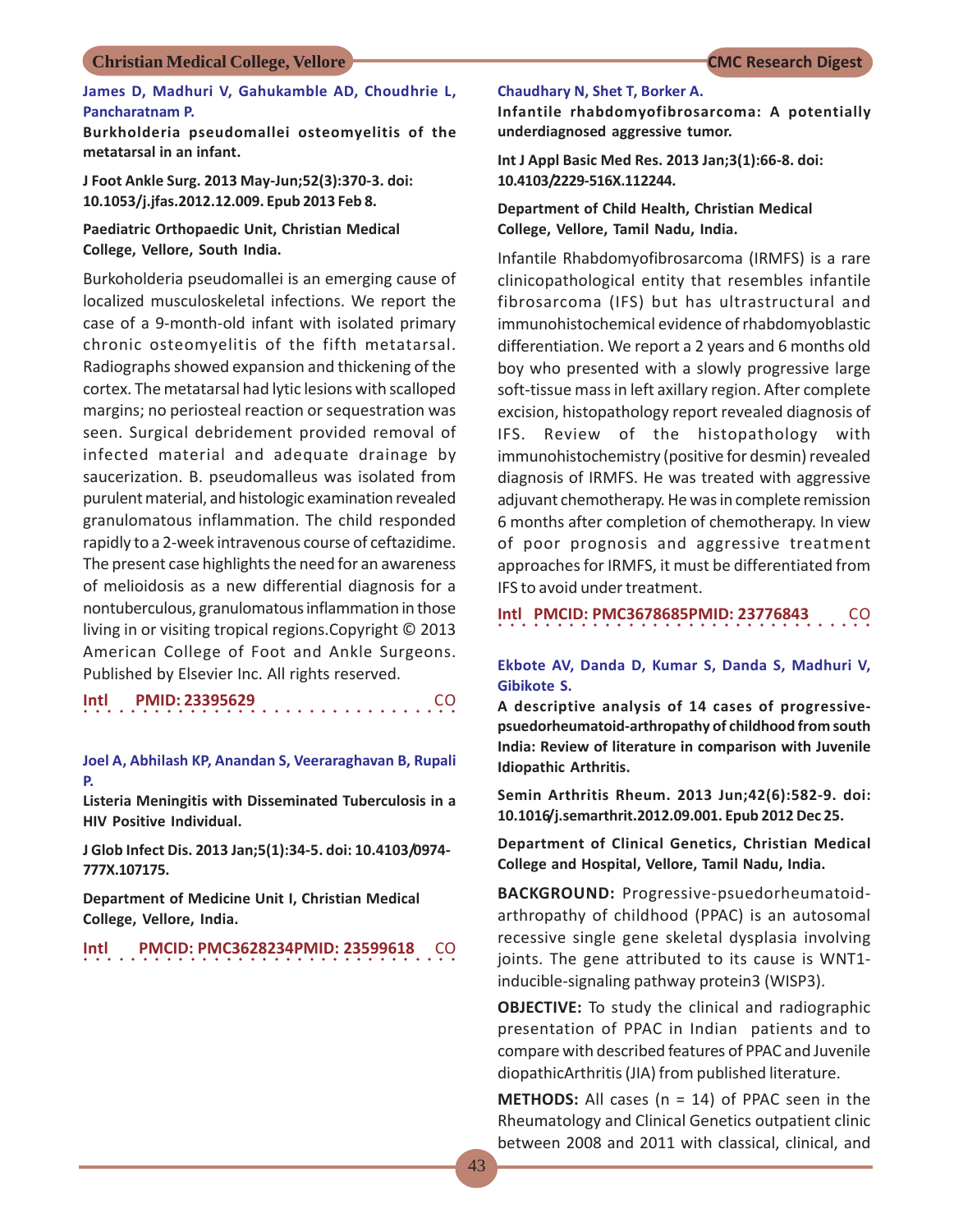radiological features were studied. The demographic and clinical data were obtained from medical records of the outpatient visits.

**RESULTS:** Slight female preponderance (57%) and history of consanguinity in parents (43%) was observed in this group. The median age at onset was 4.5 years (range from birth to 9 years of age). Early presentation below the age of 3 years was seen in 3/ 14 patients (21%) in this group. The growth of all the patients fell below the 3rd percentile for the age. Historically, hip joint involvement was the most common presenting feature; however, elbow, wrist, knees, feet, spine, shoulder joints and small joints, namely proximal interphalangeal (PIP), distal interphalangeal (DIP), metacarpophalangeal (MCP), metatarsophalangeal joints (MTP), and interphalangeal joints (IP) of the feet, were also involved, either clinically or radiologically in varying proportions. Platyspondyly was noted in all. Molecular analysis of the WISP3 gene identified utations in all the 5 individuals in whom it was done.

**CONCLUSION:** This descriptive case series of PPAC from India reports distinctly differentiating clinical, radiological, and molecular markers in contrast with classically described features of JIA, its mimic. Early presentation (age of onset below 3 years) with involvement of interphalangeal joints seen in three patients (21%) was a unique finding, with missense WISP3 gene mutations in all of them. Timely diagnosis of this entity can spare the patient from unnecessary investigations and toxic medications.Copyright © 2013 Elsevier Inc. All rights reserved.

### ○○○○○○○○○○○○○○○○ ○○○○○○○○○○○○○○○○ **Intl PMID: 23270760**

### **Emerson P, Philip A, Varghese GM, Thomas R.**

**Tuberculous osteomyelitis of the hyoid bone: a case report.**

**Case Rep Otolaryngol. 2013;2013:549564. doi: 10.1155/ 2013/549564. Epub 2013 Mar 12.**

**Department of ENT, UNIT-I, Christian Medical College, 632001 Vellore, India.**

Skeletal tuberculosis is a well-known disease entity. We report the first case involving hyoid bone and the use of polymerase chain reaction-based test in detection and management. A 62-year-old male presented with neck swelling of a 20-day duration along with change of voice and dysphagia.

Examination revealed a cystic, osteolytic lesion of the hyoid bone which histopathologically demonstrated features of granulomatous infection. A polymerase chain reaction test confirmed the diagnosis of tuberculosis.

○○○○○○○○○○○○○○○○ ○○○○○○○○○○○○○○○○ **Intl PMCID: PMC3610351PMID: 23573445** CO

**Gouse M, Amritanand R, Venkatesh K, Sundararaj GD. Recurrent Echinococcal Infection of the Lumbar Spine: An 11 Year Follow-up.**

**Asian Spine J. 2013 Mar;7(1):39-43. doi: 10.4184/ asj.2013.7.1.39. Epub 2013 Mar 6.**

**Spinal Disorder Surgery, Christian Medical College, Vellore, India.**

Spinal hydatid cyst is a rare occurrence in non endemic countries. We present a case of recurrent lumbar hydatid disease in a 21-year-old male who following initial treatment had a good functional outcome and healing for 8 years, following which he came back with complaints of low back ache and neurological deficit. Patient underwent a second surgery with global debridement of L3-L5 vertebrae followed by medical management for two years. He had a good surgical outcome with recovery from the neurological deficit. Patient has returned to his routine activities and is being reviewed every year; there is no evidence of recurrence in the past 3 years. To the best of our knowledge recurrence after 8 years of initial treatment, followed by good clinical and radiological outcome for 3 years after surgery and treatment of the recurrence has not been reportedin literature.

○○○○○○○○○○○○○○○○ ○○○○○○○○○○○○○○○○ **Intl PMCID: PMC3596583PMID: 23508512** 

### **Gupta A, Thomas CT, Gaikwad P.**

**Slowdown during Parotidectomy: A Rare Presentation of the Trigeminocardiac Reflex.**

**Otolaryngol Head Neck Surg. 2013 Mar 21. [Epub ahead of print]**

**Department of Neurological Sciences, Christian Medical College, Vellore, Tamil Nadu, India.**

| Intl |  |  |  |  |  | <b>PMID: 23520069</b> |  |  |  |  |  |  |  |  | <b>CO</b> |  |
|------|--|--|--|--|--|-----------------------|--|--|--|--|--|--|--|--|-----------|--|
|      |  |  |  |  |  |                       |  |  |  |  |  |  |  |  |           |  |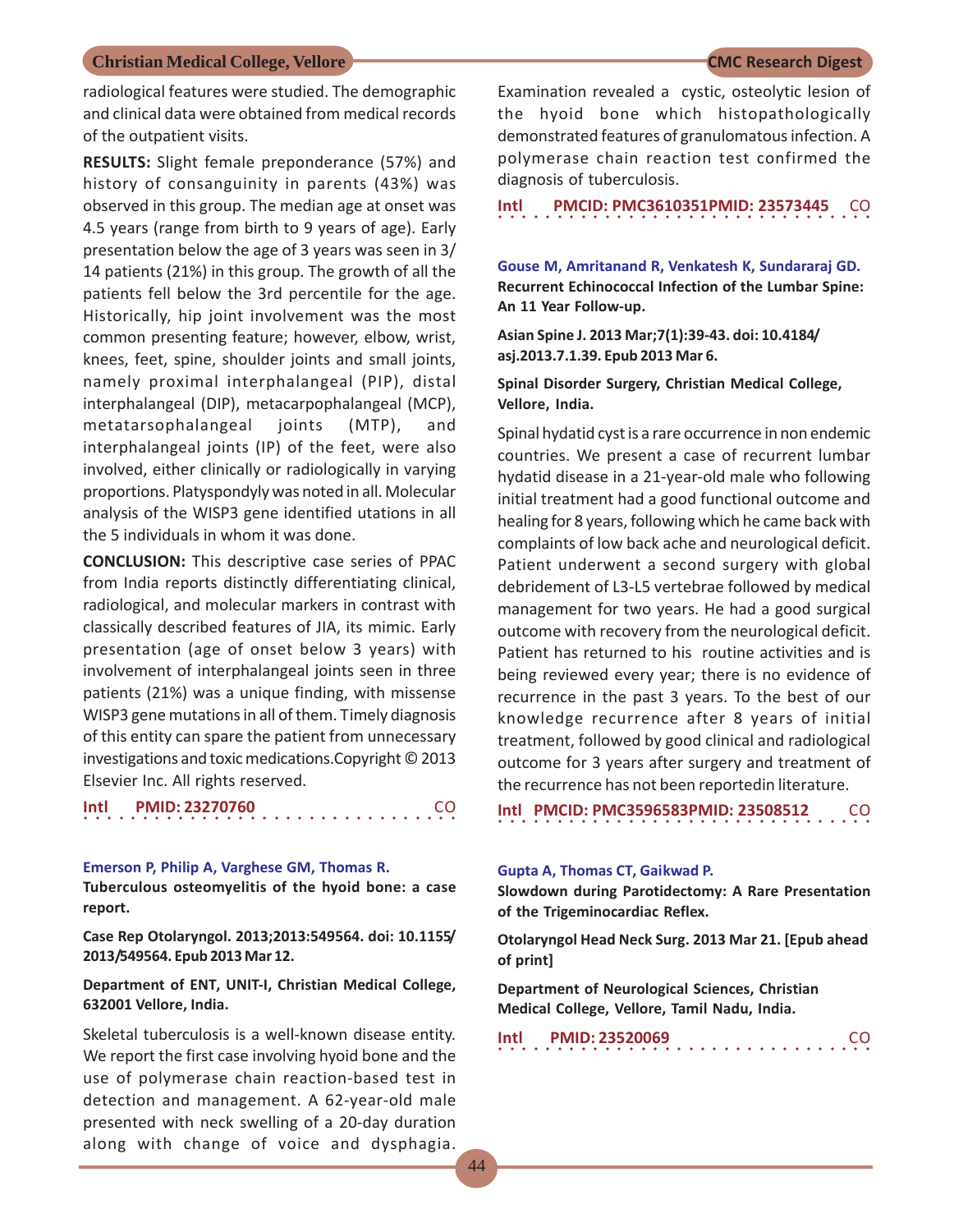**Alexander S, David VG, Varughese S, Tamilarasi V, Jacob CK.**

**Posterior reversible encephalopathy syndrome in a renal allograft recipient: A complication of immunosuppression?**

**Indian J Nephrol. 2013 Mar;23(2):137-9. doi: 10.4103/ 0971-4065.109439.**

**Department of Nephrology, Christian Medical College, Vellore, Tamil Nadu, India.**

Posterior reversible encephalopathy syndrome (PRES) is an uncommon post-renal transplant complication. We report a 16-year-old boy who had an acute cellular rejection immediate post-transplant and was given intravenous methylprednisolone along with an increase in tacrolimus dose. He was diagnosed to have PRES based on clinical and radiological features within 6 h of intensified immunosuppression. This is an unusual case report of successfully managing PRES with continuation of the intensified immunosuppression as warranted by the clinical situation, along with aggressive blood pressure control. After 6 weeks, magnetic resonance imaging showed complete resolution of lesions. He has good graft function and no residual neurological deficits while on small doses of three antihypertensives, 12 months after transplantation.

○○○○○○○○○○○○○○○○ ○○○○○○○○○○○○○○○○ **Nat PMCID: PMC3658293PMID: 23716922** CO

### **Arora S, Dutt V, Palocaren T, Madhuri V.**

**Slipped upper femoral epiphysis: Outcome after in situ fixation and capital realignment technique.**

**Indian J Orthop. 2013 May;47(3):264-71. doi: 10.4103/ 0019-5413.111492.**

**Paediatric Orthopaedics Unit, Department of Orthopaedics, Christian Medical College, Ida Scudder Road, Vellore, Tamil Nadu, India.**

**BACKGROUND:** Slipped upper femoral epiphysis (SUFE) is the gradually acquired malalignment of the upper femoral epiphysis (capital) and the proximal femoral metaphysis. SUFE is uncommon in India, and there are no previous studies on outcome and clinical characteristics of patients with SUFE from India. This study evaluates the presentation, disease associations and outcome of SUFE from a tertiary care centre in India.

**MATERIALS AND METHODS:** Twenty six consecutive children with SUFE seen over a period of 4 years were

reviewed. The clinical presentations, severity of the slip, surgical interventions (n=30) were assessed. Twenty one boys and five girls with a mean age 13.1 years (range 10-16 years) were included in the study. Four children had bilateral involvement. There were 4 rural and 22 urban children from the eastern and southern states of the country. The presentation was acute in 7, acute on chronic in 5, and chronic in 14, with a mean duration of symptoms of 51 days (range 3-120 days). Slips were stable in 16 and unstable in 10 children. Two children had adiposogenital syndrome. Body mass index was high in 12 out of 23 children. Vitamin D levels were low in 20 out of 21 children, with a mean vitamin D level of  $12.61 \pm 5$  ng/ ml. Eighteen children underwent in situ pinning. Eight children underwent capital realignment.

**RESULTS:** Clinical outcome as assessed by Merle d' Aubigne score was excellent in 6, good in 10, fair in 6 and poor in 1. Half of the in situ fixation patients underwent osteoplasty procedure for femoroacetabular impingement and 5 more were symptomatic. The head neck offset and á angle after in situ pinning were  $-1.12 \pm 3$  mm and 66.05  $\pm$  9.7°, respectively and this improved to 8.7 mm and 49°, respectively, after osteoplasty. One child in the pinning group had chondrolysis. Eight patients with severe slip underwent capital realignment. Mean followup was 20.15 months. The anterior head neck offset and á angle were corrected to  $6.8 \pm 1.72$  mm and  $44.6 \pm 7.0^{\circ}$ mm, respectively. Two children with unstable slip in the capital realignment group had avascular necrosis which was diagnosed at presentation by bone scan.

**CONCLUSION:** High BMI, vitamin D deficiency and endocrine disorders are associated with SUFE in India and should be evaluated as some of these are amenable to prevention and treatment. Most patients treated with in situ pinning developed femoroacetabular impingement. The early results after capital realignment procedure are encouraging and help to avoid a second procedure which is needed in a majority of patients who underwent in situ pinning.

○○○○○○○○○○○○○○○○ ○○○○○○○○○○○○○○○○ **Nat PMCID: PMC3687903PMID: 23798757** CO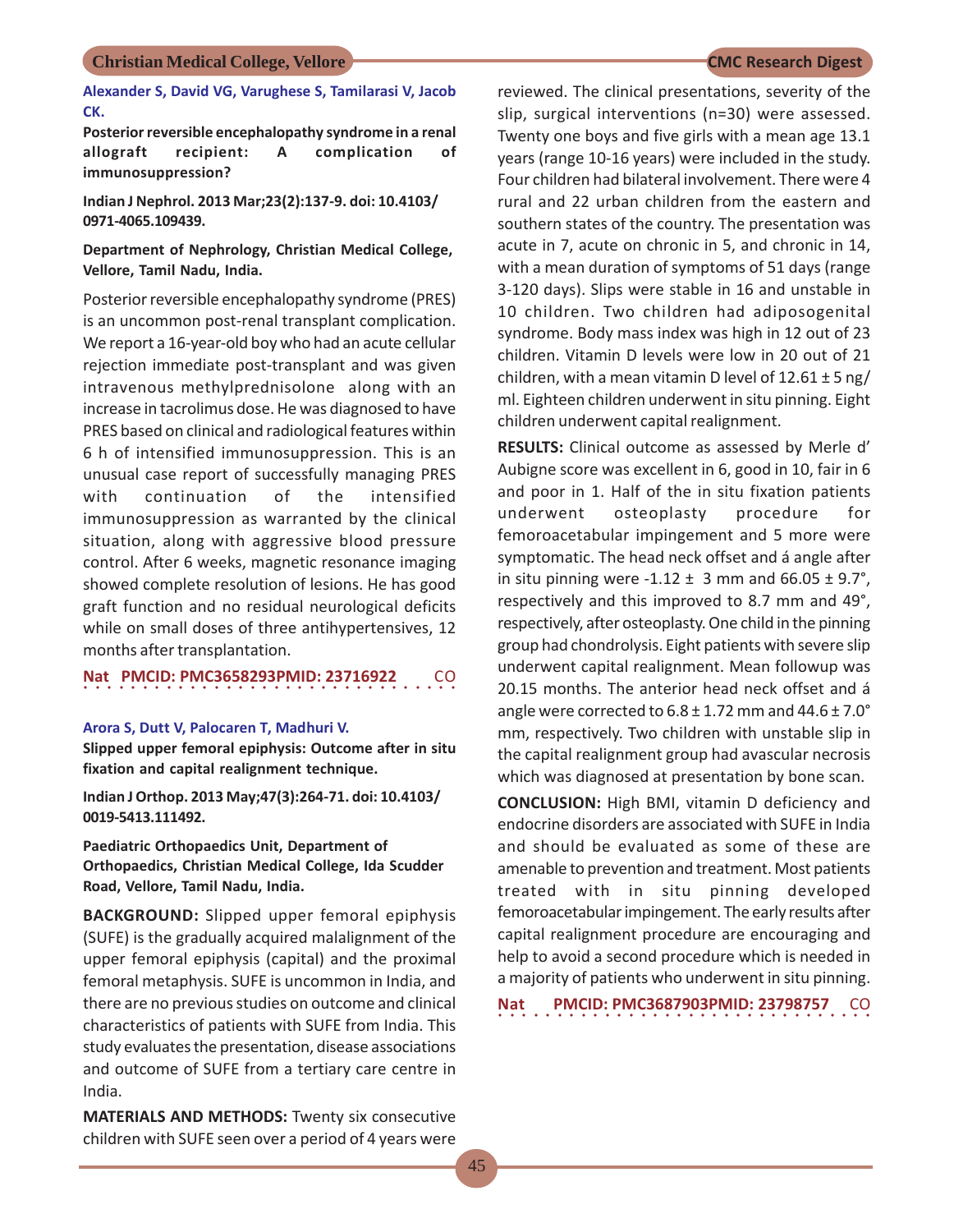### **Balakumar B, Madhuri V.**

**A retrospective analysis of loss of reduction in operated supracondylar humerus fractures.**

**Indian J Orthop. 2012 Nov;46(6):690-7. doi: 10.4103/ 0019-5413.104219.**

**Paediatric Orthopaedic Unit, Christian Medical College, Vellore, Tamil Nadu, India.**

**BACKGROUND:** Loss of reduction following closed or open reduction of displaced supracondylar fractures of the humerus in children varies widely and is considered dependent on stability of the fracture pattern, Gartland type, number and configuration of pins for fixation, technical errors, adequacy of initial reduction, and timing of the surgery. This study was aimed to evaluate the factors responsible for failure of reduction in operated pediatric supracondylar fracture humerus.

**MATERIALS AND METHODS:** We retrospectively assessed loss of reduction by evaluating changes in Baumann's angle, change in lateral rotation percentage, and anterior humeral line in 77 consecutive children who were treated with multiple Kirschner wire fixation and were available for followup. The intraoperative radiographs were compared with those taken immediately after surgery and 3 weeks postoperatively. Multivariate logistic regression analysis was performed by STATA 10.

**RESULTS:** Reduction was lost in 18.2% of the patients. Technical errors were significantly higher in those who lost reduction (P = 0.001; Odds Ratio: 57.63). Lateral pins had a significantly higher risk of losing reduction than cross pins ( $P = 0.029$ ; Odds Ratio: 7.73). Other factors including stability of fracture configuration were not significantly different in the two groups.

**CONCLUSIONS:** The stability of fracture fixation in supracondylar fractures in children is dependent on a technically good pinning. Cross pinning provides a more stable fixation than lateral entry pins. Fracture pattern and accuracy of reduction were not important factors in determining the stability of fixation.

### $\cdot \cdot \cdot$ **Nat PMCID: PMC3543889PMID: 23325974**

### **Basker MM, Mathai S, Korula S, Mammen PM.**

**Eating disorders among adolescents in a tertiary care centre in India.**

**Indian J Pediatr. 2013 Mar;80(3):211-4. doi: 10.1007/ s12098-012-0819-4. Epub 2012 Jul 14.**

**Department of Pediatrics, Christian Medical College, Vellore, Tamilnadu 632004, India. whitesheepnz@yahoo.co.in**

**OBJECTIVE:** To analyse the clinical profile of eating disorders (ED) among adolescent patients living in India.

**METHODS:** This is a descriptive study of a series of seven adolescent patients presenting to a tertiary care centre with characteristic clinical features of eating disorder.

**RESULTS:** Of the seven adolescents with ED there were 3 boys and 4 girls. Physical examination, psychiatric assessment and investigations confirmed the diagnosis of ED in all seven. Five adolescents were managed with nutritional rehabilitation and family based therapy as inpatients for about 3 wk. One was treated in the outpatient clinic and one was unwilling for treatment. Four patients who had strong family support recovered, 1 had minimal weight gain and 2 were lost to follow up.

**CONCLUSIONS:** The characteristic form of adolescent onset ED exists among adolescents living in India. A multidisciplinary approach to treatment is essential for a good outcome. This article was written to sensitize health care professionals, pediatricians in particular about the existence of ED among adolescents living in India and the current acceptable principles of management of this potentially fatal illness.

| Nat |  | <b>PMID: 22798272</b> |  |  |  |  |  |  |  |  |  |  |  |  | <sub>CO</sub> |  |
|-----|--|-----------------------|--|--|--|--|--|--|--|--|--|--|--|--|---------------|--|
|     |  |                       |  |  |  |  |  |  |  |  |  |  |  |  |               |  |

### **Thampi SM, David D, Chandy TT, Nandhakumar A.**

**Anesthetic management of a patient with amyotrophic lateral sclerosis for transurethral resection of bladder tumor.**

**Indian J Anaesth. 2013 Mar;57(2):197-9. doi: 10.4103/ 0019-5049.111863.**

**Department of Anesthesia, Christian Medical College and Hospital, Vellore, Tamil Nadu, India.**

| Nat |  | <b>PMID: 23825825</b> |  |  |  |  |  |  |  |  |  |  |  |  | <b>CO</b> |  |
|-----|--|-----------------------|--|--|--|--|--|--|--|--|--|--|--|--|-----------|--|
|     |  |                       |  |  |  |  |  |  |  |  |  |  |  |  |           |  |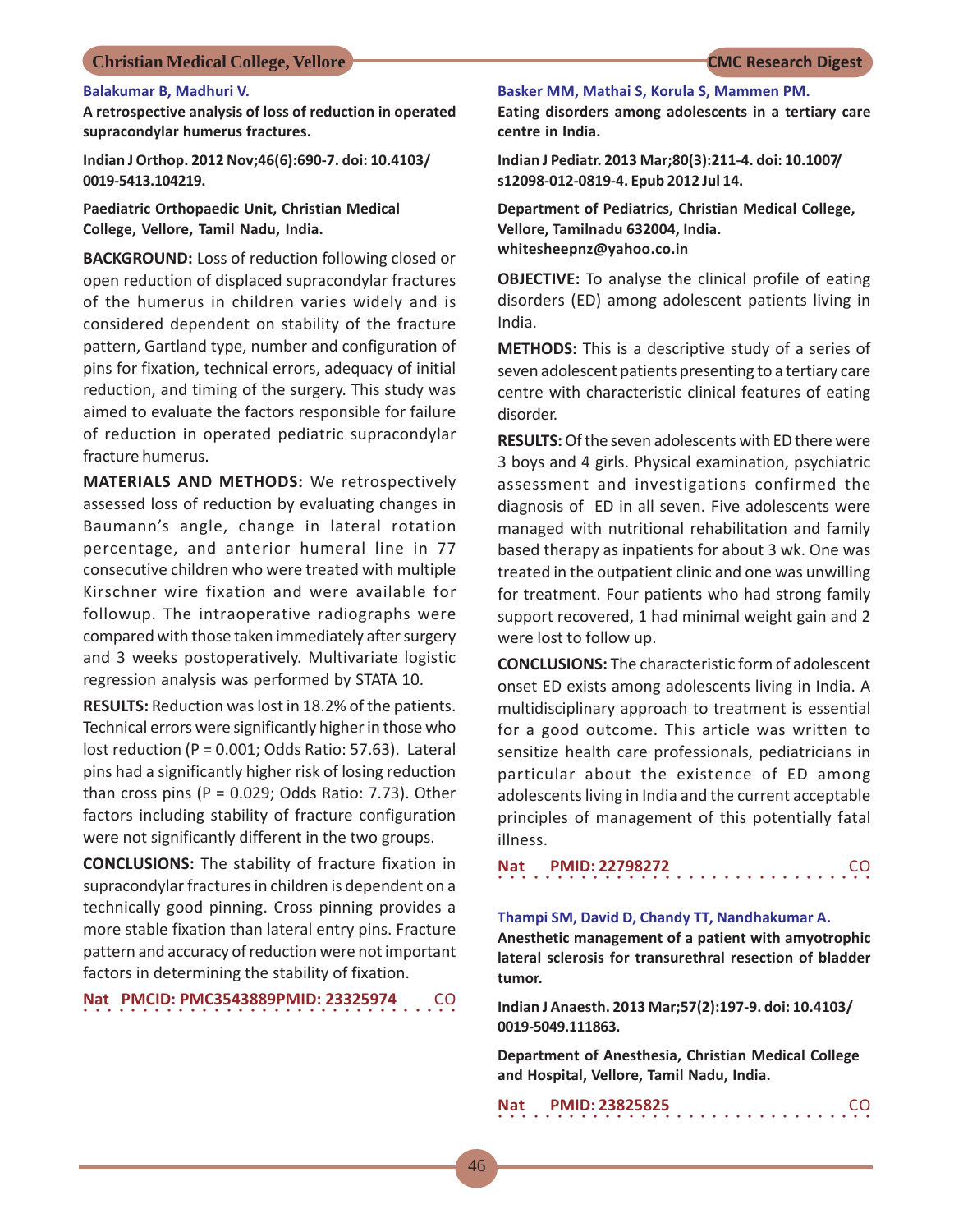**Simon EG, Chacko A, Dutta AK, Joseph AJ, George B. Acute nonvariceal upper gastrointestinal bleedingexperience of a tertiary care center in southern India.**

**Indian J Gastroenterol. 2013 Jul;32(4):236-41. doi: 10.1007/s12664-013-0305-6. Epub 2013 Mar 26.**

**Clinical Gastroenterology and Hepatology, Christian Medical College, Vellore, 632 004, India.**

**BACKGROUND AND AIM:** Over the last few decades, epidemiologic studies from the West have shown changing trends in etiology and clinical outcomes in patients with nonvariceal upper gastrointestinal bleed (NVUGIB). There are limited data from India on the current status of NVUGIB. The aim of this study therefore was to assess the etiological profile and outcomes of patients with NVUGIB at our center.

**METHODS:** We prospectively studied all patients (>15 years) who presented with NVUGIB over a period of 1 year. The clinical and laboratory data, details of endoscopy, and course in hospital were systematically recorded. Outcome measures assessed were rebleeding rate, surgery, and mortality.

**RESULTS:** Two hundred and fourteen patients (age, >15 years) presented to us with NVUGIB during the study period. The mean age was  $49.9 \pm 16.8$  years and 73.8 % were males. Peptic ulcer was the commonest cause (32.2 %) of NVUGIB. About one third of patients required endoscopic therapy. Rebleeding occurred in 8.9 % patients, surgery was required in 3.7 %, and mortality rate was 5.1 %. Rebleeding and mortality were significantly higher among inpatients developing acute NVUGIB compared to those presenting directly to the emergency room.

**CONCLUSIONS:** Peptic ulcer was the most common cause of NVUGIB. Outcomes (rebleed, surgery, and mortality) at our center appear similar to those currently being reported from the West.

○○○○○○○○○○○○○○○○ ○○○○○○○○○○○○○○○○ **Nat PMID: 23526425** CO

**Sinha R, Salphale I, Agarwal I. A Case of Liddle Syndrome.**

**Indian J Pediatr. 2013 Jan 12. [Epub ahead of print]**

**Pediatric Nephrology Division, Department of Pediatrics Unit II, Christian Medical College, Vellore, 632 004, South India.**

Pediatric hypertension is usually secondary to an underlying identifiable cause, most often renal.

Hypertension with low Plasma Rennin Activity (PRA), although rare, is important as it is often familial and is associated with single gene disorders (monogenic). It hence carries greater genetic implications for the family. The authors' hereby report a case of low PRA hypertension which was diagnosed as Liddle Syndrome, an autosomal dominant form of hereditary hypertension. Early detection and appropriate treatment may help to improve the long term morbidity and mortality in children with this condition.

|  |  | Nat PMID: 23307437 |  |  |  |  |  |  |  |  |  |  |  |  | <b>CO</b> |  |
|--|--|--------------------|--|--|--|--|--|--|--|--|--|--|--|--|-----------|--|
|  |  |                    |  |  |  |  |  |  |  |  |  |  |  |  |           |  |

### **Pal S, Simon EG, Koshy AK, Ramakrishna BS, Raju RS, Vyas FL, Joseph P, Sitaram V, Eapen A.**

**Spontaneous choledochal cyst rupture in pregnancy with concomitant chronic pancreatitis.**

**Indian J Gastroenterol. 2013 Mar;32(2):127-9. doi: 10.1007/s12664-012-0286-x. Epub 2012 Dec 13.**

**Department of Gastrointestinal Sciences, Christian Medical College, Vellore 632 004, Tamil Nadu, India. drsandippall@gmail.com**

Choledochal cysts are rare cystic transformations of the biliary tree that are increasingly diagnosed in adult patients. We report here a case of spontaneous rupture of a choledochal cyst in a pregnant young lady with chronic pancreatitis.

| Nat |  | <b>PMID: 23238690</b> |  |  |  |  |  |  |  |  |  |  |  |  | <b>CO</b> |  |
|-----|--|-----------------------|--|--|--|--|--|--|--|--|--|--|--|--|-----------|--|
|     |  |                       |  |  |  |  |  |  |  |  |  |  |  |  |           |  |

### **Peterson RR, Agarwal I, Gibikote S.**

**Spinal tuberculosis in an infant associated with maternal urinary tuberculosis.**

**Indian J Tuberc. 2012 Jul;59(3):168-70.**

**Department of Pediatrics II, Christian Medical College and Hospital, Vellore, Tamilnadu.**

### **drrachelranitha@yahoo.co.in**

A ten-month-old infant who presented with regression of milestones and seizures was noted to have a gibbus deformity in the upper thoracic region. She was diagnosed to have spine and central nervous system tuberculosis by culture of pus from the paravertebral abcess which showed a growth of Mycobacterium tuberculosis. The mother, who had been having recurrent episodes of Urinary tract infection, was diagnosed to have Urinary TB proven by culture. Spinal tuberculosis, though rare, can be encountered in infancy and should be kept in mind while treating infants presenting with related symptoms.

| Nat | <b>PMID: 23362715</b> | <b>CO</b> |
|-----|-----------------------|-----------|
|     |                       |           |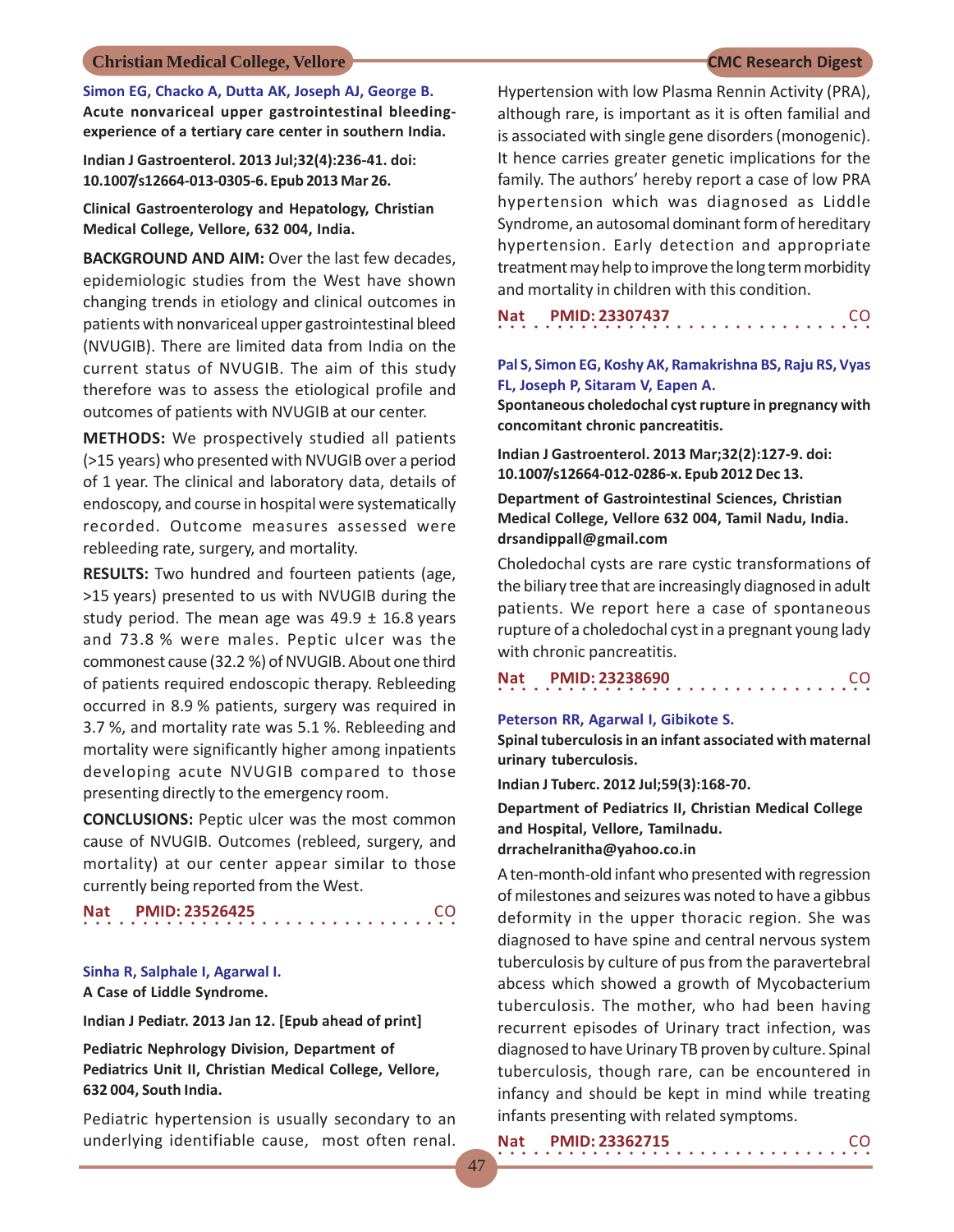### **Khutti SD, Kumar RP, Sampath K.**

**Metanephric stromal tumour: A rare pediatric benign stromal specific renal neoplasm.**

**Indian J Urol. 2013 Jan;29(1):53-5. doi: 10.4103/0970- 1591.109985.**

### **Department of General Pathology, Christian Medical College and Hospital, Vellore, Tamilnadu, India.**

A case of incidentally detected Metanephric Stromal Tumour (MST) is reported here. This is a rare, recently recognized pediatric benign stromal specific renal neoplasm. A review of the English literature revealed only five cases after its original description by Argani et al. Recognition of this entity can spare a child from potentially toxic adjuvant chemotherapy that might be used to treat malignant lesions which are part of the differential diagnosis, particularly clear cell sarcoma of kidney (CCSK).

**Nat PMCID: PMC3649601PMID: 23671366**  ○○○○○○○○○○○○○○○○ ○○○○○○○○○○○○○○○○ CO

### **Charan UP, Peter CV, Pulimood SA.**

**Impact of hand eczema severity on quality of life.**

**Indian Dermatol Online J. 2013 Apr;4(2):102-5. doi: 10.4103/2229-5178.110629.**

**Departments of Dermatology, Venereology and Leprosy, Christian Medical College, Vellore, Tamil Nadu, India.**

**BACKGROUND:** Hand eczema is a common disease seen in dermatological practice comprising of a spectrum ranging from mild disease to a severe distressing and chronic course with a negative impact on the quality of life.

**AIM:** To assess the impact of hand eczema severity on quality of life.

**MATERIALS AND METHODS:** Patients with hand eczema were enrolled in a prospective study. Disease severity was assessed by hand eczema severity index (HECSI) score and quality of life by dermatology life quality index (DLQI) questionnaire.

**RESULTS:** Forty-six patients participated of which 22 (47.8%) were males and 24 (52.2%) females. The commonest age group affected among men and women was 50-59 years (31.8%) and 40-49 years (41.7%) respectively. History of atopy was found in 23.9% and 63% had persistent disease. In 28 (60.9%), the trigger was washing soaps and detergents of which 21 (87.5%) were housewives. Of those employed, 27.7% reported loss of work days. The mean HECSI

score was  $14.46$  (S.D = 20.98) and mean DLQI score was 9.54 (S.D = 5.62). Gender, age, occupation and duration of disease did not significantly affect the quality of life or disease severity. Increased episodes of eczema (>4 episodes/year) showed a statistically significant correlation with DLQI (P value = 0.021). There was no significant correlation between HECSI score and DLQI in this study.

**CONCLUSION:** Majority of the patients with hand eczema had a significant impairment of their quality of life. The impairment of quality of life in this study was mainly dependent on increased frequency of the eruptions and not on hand eczema severity.

○○○○○○○○○○○○○○○○ ○○○○○○○○○○○○○○○○ **Nat PMCID: PMC3673372PMID: 23741665** CO

**Chowdhury SD, Chacko A, Ramakrishna BS, Dutta AK, Augustine J, Koshy AK, SimonEG, Joseph AJ. Chronic Pancreatitis In Children.**

**Indian Pediatr. 2013 May 5. pii: S097475591200371. [Epub ahead of print]**

**Department of GI Sciences, Christian Medical College, Vellore, Tamil Nadu, India. Correspondence to: Professor Ashok Chacko, Department of G.I. Sciences, Christian Medical College, Vellore, Tamil Nadu, India. gastro@cmcvellore.ac.in.**

**OBJECTIVE:** To evaluate the etiology, presentation, complications and management of chronic pancreatitis in children.

**DESIGN:** Retrospective chart review.

**SETTING:** Gastroenterology department at Christian Medical College and Hospital, Vellore, India between period January 2005 and December 2010.

PARTICIPANTS: 99 Children diagnosed with chronic pancreatitis based on clinical and imaging features with age of onset of symptoms below 18 years.

**MAIN OUTCOME MEASURES:** Etiology, clinical presentation, complications and management of chronic pancreatitis in children.

**RESULTS:** Of 3887 children who attended the Gastroenterology department, 99(2.5%) had chronic pancreatitis. Among children with chronic pancreatitis 60 (60.6%) were males. In 95(95.9%) patients no definite cause was detected and they were labeled as Idiopathic chronic pancreatitis. All patients had abdominal pain, while 9(9.1%) had diabetes mellitus. Of the 22 children tested for stool fat, 10(45.5%) had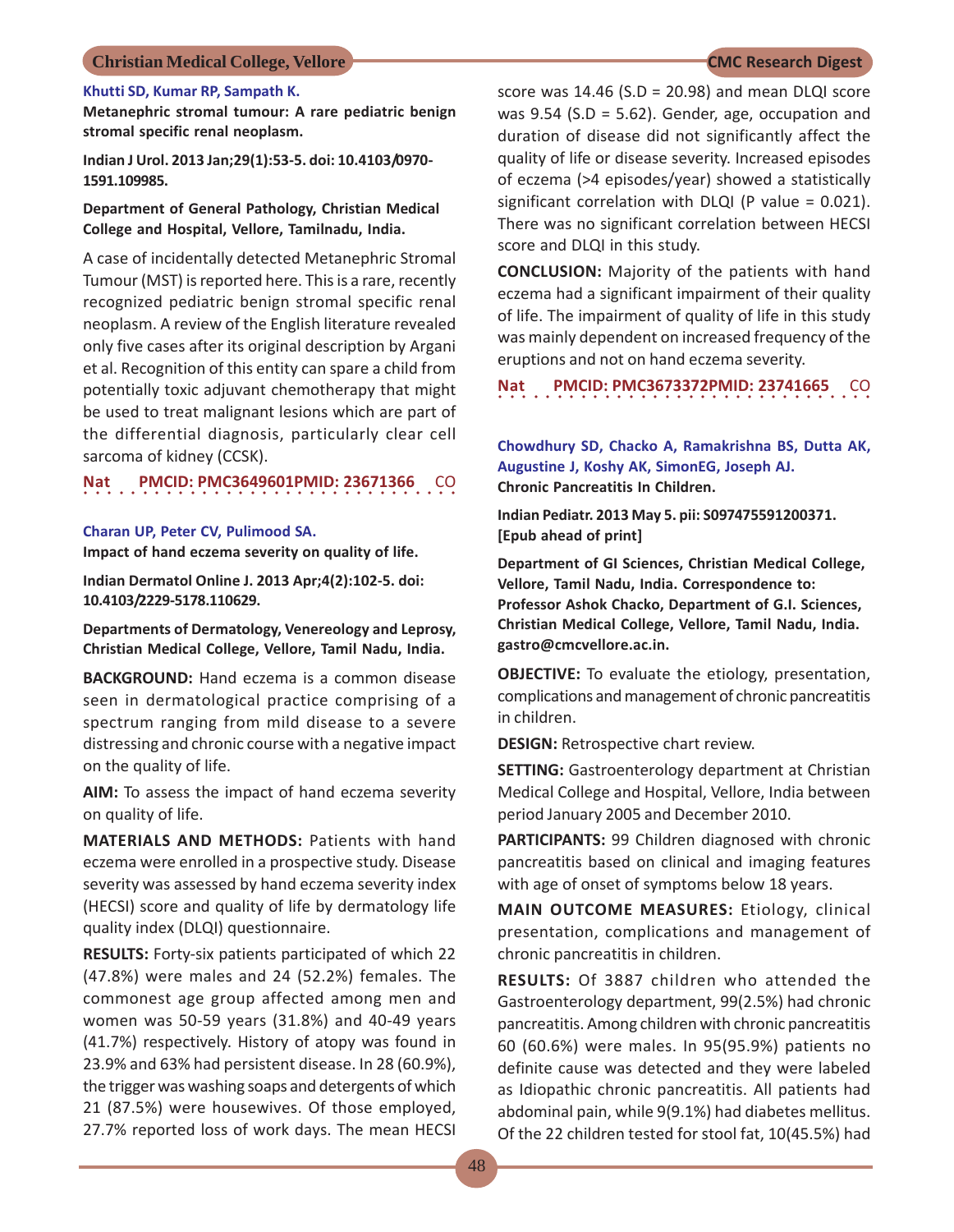steatorrhea Pancreatic calcification was seen in 69 (69.7%). Sixty eight (71.6%) patients with idiopathic chronic pancreatitis had calcification. Calcific idiopathic chronic pancreatitis was more frequent in males (67.6% compared to 48.1%, P=0.07), and was more commonly associated with diabetes mellitus (13.2% vs. none, P=0.047) and steatorrhea (61.5% vs. 16.7%, P=0.069). Pseudocyst n=17(17.1%) and ascites n=9(9.1%) were the most common complications. All children were treateJd with pancreatic enzyme supplements for pain relief. Fifty seven patients followed up.With enzyme supplementation pain relief was present in 32 (56.1%) patients. Of those who did not improve, 10 underwent endotherapy and 15 underwent surgery. Follow up of 8 patients who underwent endotherapy, showed that 5 (62.5%) had relief. Follow up of 11 patients who underwent surgery showed that only 3 (27%) had pain relief. There was no death.

**CONCLUSIONS:** Idiopathic chronic pancreatitis is the predominant form of chronic pancreatitis in children and adolescents. It can present with or without calcification. The calcific variety is an aggressive disease characterized by early morphological and functional damage to the pancreas.

## ○○○○○○○○○○○○○○○○ ○○○○○○○○○○○○○○○○ **Nat PMID: 23798627** CO

### **D'sa S, Singh S, Sowmya S.**

**Opsoclonus in scrub typhus.**

**J Postgrad Med. 2012 Oct-Dec;58(4):296-7. doi: 10.4103/0022-3859.105453.**

**Department of Medicine, Christian Medical College, Vellore, Tamil Nadu, India.**

Scrub typhus is a mite borne infectious disease caused by Orientia tsutsugamushi. It is a common cause of undifferentiated febrile illness in the Indian subcontinent. We present a case of scrub typhus with a rare ophthalmic manifestation. Our patient presented with fever and opsoclonus, was diagnosed to have scrub typhus and completely improved upon treatment. Opsoclonus complicates various medical diseases, including viral infections, toxin, encephalitis, brain tumors, and paraneoplastic syndromes. There has been only one previously reported case of opsoclonus in scrub typhus. This phenomenon highlights the increasingly complex presentation of common diseases. It also indicates there is much to

be discovered about the immunopathogenesis of this infectious disease.

○○○○○○○○○○○○○○○○ ○○○○○○○○○○○○○○○○ **Nat PMID: 23298927** CO

**Goel A, Dutta AK, Pulimood AB, Eapen A, Chacko A. Clinical profile and predictors of disease behavior and surgery in Indian patients with Crohn's disease.**

**Indian J Gastroenterol. 2013 May;32(3):184-9. doi: 10.1007/s12664-012-0293-y. Epub 2013 Feb 16.**

**Department of Gastrointestinal Sciences, Christian Medical College, Vellore, 632 004, India.**

**BACKGROUND:** Recent years have seen the emergence of Crohn's disease (CD) in India and the predictors of disease behavior and surgery in these patients are not known.

**METHODS:** The demographic and clinical profiles of patients diagnosed to have CD from January 1995 to December 2008 were analyzed retrospectively and associations with disease behavior and surgery were determined using multivariate analysis.

**RESULTS:** Two hundred and twenty-three patients (age 35 ± 14.7 years, males 57.9 %) were included. Extraintestinal manifestations were noted in 27.4 % patients. There was a median delay of 24 months to diagnosis; 66 (29.6 %) patients received antitubercular therapy prior to diagnosis. The most common site of involvement was ileocolonic (40.4 %), and the most common disease behavior was nonstricturing and nonpenetrating (57.8 %). The disease was moderate to severe in 79 %. Around 40 % patients had a relapsing course of illness. Seventy-three patients (32.7 %) had at least one surgical intervention. Independent associations with aggressive disease behavior included the presence of small bowel disease and longer duration of illness. Predictors of surgical intervention were male sex, small bowel disease, perianal disease, and aggressive disease Behavior

**CONCLUSION:** Diagnosis of CD is still delayed in India. Longer duration of illness predicted aggressive disease behavior. Surgery was performed more often in males with aggressive disease involving the small bowel and perianal area.

| <b>Nat</b> |  |  |  |  |  |  | <b>PMID: 23417764</b> |  |  |  |  |  |  |  | -CO |  |
|------------|--|--|--|--|--|--|-----------------------|--|--|--|--|--|--|--|-----|--|
|            |  |  |  |  |  |  |                       |  |  |  |  |  |  |  |     |  |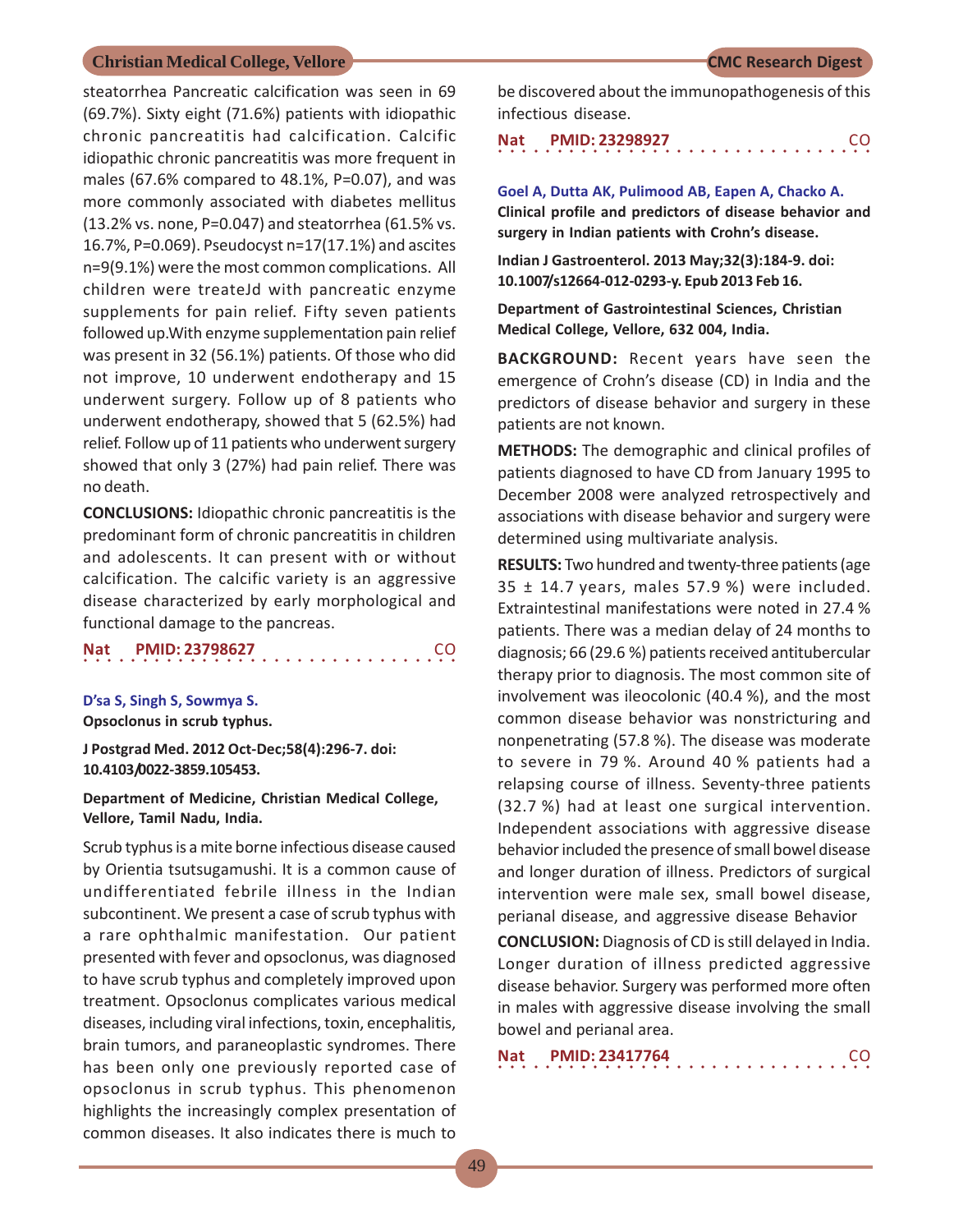**Goel A, Madhu K, Zachariah U, Sajith KG, Ramachandran J, Ramakrishna B, Gibikote S, Jude J, Chandy GM, Elias E, Eapen CE.**

**A study of aetiology of portal hypertension in adults (including the elderly) at a tertiary centre in southern India.**

**Indian J Med Res. 2013 May;137(5):922-7.**

**Department of Hepatology, Christian Medical College, Vellore, India.**

**Background & objectives:** There are only a few studies on aetiology of portal hypertension among adults presenting to tertiary care centres in India; hence we conducted this study to assess the aetiological reasons for portal hypertension in adult patients attending a tertiary care centre in southern India.

**Methods:** Causes of portal hypertension were studied in consecutive new adult patients with portal hypertension attending department of Hepatatology at a tertiary care centre in south India during July 2009 to July 2010.

**Results:** A total of 583 adult patients (>18 yr old) were enrolled in the study. After non-invasive testing, commonest causes of portal hypertension were cryptogenic chronic liver disease (35%), chronic liver disease due to alcohol (29%), hepatitis B (17%) or hepatitis C (9%). Of the 203 patients with cryptogenic chronic liver disease, 39 had liver biopsy - amongst the latter, idiopathic non cirrhotic intrahepatic portal hypertension (NCIPH) was seen in 16 patients (41%), while five patients had cirrhosis due to non alcoholic fatty liver disease. Fifty six (10%) adult patients with portal hypertension had vascular liver disorders. Predominant causes of portal hypertension in elderly (>60 yrs; n=83) were cryptogenic chronic liver disease (54%) and alcohol related chronic liver disease (16%).

**Interpretation & conclusions:** Cryptogenic chronic liver disease was the commonest cause of portal hypertension in adults, followed by alcohol or hepatitis B related chronic liver disease. Of patients with cryptogenic chronic liver disease who had liver biopsy, NCIPH was the commonest cause identified. Vascular liver disorders caused portal hypertension in 10 per cent of adult patients. Cryptogenic chronic liver disease was also the commonest cause in elderly patients.

### **Iyer VH, Augustine J, Pulimood AB, Ajjampur SS, Ramakrishna BS.**

**Correlation between coinfection with parasites, cytomegalovirus, and Clostridium difficile and disease severity in patients with ulcerative colitis.**

**Indian J Gastroenterol. 2013 Mar;32(2):115-8. doi: 10.1007/s12664-012-0302-1. Epub 2013 Feb 14.**

**Department of Gastrointestinal Sciences, Christian Medical College, Vellore 632 004, India. vhiyer@yahoo.com**

A cross-sectional study was undertaken to determine whether there was any association between intestinal infection (with parasites, cytomegalovirus, or Clostridium difficile) and clinical disease severity in patients with ulcerative colitis (UC). Consecutive cases of UC were enrolled after history and clinical examination, evaluated for presence of stool parasites (routine/special stains) and C. difficile toxins A and B (CDT) in stools. Segmental biopsies at colonoscopy were assessed for cytopathic changes of cytomegalovirus (CMV) infection. Statistical analysis was done to look for associations between the presence of infection and disease severity as assessed by the Truelove-Witts criteria. Eighty-seven patients (males = 51) of mean (SD) age 40.2 (12) years were enrolled. Thirty-nine patients (44.8 %) had severe disease, 11 (12.6 %) had moderate, and 37 (42.6 %) had mild disease. Ten (11.5 %) patients had parasites detected in stool, two (2.3%) had histological evidence of CMV, and three (3.4 %) were positive for CDT. The presence of pathogens was very significantly associated with moderate/severe UC. Thirteen of 15 cases (86 %) with detectable pathogens had moderate or severe UC compared to 37 of 72 cases (51 %) without detectable pathogens ( $p = 0.0194$ ). The relative risk of a UC patient with stool pathogens having severe disease was 1.686 (95 % CI 1.250 to 2.276) compared to one without stool pathogens. The presence of stool pathogens was associated with disease severity in UC.

| <b>Nat</b> | <b>PMID: 23408260</b> |  |
|------------|-----------------------|--|
|            |                       |  |

**Nat PMID: 23760378** 

50

○○○○○○○○○○○○○○○○ ○○○○○○○○○○○○○○○○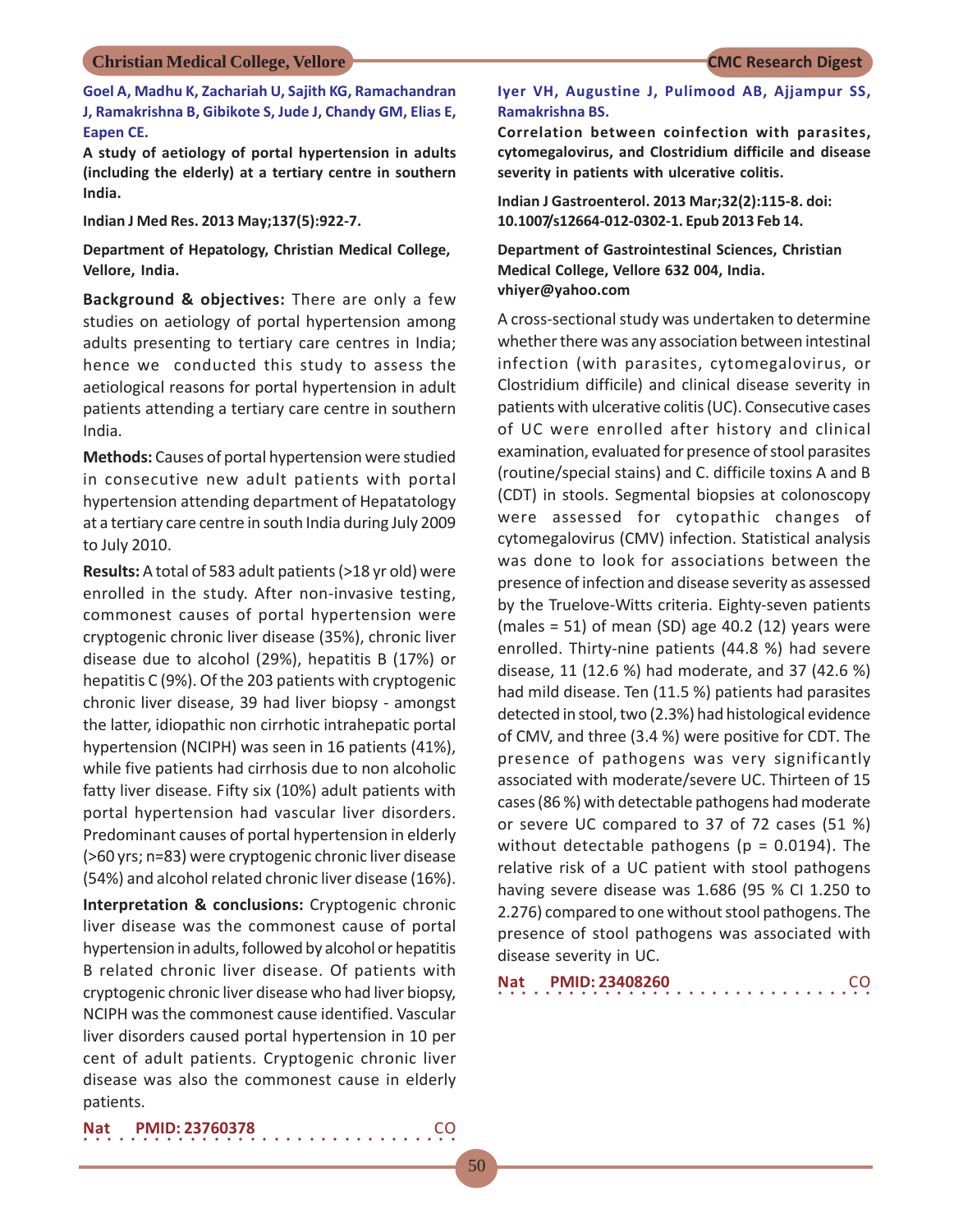### **Behera KK, Nanaiah A, Gupta A, Rajaratnam S.**

**Neurofibromatosis type 1, pheochromocytoma with primary hyperparathyroidism: A rare association.**

**Indian J Endocrinol Metab. 2013 Mar;17(2):349-51. doi: 10.4103/2230-8210.109670.**

**Department of Endocrinology, Diabetes and Metabolism, Christian Medical College, Vellore, Tamil Nadu, India.**

Primary hyperparathyroidism (PHP) with pheochromocytoma and neurofibromatosis type 1 is a rare clinical association. We present a case of PHP and pheochromocytoma occurring in a 33-year-old male with familial Cutaneous neurofibromatosis.

**Natl** ○○○○○○○○○○○○○○○○ ○○○○○○○○○○○○○○○○ **PMCID: PMC3683222PMID: 23776920** CO

**Sheela CS, Ramakant P, Shah G, Chandramohan V, Abraham D, Paul MJ.**

**Primary squamous cell carcinoma of breast presenting as a cystic mass.**

**J Postgrad Med. 2013 Apr-Jun;59(2):155-6. doi: 10.4103/ 0022-3859.113839.**

**Department of Endocrine and Breast Surgery, Christian Medical College, Vellore, Tamil Nadu, India.**

|  |  |  |  |  |  |  | Natl PMID: 23793323 |  |  |  |  |  |  |  | CO. |  |
|--|--|--|--|--|--|--|---------------------|--|--|--|--|--|--|--|-----|--|
|  |  |  |  |  |  |  |                     |  |  |  |  |  |  |  |     |  |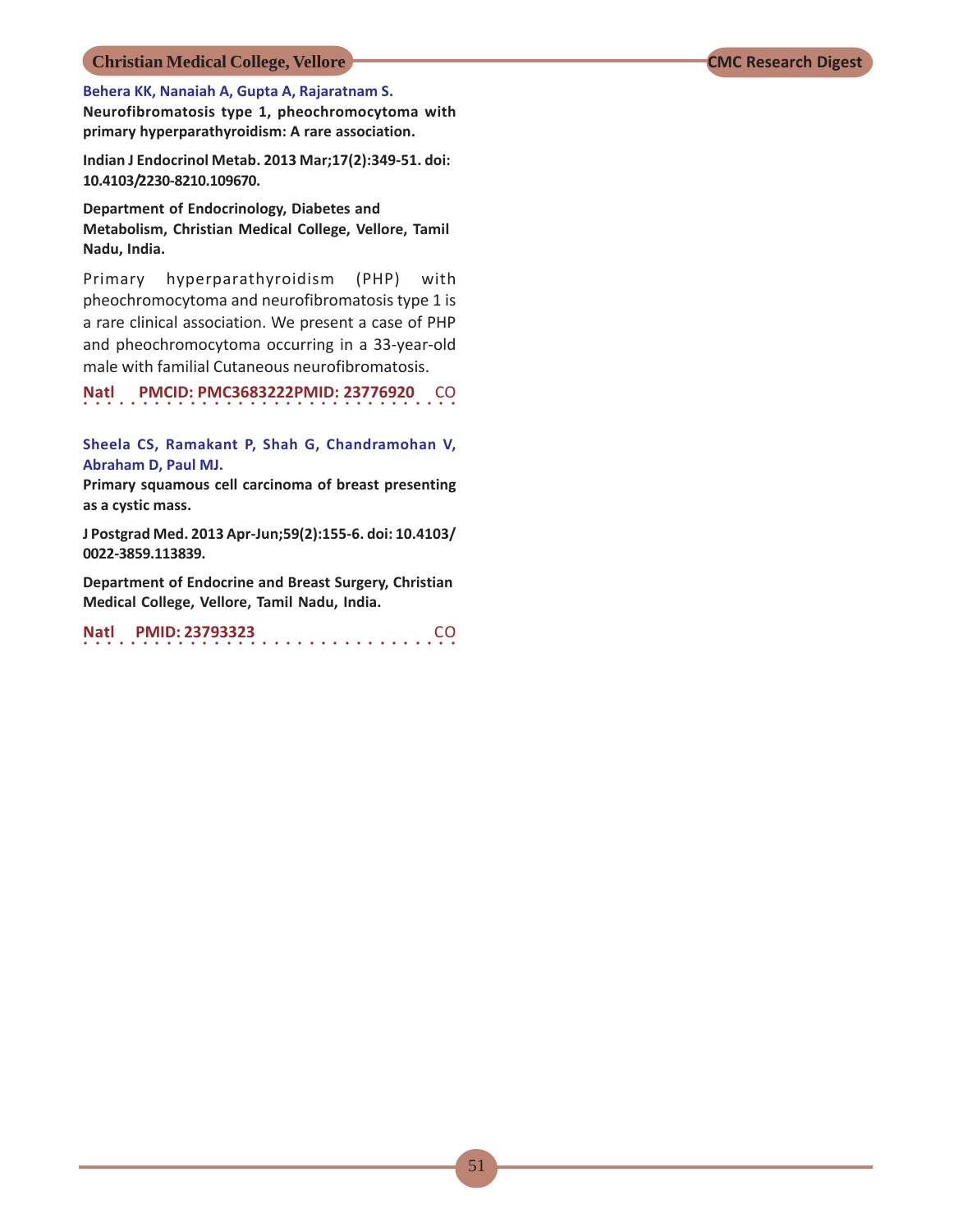**Danda D, Iliyas MM, Chandy SJ, Chandra C, Mathew AJ. How safe is Celecoxib for Asian-Indian patients with rheumatic diseases?**

**Int J Rheum Dis. 2013 Feb;16(1):24-9. doi: 10.1111/1756- 185X.12043. Epub 2013 Jan 22.**

**Department of Clinical Immunology, Christian Medical College, Vellore, Tamil Nadu, India. debashish.danda@cmcvellore.ac.in**

**BACKGROUND:** Cyclo-oxygenase (COX)-2 inhibitors have been the target of severe criticism, more so following the withdrawal of Rofecoxib. Post-marketing surveillance of Celecoxib in Asian Indians, who are predisposed to premature athero-thrombotic events, has not been studied.

**AIMS:** To study the adverse effects of Celecoxib and compare them with those of other non-steroidal antiinflammatory drugs (NSAIDs) in an Asian Indian cohort.

**MATERIALS AND METHODS:** This is a retrospective chart review with convenience sampling of patients on NSAIDs (at least five tablets a week, for at least 3 months prior to the study), attending the Rheumatology clinic of a tertiary care institution in south India between June 2004 and November 2004. Those with pre-existing heart disease, hypertension, thrombo-embolic disease, peptic ulcer and patients on corticosteroids were excluded. All the recorded adverse events were noted and compared between the Celecoxib and non-selective NSAID users. Univariate analysis using Chi-square test was performed.

**RESULTS:** Of the 1387 patients included, 915 were on Celecoxib. In the NSAID group, 204 had used multiple NSAIDs in sequence. Of the Celecoxib users, 164 had switched over to an NSAID during the study period. New onset of hypertension was significantly higher in the Celecoxib users as compared to non-selective NSAID users (3.06% vs. 1.27%, P = 0.04). However, those who had switched over to NSAIDs did not show this trend. NSAID users, on the other hand, had significant gastrointestinal (GI) toxicity (2.54% vs. 0.327%, P = 0.001). A significant number of Celecoxib users who switched over to NSAIDs also developed GI toxicity (6.1% vs. 1.21%,  $P = 0.018$ ) over a shorter time span, as compared to the continuous NSAID users. Multiple NSAID users had higher adverse events (6.37% vs. 2.23%, P = 0.023) as compared to single NSAID users.

**CONCLUSION:** Celecoxib significantly increased the incidence of new onset hypertension in this cohort of Indian patients with rheumatic diseases. No thromboembolic events were documented.© 2013 The Authors International Journal of Rheumatic Diseases © 2013 Asia Pacific League of Associations for Rheumatology and Wiley Publishing Asia Pty Ltd.

○○○○○○○○○○○○○○○○ ○○○○○○○○○○○○○○○○ **Intl PMID: 23441769** CI

### **Deshpande G, Samarasam I, Banerjee S, Gnanamuthu RB, Chandran S, Mathew G.**

**Benign esophagorespiratory fistula: a case series and a novel technique of definitive management.**

**Dis Esophagus. 2013 Feb-Mar;26(2):141-7. doi: 10.1111/ j.1442-2050.2012.01347.x. Epub 2012 Apr 9.**

**Department of General Surgery, Christian Medical College and Hospital, Vellore, Tamil Nadu, India. gayatrisabne@rediffmail.com**

Benign esophagorespiratory fistula is a relatively rare condition in adults that poses a technical challenge to manage. This case series describes our experience in the treatment of benign esophagorespiratory fistula in 12 adults. A retrospective review of case records of 12 patients with benign esophagorespiratory fistula was done. There were eight tracheoesophageal fistulae and four bronchoesophageal fistulae. Among them, four fistulae were congenital, one was secondary to corrosive injury, three were due to foreign body (dentures), one was secondary to erosion because of prolonged endotracheal intubation, one was secondary to penetrating trauma, and two were infective in etiology. Of the 12 patients, there were nine males and three females. The mean age of presentation was 30.16 years (range 15-53 years). Nine patients had a definitive surgical intervention. The esophageal end of the fistula was managed by primary closure of the esophageal defect and reinforcement with pleural or intercostal muscle flap or a subtotal esophagectomy. The respiratory end of the fistula was dealt with by primary closure of the defect or by a novel technique of neomembranous airway formation, whereby the tracheal defect was closed with the help of a vascularized patch of the esophageal wall. The technique of this neomembranous airway formation is described in detail, and to our knowledge, this is the first time that this technique is being reported in the English literature. This technique is a novel method for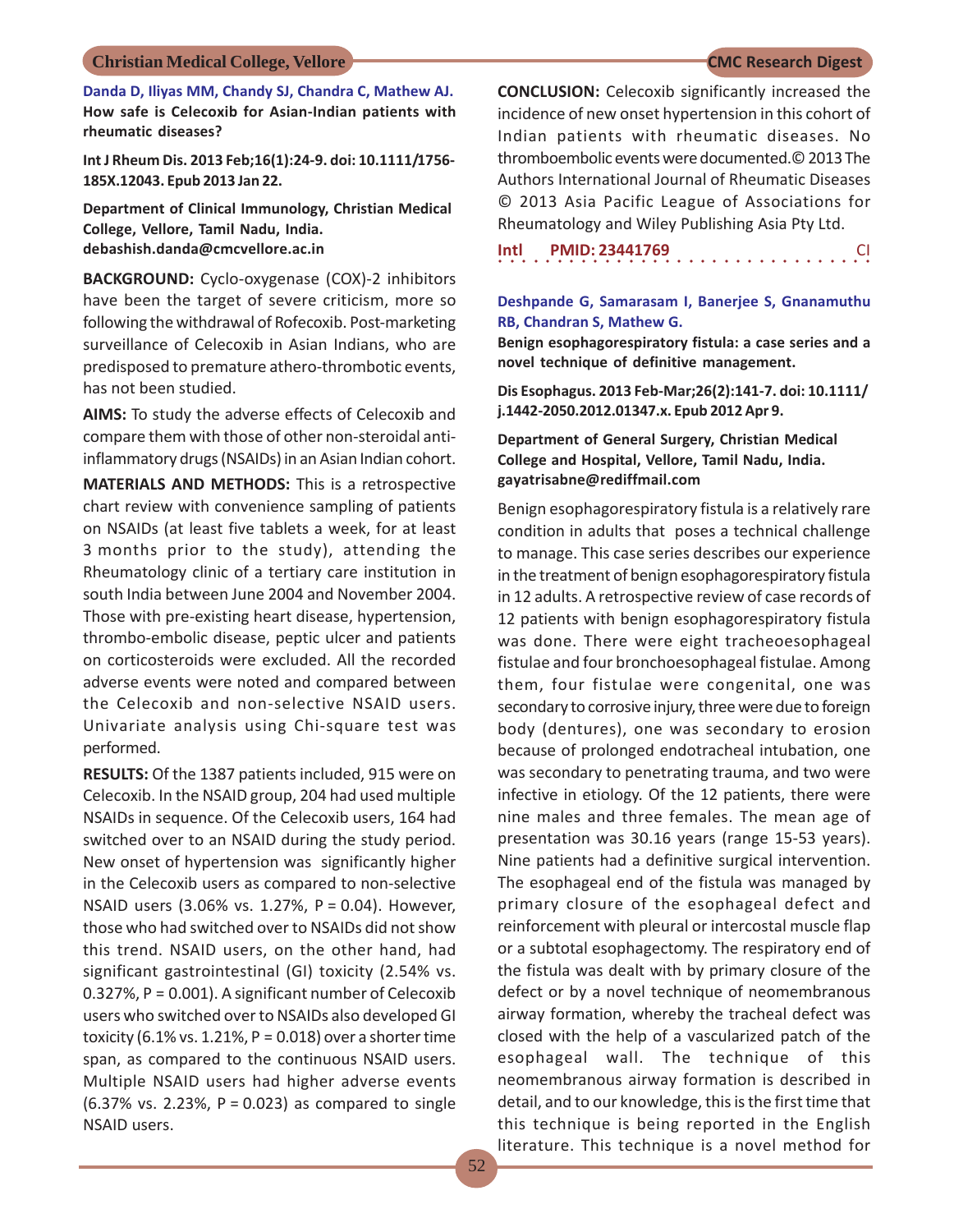definitive repair and can be considered as an option for repair of esophagorespiratory fistula with large defects.© 2012 Copyright the Authors. Journal compilation © 2012, Wiley Periodicals, Inc. and the International Society for Diseases of the Esophagus.

| Intl | <b>PMID: 22486830</b> |  |
|------|-----------------------|--|
|      |                       |  |

**Gopalakrishnan R, Subhalakshmi TP, Kuruvilla A, Jacob KS.**

**Clozapine re-challenge under the cover of Filgrastim.**

**J Postgrad Med. 2013 Jan-Mar;59(1):54-5. doi: 10.4103/ 0022-3859.109496.**

**Department of Psychiatry, Christian Medical College, Bagayam, Vellore, Tamil Nadu, India.**

Rechallenge with clozapine, despite a history of clozapine-induced neutropenia is considered in patients with a good response to the drug in the past, for whom no other treatments are effective, and in cases where the risks of withholding treatment are greater than the risks of rechallenge. Dyscrasias that occur during rechallenge are reportedly earlier in onset and longer lasting. Strategies advocated during rechallenge include frequent monitoring of white blood counts, the use of lithium or Granulocyte-Colony Stimulating Factors. We report a case of a patient with treatment-resistant schizophrenia who developed neutropenia with clozapine as a result of which the drug was discontinued. However poor response to other first and second-generation antipsychotic medication and the persisting risk of harm to himself and others necessitated the reconsideration of clozapine. The patient was rechallenged with clozapine under the cover of Filgrastim, a Granulocyte-Colony Stimulating Factor

### **Intl PMID: 23525060**

○○○○○○○○○○○○○○○○ ○○○○○○○○○○○○○○○○

### **Joseph G, Chacko ST.**

**Percutaneous retrograde recanalization of the celiac artery by way of the superior mesenteric artery for chronic mesenteric ischemia.**

**Cardiovasc Intervent Radiol. 2013 Feb;36(1):259-63. doi: 10.1007/s00270-012-0382-4. Epub 2012 Apr 14.**

**Department of Cardiology, Christian Medical College, Vellore, 632004, Tamil Nadu, India. joseph59@gmail.com**

A 52-year-old man presented with recurrent postprandial abdominal pain, sitophobia, and progressive weight loss. Chronic mesenteric ischemia

(CMI) due to subtotal occlusion of the superior mesenteric artery (SMA) and flush occlusion of the celiac artery (CA) was diagnosed. Retrograde recanalization of the CA by way of a collateral channel from the SMA was performed using contemporary recanalization equipment. The CA and SMA were then stented, resulting in sustained resolution of CMIrelated symptoms.

○○○○○○○○○○○○○○○○ ○○○○○○○○○○○○○○○○ **Intl PMID: 22526103** CI

### **Joseph G, Kunwar BK.**

**Transseptal guidewire stabilization for device closure of a large pulmonary arteriovenous malformation.**

**Cardiovasc Intervent Radiol. 2013 Jun;36(3):829-33. doi: 10.1007/s00270-012-0442-9. Epub 2012 Jul 18.**

### **Department of Cardiology, Christian Medical College, Vellore, 632004 TN, India. joseph59@gmail.com**

A 46-year-old man presenting with massive hemoptysis was found to have a large pulmonary arteriovenous malformation (PAVM) in the right lung. Closure of the PAVM with an Amplatzer-type duct occluder was hampered by inability to advance the device delivery sheath into the PAVM due to vessel tortuosity and inadequate guidewire support. Atrial septal puncture was performed and a femorofemoral arteriovenous guidewire loop through the right pulmonary artery, PAVM, and left atrium was created. Traction on both ends of the guidewire loop allowed advancement of the device delivery sheath into the PAVM and successful completion of the procedure. Transseptal guidewire stabilization can be a valuable option during device closure of large PAVMs when advancement, stability, or kinking of the device delivery sheath is an issue.

○○○○○○○○○○○○○○○○ ○○○○○○○○○○○○○○○○ **Intl PMID: 22806247** CI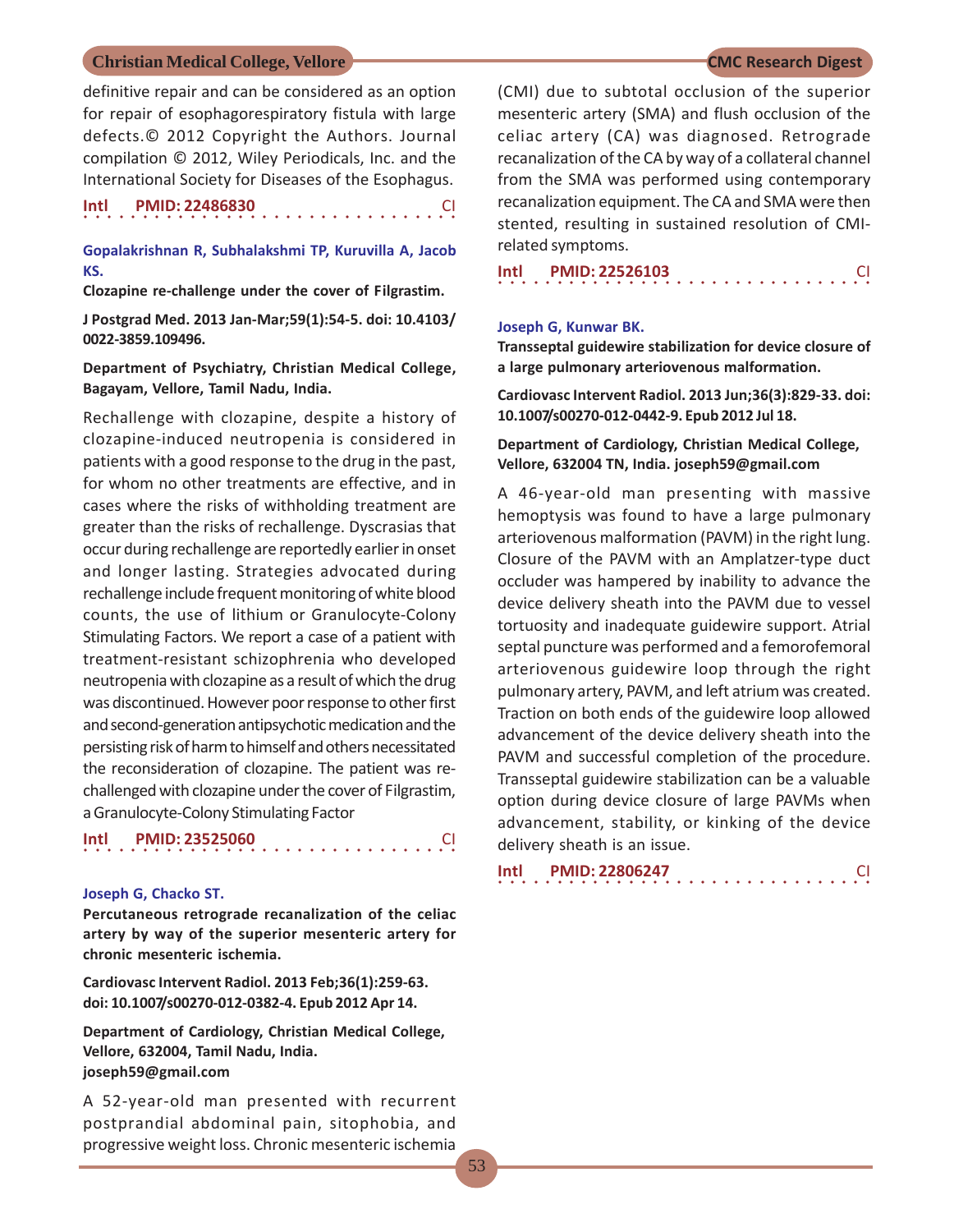### **Joseph G, Stephen E, Chacko S, Sen I, Joseph E.**

**Transseptal ascending aortic access and snare-assisted pull down of the delivery system to facilitate stent-graft passage in the aortic arch during TEVAR.**

**J Endovasc Ther. 2013 Apr;20(2):223-30. doi: 10.1583/ 1545-1550-20.2.223.**

**rtment of Cardiology, Christian Medical College, Vellore, India. joseph59@gmail.com Comment in J Endovasc Ther. 2013 Apr;20(2):231-2.**

**PURPOSE:** To report the initial use of a transseptal snareassisted pull-down technique to facilitate stent-graft passage in the aortic arch.

**CASE REPORT:** A 27-year-old man with Takayasu arteritis presented with large aneurysms in the aortic arch and descending aorta. During thoracic endovascular aortic repair (TEVAR), stent-graft passage through the aortic arch was impossible due to recurrent upward prolapse of the delivery system in the arch aneurysm. The problem was resolved in two steps. First, antegrade ascending aortic access was obtained through a transseptal sheath. The sheath was stabilized by an indwelling transseptal guidewire held taut by a snare in the descending aorta. Next, simultaneously pushing inward on the stent-graft system from the groin and pulling down on the stiff delivery guidewire using another snare introduced through the transseptal sheath moved the wire/ delivery system as a unit through the arch. Both aneurysms were successfully excluded; flow into the aortic arch branches was preserved using chimney grafts.

**CONCLUSION:** Use of antegrade ascending aortic access through a stabilized transseptal sheath and snare-assisted pull down of the delivery system to facilitate retrograde stent-graft passage in the aortic arch made it possible to complete the TEVAR procedure in difficult arch anatomy.

○○○○○○○○○○○○○○○○ ○○○○○○○○○○○○○○○○ **Intl PMID: 23581768** CI

### **Joseph G.**

**L49. Percutaneous interventions in Takayasu arteritis.**

○○○○○○○○○○○○○○○○ ○○○○○○○○○○○○○○○○

**Presse Med. 2013 Apr;42(4 Pt 2):635-7. doi: 10.1016/ j.lpm.2013.01.045. Epub 2013 Feb 28.**

**Christian Medical College, Vellore, India. joseph59@gmail.com**

**Intl PMID: 23453998** CI

**Kamath MS, R R, Bhave P, K M, T K A, George K.**

**Effectiveness of GnRH antagonist in intrauterine insemination cycles.**

**Eur J Obstet Gynecol Reprod Biol. 2013 Feb;166(2):168- 72. doi: 10.1016/j.ejogrb.2012.09.023. Epub 2012 Oct 18.**

**Reproductive Medicine Unit, Christian Medical College Hospital, Vellore 632004, Tamil Nadu, India.**

**OBJECTIVE:** To evaluate the effectiveness of GnRH antagonists in women undergoing controlled ovarian stimulation and intrauterine insemination cycles (COS/ IUI).

**STUDY DESIGN:** Randomized controlled trial. Recruited women were randomized into two groups: GnRH antagonist and control group. The primary outcomes were incidence of premature LH surge and clinical pregnancy rates.

**RESULTS:** One hundred and forty-one consecutive women were included in the study, with 70 in the antagonist group and 71 in the control arm. The baseline clinical characteristics were similar in both groups. The incidence of premature LH surge and premature luteinization was lower in the antagonist group as compared to the control group (5% vs. 10.3%,  $P=0.45$  and 5% vs. 13.8,  $P=0.31$ ) but not statistically significant. The clinical pregnancy rates were lower in the antagonist group (2.8% vs. 10%, P=0.12), which was also not statistically significant.

**CONCLUSION:** The addition of GnRH antagonist during controlled ovarian stimulation and intrauterine insemination cycles does not lead to improvement in clinical pregnancy rates.Copyright © 2012 Elsevier Ireland Ltd. All rights reserved.

| Intl |  |  | <b>PMID: 23083636</b> |  |  |  |  |  |  |  |  |  |  |  |  |  |
|------|--|--|-----------------------|--|--|--|--|--|--|--|--|--|--|--|--|--|
|      |  |  |                       |  |  |  |  |  |  |  |  |  |  |  |  |  |

### **Krishnamoorthy VP, Inja DB, Roy AC.**

**Knee extensor loss and proximal tibial soft tissue defect managed successfully with simultaneous medial gastrocnemius flap, saphenous fasciocutaneous flap and medial hemisoleus flap: a case report.**

**J Med Case Rep. 2013 Mar 18;7(1):76. doi: 10.1186/1752- 1947-7-76.**

**Department of Orthopaedics-Unit II, Christian Medical College, Vellore, Tamil Nadu, 632004, India. drvigneshprasad@gmail.com.**

**INTRODUCTION:** Open fractures of the proximal tibia often pose serious challenges to the treating orthopedic surgeon. Management of these complex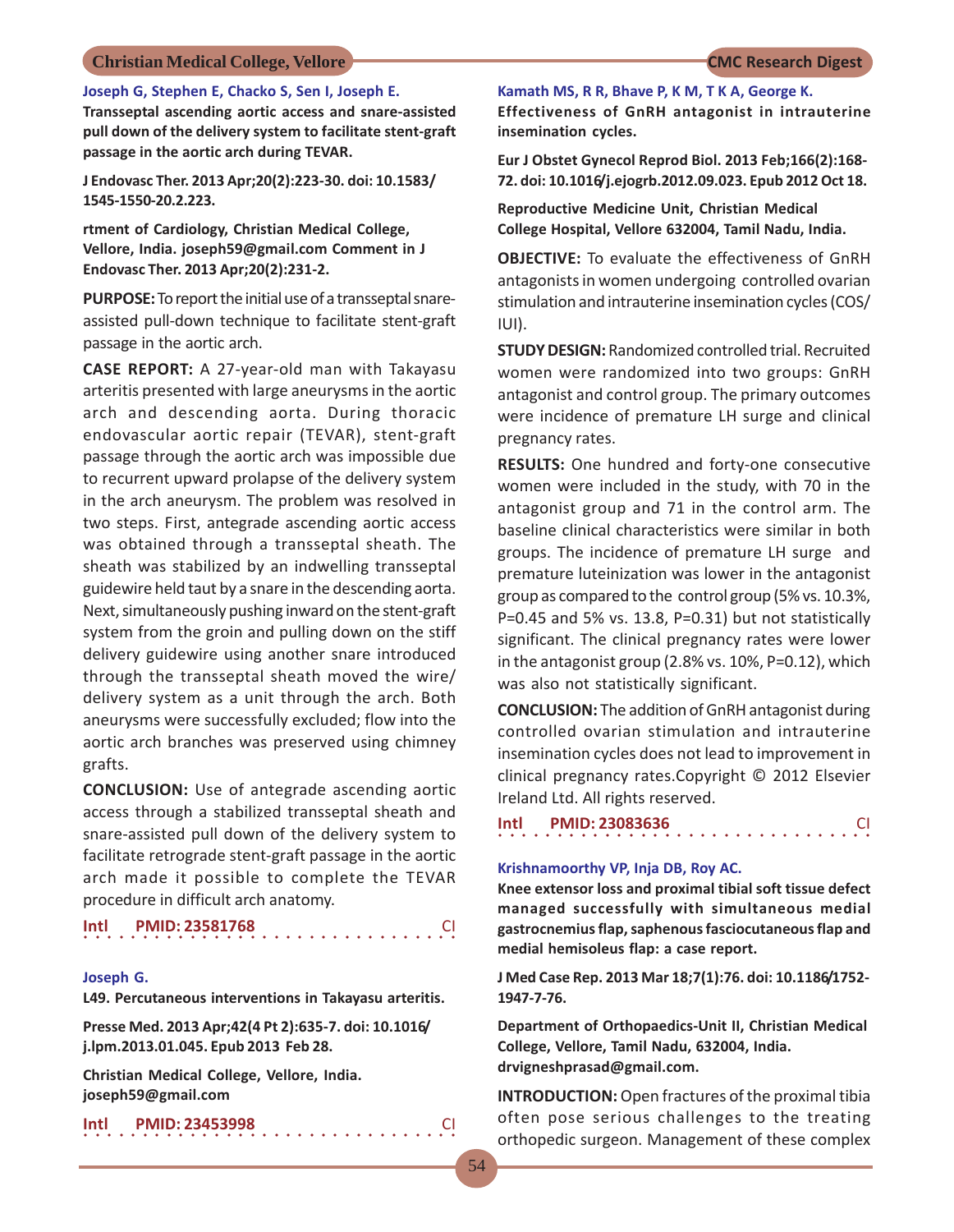injuries becomes difficult if they are associated with damage to the extensor mechanism and an exposed knee joint. The scenario becomes more difficult to manage when the soft tissue defect extends to the middle third of the leg. We report a case where we used an extended medial gastrocnemius flap in combination with a saphenous artery fasciocutaneous flap and a medial hemisoleus flap for treatment of an infected proximal tibia fracture with loss of the extensor mechanism and soft tissue defect. To the best of our knowledge, combined use of these three flaps for the management of such injuries has not been reported elsewhere to date.

**CASE PRESENTATION:** A 28-year-old Indian man presented to our Out-patient Department with complaints of pain and pus discharge from his left proximal leg for four weeks. He had sustained an open fracture of his left proximal tibia in a road traffic accident five weeks ago and had been operated on elsewhere. He had a stiff, painful knee with an infected wound of 4×4cm over the proximal third of his leg exposing infected, necrotic patellar tendon. He was successfully managed with debridement and simultaneously elevated flaps as described.

**CONCLUSIONS:** This procedure avoids the donor site morbidity associated with free flaps harvested from sites distant from the site of injury, and also does not need the expertise of microvascular reconstruction. To the best of our knowledge, this is also the first report of the combined use of three local flaps for knee extensor reconstruction and soft tissue coverage around the knee.

○○○○○○○○○○○○○○○○ ○○○○○○○○○○○○○○○○ **Intl PMCID: PMC3607930PMID: 23506268** 

### **Madhuri V, Dutt V, Gahukamble AD, Tharyan P.**

**Conservative interventions for treating diaphyseal fractures of the forearm bones in children.**

**Cochrane Database Syst Rev. 2013 Apr 30;4:CD008775. doi: 10.1002/14651858.CD008775.pub2.**

**Department of Paediatric Orthopaedics, Christian Medical College, Vellore, India. madhuriwalter@cmcvellore.ac.in.**

**BACKGROUND:** Diaphyseal forearm fractures in children are common injuries, the vast majority of which are treated conservatively. There is a need to assess the role of modifiable factors such as techniques of reduction and casting in order to optimise functional recovery.

**OBJECTIVES:** To assess the effects of different conservative interventions for diaphyseal forearm fractures in children, including adolescents.

**SEARCH METHODS:** We searched the Cochrane Bone, Joint and Muscle Trauma Group Specialised Register (to November 2012), the Cochrane Central Register of Controlled Trials (The Cochrane Library, 2012 Issue 11), MEDLINE (1950 to November 2012), EMBASE (1980 to November 2012), CINAHL (1982 to November 2012), trial registries (to November 2012), conference proceedings and reference lists of articles.

**ELECTION CRITERIA:** Randomised or quasi-randomised trials comparing conservative interventions for diaphyseal forearm fractures in children were eligible for inclusion.

**DATA COLLECTION AND ANALYSIS:** Two review authors independently examined search results to identify eligible trials.

**MAIN RESULTS:** After screening 493 citations, 17 potentially eligible studies were identified. Of these 13 studies were excluded, two studies, both reported incompletely in conference abstracts only, await assessment and two are ongoing trials whose recruitment status is unknown.

**AUTHORS' CONCLUSIONS:** This review found no usable evidence from randomised trials to make recommendations concerning different conservative interventions for the treatment of diaphyseal fractures of the forearm bones in children. Publication in full of trials that have already been performed on this topic would be a useful start to changing this unsatisfactory situation.

|  |  |  | Intl PMID: 23633359 |  |  |  |  |  |  |  |  |  |  |  |  |  |
|--|--|--|---------------------|--|--|--|--|--|--|--|--|--|--|--|--|--|
|  |  |  |                     |  |  |  |  |  |  |  |  |  |  |  |  |  |

### **Mathews V, George B, Viswabandya A, Abraham A, Ahmed R, Ganapule A, Sindhuvi E, Lakshmi KM, Srivastava A.**

**Improved clinical outcomes of high risk Thalassemia major patients undergoing a HLA matched related allogeneic stem cell transplant with a treosulfan based conditioning regimen and peripheral blood stem cell grafts.**

**PLoS One. 2013 Apr 26;8(4):e61637. doi: 10.1371/ journal.pone.0061637. Print 2013.**

### **Department of Haematology, Christian Medical College, Vellore, India. vikram@cmcvellore.ac.in**

Improving clinical outcomes among high risk Class III  $\beta$  thalassemia major patients (Class IIIHR) receiving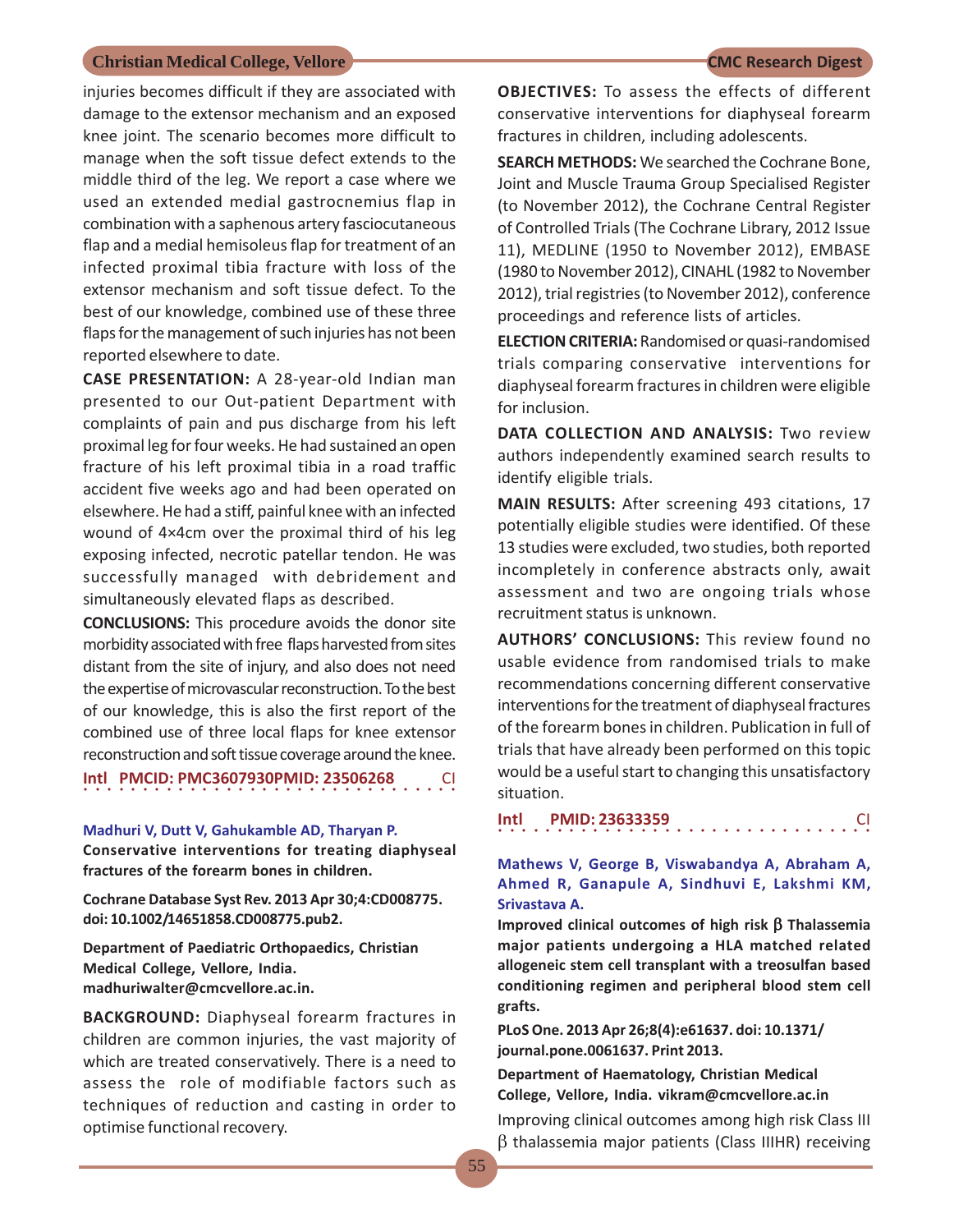an allogeneic SCT remains a challenge. From October, 2009 a treosulfan based regimen (TreoFluT) was used for all consecutive Class III patients ( $n = 50$ ). The clinical outcomes were compared with the historical conventional busulfan (BuCy) based regimen (n = 139). Use of TreoFluT was associated with a significantly reduced incidence of sinusoidal obstruction syndrome (SOS) among Class IIIHR cases (78% to 30%; P = 0.000) and early TRM (46% to 13%;  $p = 0.005$ ). There was also a trend towards better engraftment in the Class IIIHR subset ( $P = 0.055$ ). However, the use of bone marrow (BM) as source of stem cells along with the TreoFluT regimen was associated with 50% early mixed chimerism which reduced to 8.5% with the use of a peripheral blood stem cell graft (PBSC). Use of a PBSC graft was not associated with a significant increase in the incidence of acute or chronic graft versus host disease (GVHD). The overall and event free survival was significantly better among the Class IIIHR subset with the use of TreoFluT Vs. BuCy ( $86.6 \pm 7.3$  Vs. 39.4  $\pm$  6.8%; P = 0.002 and 77.8  $\pm$  8.8 Vs. 32.4  $\pm$  6.5%; P = 0.003 respectively). A TreoFluT conditioning regimen with a PBSC graft can significantly improve clinical outcomes of Class IIIHR patients.

## **Intl PMCID: PMC3637210PMID: 23637873 CI**

**Rajamanickam M, Michael R, Sampath V, John JA, Viswabandya A, Srivastava A.**

**Should ice be used in the treatment of acute haemarthrosis in haemophilia?**

**Haemophilia. 2013 Jul;19(4):e267-8. doi: 10.1111/ hae.12163. Epub 2013 Apr 16.**

**Department of Physical Medicine and Rehabilitation, Christian Medical College, Vellore, India.**

○○○○○○○○○ **Intl PMID: 23586974** 

**Rajkumar AP, Poonkuzhali B, Kuruvilla A, Jacob M, Jacob KS.**

**Clinical predictors of serum clozapine levels in patients with treatment-resistant schizophrenia.**

**Int Clin Psychopharmacol. 2013 Jan;28(1):50-6. doi: 10.1097/YIC.0b013e32835ac9da.**

**Department of Psychiatry, Christian Medical College, Vellore, India.**

Fixed oral doses of clozapine produce up to 45-fold interindividual variability among its serum levels in patients with treatment-resistant schizophrenia.

Although the relationship between serum clozapine level and its therapeutic response is uncertain, the presence of a therapeutic window and level-dependent adverse effects require the estimation of serum clozapine levels. As routine therapeutic drug monitoring of clozapine is not feasible in many clinical settings, identification of clinical predictors of serum clozapine levels is desirable. Hence, we aimed to evaluate the clinical variables associated with serum clozapine levels. We assessed the sociodemographic and clinical profiles, cognition, disability and psychopathology of 101 consecutive patients with treatment-resistant schizophrenia on a stable dose of clozapine, using standard assessment schedules. We determined their serum clozapine levels using highperformance liquid chromatography with ultraviolet detection. While employing multivariate robust regression models, oral clozapine dose (P<0.001), caffeine intake (P=0.04) and Valproate comedication (P=0.005) were associated with serum clozapine levels. Serum clozapine levels above 750 ng/ml increased the risk of seizures (odds ratio 5.15; P=0.03). Clinical variables are useful to model a dosing nomogram for serum clozapine levels. The importance of caffeine consumption and Valproate comedication should be considered during clozapine doseadjustments to enhance its therapeutic response and safety profile.

○○○○○○○○○○○○○○○○ ○○○○○○○○○○○○○○○○ **Intl PMID: 23104241** CI

### **Sahni RD, Balaji V, Varghese R, John J, Tansarli GS, Falagas ME.**

**Evaluation of fosfomycin activity against uropathogens in a fosfomycin-naïve population in South India: a prospective study.**

**Future Microbiol. 2013 May;8(5):675-80. doi: 10.2217/ fmb.13.31.**

**Christian Medical College, Vellore, Tamil Nadu, South India, India.**

**AIM:** The aim was to evaluate the in vitro activity of fosfomycin against common uropathogens in a fosfomycin-naive population in India.

**METHODS:** The authors prospectively collected and tested all consecutive isolates of Escherichia coli and Enterococcus spp. from urine samples between December 2009 and April 2010.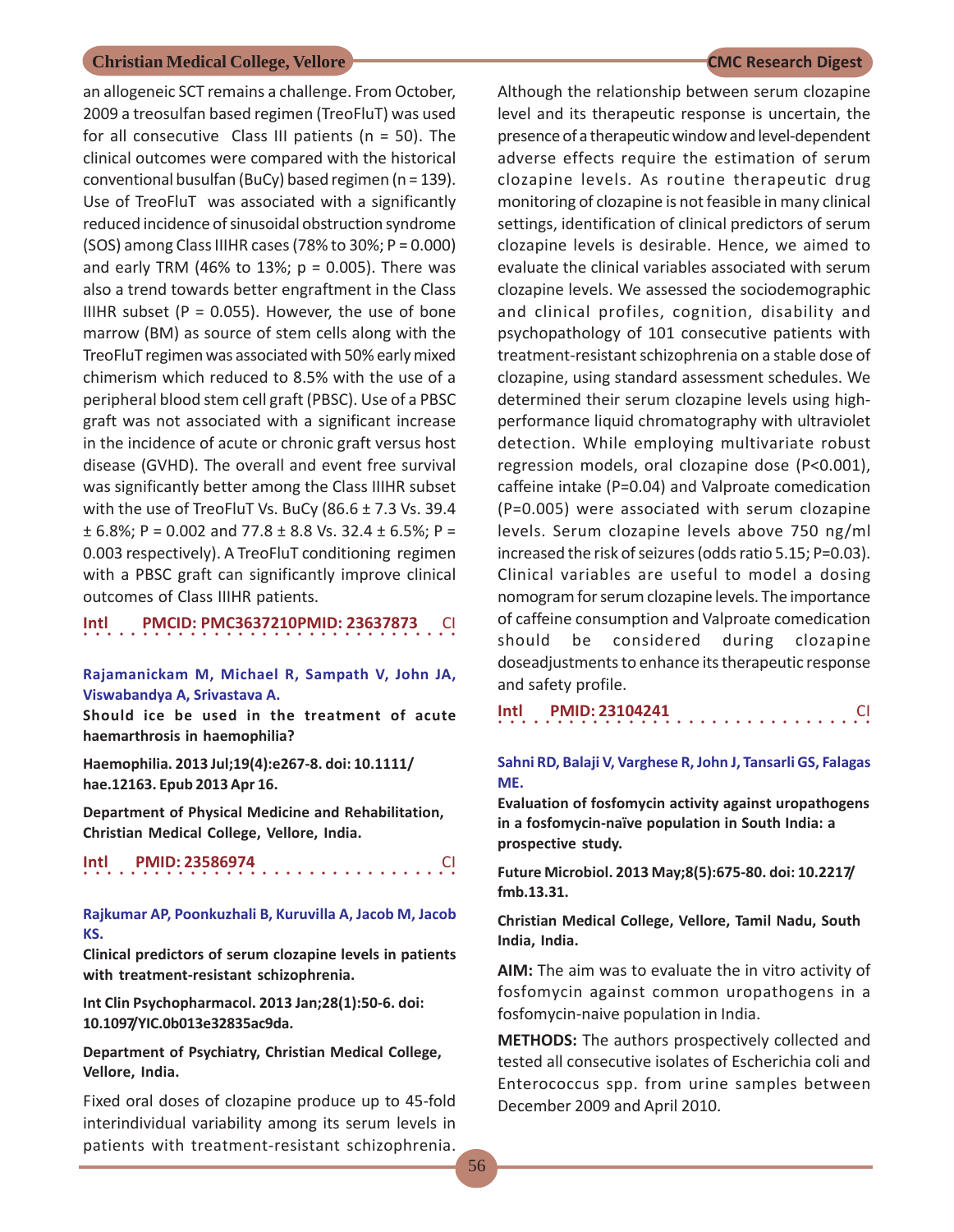**RESULTS:** A total of 3141 isolates were included in the study, 2416 E. coli and 725 Enterococcus spp. Fosfomycin was the most active antibiotic against both pathogens with an overall susceptibility of 83 and 99% for E. coli and Enterococcus spp, respectively. Among E. coli, 47.6% of the isolates were extended-spectrum â-lactamase producing, of which 81% were susceptible to fosfomycin, while 51.5% were multidrug resistant, with 75.7% of this portion being susceptible to fosfomycin.

**CONCLUSION:** Fosfomycin exhibits good in vitro activity against both the uropathogens tested. Therefore, it might be considered as a treatment option for urinary tract infections in India; however, clinical trials should first reinforce the in vitro findings.

## ○○○○○○○○○○○○○○○○ ○○○○○○○○○○○○○○○○ **Intl PMID: 23642120** CI

### **Selvan B, Paul MJ, Seshadri MS, Thomas N, Paul T, Abraham D, Oommen R, Shandhly N, John S, Rajaratnam S, Therese MM, Nair A, Kumar Samuel P.**

**High index of clinical suspicion with optimal surgical techniques and adjuvant radiotherapy is critical to reduce locoregional disease progression in parathyroid carcinoma.**

**Am J Clin Oncol. 2013 Feb;36(1):64-9. doi: 10.1097/ COC.0b013e31823a4924.**

### **Department of Endocrine Surgery, Christian Medical College, Vellore, India. drckben@gmail.com**

**AIMS:** We have analyzed the risk factors and the impact of external beam radiotherapy (EBRT) in reducing the locoregional recurrence of parathyroid carcinoma (PTC).

**METHODS:** Various parameters such as clinical presentation, intraoperative findings, surgical methods, and usage of parafibromin were analyzed. Selected endpoints were locoregional progression-free survival and overall survival.

**RESULTS:** Three patients had local recurrence. Two of them received EBRT after the first recurrence but continued to have local recurrence. One patient was lost to follow-up. Six patients with EBRT remain asymptomatic with a locoregional progression-free survival and overall survival of 42 months. The presence of a palpable nodule in the neck, serum calcium >14 mg/dL, and intraoperative substrap adhesion (OR=9.3, 95% confidence interval, 1.76-56.1; P<0.05) should raise suspicion. Four of 5 patients

showed a predominantly negative staining with parafibromin.

**CONCLUSIONS:** PTC should be suspected in the preoperative and intraoperative period. EBRT may reduce local recurrence by 65%. Parafibromin staining with no more than 0 to 1+ intensity in 80% to 100% of cells can predict carcinoma with specificity up to 100%.

○○○○○○○○○○○○○○○○ ○○○○○○○○○○○○○○○○ **Intl PMID: 22270105** CI

### **Turel MK, Moorthy RK, Sam GA, Samuel P, Murthy M, Babu KS, Rajshekhar V.**

**Effect of pretreatment with a tyrosine kinase inhibitor (PP1) on brain oedema and neurological function in an automated cortical cryoinjury model in mice.**

**J Clin Neurosci. 2013 Apr;20(4):593-6. doi: 10.1016/ j.jocn.2012.06.009. Epub 2013 Feb 26.**

### **Department of Neurological Sciences, Christian Medical College, Vellore 632 004, India.**

Cerebral oedema is a significant cause of morbidity in neurosurgical practice. To our knowledge, there is no ideal drug for prevention or treatment of brain oedema. Based on the current understanding of the pathogenesis of brain oedema, tyrosine kinase inhibitors could have a role in reducing brain oedema but preclinical studies are needed to assess their effectiveness. We evaluated the role of pretreatment with 4-amino-5-(4-methylphenyl)-7-(tbutyl) pyrazolo (3,4-d)pyrimidine (PP1), an Src tyrosine kinase inhibitor, in reducing cerebral oedema and preserving neurological function measured 24hours after an automated cortical cryoinjury in mice. Sixteen adult male Swiss albino mice were subjected to an automated cortical cryoinjury using a dry ice-acetone mixture. The experimental group (n=8) received an intraperitoneal injection of PP1 dissolved in dimethyl sulfoxide (DMSO) at a dose of 1.5mg/kg body weight 45minutes prior to the injury. The control group (n=8) received an intraperitoneal injection of DMSO alone. A further eight mice underwent sham injury. The animals were evaluated using the neurological severity score (NSS) at 24hours post-injury, after which the animals were sacrificed and their brains removed, weighed, dehydrated for 48hours and weighed again. The percentage of brain water content was calculated as: {[(wet weight - dry weight)/ wet weight] × 100}. The mean (standard deviation, SD) NSS was 11.7 (1.8) in the experimental group and 10.5 (1.3) in the control group (p=0.15). The mean (SD)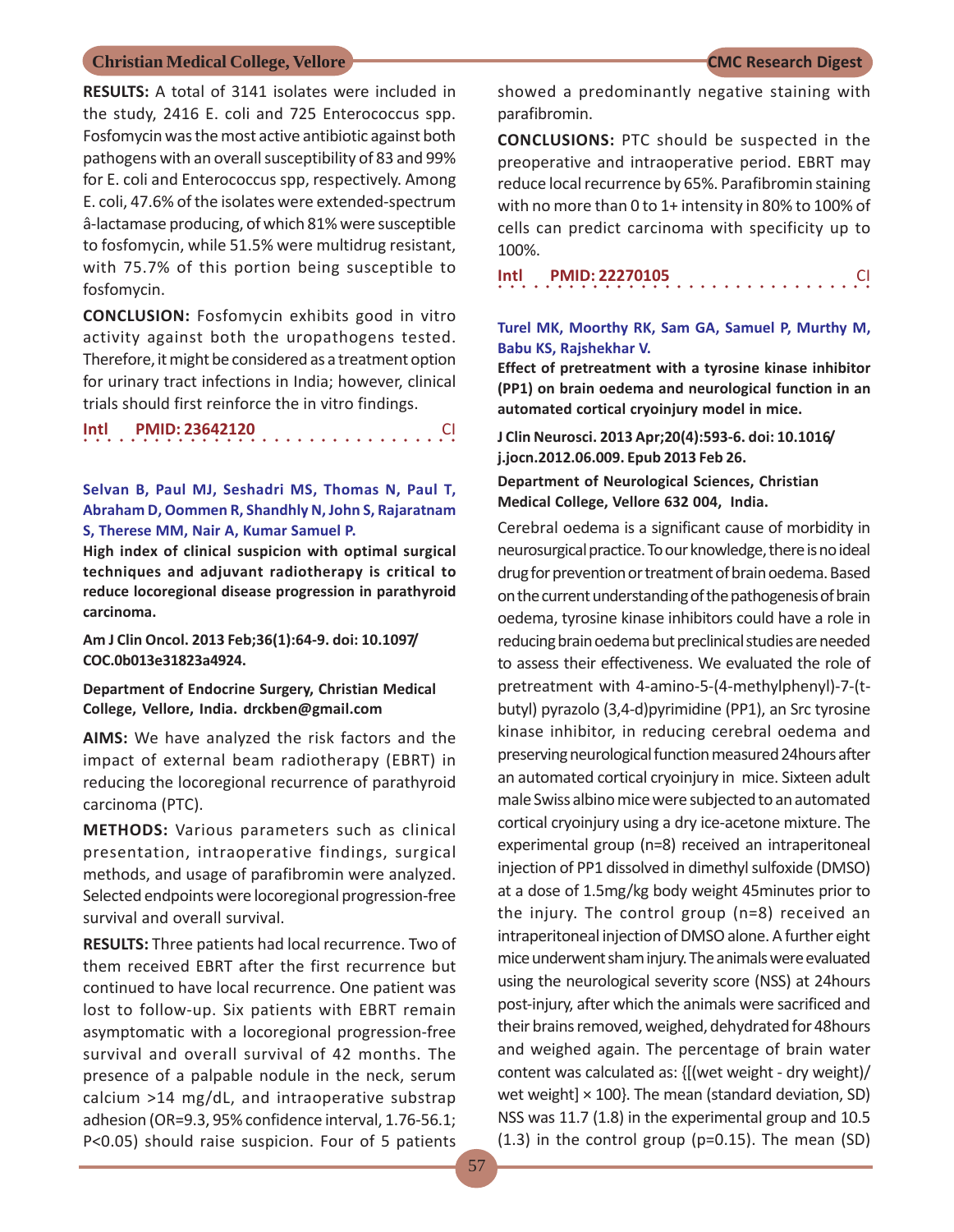percentage water content of the brain was 78.6% (1.3%) in the experimental group and 77.2% (1.1%) in the control group (p=0.03). The percentage water content in the experimental and control groups were both significantly higher than in the sham injury group. The immediate pre-injury administration of PP1 neither reduced cerebral oedema (water content %) nor preserved neurological function (NSS) when compared to a control group in this model of cortical cryoinjury. Copyright © 2012 Elsevier Ltd. All rights reserved.

| Intl | <b>PMID: 23485404</b> |  |
|------|-----------------------|--|
|      |                       |  |

**Velayutham PK, Adhikary SD, Babu SK, Vedantam R, Korula G, Ramachandran A.**

**Oxidative stress-associated hypertension in surgically induced brain injury patients: effects of b-blocker and angiotensin-converting enzyme inhibitor.**

**J Surg Res. 2013 Jan;179(1):125-31. doi: 10.1016/ j.jss.2012.09.005. Epub 2012 Sep 21.**

**Department of Neurological Sciences, Christian Medical College, Vellore, Tamil Nadu, India.**

**BACKGROUND:** Postoperative hypertension is a common problem in patients undergoing surgical procedures, and the modification of this response could result in improved surgical outcome. Although it is recognized that the incidence of postoperative hypertension is higher in neurosurgical procedures, mechanisms behind this are not well understood. Oxidative stress is an important component of brain injury, and free radicals can influence blood pressure by a number of mechanisms. This study examined the effect of pretreatment with antihypertensive agents on postoperative hypertension in patients undergoing neurosurgery for supratentorial brain tumors and the role of oxidative stress in the process.

**METHODS:** Forty-nine consecutive patients who underwent surgery for supratentorial brain tumors were divided in to three groups (control, Tab. Glucose; atenolol; and lisinopril groups). Blood was drawn at three time points (1 d before the surgery, at the time of dura opening, and at the time of extubation). Hemodynamic parameters in all three groups and levels of malondialdehyde, protein carbonyl content, nitrate, and  $\alpha$ -tocopherol in serum at various time points were analyzed.

**RESULTS:** The results showed that perioperative hemodynamic changes were highly associated with oxidative stress parameters in all the three groups. It

was seen that atenolol and lisinopril significantly decreased levels of malondialdehyde, protein carbonyl content, and nitrate in the intraoperative period (P < 0.05), an effect which continued postoperatively.

**CONCLUSIONS:** The results demonstrate that pretreatment with â-receptor blocker (atenolol) or angiotensin-converting enzyme inhibitor (lisinopril) reduces postoperative hypertension in patients undergoing neurosurgery, and inhibition of oxidative stress may be a potential mechanism for this effect.Copyright © 2013 Elsevier Inc. All rights reserved.

○○○○○○○○○○○○○○○○ ○○○○○○○○○○○○○○○○ **Intl PMID: 23020955** CI

### **Agarwala MK, George R, Mathews V, Balasubramanian P, Thomas M, Nair S.**

**Role of imatinib in the treatment of pediatric onset indolent systemic mastocytosis: a case report.**

**J Dermatolog Treat. 2013 May 30. [Epub ahead of print]**

**Department of Dermatology, Christian Medical College and Hospital, Vellore, Tamil Nadu, India.**

**Background:** Mastocytosis is a sporadic disease characterized by an abnormal accumulation of mast cells (MCs) in single or multiple organs. It has a heterogeneous clinical picture which is a reflection of underlying tissue MC burden, mediators released and the organs involved. Here, the authors report significant symptomatic, cutaneous and systemic response to imatinib in a case of childhood onset indolent D816V KIT unmutated systemic mastocytosis (SM).

**Case report:** A 19-year-old female presented with a history of itchy skin lesions over the face, trunk and extremities since 6 months of age associated with recurrent bouts of angioedema. The skin and bone marrow examination were consistent with mastocytosis. No pathogenic mutations were detected in exons 8 and 17. In view of the severity of cutaneous symptoms and evidence of bone marrow involvement, she was treated with imatinib which resulted in marked improvement.

**Conclusion:** Imatinib has a therapeutic role in the presence of an imatinib-sensitive KIT mutation or in KIT816-unmutated patients with aggressive SM. Its role in the treatment of indolent and cutaneous mastocytosis is less well established. However, the authors have demonstrated the usefulness of imatinib in the treatment of c-KIT-negative indolent SM with extensive cutaneous involvement.

| Intl |  | <b>PMID: 23659595</b> |  |  |  |  |  |  |  |  |  |  |  |  |  |
|------|--|-----------------------|--|--|--|--|--|--|--|--|--|--|--|--|--|
|      |  |                       |  |  |  |  |  |  |  |  |  |  |  |  |  |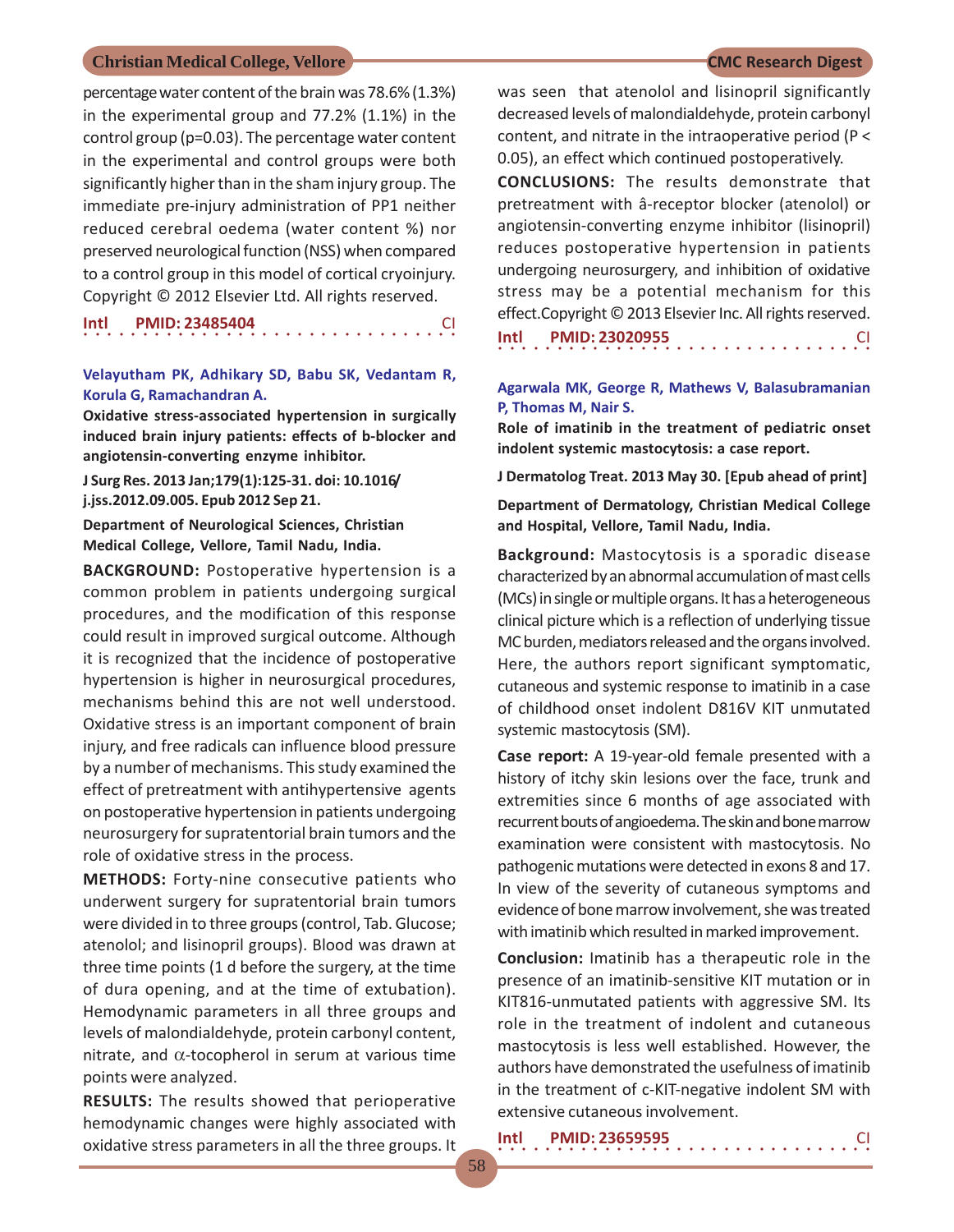### **Adams JS, Raju R, Solomon V, Samuel P, Dutta AK, Rose JS, Tharyan P.**

**Increasing compliance with protective eyewear to reduce ocular injuries in stone-quarry workers in Tamil Nadu, India: a pragmatic, cluster randomised trial of a single education session versus an enhanced education package delivered over six months.**

**Injury. 2013 Jan;44(1):118-25. doi: 10.1016/ j.injury.2011.10.001. Epub 2011 Nov 8.**

**Department of Ophthalmology, Christian Medical College, Vellore 632002, Tamil Nadu, India. jamesadams@gmail.com**

**OBJECTIVE:** To evaluate the efficacy of standard education versus enhanced education in increasing compliance with protective eyewear to prevent ocular injuries in stone-quarry workers.

**DESIGN:** Pragmatic, allocation concealed, participant and outcome assessor blinded, cluster randomised trial.

**SETTING:** Six stone-quarries around Vellore, Tamil Nadu, South India.

**PARTICIPANTS:** 204 consenting adult stone quarry workers.

**INTERVENTIONS:** Protective eyewear plus enhanced education (one education session, plus 11 sessions of group education, individual discussions, and educational plays over six months) versus protective eyewear plus standard education (one education session and 5 follow up visits).

**OUTCOMES:** The primary outcomes were observerrated compliance with protective eyewear and reduction in incidence of ocular injuries (slit-lamp examination by an observer blinded to allocation status) at three and six months. Analysis was by intention to treat.

**RESULTS:** Quarries and participants were similar at enrolment. All quarries; 92/103 (90%) of workers in three quarries given enhanced intervention, and 91/ 101 workers (89%) in three quarries given standard education, completed six months follow up. Compared to standard education, enhanced education significantly increased compliance with protective eyewear by 16% (95% CI 3-28%) at three months (OR 2.1; 95% CI 1.2-3.8); and by 25% (95% CI 11-35%) at six months (OR 2.7; 95% CI 1.5-4.8). Protective eyewear and enhanced education reduced the incidence of eye injuries at three months by 16% (95%

CI 7-24%); and standard education by 13% (95% CI 4- 22%), compared to the three months before interventions. The cumulative reduction over baseline in eye injuries at the six months was greater with enhanced education (12% decrease; 95% CI 3-21%) than with standard education (7% decrease; 95% CI 17% decrease to 3% increase). However, this incidence did not differ significantly between intervention arms at three months (OR 0.7% 95% CI 0.3-2.1); and at six months (OR 0.8; 95% CI 0.4-1.5).

**CONCLUSION:** Provision of appropriate protective eyewear reduces the incidence of eye injuries in stonequarry workers. Periodic educational and motivational sessions with individuals and groups facilitates sustained use of protective eyewear.Copyright © 2011 Elsevier Ltd. All rights reserved.

| Intl |  |  |  |  |  |  | <b>PMID: 22075447</b> |  |  |  |  |  |  |  |  |  |
|------|--|--|--|--|--|--|-----------------------|--|--|--|--|--|--|--|--|--|
|      |  |  |  |  |  |  |                       |  |  |  |  |  |  |  |  |  |

### **Chacko AG, Thomas SG, Babu KS, Daniel RT, Chacko G, Prabhu K, Cherian V, Korula G.**

**Awake craniotomy and electrophysiological mapping for eloquent area tumours.**

**Clin Neurol Neurosurg. 2013 Mar;115(3):329-34. doi: 10.1016/j.clineuro.2012.10.022. Epub 2012 Nov 21.**

**Department of Neurological Sciences, Section of Neurosurgery, Christian Medical College, Vellore, Tamil Nadu, India.**

**OBJECTIVE:** An awake craniotomy facilitates radical excision of eloquent area gliomas and ensures neural integrity during the excision. The study describes our experience with 67 consecutive awake craniotomies for the excision of such tumours.

**METHODS:** Sixty-seven patients with gliomas in or adjacent to eloquent areas were included in this study. The patient was awake during the procedure and intraoperative cortical and white matter stimulation was performed to safely maximize the extent of surgical resection.

**RESULTS:** Of the 883 patients who underwent craniotomies for supratentorial intraaxial tumours during the study period, 84 were chosen for an awake craniotomy. Sixty-seven with a histological diagnosis of glioma were included in this study. There were 55 men and 12 women with a median age of 34.6 years. Forty-two (62.6%) patients had positive localization on cortical stimulation. In 6 (8.9%) patients white matter stimulation was positive, five of whom had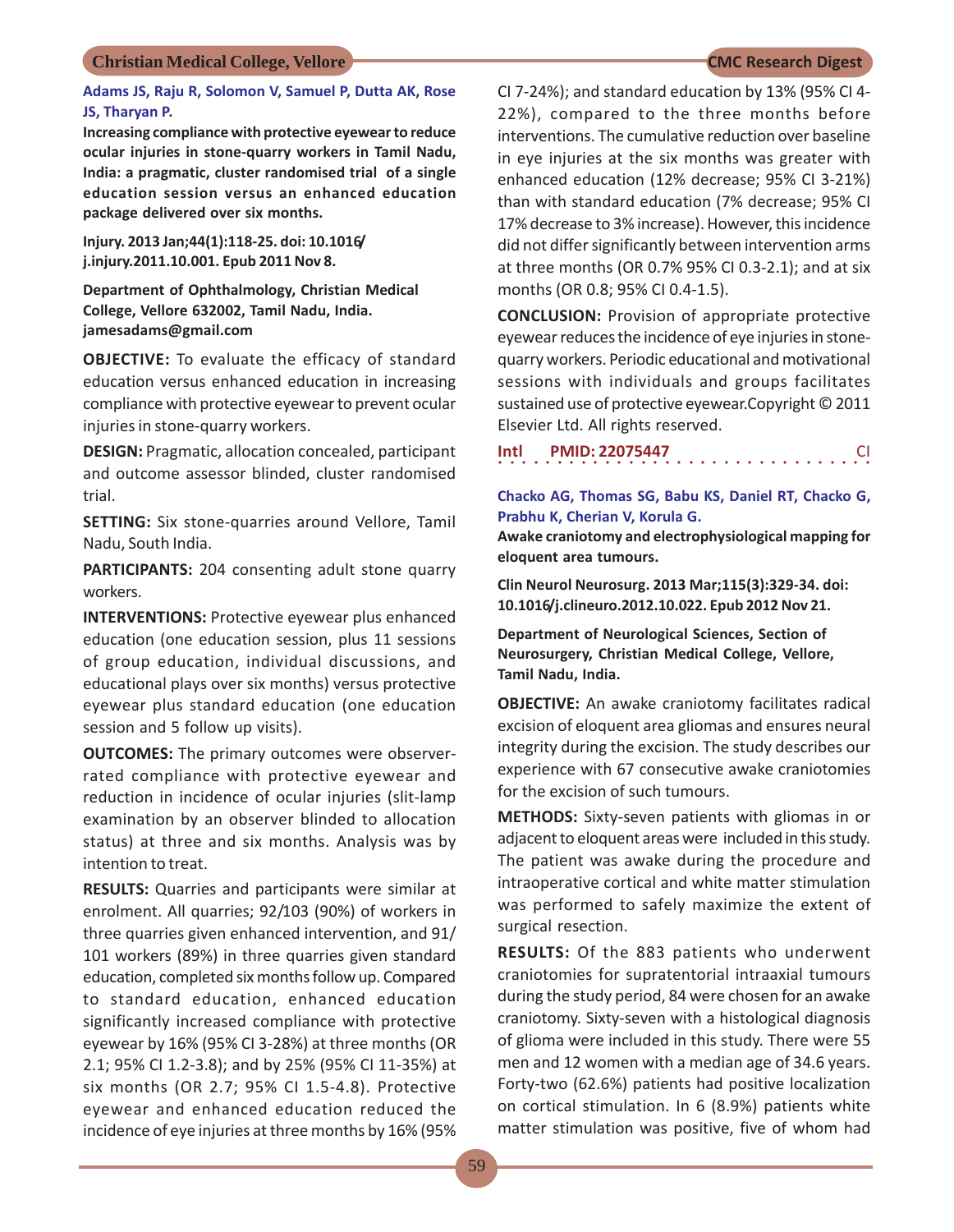responses at the end of a radical excision. In 3 patients who developed a neurological deficit during tumour removal, white matter stimulation was negative and cessation of the surgery did not result in neurological improvement. Sixteen patients (24.6%) had intraoperative neurological deficits at the time of wound closure, 9 (13.4%) of whom had persistent mild neurological deficits at discharge, while the remaining 7 improved to normal. At a mean follow-up of 40.8 months, only 4 (5.9%) of these 9 patients had persistent neurological deficits.

**CONCLUSION:** Awake craniotomy for excision of eloquent area gliomas enable accurate mapping of motor and language areas as well as continuous neurological monitoring during tumour removal. Furthermore, positive responses on white matter stimulation indicate close proximity of eloquent cortex and projection fibres. This should alert the surgeon to the possibility of postoperative deficits to change the surgical strategy. Thus the surgeon can resect tumour safely, with the knowledge that he has not damaged neurological function up to that point in time thus maximizing the tumour resection and minimizing neurological deficits.Copyright © 2012 Elsevier B.V. All rights reserved.

○○○○○○○○○○○○○○○○ ○○○○○○○○○○○○○○○○ **Intl PMID: 23177182** CI

**Goel A, Nair SC, Viswabandya A, Masilamani VP, Rao SV, George A, Regi A, Jose R, Zachariah U, Subramani K, Eapen CE, Chandy G.**

**Preliminary experience with use of recombinant activated factor VII to control postpartum hemorrhage in acute fatty liver of pregnancy and other pregnancyrelated liver disorders.Indian**

**J Gastroenterol. 2013 Jul;32(4):268-71. doi: 10.1007/ s12664-013-0315-4. Epub 2013 Mar 10.**

**Department of Hepatology, Christian Medical College, Vellore, 632 004, India.**

Control of postpartum hemorrhage is difficult in patients with coagulopathy due to acute liver failure. Recombinant activated factor VII (rFVIIa) can help in control of bleed; however, it has short duration of action (2-4 h). The study aimed to report the use of rFVIIa in this setting. We retrospectively analyzed all patients with acute liver failure secondary to pregnancy-related liver disorders who received rFVIIa for control of postpartum hemorrhage (six patients,

all six met diagnostic criteria for acute fatty liver of pregnancy). One dose of rFVIIa achieved adequate control of bleeding in five patients, while one patient needed a second dose. rFVIIa administration corrected coagulopathy and significantly reduced requirement of packed red cells and other blood products. No patient had thrombotic complications. In conclusion, rFVIIa was a useful adjunct to standard management in postpartum hemorrhage secondary to acute liver failure of pregnancy-related liver disorders.

|  |  |  |  |  |  |  | Nat PMID: 23475547 |  |  |  |  |  |  |  |  |  |
|--|--|--|--|--|--|--|--------------------|--|--|--|--|--|--|--|--|--|
|  |  |  |  |  |  |  |                    |  |  |  |  |  |  |  |  |  |

### **Thomas N, Chinta AJ, Sridhar S, Kumar M, Kuruvilla KA, Jana AK.**

**Perinatal outcome of infants born to diabetic mothers in a developing country—comparison of insulin and oral hypoglycemic agents.**

**Indian Pediatr. 2013 Mar;50(3):289-93. Epub 2012 Oct 5.**

**Department of Neonatology, Christian Medical College, Vellore 632 004, Tamil Nadu, India. niranjan@cmcvellore.ac.in**

**OBJECTIVE:** To study the perinatal outcomes of infants born to mothers with gestational diabetes treated with insulin or oral hypoglycemic agents in a developing country.

**DESIGN:** Prospective observational cohort study.

**SETTING:** Tertiary-care perinatal center in southern India.

**PARTICIPANTS:** Babies born to mothers with gestational diabetes.

**METHODS:** Maternal details were obtained and physical examination was performed on the neonates. Babies were given hourly feeds soon after birth and blood glucoses checked at 1, 3, 5, 9 and 12 hours of life; hematocrit and calcium levels were also measured. Perinatal outcomes were compared between mothers who required insulin or an oral hypoglycemic agent for treatment of diabetes.

**RESULTS:** Of the 10,394 mothers who delivered during the study period, 574 (5.5%) were diagnosed to have gestational diabetes. 137 were treated with insulin and 141 with oral hypoglycemic agents. 44 (15.8%) babies were born preterm, 97 (35%) were large for gestational age, 13 (4.7%) were small for gestational age and 9 (3.2%) were macrosomic. Hypoglycemia was seen in 26 (9.3%) babies, congenital anomalies in 15 (5.4%) and birth injuries in 7 (2.5%). There was no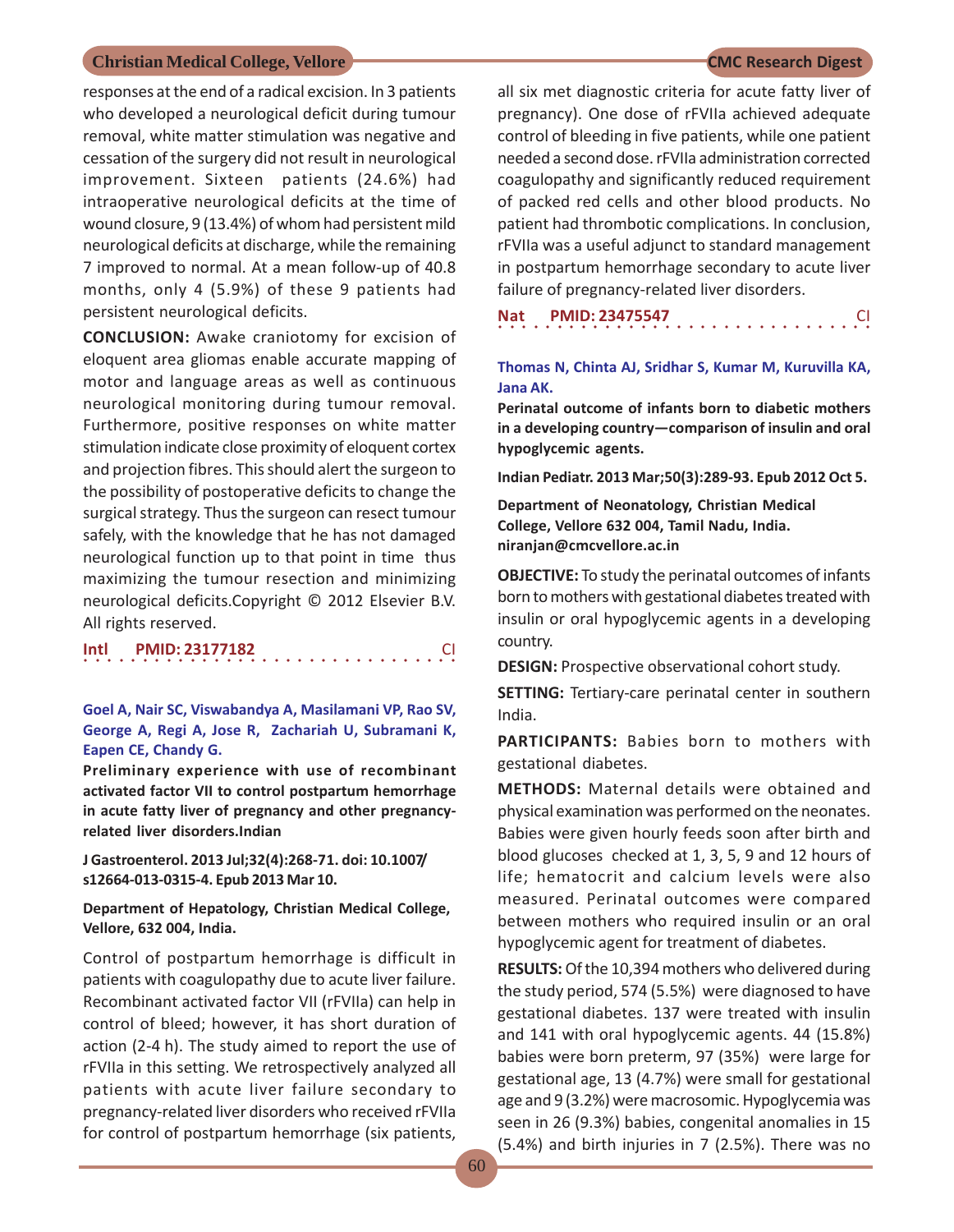difference between the two groups in any of the outcomes except for hyperbilirubinemia, which was more in the insulin group (13.7% vs 6.5%, P=0.04).

**CONCLUSIONS:** There was no difference in the perinatal outcome whether the mother received insulin or an oral hypoglycemic agent for treatment of gestational diabetes other than the increased incidence of hyperbilirubinemia in the insulin group.

○○○○○○○○○○○○○○○○ ○○○○○○○○○○○○○○○○ **Nat PMID: 23255686** CI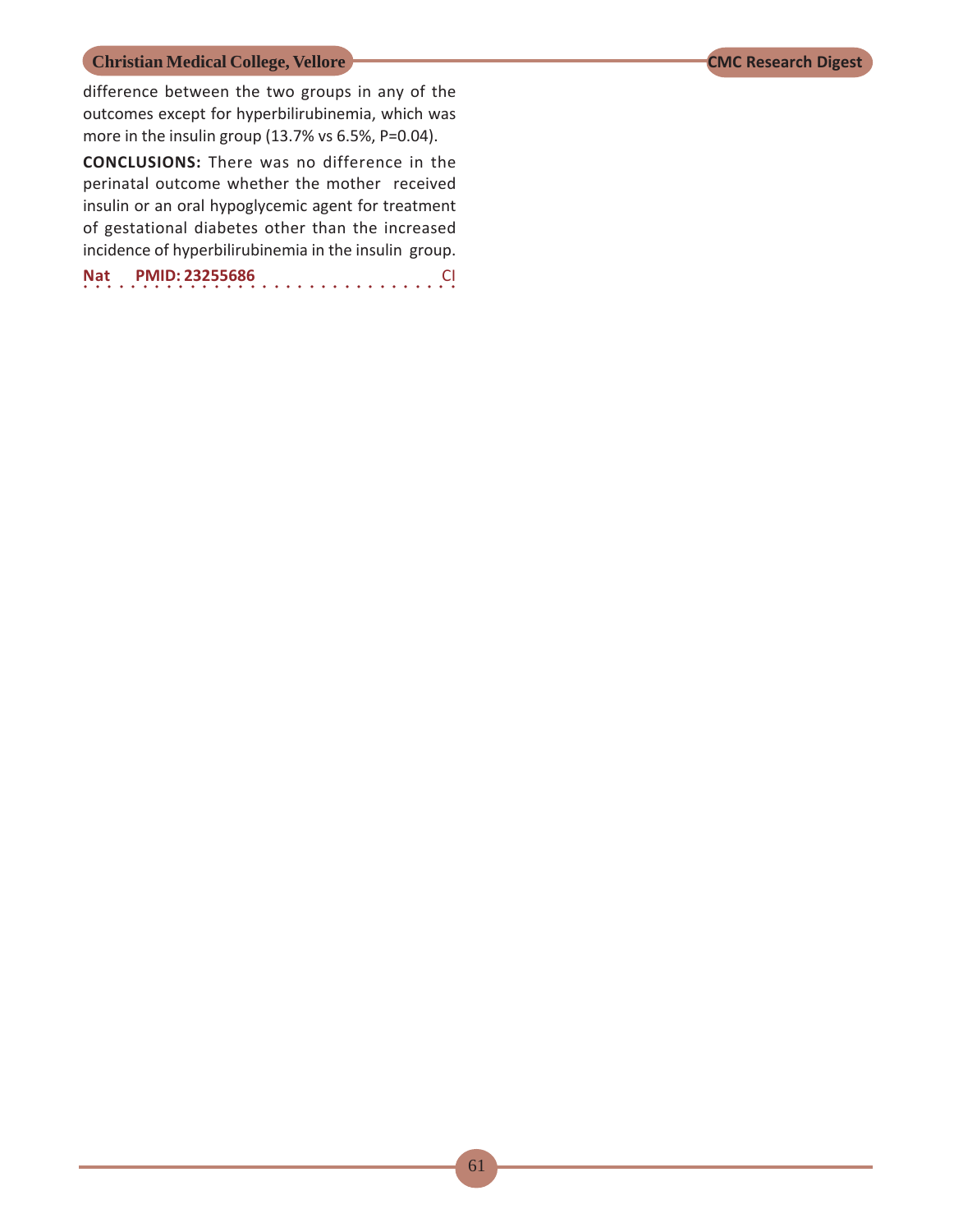### **Danda D.**

**A secosteroid and not just a food for thought.**

**Int J Rheum Dis. 2013 Apr;16(2):111-3. doi: 10.1111/ 1756-185X.12142.**

**Clinical Immunology & Rheumatology, Christian Medical College & Hospital, Vellore, India.**

○○○○○○○○○○○○○○○○ ○○○○○○○○○○○○○○○○ **Intl PMID: 23773631** MISC

### **Hansdak SG, Paulraj R.**

**Are we doing harm by omission? Addressing religiosity of the mentally ill.**

**World Psychiatry. 2013 Feb;12(1):40. doi: 10.1002/ wps.20011.**

**Department of Medicine, Christian Medical College, Vellore, Tamil Nadu, India.**

○○○○○○○○○○○○○○○○ ○○○○○○○○○○○○○○○○ **Intl PMID: 23471798** MISC

**Srivastava A, Brewer AK, Mauser-Bunschoten EP, Key NS, Kitchen S, Llinas A, Ludlam CA, Mahlangu JN, Mulder K, Poon MC, Street A; Treatment Guidelines Working Group on Behalf of The World Federation Of Hemophilia. Guidelines for the management of hemophilia.**

**Haemophilia. 2013 Jan;19(1):e1-47. doi: 10.1111/j.1365- 2516.2012.02909.x. Epub 2012 Jul 6.**

**Department of Hematology, Christian Medical College, Vellore, India. aloks@cmcvellore.ac.in**

### **Comment in Haemophilia. 2013 Jan;19(1):1.**

Hemophilia is a rare disorder that is complex to diagnose and to manage. These evidence-based guidelines offer practical recommendations on the diagnosis and general management of hemophilia, as well as the management of complications including musculoskeletal issues, inhibitors, and transfusiontransmitted infections. By compiling these guidelines, the World Federation of Hemophilia aims to assist healthcare providers seeking to initiate and/or maintain hemophilia care programs, encourage practice harmonization around the world and, where recommendations lack adequate evidence, stimulate appropriate studies. © 2012 Blackwell Publishing Ltd. **Intl PMID: 22776238** MISC

○○○○○○○○○○○○○○○○ ○○○○○○○○○○○○○○○○

**Tharyan P, George AT, Kirubakaran R, Barnabas JP.**

**Reporting of methods was better in the Clinical Trials Registry-India than in Indian journal publications.**

**J Clin Epidemiol. 2013 Jan;66(1):10-22. doi: 10.1016/ j.jclinepi.2011.11.011. Epub 2012 Mar 27.**

**South Asian Cochrane Network & Centre, Prof. BV Moses & Indian Council of Medical Research Centre for Advanced Research & Training in Evidence-Informed Healthcare, Christian Medical College, Vellore 632002, Tamil Nadu, India. prathap@cmcvellore.ac.in**

**OBJECTIVE:** We sought to evaluate if editorial policies and the reporting quality of randomized controlled trials (RCTs) had improved since our 2004-05 survey of 151 RCTs in 65 Indian journals, and to compare reporting quality of protocols in the Clinical Trials Registry-India (CTRI).

**STUDY DESIGN AND SETTING:** An observational study of endorsement of Consolidated Standards for the Reporting of Trials (CONSORT) and International Committee of Medical Journal Editors (ICMJE) requirements in the instructions to authors in Indian journals, and compliance with selected requirements in all RCTs published during 2007-08 vs. our previous survey and between all RCT protocols in the CTRI on August 31, 2010 and published RCTs from both surveys.

**RESULTS:** Journal policies endorsing the CONSORT statement (22/67, 33%) and ICMJE requirements (35/ 67, 52%) remained suboptimal, and only 4 of 13 CONSORT items were reported in more than 50% of the 145 RCTs assessed. Reporting of ethical issues had improved significantly, and that of methods addressing internal validity had not improved. Adequate methods were reported significantly more frequently in 768 protocols in the CTRI, than in the 296 published trials.

**CONCLUSION:** The CTRI template facilitates the reporting of valid methods in registered trial protocols. The suboptimal compliance with CONSORT and ICMJE requirements in RCTs published in Indian journals reduces credibility in the reliability of their results.Copyright © 2013 Elsevier Inc. All rights reserved.

 $\begin{array}{c} \n\text{Intl } \quad \text{PMID: } 22459428 \quad \text{MISC} \n\end{array}$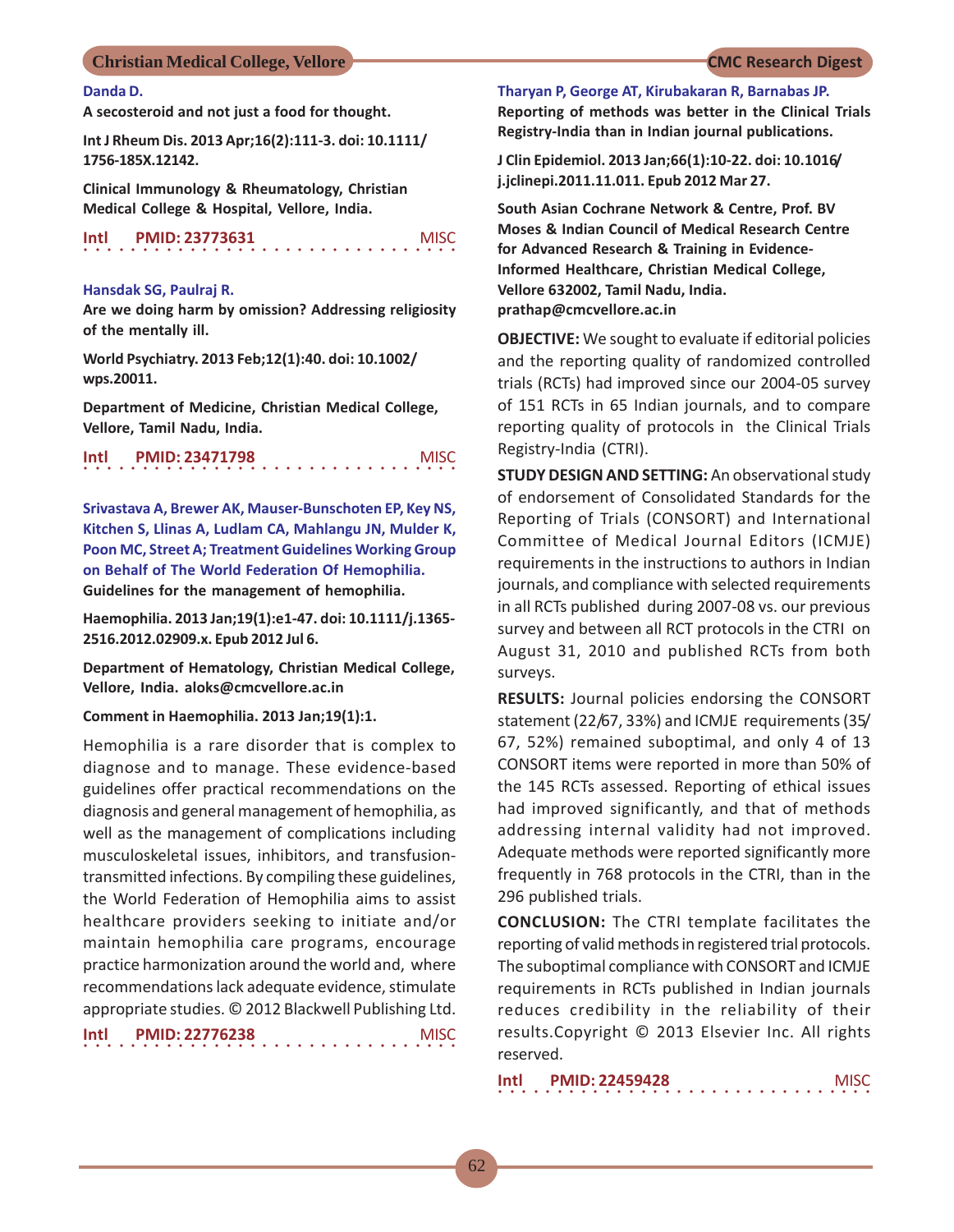**Vyas R, Zachariah A, Swamidasan I, Doris P, Harris I.**

**A networking approach to reduce academic and social isolation for junior doctors working in rural hospitals in India.**

**Educ Health (Abingdon). 2012 Jul;25(1):70-4.**

**Medical Education Unit and Department of Physiology, Christian Medical College, Vellore, India.**

**Introduction:** Graduates from Christian Medical College (CMC) Vellore face many challenges while doing their service obligation in smaller hospitals, including academic and social isolation. To overcome these challenges, CMC aspired through its Fellowship in Secondary Hospital Medicine (FSHM), a 1-year blended on-site and distance-learning program, to provide academic and social support through networking for junior doctors working in rural areas. The purpose of this paper is to report the evaluation of the networking components of the FSHM program, with a focus on whether it succeeded in providing academic and social support for these junior doctors.

**Methods:** A mixed method evaluation was done using written surveys for students and faculty and telephone interviews for students. Evidence for validity was gathered for the written survey. Criteria for validity were also applied for the qualitative data analysis.

**Results:** The major strengths of networking with faculty and peers identified were that it provided social support,, academic support through discussion about patient management problems and a variety of cases seen in the hospital, guidance on projects and reminders about deadlines. Recommendations for improvement included use of videoconferencing and Yahoo Groups.

**Conclusion:** It is useful to incorporate networking into distance-learning educational programs for providing support to junior doctors working in rural hospitals.

**Intl PMID: 23787388** MISC

○○○○○○○○○○○○○○○○ ○○○○○○○○○○○○○○○○

**Anuradha C, Jacob KS, Shyamkumar NK, Sridhar G. Evidence-based practice in radiology: knowledge, attitude and perceived barriers to practice among residents in radiology.**

**Eur J Radiol. 2013 May;82(5):894-7. doi: 10.1016/ j.ejrad.2013.01.026. Epub 2013 Mar1.**

**Department of Radiology, Christian Medical College, Vellore, Tamil Nadu 632 004, India. anuradhachandramohan@gmail.com**

**AIM:** We examinted the attitude, knowledge and perceived barriers to evidence-based practice of radiology (EBPR) among residents in radiology.

**STUDY DESIGN AND SETTING:** We used the McColl questionnaire (1) and the BARRIERS scale (2) to assess the issues among radiology trainees attending an annual refresher course. Ninety six residents from 32 medical colleges from Southern India attended the course.

**RESULTS:** Eighty (83.3%) residents, 55 male and 25 female of age range 24-34 years, consented and returned the questionnaire. The majority of the participants had a positive attitude towards EBPR. However, 45% were unaware of sources for evidence based literature although many had access to Medline (45%) and the internet (80%). The majority (70%) were aware of the common technical terms (e.g. odds ratio, absolute and relative risk) but other complex details (e.g. meta-analysis, clinical effectiveness, confidence interval, publication bias and number needed to treat) were poorly understood. Though majority of residents (59%) were currently following guidelines and protocols laid by colleagues within their departments, 70% of residents were interested in learning the skills of EBPR and were willing to appraise primary literature or systematic reviews by themselves. Insufficient time on the job to implement new ideas (70.1%); relevant literature is not being complied in one place (68.9%); not being able to understand statistical methods (68.5%) were considered to be the major barriers to EBPR. Training in critical appraisal significantly influence usage of bibliographic databases (p<0.0001). Attitude of collegues (p=0.006) influenced attitude of the trainees towards EBPR. Those with higher knowledge scores (p=0.02) and a greater awareness of sources for seeking evidence based literature (p=0.05) held stronger beliefs that EBPR significantly improved patient care.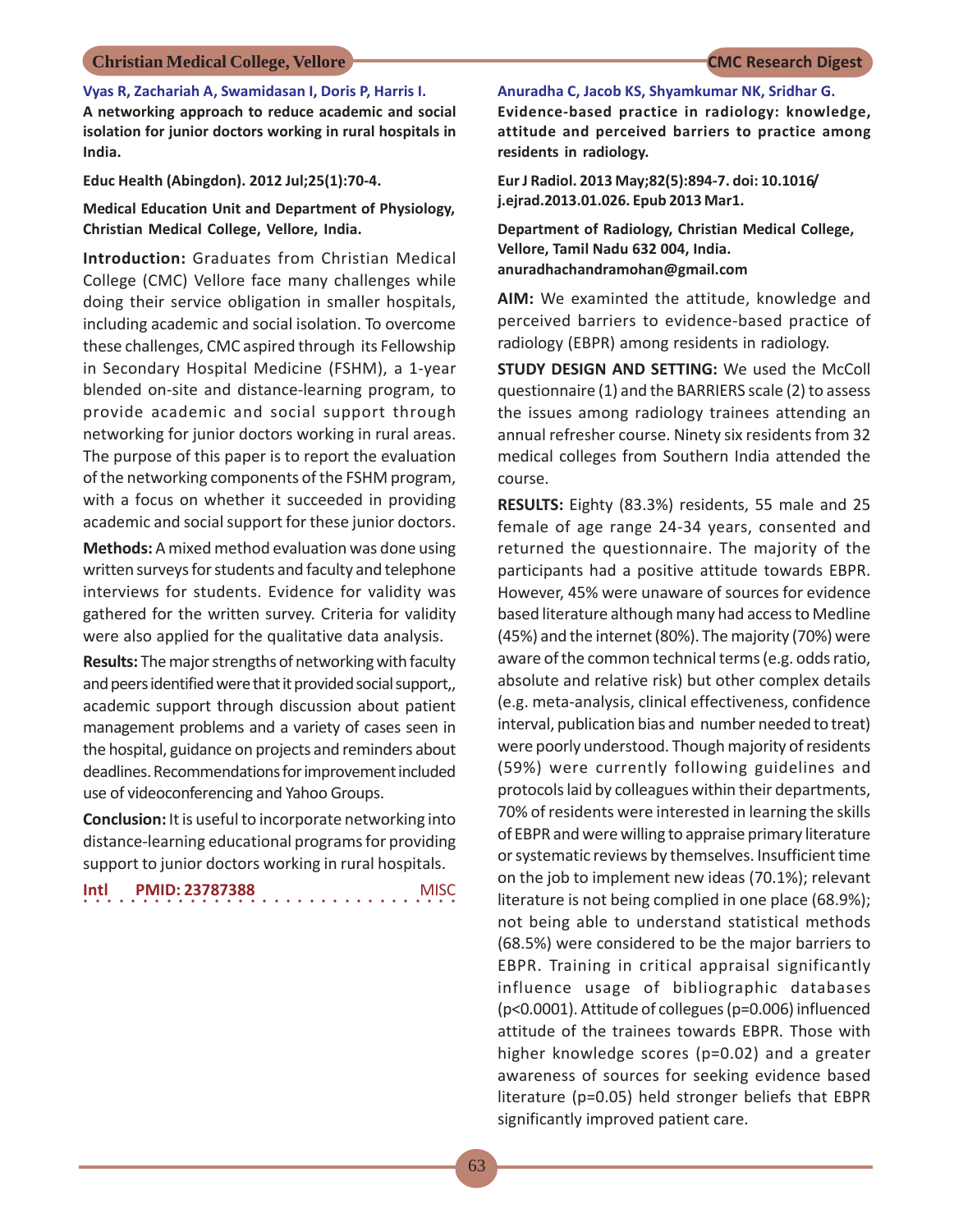**CONCLUSIONS:** The large knowledge gap related to EBPR suggests the need to incorporate structured training into the core-curriculum of training programmes in radiology. Copyright © 2013 Elsevier Ireland Ltd. All rights reserved.

| Intl |  | <b>PMID: 23453704</b> |  |  |  |  |  |  |  |  |  |  |  |  | <b>MISC</b> |  |
|------|--|-----------------------|--|--|--|--|--|--|--|--|--|--|--|--|-------------|--|
|      |  |                       |  |  |  |  |  |  |  |  |  |  |  |  |             |  |

### **Chandy SJ, Mathai E, Thomas K, Faruqui AR, Holloway K, Lundborg CS.**

**Antibiotic use and resistance: perceptions and ethical challenges among doctors, pharmacists and the public in Vellore, South India.**

**Indian J Med Ethics. 2013 Jan-Mar;10(1):20-7.**

**Division of Global Health, Department of Public Health Sciences, Karolinska Institutet, Stockholm, SWEDEN and Department of Pharmacology and Clinical Pharmacology, Christian Medical College, Vellore, INDIA.**

Inappropriate antibiotic use and resistance are major public health challenges. Interventional strategies require ascertaining the perceptions of major stakeholders and documenting the challenges to changing practice. Towards this aim, a qualitative study was conducted in Vellore, South India, using focus group discussions among doctors, pharmacists and public. There were eight groups with six to eight participants each. The themes explored were: understanding of infections, antibiotics and resistance; practices and pressure driving antibiotic use; and strategies for appropriate use. Data were transcribed, analysed, verified and a summary prepared with salient features and quotations. It was found that the public had minimal awareness of resistance, antibiotics and infections. They wanted symptomatic relief. Doctors reported prescribing antibiotics for perceived patient expectations and quick recovery. Business concerns contributed to antibiotics sales among pharmacists. Pharmaceutical industry incentives and healthcare provider competition were the main ethical challenges. Suggested interventional strategies by the participants included creating public awareness, better healthcare provider communication, improved diagnostic support, strict implementation of guidelines, continuing education, and strengthening of regulations. Perceived patient benefit, unrestricted autonomy and business-cumindustry pressures are promoting inappropriate use

of antibiotics. Strategies improving responsible use will help preserve their effectiveness, and provide distributive justice and benefit for future generations.

○○○○○○○○○○○○○○○○ ○○○○○○○○○○○○○○○○ **Nat PMID: 23439193** MISC

**Jacob KS, Kallivayalil RA, Mallik AK, Gupta N, Trivedi JK, Gangadhar BN, Praveenlal K, Vahia V, Rao TS.**

**Diagnostic and statistical manual-5: Position paper of the Indian Psychiatric Society.**

**Indian J Psychiatry. 2013 Jan;55(1):12-30. doi: 10.4103/ 0019-5545.105500.**

**Department of Psychiatry, Christian Medical College, Vellore, Tamil Nadu, India.**

The development of the Diagnostic and Statistical Manual-5 (DSM-5) has been an exhaustive and elaborate exercise involving the review of DSM-IV categories, identifying new evidence and ideas, field testing, and revising issues in order that it is based on the best available evidence. This report of the Task Force of the Indian Psychiatric Society examines the current draft of the DSM-5 and discusses the implications from an Indian perspective. It highlights the issues related to the use of universal categories applied across diverse cultures. It reiterates the evidence for mental disorders commonly seen in India. It emphasizes the need for caution when clinical categories useful to specialists are employed in the contexts of primary care and in community settings. While the DSM-5 is essentially for the membership of the American Psychiatric Association, its impact will be felt far beyond the boundaries of psychiatry and that of the United States of America. However, its atheoretical approach, despite its pretensions, pushes a purely biomedical agenda to the exclusion of other approaches to mental health and illness. Nevertheless, the DSM-5 should serve a gate-keeping function, which intends to set minimum standards. It is work in progress and will continue to evolve with the generation of new evidence. For the DSM-5 to be relevant and useful across the cultures and countries, it needs to be broad-based and consider social and cultural contexts, issues, and phenomena. The convergence and compatibility with International Classification of Diseases-11 is a worthy goal. While the phenomenal effort of the DSM-5 revision is commendable, psychiatry should continue to strive for a more holistic understanding of mental health, illness, and disease.

○○○○○○○○○○○○○○○○ ○○○○○○○○○○○○○○○○ **Nat PMCID: PMC3574451PMID: 23441009** MISC